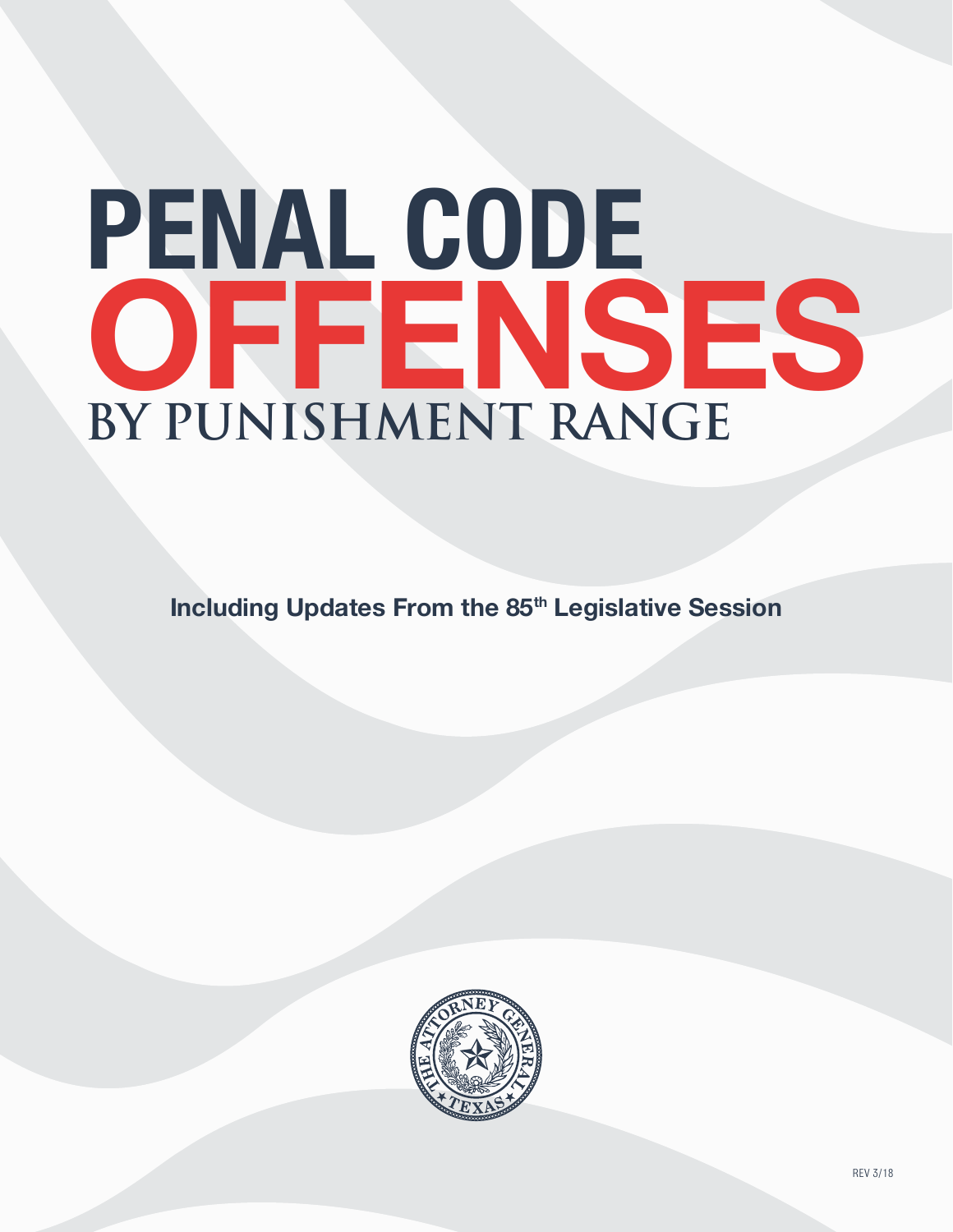# **Table of Contents**

| LIFE IMPRISONMENT AS POSSIBLE PUNISHMENT FOR CONTROLLED SUBSTANCE OFFENSES |  |
|----------------------------------------------------------------------------|--|
|                                                                            |  |
|                                                                            |  |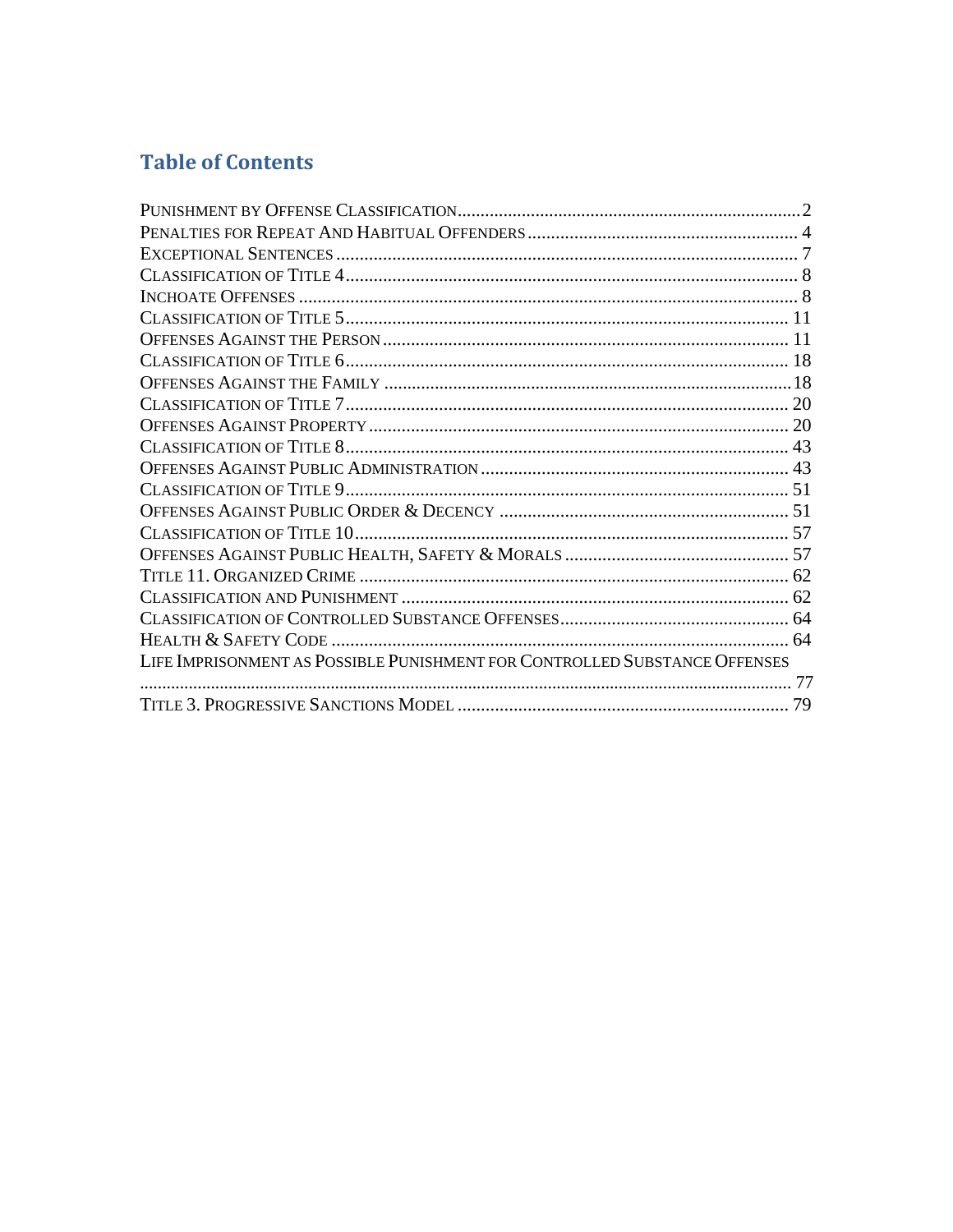#### PUNISHMENT BY OFFENSE CLASSIFICATION TEXAS PENAL CODE

| Offense                     | Punishment                                                                                                                                                                                                                                                                                                                                                                                                                                                                                                                             |
|-----------------------------|----------------------------------------------------------------------------------------------------------------------------------------------------------------------------------------------------------------------------------------------------------------------------------------------------------------------------------------------------------------------------------------------------------------------------------------------------------------------------------------------------------------------------------------|
| <b>Capital Felony</b>       | [Tex. Penal Code Ann. §12.31]<br>If the individual is found guilty and the state seeks the death penalty:<br>Imprisonment in the institutional division for life without the<br>$\bullet$<br>possibility of parole, or<br>Death<br>$\bullet$                                                                                                                                                                                                                                                                                           |
|                             | If the individual is found guilty and the state does not seek the death<br>penalty:<br>Imprisonment in the institutional division for life without the<br>$\bullet$<br>possibility of parole<br>However, an individual under the age of 18 at the time of the<br>٠<br>offense as well as a certified juvenile are no longer eligible for life<br>without parole.                                                                                                                                                                       |
| <b>First Degree Felony</b>  | [Tex. Penal Code §12.32]<br>Imprisonment in the institutional division for life, or<br>Imprisonment in the institutional division for not more than 99<br>٠<br>years or less than five years with the exception of aggravated<br>sexual assault, which adds a 25-year minimum punishment if the<br>victim is younger than 6, or younger than 14 and the offense<br>contained threats of serious bodily injury or death, or use of a<br>deadly weapon<br>In addition to imprisonment, may receive a fine not to exceed<br>٠<br>\$10,000 |
| <b>Second Degree Felony</b> | [Tex. Penal Code §12.33]<br>Imprisonment in the institutional division for not more than 20<br>$\bullet$<br>years or less than two years<br>In addition to imprisonment, may receive a fine not to exceed<br>٠<br>\$10,000                                                                                                                                                                                                                                                                                                             |
| Third Degree Felony         | [Tex. Penal Code §12.34]<br>Imprisonment in the institutional division for not more than 10<br>years or less than two years<br>In addition to imprisonment, may receive a fine not to exceed<br>٠<br>\$10,000                                                                                                                                                                                                                                                                                                                          |
| <b>State Jail Felony</b>    | [Tex. Penal Code $\S 12.35$ (a), (b)]<br>Confinement in a state jail for not more than two years and not less<br>$\bullet$<br>than 180 days<br>In addition to confinement, may receive a fine not to exceed<br>$\bullet$<br>\$10,000                                                                                                                                                                                                                                                                                                   |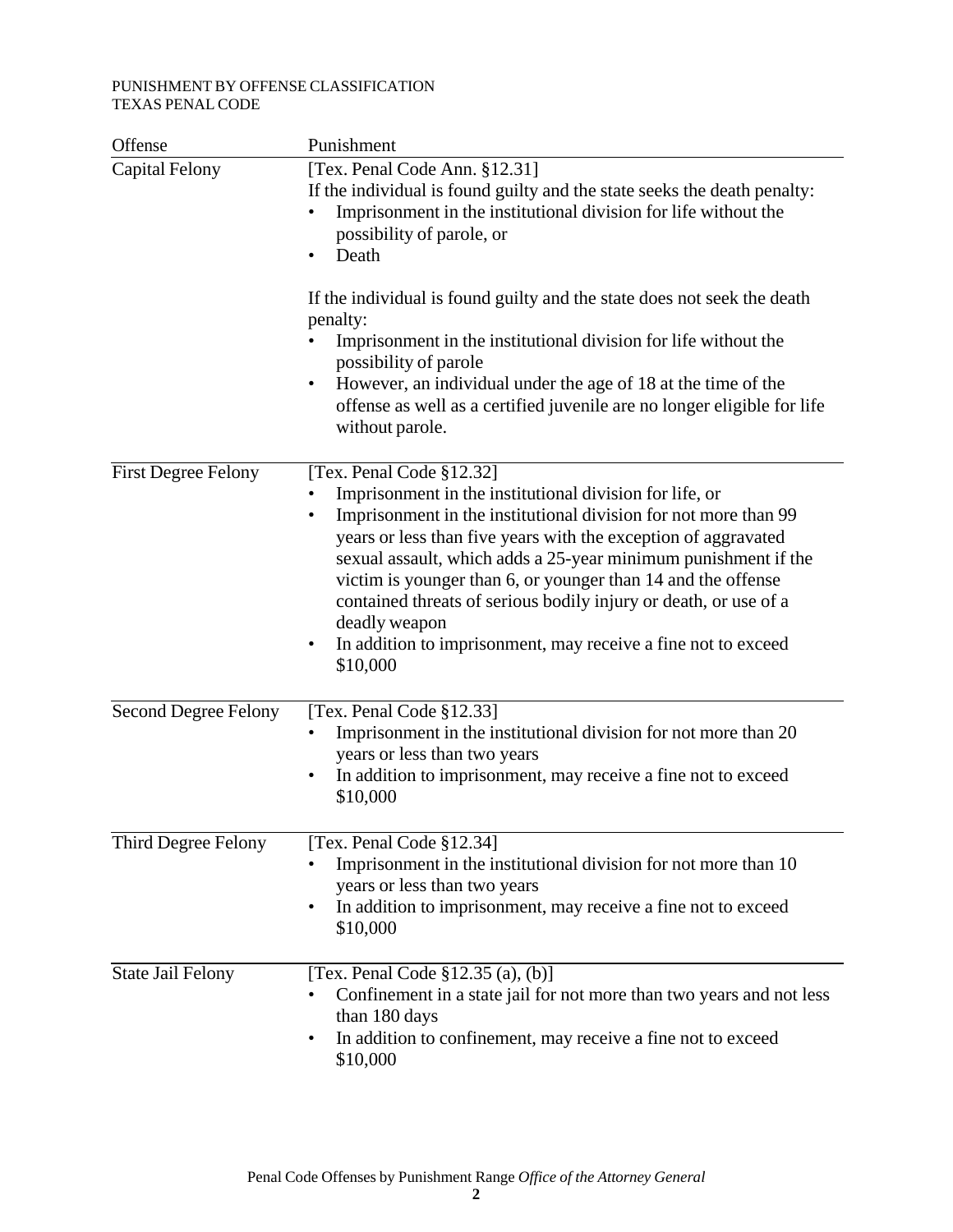## PUNISHMENT BY OFFENSE CLASSIFICATION TEXAS PENAL CODE

| Offense             | Punishment                                                                                                                                                       |
|---------------------|------------------------------------------------------------------------------------------------------------------------------------------------------------------|
| Class A Misdemeanor | [Tex. Penal Code $\S 12.21$ ]<br>Confinement in jail for a term not to exceed one year<br>Fine not to exceed \$4,000<br>٠<br>Both such fine and confinement<br>٠ |
| Class B Misdemeanor | [Tex. Penal Code $§12.22]$ ]<br>Confinement in jail for a term not to exceed 180 days<br>Fine not to exceed \$2,000<br>٠<br>Both such fine and confinement<br>٠  |
| Class C Misdemeanor | [Tex. Penal Code $\S 12.23$ ]<br>Fine not to exceed \$500                                                                                                        |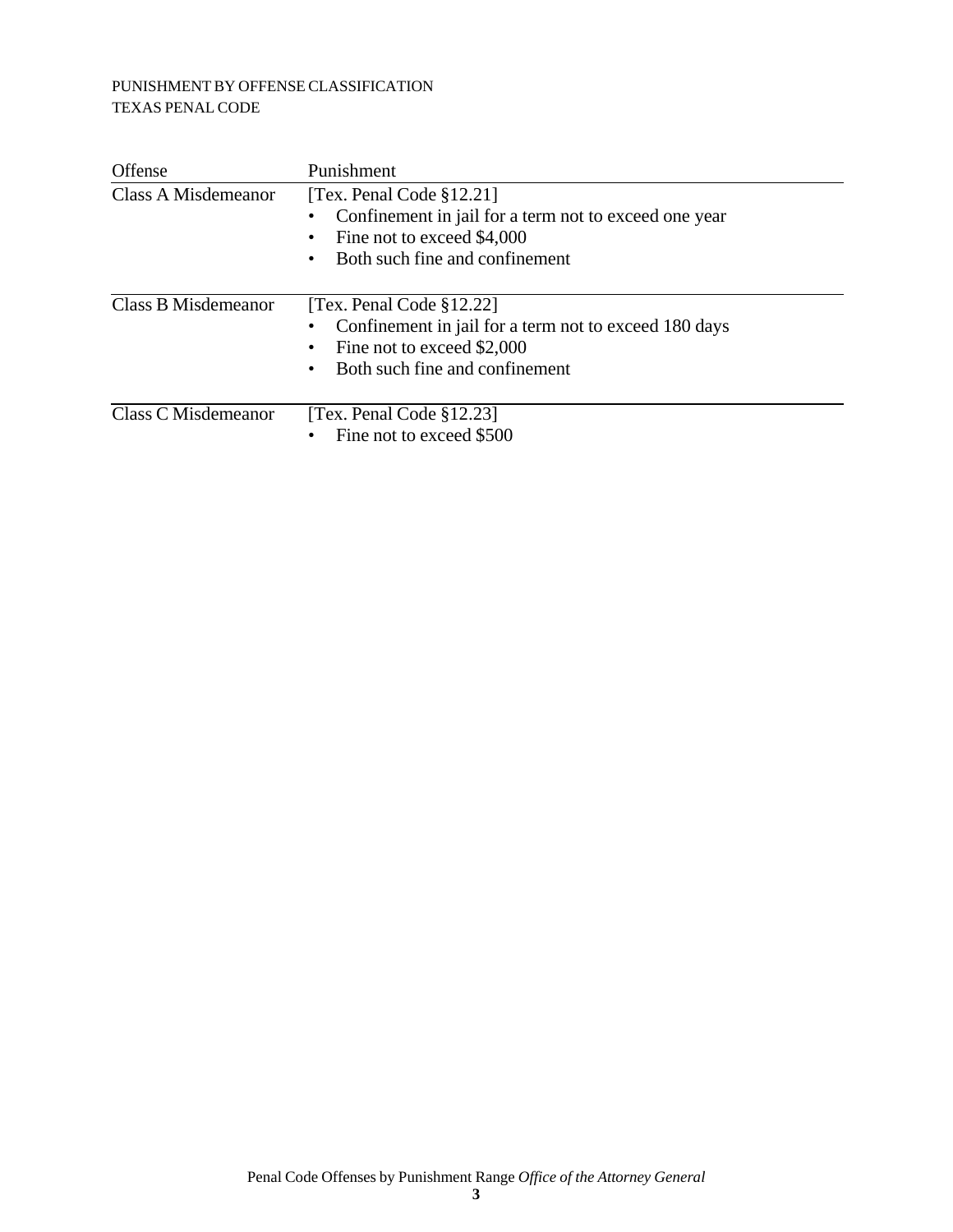#### PENALTIES FOR REPEAT AND HABITUAL OFFENDERS TEXAS PENAL CODE

| <b>Offense Grade</b>        | Enhancement                                                                                                                                                                                                                                                                                                                                                                                                                                                                                                                                                                                                                                                                                                                                                                                                          |
|-----------------------------|----------------------------------------------------------------------------------------------------------------------------------------------------------------------------------------------------------------------------------------------------------------------------------------------------------------------------------------------------------------------------------------------------------------------------------------------------------------------------------------------------------------------------------------------------------------------------------------------------------------------------------------------------------------------------------------------------------------------------------------------------------------------------------------------------------------------|
| <b>All Felonies</b>         | [Tex. Penal Code §12.42(d)]<br>If a person is on trial for any felony (except a state jail felony) and it is<br>shown at the trial that the person has been previously convicted of two<br>felonies, and the second previous felony conviction is for an offense<br>that occurred subsequent to the first previous conviction having<br>become final, on conviction the defendant shall be punished by<br>imprisonment in the institutional division for life, or for not more than<br>99 years or less than 25 years.                                                                                                                                                                                                                                                                                               |
| <b>First Degree Felony</b>  | [Tex. Penal Code $$12.42(c)$ ]<br>If a person is on trial for a first degree felony and it is shown at the<br>trial that the person has once before been convicted of a felony (but<br>not a state jail felony), on conviction the person shall be punished by<br>imprisonment in the institutional division for life, or not more than 99<br>years or less than 15 years. In addition to imprisonment, an individual<br>may receive a fine not to exceed \$10,000.<br>If a person is over the age of 18 and is on trial for a certain aggravated<br>sexual assault offense and it is determined that the person has<br>previously been convicted of certain listed violent sexual offenses, on<br>conviction the person shall be punished by imprisonment in the<br>institutional division for life without parole. |
| <b>Second Degree Felony</b> | [Tex. Penal Code $$12.42(b)]$<br>If a person is on trial for a second degree felony and it is shown at the<br>trial that the person has once been previously convicted of a felony<br>(but not a state jail felony), on conviction the person shall be punished<br>for a first degree felony.                                                                                                                                                                                                                                                                                                                                                                                                                                                                                                                        |
| Third Degree Felony         | [Tex. Penal Code $\S 12.42(a)(3)$ ]<br>If a person is on trial for a third degree felony and it is shown at the<br>trial that the person has once been previously convicted of a felony<br>(but not a state jail felony), on conviction the person shall be punished<br>for a second degree felony.                                                                                                                                                                                                                                                                                                                                                                                                                                                                                                                  |
| <b>State Jail Felony</b>    | [Tex. Penal Code $\S 12.425(a)$ ]<br>If a person is on trial for a state jail felony and it is shown at the trial<br>that the person has previously been finally convicted of two state jail<br>felonies, on conviction the person shall be punished for a third degree<br>felony.                                                                                                                                                                                                                                                                                                                                                                                                                                                                                                                                   |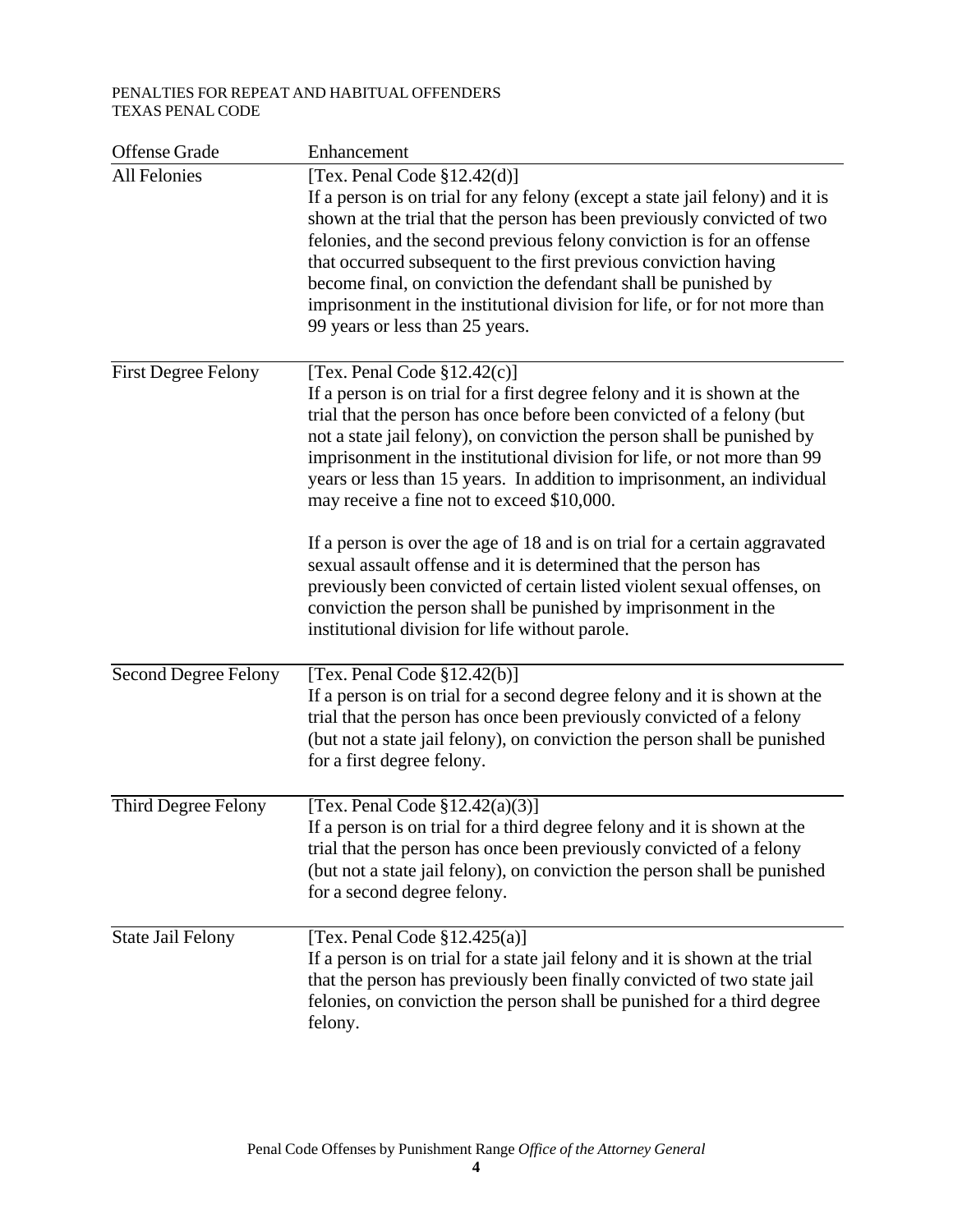### PENALTIES FOR REPEAT and HABITUAL OFFENDERS TEXAS PENAL CODE

| <b>Offense Grade</b>                        | Enhancement                                                                                                                                      |
|---------------------------------------------|--------------------------------------------------------------------------------------------------------------------------------------------------|
| <b>State Jail Felony</b>                    | [Tex. Penal Code $\S 12.425(b)$ ]                                                                                                                |
| (cont.)                                     | If a person is on trial for a state jail felony and it is shown at the trial                                                                     |
|                                             | that the person has previously been finally convicted of two felonies,                                                                           |
|                                             | and the second previous felony conviction is for an offense that                                                                                 |
|                                             | occurred subsequent to the first previous conviction having become<br>final, on conviction the defendant shall be punished for a second          |
|                                             | degree felony.                                                                                                                                   |
|                                             |                                                                                                                                                  |
|                                             | [Tex. Penal Code $\S 12.425(c)$ ]                                                                                                                |
|                                             | If a person is on trial for a state jail felony that is punishable under                                                                         |
|                                             | §12.35 (c) and it is shown at the trial that the person has been once                                                                            |
|                                             | previously finally convicted of a felony [but not a state jail felony                                                                            |
|                                             | under $\S 12.35$ (a)], on conviction the defendant shall be punished for a                                                                       |
|                                             | second degree felony.                                                                                                                            |
|                                             | [Tex. Penal Code $\S 12.35(c)$ ]                                                                                                                 |
|                                             | State Jail Felony Punishment enhanced to third degree felony if:                                                                                 |
|                                             | the person used or exhibited a deadly weapon* during the crime or                                                                                |
|                                             | while fleeing the crime, and the person who used or exhibited the                                                                                |
|                                             | deadly weapon or was a party to the offense knew that the deadly<br>weapon would be used or shown; or                                            |
|                                             | the person has previously been convicted of any felony under<br>$\bullet$                                                                        |
|                                             | §20A.03 or §21.02, or listed in Article 42A.054, Code of Criminal                                                                                |
|                                             | Procedure** or for which the judgment contains an affirmative                                                                                    |
|                                             | finding under Article 42A.054, Code of Criminal Procedure.***                                                                                    |
|                                             |                                                                                                                                                  |
| (A)                                         | * Tex. Penal Code §1.07(a)(17): "Deadly weapon" is defined as:<br>a firearm or anything manifestly designed, made, or adapted for the purpose of |
|                                             | inflicting death or serious bodily injury; or                                                                                                    |
| (B)                                         | anything that in the manner of its use or intended use is capable of causing death or                                                            |
| serious bodily injury.                      |                                                                                                                                                  |
|                                             |                                                                                                                                                  |
| ** Code of Criminal Procedure, Art. 42A.054 |                                                                                                                                                  |
| Tex. Penal Code §19.02, Murder              | Tex. Penal Code §15.03, Criminal Solicitation, if punishable as a felony of the first degree                                                     |
|                                             | Tex. Penal Code §19.03, Capital Murder                                                                                                           |
|                                             | Tex. Penal Code §20.04, Aggravated Kidnapping                                                                                                    |
|                                             | Tex. Penal Code §20A.02, Trafficking of Persons                                                                                                  |
|                                             | Tex. Penal Code $\S21.11(a)(1)$ , Indecency with a Child                                                                                         |
|                                             | Tex. Penal Code §22.011, Sexual assault                                                                                                          |
|                                             | Tex. Penal Code §22.021, Aggravated Sexual Assault                                                                                               |
|                                             | Tex. Penal Code §22.04, Injury to a Child, if punishable as a felony of the first degree<br>Tex. Penal Code §29.03, Aggravated Robbery           |
|                                             | Tex. Penal Code §30.02, Burglary, if intent to commit listed sexual offense                                                                      |
|                                             | Tex. Penal Code §43.05, Compelling prostitution                                                                                                  |

Penal Code Offenses by Punishment Range *Office of the Attorney General*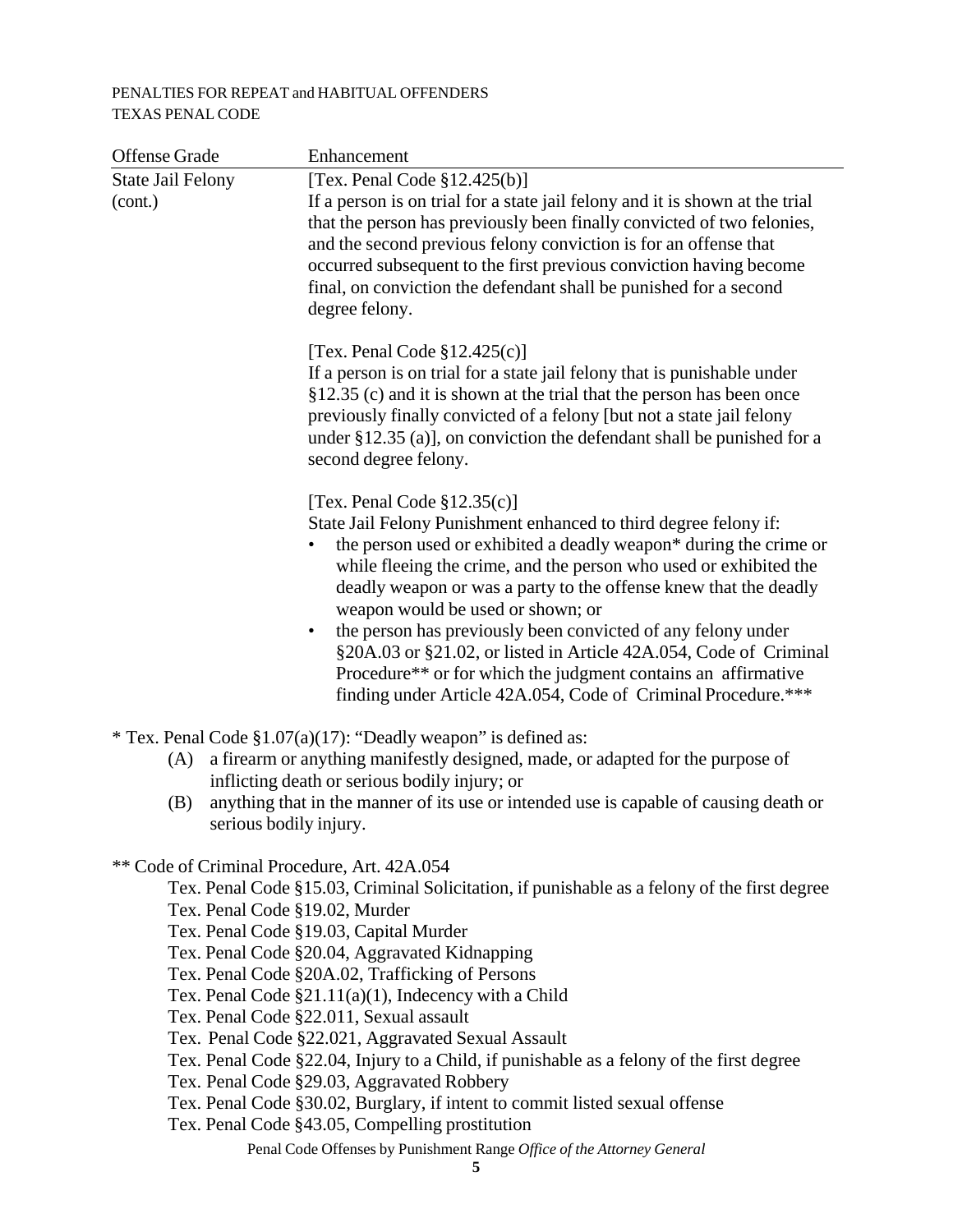Tex. Penal Code §43.25, Sexual performance by a child Tex. Health & Safety Code §481.140 or 481.134 (c), (d), (e), (f), Drug-Free Zones

\*\*\* Code of Criminal Procedure, Art. 42A.054(c)

If it was shown at the trial that a deadly weapon was used or exhibited during the commission of a felony offense or while fleeing such a crime and the defendant used or exhibited the deadly weapon or was a party to the offense and knew that a deadly weapon would be used or exhibited. If the court makes an affirmative finding, it must be entered into the judgment. If the court makes an affirmative finding under this subdivision that the weapon was a firearm, the court shall also enter that finding into its judgment.

| <b>Class A Misdemeanor</b> | [Tex. Penal Code $\S 12.43(a)$ ]<br>If a person is on trial for a Class A offense and it is shown that the<br>person has been previously convicted of any Class A misdemeanor or<br>any degree of felony, on conviction the defendant shall be punished<br>by:<br>Confinement in jail for not more than one year or less than 90 days<br>٠<br>A fine not to exceed \$4,000<br>٠<br>Both such fine and confinement<br>٠                                                                                                                                                                                                |
|----------------------------|-----------------------------------------------------------------------------------------------------------------------------------------------------------------------------------------------------------------------------------------------------------------------------------------------------------------------------------------------------------------------------------------------------------------------------------------------------------------------------------------------------------------------------------------------------------------------------------------------------------------------|
| <b>Class B Misdemeanor</b> | [Tex. Penal Code $$12.43(b)]$<br>If a person is on trial for a Class B offense and it is shown that the<br>person has been previously convicted of any Class A or a Class B<br>misdemeanor or any degree of felony, on conviction the defendant<br>shall be punished by:<br>Confinement in jail for not more than 180 days or less than 30 days<br>$\bullet$<br>A fine not to exceed \$2,000<br>٠<br>Both such fine and confinement<br>$\bullet$                                                                                                                                                                      |
| <b>Class C Misdemeanor</b> | [Tex. Penal Code $$12.43(c)]$<br>If a person is on trial for a Class C offense under Section 42.01<br>(Disorderly Conduct) or 49.02 (Public Intoxication) and it is shown that<br>the person has been convicted under either of those sections three times<br>or three times for any combination of those offenses and each prior<br>offense was committed in the 24 months preceding the date of<br>commission of the instant offense, on conviction the defendant shall be<br>punished by:<br>Confinement in jail for not more than 180 days<br>A fine not to exceed \$2,000<br>Both such fine and confinement<br>٠ |

*See also notes on enhancements for Riot (p. 55), Driving, Flying or Boating While Intoxicated (p. 60 & 61), or weapons offenses committed within Weapon-Free School Zones (p.59)*.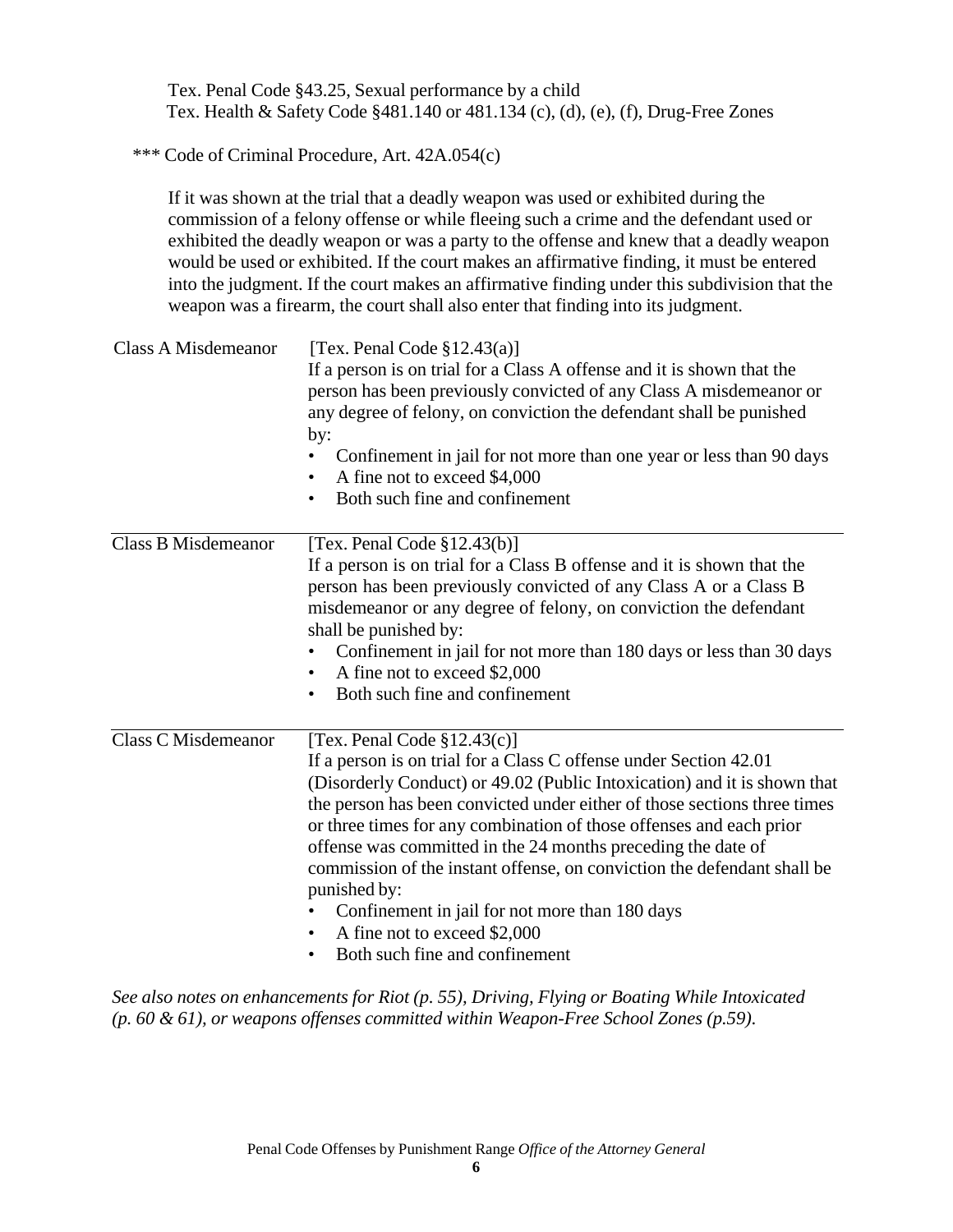#### EXCEPTIONAL SENTENCES TEXAS PENAL CODE

| Offense Grade              | Enhancement                                                                                                                                                                                                                                                                                     |
|----------------------------|-------------------------------------------------------------------------------------------------------------------------------------------------------------------------------------------------------------------------------------------------------------------------------------------------|
| Other than a First         | [Tex. Penal Code $\S 12.47(a)$ ]                                                                                                                                                                                                                                                                |
| Degree Felony              | If an affirmative finding is made that the offense was                                                                                                                                                                                                                                          |
| or a Class A               | committed because of bias or prejudice, the punishment is                                                                                                                                                                                                                                       |
| Misdemeanor                | increased to the punishment prescribed for the next highest<br>category of offense.                                                                                                                                                                                                             |
|                            | [Tex. Penal Code §12.49]                                                                                                                                                                                                                                                                        |
|                            | If an affirmative finding is made that a controlled substance was<br>administered or provided to the victim of any type of robbery, theft or<br>offense against the person, the punishment is increased to the<br>punishment prescribed for the next highest category of offense.               |
|                            | [Tex. Penal Code §12.50]<br>If an offense of assault, robbery, burglary or theft is committed within<br>an area subject to a declaration of disaster or an emergency evacuation<br>order, the punishment is increased to the punishment prescribed for the<br>next highest category of offense. |
| <b>Class A Misdemeanor</b> | [Tex. Penal Code §12.50]                                                                                                                                                                                                                                                                        |
|                            | If an offense of assault, burglary or theft is committed within an area<br>subject to a declaration of disaster or an emergency evacuation order,                                                                                                                                               |
|                            | the minimum punishment is increased to 180 days.                                                                                                                                                                                                                                                |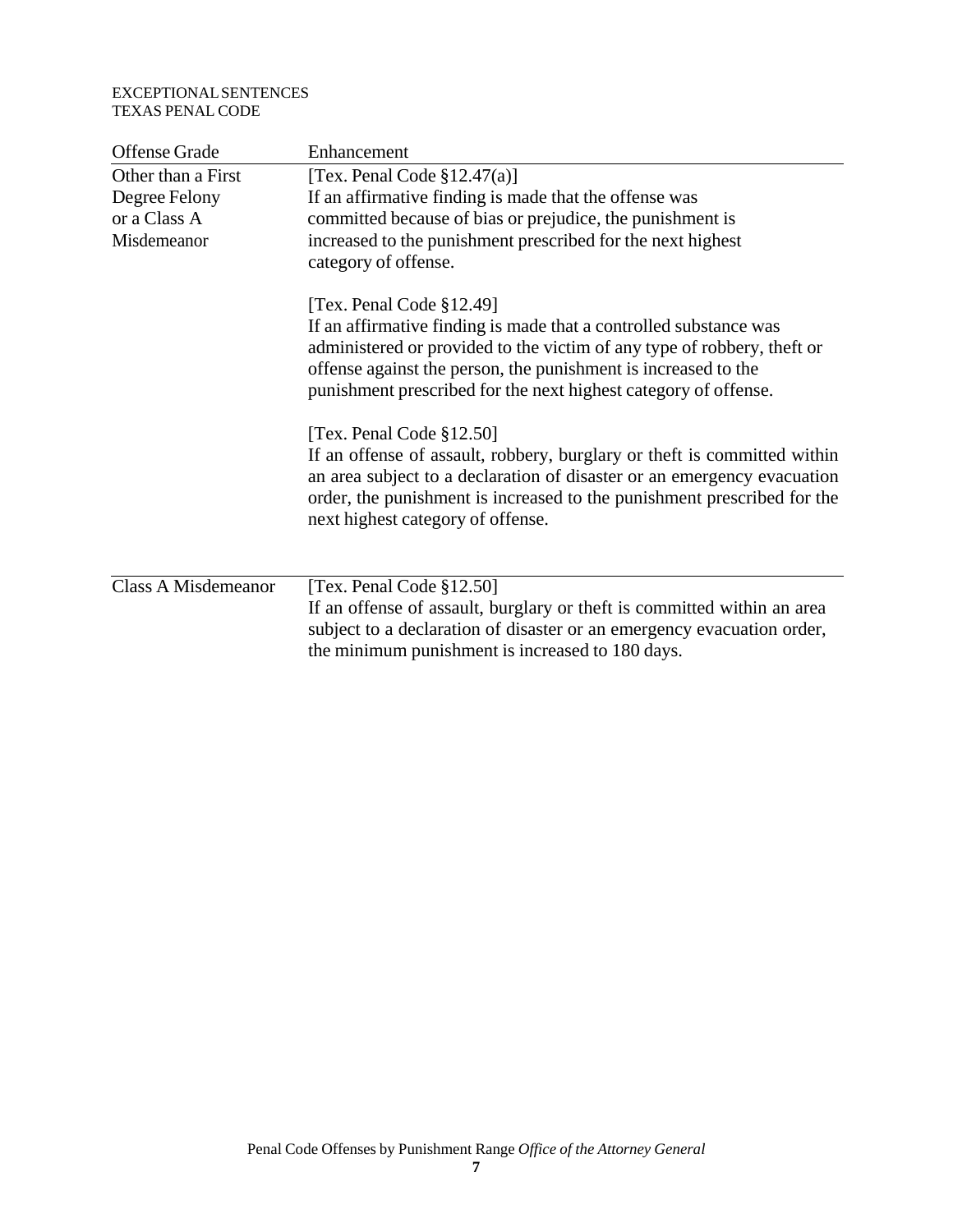#### CLASSIFICATION OF TITLE 4 INCHOATE OFFENSES TEXAS PENAL CODE

*Inchoate Offenses include Preparatory Offenses, Criminal Solicitation, Criminal Instruments, and Interception of Wire or Oral Communication.*

| Classification              | Offense                                                                                                                                                                                                                                                                                                                           |
|-----------------------------|-----------------------------------------------------------------------------------------------------------------------------------------------------------------------------------------------------------------------------------------------------------------------------------------------------------------------------------|
| <b>Preparatory Offenses</b> | <b>Criminal Attempt</b>                                                                                                                                                                                                                                                                                                           |
|                             | [Tex. Penal Code Ann. §15.01]                                                                                                                                                                                                                                                                                                     |
|                             | Criminal Conspiracy                                                                                                                                                                                                                                                                                                               |
|                             | [Tex. Penal Code Ann. §15.02]                                                                                                                                                                                                                                                                                                     |
|                             | <b>Criminal Solicitation</b>                                                                                                                                                                                                                                                                                                      |
|                             | [Tex. Penal Code Ann. §15.03]                                                                                                                                                                                                                                                                                                     |
|                             | Criminal Solicitation of a Minor (is same category as the solicited<br>offense if actor is 17 years or older, a member of a criminal street<br>gang, and committed the offense with the intent to further the criminal<br>activities of the gang or to avoid detection as a member of the gang)<br>[Tex. Penal Code Ann. §15.031] |
|                             | Continuous Sexual Abuse of Young Child or Children<br>[Tex. Penal Code Ann. §15.031]                                                                                                                                                                                                                                              |
|                             | Unlawful Use of Criminal Instrument or Mechanical Security Device<br>[Tex. Penal Code Ann. $$16.01(a)(1), (c)]$                                                                                                                                                                                                                   |
| Note on Punishment:         | Punishment for a preparatory offense is based on the intended offense<br>and is one category lower than the punishment for the intended offense<br>except as specifically noted.                                                                                                                                                  |
| <b>Capital Felony</b>       | none                                                                                                                                                                                                                                                                                                                              |
| <b>First Degree Felony</b>  | Criminal Solicitation of a Capital Felony<br>[Tex. Penal Code Ann. $\S 15.03(a)$ , (d)(1)]                                                                                                                                                                                                                                        |
| <b>Second Degree Felony</b> | Criminal Solicitation of a First Degree Felony<br>[Tex. Penal Code Ann. §15.03(a), (d)(2)]                                                                                                                                                                                                                                        |
|                             | Unlawful Interception, Use or Disclosure of a Wire, Oral or Electronic<br>Communications (offense inapplicable to peace officers if acting in the<br>course of an investigation)<br>[Tex. Penal Code Ann. $\S 16.02(b)$ , (e-1), (f)]                                                                                             |
|                             |                                                                                                                                                                                                                                                                                                                                   |

Third Degree Felony none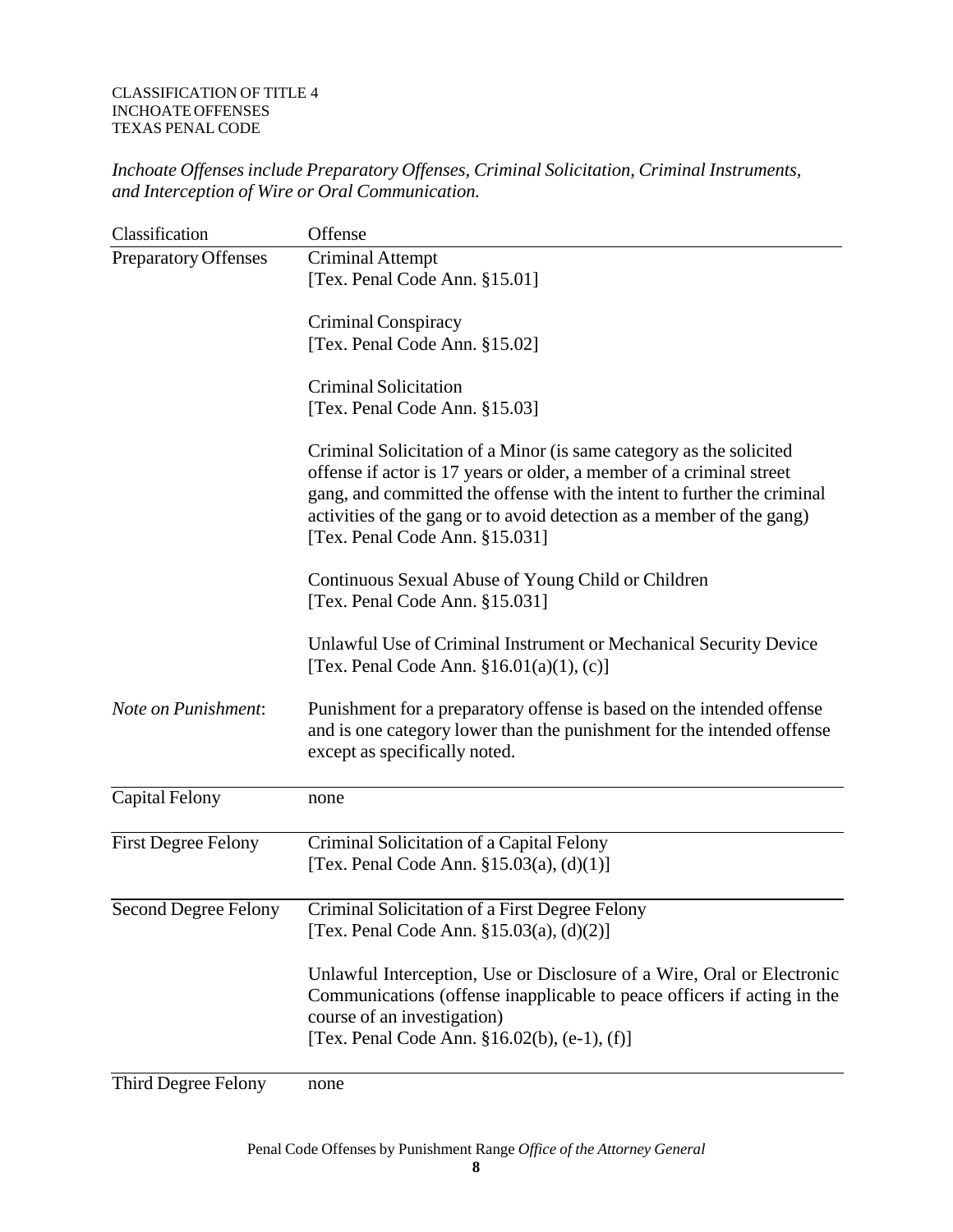| Classification           | Offense                                                                                                                                                                                                                                                                                                                                                                                                                                                     |
|--------------------------|-------------------------------------------------------------------------------------------------------------------------------------------------------------------------------------------------------------------------------------------------------------------------------------------------------------------------------------------------------------------------------------------------------------------------------------------------------------|
| <b>State Jail Felony</b> | Unlawful Use of Criminal Instrument or Mechanical Security Device<br>(A criminal instrument is an otherwise legal instrument that has been<br>specially designed, made or adapted to commit a crime. A mechanical<br>security device is a device designed or manufactured for use by a<br>locksmith to perform services for a customer who seeks entry to a<br>structure, motor vehicle, or other property.)<br>[Tex. Penal Code Ann. $§16.01(a)(2)$ , (c)] |
|                          | Unlawful Interception, Use or Disclosure of a Wire, Oral or Electronic<br>Communications (offense inapplicable to peace officers if acting in the<br>course of an investigation)<br>[Tex. Penal Code Ann. $\S 16.02(d)$ , (e-1), (g)]                                                                                                                                                                                                                       |
|                          | Unlawful Use of Pen Register or Trap and Trace Device<br>[Tex. Penal Code Ann. $§16.03(a)$ , (d)]<br>(Pen registers and trap and trace devices are mechanical or electronic<br>devices used in identifying outgoing/incoming phone numbers.)<br>[Tex. Code of Criminal Procedure Ann. arts. $18.20 \xi(14)$ , $18.21$<br>§1(7)]                                                                                                                             |
|                          | Unlawful Access to Stored Communications (if committed to obtain a<br>benefit or to harm another)<br>[Tex. Penal Code Ann. $\S16.04(b)$ , (d)]                                                                                                                                                                                                                                                                                                              |
|                          | Illegal Divulgence of Public Communications (involving a scrambled<br>or encrypted radio communication)<br>[Tex. Penal Code Ann. $\S16.05(b)$ , (d)]                                                                                                                                                                                                                                                                                                        |
| Class A Misdemeanor      | Unlawful Access to Stored Communications (unless committed to<br>obtain a benefit or harm another)<br>[Tex. Penal Code Ann. $\S16.04(b)$ , (c)]<br>Illegal Divulgence of Public Communications (involving non-                                                                                                                                                                                                                                              |
|                          | scrambled or non-encrypted radio communication, other than from a<br>public land mobile radio service or paging service)<br>[Tex. Penal Code Ann. $$16.05(b), (e)(1)]$                                                                                                                                                                                                                                                                                      |
|                          | Unlawful Installation of Tracking Device (offense inapplicable to<br>peace officers if acting in the course of an investigation)<br>[Tex. Penal Code Ann §16.06(b), (c), (d), (e)]                                                                                                                                                                                                                                                                          |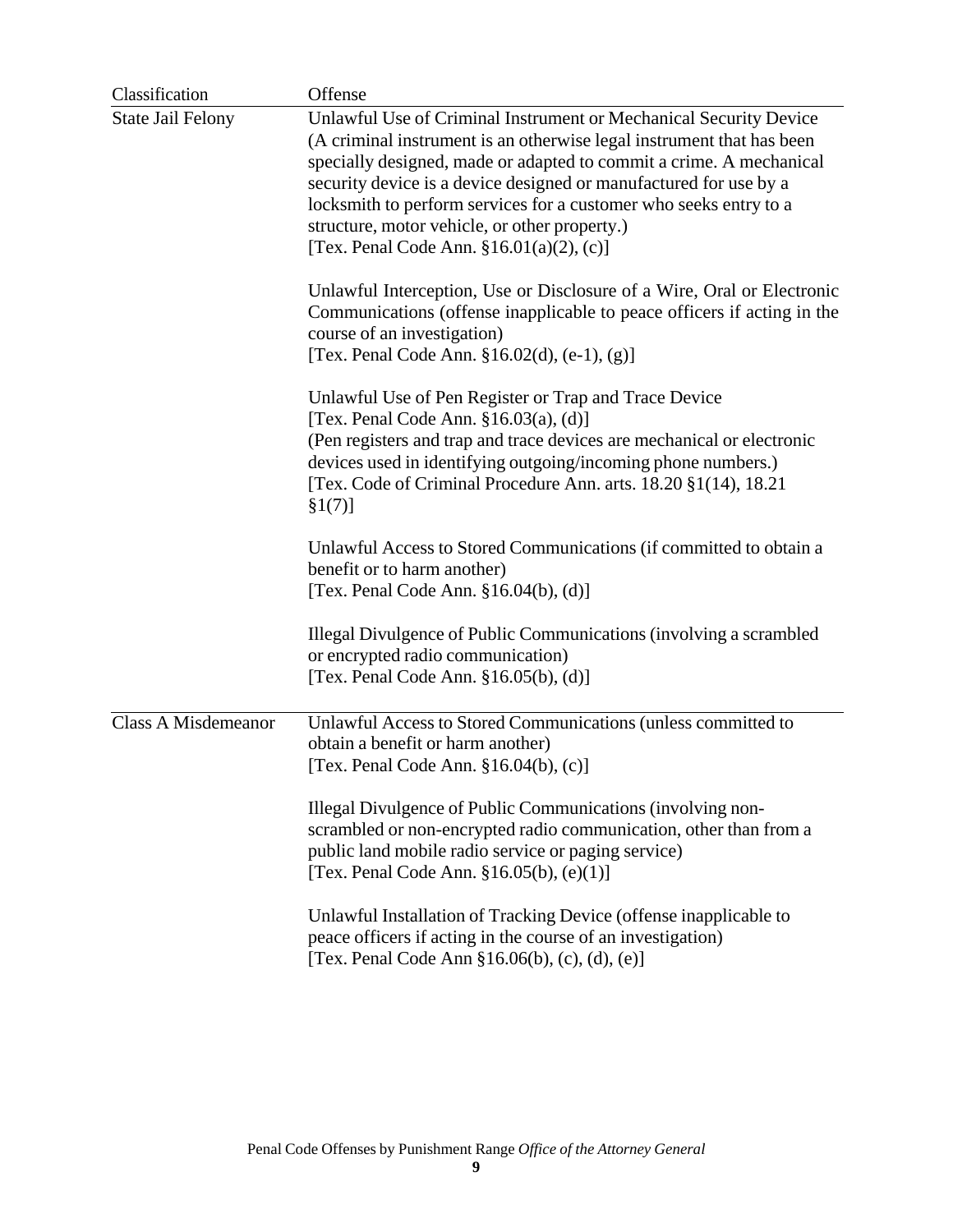| Classification      | Offense                                                           |
|---------------------|-------------------------------------------------------------------|
| Class B Misdemeanor | none                                                              |
|                     |                                                                   |
| Class C Misdemeanor | Illegal Divulgence of Public Communications (involving non-       |
|                     | scrambled or non-encrypted radio communication from a public land |
|                     | mobile radio service or paging service)                           |
|                     | [Tex. Penal Code Ann. $§16.05(b)$ , $(e)(2)$ ]                    |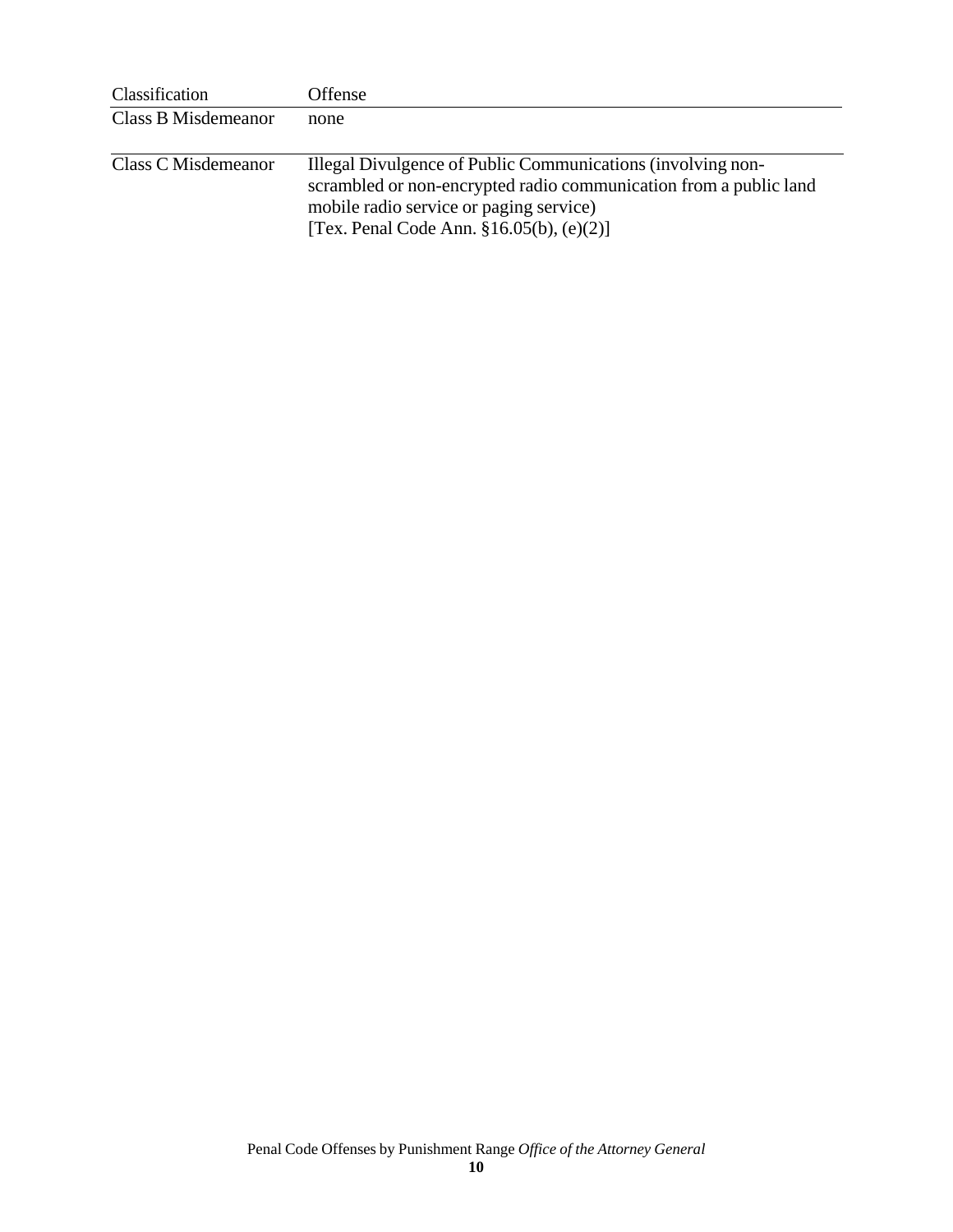# CLASSIFICATION OF TITLE 5. OFFENSES AGAINST THE PERSON TEXAS PENAL CODE

*Offenses Against the Person include Criminal Homicide, Kidnapping and Unlawful Restraint, Sexual Offenses and Assaultive Offenses.*

| Classification             | Offense                                                                                                                                                                                                                                                                                                                                                                                           |
|----------------------------|---------------------------------------------------------------------------------------------------------------------------------------------------------------------------------------------------------------------------------------------------------------------------------------------------------------------------------------------------------------------------------------------------|
| <b>Capital Felony</b>      | Capital Murder<br>[Tex. Penal Code Ann. $\S 19.03(a)$ , (b)]                                                                                                                                                                                                                                                                                                                                      |
| <b>First Degree Felony</b> | Murder (other than under immediate influence of sudden passion from<br>an adequate cause)<br>[Tex. Penal Code Ann. §19.02(b), (c)]                                                                                                                                                                                                                                                                |
|                            | Trafficking of Persons (person trafficked is younger than 18 or results<br>in death, including the death of victim's unborn child; knowingly, not<br>intentionally)<br>[Tex. Penal Code Ann. §20A.02(a), (b)]                                                                                                                                                                                     |
|                            | <b>Continuous Trafficking of Persons</b><br>[Tex. Penal Code Ann. $\S 20A.03(a)-(e)$ ]                                                                                                                                                                                                                                                                                                            |
|                            | Aggravated Kidnapping (without voluntary release of victim in a safe<br>place)<br>[Tex. Penal Code Ann. $\S 20.04(a) - (c)$ ]                                                                                                                                                                                                                                                                     |
|                            | Continuous Smuggling of Persons (if substantial likelihood that a<br>smuggled person would suffer serious bodily injury or death, or the<br>smuggled person is under 18 years of age)<br>[Tex. Penal Code Ann. $\S 20.06(f)$ ]                                                                                                                                                                    |
|                            | Continuous Smuggling of Persons (if smuggled person becomes victim<br>of sexual assault or aggravated sexual assault or a smuggled person<br>suffers serious bodily injury or death)<br>[Tex. Penal Code Ann. $\S20.06(g)$ ]                                                                                                                                                                      |
|                            | Continuous Sexual Abuse of Young Child or Children<br>[Tex. Penal Code Ann. $\S21.02(c)$ (3), (4)]                                                                                                                                                                                                                                                                                                |
|                            | Aggravated Assault (by or against a public servant, in retaliation<br>against a prospective witness, informant, or person reporting a crime,<br>against a security officer, or against a family member who suffered<br>serious bodily injury, or during drive-by shooting at a house, building,<br>or vehicle which causes serious bodily injury)<br>[Tex. Penal Code Ann. §22.02(a), (b), (b-3)] |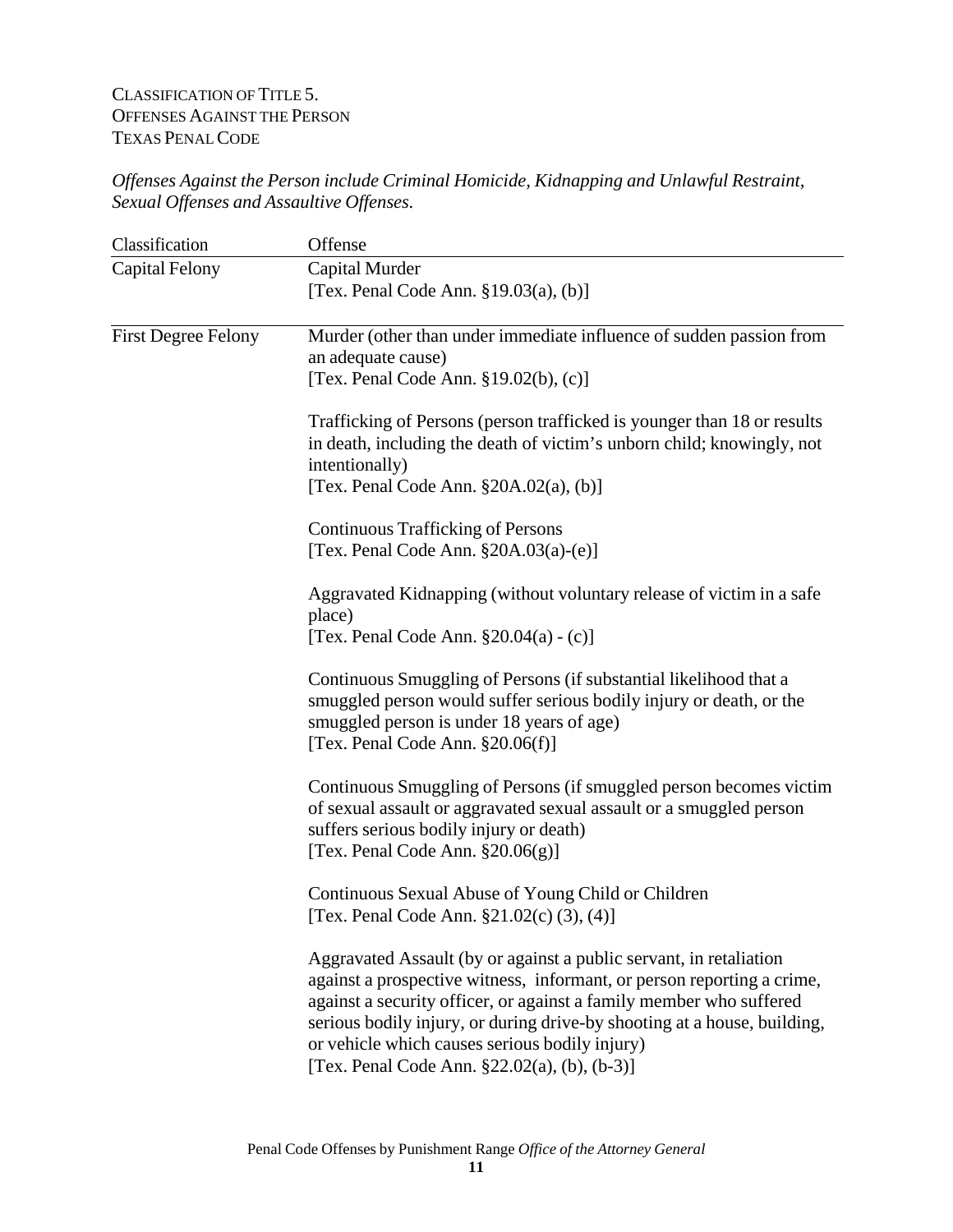| Classification              | Offense                                                                                                                                                                                                                                                            |
|-----------------------------|--------------------------------------------------------------------------------------------------------------------------------------------------------------------------------------------------------------------------------------------------------------------|
| <b>First Degree Felony</b>  |                                                                                                                                                                                                                                                                    |
| (cont.)                     | <b>Aggravated Sexual Assault</b><br>[Tex. Penal Code Ann. §22.021(a), (c), (3), (e), (f)]                                                                                                                                                                          |
|                             | Sexual Assault (against a victim whom the actor was prohibited from<br>marrying or purporting to marry or with whom the actor was<br>prohibited from living under the appearance of being married under<br>the bigamy law)<br>[Tex. Penal Code Ann. $§22.011(f)$ ] |
|                             | Injury to a Child, Elderly Individual, or Disabled Individual<br>(committed intentionally or knowingly)<br>[Tex. Penal Code Ann. $\S 22.04(a)(1)$ and $(2)$ , (e)]                                                                                                 |
|                             | Tampering with Consumer Product (resulting in serious bodily injury)<br>[Tex. Penal Code Ann. $\S 22.09(b)$ , (d)]                                                                                                                                                 |
| <b>Second Degree Felony</b> | Murder (committed under immediate influence of sudden passion from<br>adequate cause)<br>[Tex. Penal Code Ann. $\S 19.02(b)$ , (d)]                                                                                                                                |
|                             | Manslaughter<br>[Tex. Penal Code Ann. §19.04]                                                                                                                                                                                                                      |
|                             | Trafficking of Persons (for forced labor or prostitution; knowingly, not<br>intentionally)<br>[Tex. Penal Code Ann. $\S 20A.02(a)$ , (b)]                                                                                                                          |
|                             | Aggravated Kidnapping (with voluntary release of victim in a safe<br>place)<br>[Tex. Penal Code Ann. $\S 20.04(d)$ ]                                                                                                                                               |
|                             | Smuggling of Persons (if substantial likelihood smuggled person<br>would suffer serious bodily injury or death, or the smuggled person is<br>under 18 years of age)<br>[Tex. Penal Code Ann. $\S 20.05(b)(1)$ ]                                                    |
|                             | Bestiality (occurs in presence of child under 18 or causes SBI or death<br>of animal)<br>[Tex. Penal Code Ann. §21.09(b)]                                                                                                                                          |
|                             | Indecency with a Child (by sexual contact or by causing a child to<br>engage in sexual contact)<br>[Tex. Penal Code Ann. $\S 21.11(a)(1)$ , (c), (d)]                                                                                                              |
|                             | Improper Relationship between Educator and Student<br>[Tex. Penal Code Ann. $\S21.12(a)$ , (b)]                                                                                                                                                                    |
|                             | Penal Code Offenses by Punishment Range Office of the Attorney General                                                                                                                                                                                             |

**12**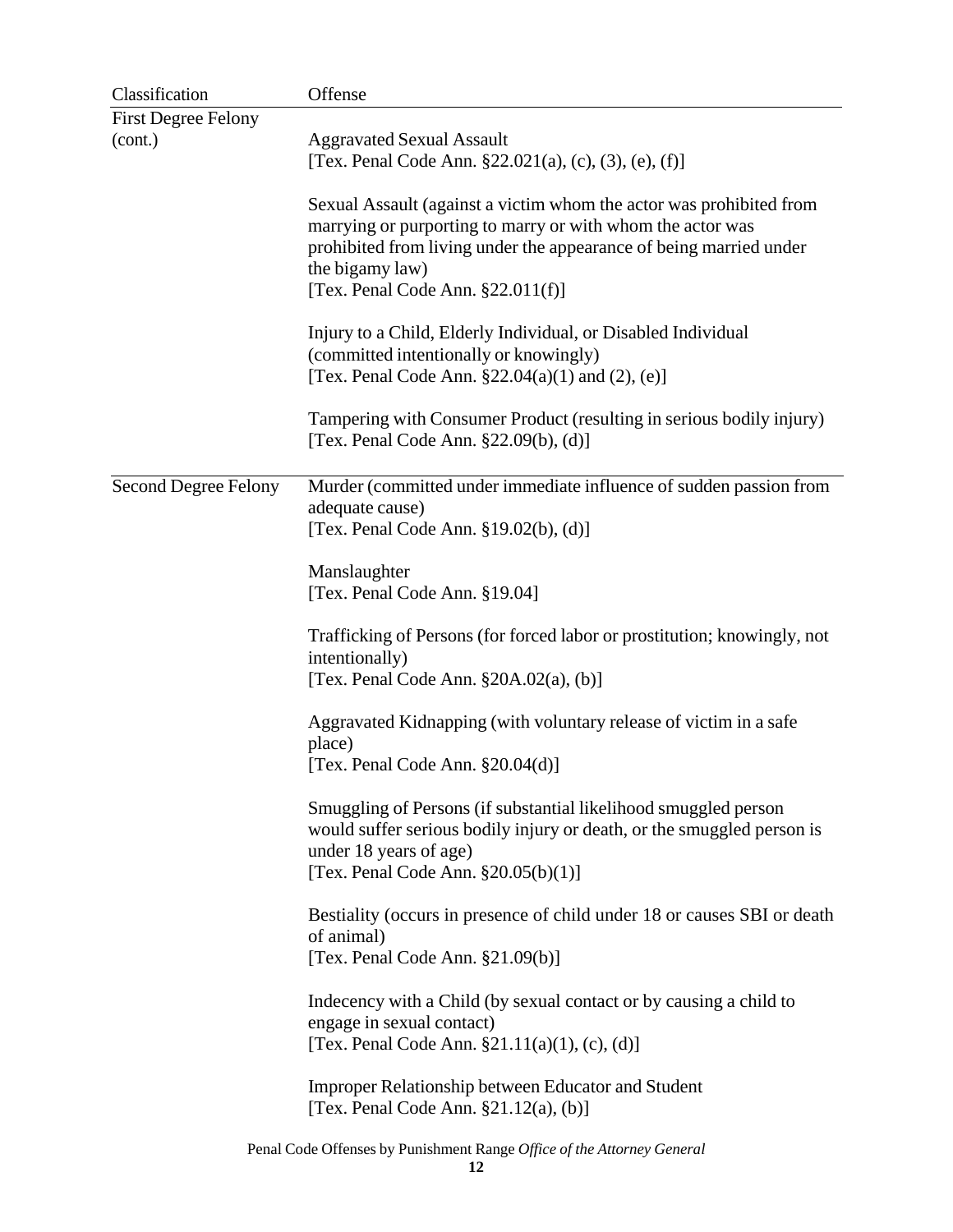| Classification              | Offense                                                                                                                                                                                                                                                                                                                       |
|-----------------------------|-------------------------------------------------------------------------------------------------------------------------------------------------------------------------------------------------------------------------------------------------------------------------------------------------------------------------------|
| <b>Second Degree Felony</b> | (cont.)                                                                                                                                                                                                                                                                                                                       |
|                             | Assault (by strangulation or suffocation or against a peace officer or<br>judge)                                                                                                                                                                                                                                              |
|                             | [Tex. Penal Code Ann. $\S 22.01(a)(1)$ , (b-2)]                                                                                                                                                                                                                                                                               |
|                             | <b>Sexual Assault</b><br>[Tex. Penal Code Ann. $\S 22.011(a)$ , (f)]                                                                                                                                                                                                                                                          |
|                             | Aggravated Assault (not committed by or against a public servant or in<br>retaliation against a prospective witness, informant, or person<br>reporting a crime, against a security officer, or against a family<br>member who suffered serious bodily injury, or in a drive-by)<br>[Tex. Penal Code Ann. $\S 22.02(a)$ , (b)] |
|                             | Injury to a Child, Elderly Individual, or Disabled Individual (by<br>reckless conduct or if victim is disabled and institutionalized<br>(MH/MR), and actor is an employee providing care to the victim<br>[Tex. Penal Code Ann. $\S 22.04(a)(1)$ , (a)(3), (2)(e), (3), (4)]                                                  |
|                             | Abandoning or Endangering a Child (exposure to imminent danger of<br>death, bodily injury, physical or mental impairment)<br>[Tex. Penal Code Ann. §22.041(b), (e)]                                                                                                                                                           |
|                             | Tampering with Consumer Product (without serious bodily injury)<br>[Tex. Penal Code Ann. $\S22.09(b)$ , (d)]                                                                                                                                                                                                                  |
| Third Degree Felony         | Unlawful Restraint (by reckless exposure to substantial risk of serious<br>bodily injury; restraint of a public servant; or while actor in custody)<br>[Tex. Penal Code Ann. $\S 20.02(a)$ , (c)(2)]                                                                                                                          |
|                             | Kidnapping<br>[Tex. Penal Code Ann. $\S 20.03(a)$ , (c)]                                                                                                                                                                                                                                                                      |
|                             | <b>Smuggling of Persons</b><br>[Tex. Penal Code Ann. $\S 20.05(b)$ ]                                                                                                                                                                                                                                                          |
|                             | Indecency with a Child (by exposure or by causing child to expose<br>self)<br>[Tex. Penal Code Ann. $\S 21.11(a)(2), (d)$ ]                                                                                                                                                                                                   |
|                             | Sexual Coercion (previously convicted of Sexual Coercion)<br>[Tex. Penal Code Ann. $§21.18(e)]$                                                                                                                                                                                                                               |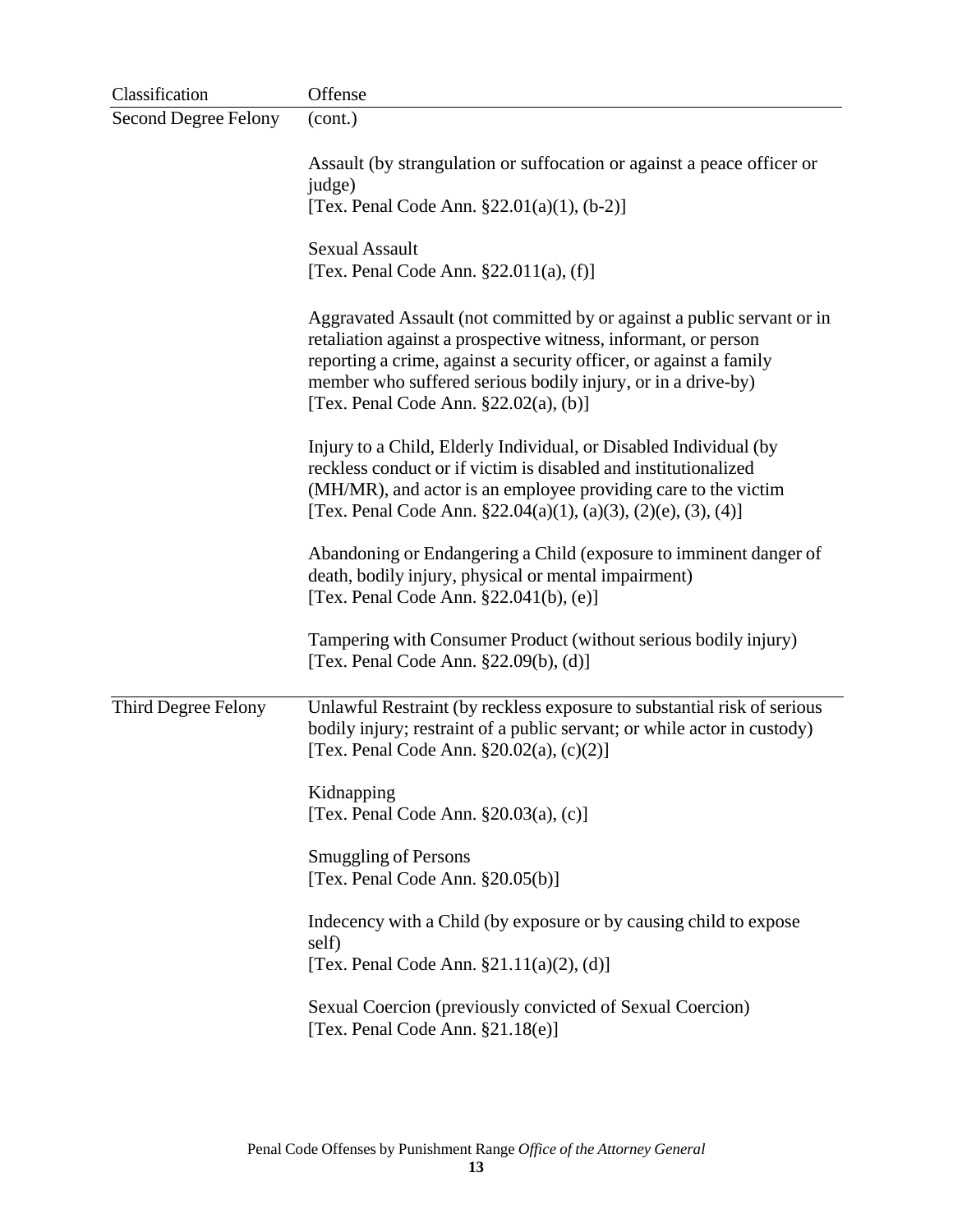| Classification      | Offense                                                                                                                                                                                                                                                                                                                                                               |
|---------------------|-----------------------------------------------------------------------------------------------------------------------------------------------------------------------------------------------------------------------------------------------------------------------------------------------------------------------------------------------------------------------|
| Third Degree Felony |                                                                                                                                                                                                                                                                                                                                                                       |
| (cont.)             |                                                                                                                                                                                                                                                                                                                                                                       |
|                     | Assault (against a public servant or a security officer on official duty                                                                                                                                                                                                                                                                                              |
|                     | or a contract employee who works in a correctional or juvenile                                                                                                                                                                                                                                                                                                        |
|                     | detention facility or a civil commitment facility)                                                                                                                                                                                                                                                                                                                    |
|                     | [Tex. Penal Code Ann. $\S 22.01(a)(1)$ , (b)(1), (b-1)]                                                                                                                                                                                                                                                                                                               |
|                     | Assault (against a family member if the defendant has been previously<br>convicted of an offense against a family member, including assault,<br>homicide, kidnapping, aggravated kidnapping, Continuous Family<br>Violence, and indecency with a child, or against a pregnant woman to<br>force an abortion)<br>[Tex. Penal Code Ann. §22.01(a)(1), (b), (b)(6), (f)] |
|                     | For assault family violence enhancements, previous convictions<br>include similar out-of-state family violence convictions.<br>[Tex. Penal Code Ann. $§22.01(f)(2)]$                                                                                                                                                                                                  |
|                     | Injury to a Child, Elderly Individual, or Disabled Individual<br>(intentionally or knowingly)                                                                                                                                                                                                                                                                         |
|                     | [Tex. Penal Code Ann. $\S 22.04(a)(3)$ , (f)]                                                                                                                                                                                                                                                                                                                         |
|                     | Abandoning or Endangering a Child (without intent to return for the<br>child)<br>[Tex. Penal Code Ann. $\S 22.041(b)$ , (d)(2)]                                                                                                                                                                                                                                       |
|                     | Deadly Conduct (discharging a firearm toward one or more people, a<br>habitation, building, or vehicle)                                                                                                                                                                                                                                                               |
|                     | [Tex. Penal Code Ann. §22.05(b), (e), See also §22.02(b-3)]                                                                                                                                                                                                                                                                                                           |
|                     | Terroristic Threat (impairing or interrupting public services, placing<br>public in fear of serious bodily injury or influencing conduct or<br>activities of federal, state or local government)<br>[Tex. Penal Code Ann. $\S 22.07(a)(4) - (6)$ , (b)]                                                                                                               |
|                     | Tampering with Consumer Product (threatening to tamper with intent<br>to cause fear, affect sale of product or cause bodily injury)<br>[Tex. Penal Code Ann. $\S22.09(c)$ , (d)]                                                                                                                                                                                      |
|                     | Harassment by Persons in Certain Correctional Facilities (includes<br>TJJD secure correctional or detention facilities)<br>[Tex. Penal Code Ann. $\S 22.11(a)$ , (b)]                                                                                                                                                                                                 |
|                     |                                                                                                                                                                                                                                                                                                                                                                       |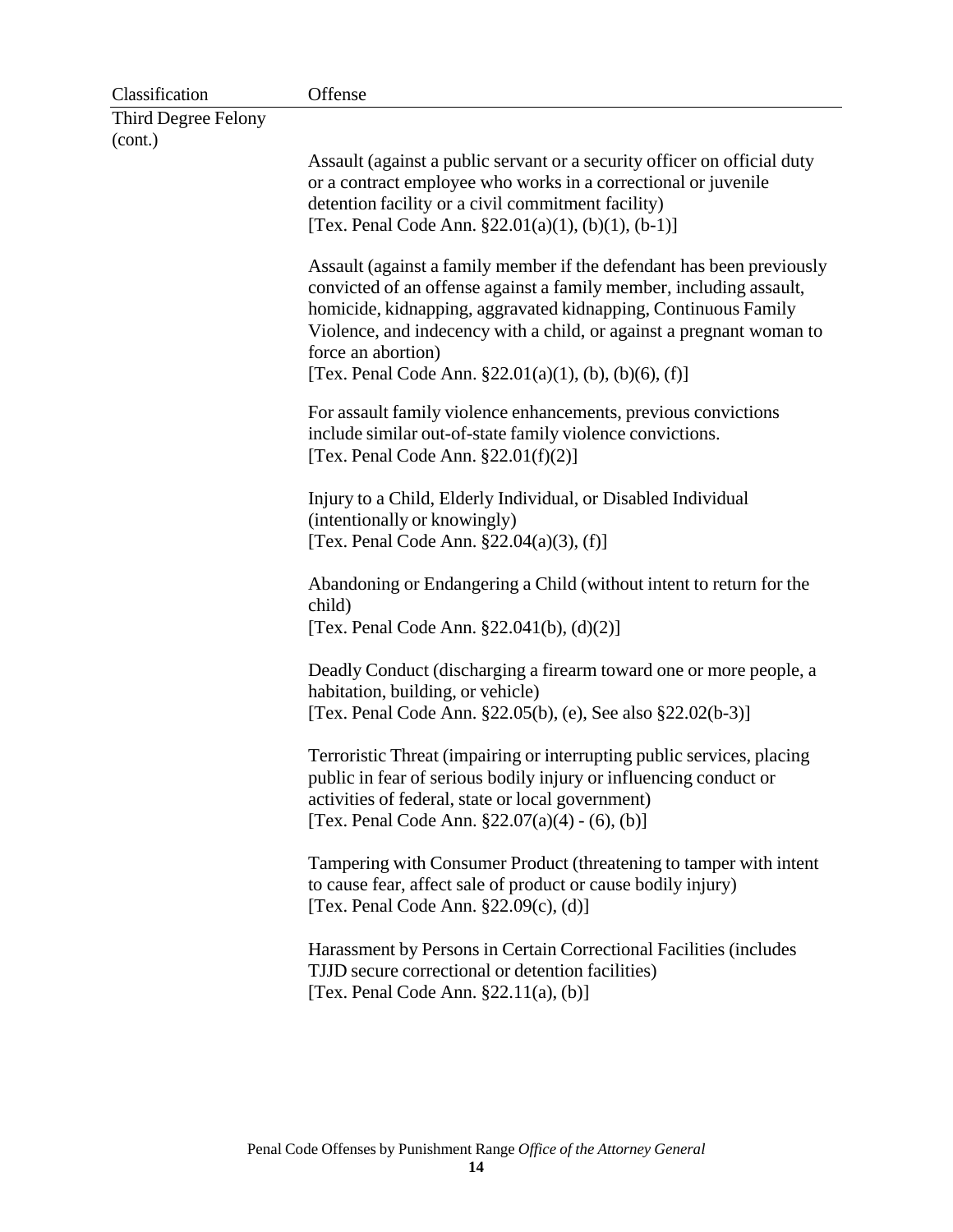| Classification           | Offense                                                                                                                                                                                                                                               |
|--------------------------|-------------------------------------------------------------------------------------------------------------------------------------------------------------------------------------------------------------------------------------------------------|
| <b>State Jail Felony</b> | Criminally Negligent Homicide<br>[Tex. Penal Code Ann. §19.05]                                                                                                                                                                                        |
|                          | Unlawful Restraint (victim is younger than 17)<br>[Tex. Penal Code Ann. $\S 20.02(a)$ , (c)(1)]                                                                                                                                                       |
|                          | Smuggling of Persons (if not committed for pecuniary benefit or in a<br>manner that creates a substantial likelihood of serious bodily injury or<br>death)<br>[Tex. Penal Code Ann. §20.05]                                                           |
|                          | <b>Bestiality</b><br>[Tex. Penal Code Ann. §21.09]                                                                                                                                                                                                    |
|                          | <b>Invasive Visual Recording</b><br>[Tex. Penal Code Ann. $§21.15(c)$ ]                                                                                                                                                                               |
|                          | Unlawful Disclosure or Promotion of Intimate Visual Material<br>[Tex. Penal Code Ann. 21.16]                                                                                                                                                          |
|                          | Voyeurism (if the person observed was under 14 years of age)<br>[Tex. Penal Code Ann. $\S21.17(d)$ ]                                                                                                                                                  |
|                          | <b>Sexual Coercion</b><br>[Tex. Penal Code Ann. §21.18]                                                                                                                                                                                               |
|                          | Injury to a Child, Elderly Individual, or Disabled Individual (by<br>recklessly causing bodily injury)<br>[Tex. Penal Code Ann. $\S 22.04(a)(3)$ , (f)]                                                                                               |
|                          | Injury to a Child, Elderly Individual, or Disabled Individual (by<br>criminal negligence)<br>[Tex. Penal Code Ann. $\S 22.04(a)$ , $(g)$ ]                                                                                                            |
|                          | Abandoning or Endangering a Child (with intent to return for the<br>child)<br>[Tex. Penal Code Ann. $\S 22.041(b)$ , (d)(1)]                                                                                                                          |
|                          | Abandoning or Endangering a Child (exposing a child younger than 15<br>to imminent danger of death, bodily injury, or physical or mental<br>impairment)<br>[Tex. Penal Code Ann. $§22.041(c)$ , (f)]                                                  |
|                          | Presumption of endangerment if the person manufactured the<br>controlled substance methamphetamine in the presence of the child or<br>evidence of the presence of controlled substance in the child's body.<br>[Tex. Penal Code Ann. §22.041(c-1)(3)] |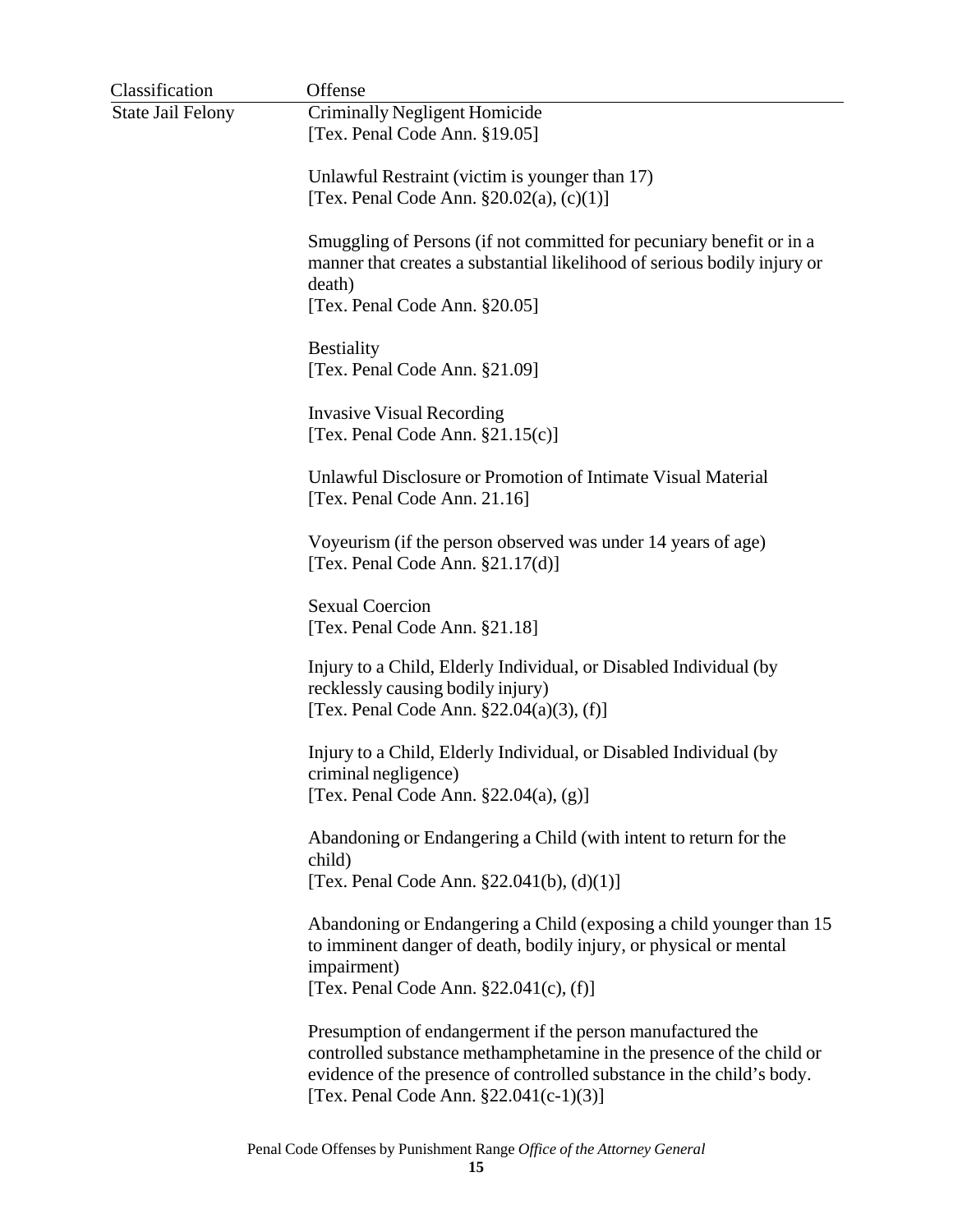| Classification             | Offense                                                                                                                      |
|----------------------------|------------------------------------------------------------------------------------------------------------------------------|
| State Jail Felony (cont.)  |                                                                                                                              |
|                            |                                                                                                                              |
|                            | Terroristic Threat (by causing pecuniary loss of \$1500 or more to                                                           |
|                            | owner of a building, room, place or conveyance or peace officer or                                                           |
|                            | judge)                                                                                                                       |
|                            | [Tex. Penal Code Ann. $\S 22.07(a)(3)$ , (b), (c-1)]                                                                         |
|                            | Aiding Suicide (causing suicide or serious bodily injury)<br>[Tex. Penal Code Ann. §22.08]                                   |
| <b>Class A Misdemeanor</b> | <b>Unlawful Restraint</b>                                                                                                    |
|                            | [Tex. Penal Code Ann. $\S 20.02(a)$ , (c)]                                                                                   |
|                            |                                                                                                                              |
|                            | <b>Public Lewdness</b>                                                                                                       |
|                            | [Tex. Penal Code Ann. §21.07]                                                                                                |
|                            | Assault (causing bodily injury)                                                                                              |
|                            | [Tex. Penal Code Ann. $\S 22.01(a)(1)$ , (b)]                                                                                |
|                            |                                                                                                                              |
|                            | Assault (offensive physical contact with elderly or disabled individual)                                                     |
|                            | [Tex. Penal Code Ann. $\S 22.01(a)(3)$ , (c)(1)]                                                                             |
| Enhancement                | Minimum increased if committed in Disaster/Evacuation Area<br>[Tex. Penal Code Ann. §12.50]                                  |
|                            | Deadly Conduct (recklessly placing another in imminent danger of<br>serious bodily injury)                                   |
|                            | [Tex. Penal Code Ann. $\S 22.05(a)$ , (e)]                                                                                   |
|                            |                                                                                                                              |
|                            | Terroristic Threat (involving family violence, against a public servant,<br>or against public places or forms of conveyance) |
|                            | [Tex. Penal Code Ann. $§22.07(a)(2)$ and (3), (c)]                                                                           |
| <b>Class B Misdemeanor</b> | <b>Indecent Exposure</b>                                                                                                     |
|                            | [Tex. Penal Code Ann. §21.08]                                                                                                |
|                            |                                                                                                                              |
|                            | Voyeurism (if previously convicted 2 or more times under this                                                                |
|                            | subsection)                                                                                                                  |
|                            | [Tex. Penal Code Ann. $21.17(c)$ ]                                                                                           |
|                            | Assault (against a sports participant by a non-participant)                                                                  |
|                            | [Tex. Penal Code Ann. $\S 22.01(a)(2)$ and (3), (c)(2)]                                                                      |
|                            |                                                                                                                              |
| Enhancement                | Penalty if an assault is committed in a Disaster or Evacuation Area<br>[Tex. Penal Code Ann. §12.50]                         |
|                            | Penal Code Offenses by Punishment Range Office of the Attorney General                                                       |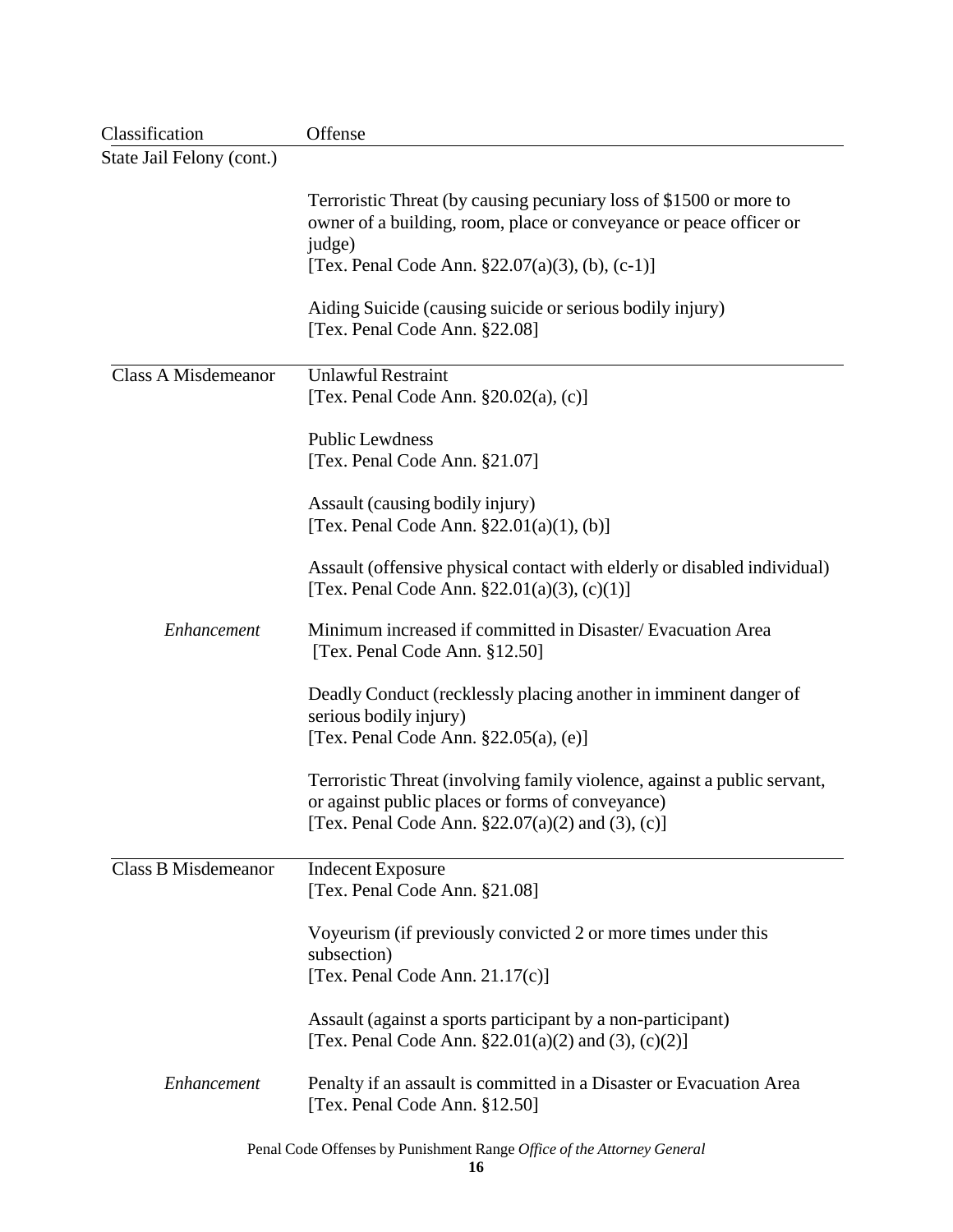| Classification      | Offense                                                                                                                                                                                    |
|---------------------|--------------------------------------------------------------------------------------------------------------------------------------------------------------------------------------------|
| Class B (cont.)     | Terroristic Threat (by causing official or volunteer emergency<br>response or by placing any person in fear of imminent SBI)<br>[Tex. Penal Code Ann. $\S 22.07(a)(1)$ and $(2)$ , $(b)$ ] |
| Class C Misdemeanor | Voyeurism<br>[Tex. Penal Code Ann. $21.17(b)$ ]                                                                                                                                            |
|                     | Assault (by threatening imminent bodily injury or by causing offensive<br>or provocative physical contact)<br>[Tex. Penal Code Ann. $\S 22.01(a)(2)$ and (3), (c)]                         |
| Enhancement         | Penalty if an assault is committed in a Disaster or Evacuation Area<br>[Tex. Penal Code Ann. §12.50]                                                                                       |
|                     | Aiding Suicide (without causing suicide or resulting in serious bodily<br>injury)<br>[Tex. Penal Code Ann. §22.08]                                                                         |
|                     | Leaving a Child in a Vehicle<br>[Tex. Penal Code Ann. §22.10]                                                                                                                              |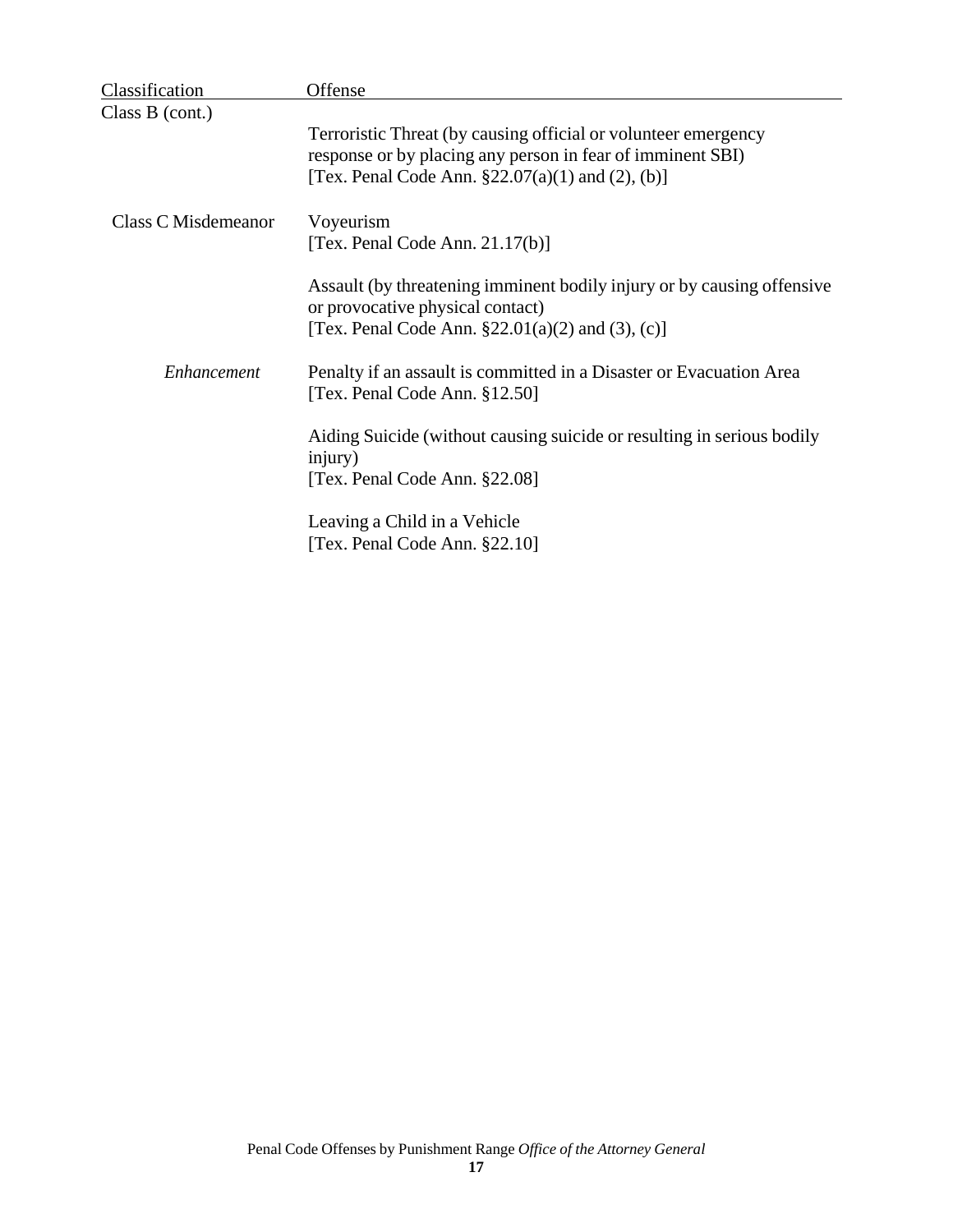# CLASSIFICATION OF TITLE 6. OFFENSES AGAINST THE FAMILY TEXAS PENAL CODE

| Classification              | Offense                                                                                                                                                                                                                                                                                                                                                                                                  |
|-----------------------------|----------------------------------------------------------------------------------------------------------------------------------------------------------------------------------------------------------------------------------------------------------------------------------------------------------------------------------------------------------------------------------------------------------|
| <b>Capital Felony</b>       | none                                                                                                                                                                                                                                                                                                                                                                                                     |
| <b>First Degree Felony</b>  | Bigamy (prohibited spouse is 16 years of age or younger)<br>[Tex. Penal Code Ann. $§25.01(e)$ ]                                                                                                                                                                                                                                                                                                          |
| <b>Second Degree Felony</b> | Bigamy (prohibited spouse is 17 years of age)<br>[Tex. Penal Code Ann. $\S 25.01(e)$ ]                                                                                                                                                                                                                                                                                                                   |
|                             | Prohibited Sexual Conduct (incest against actor's son or daughter or<br>against actor's parent)<br>[Tex. Penal Code Ann. $§25.02(c)$ ]                                                                                                                                                                                                                                                                   |
|                             | Sale or Purchase of Child (with intent to commit sexual performance<br>by a child under §43.25, P.C.; Trafficking of Persons under §20A.02,<br>P.C.; Prostitution under §43.02, P.C.; or Compelling Prostitution under<br>§43.05, P.C.)<br>[Tex. Penal Code Ann. $\S 25.08(a)$ , (c)]                                                                                                                    |
| Third Degree Felony         | Bigamy (without reference to age of prohibited spouse)<br>[Tex. Penal Code Ann. $§25.01(e)]$                                                                                                                                                                                                                                                                                                             |
|                             | Prohibited Sexual Conduct (incest against all other listed relationships,<br>including actor's current or former step-child or step-parent)<br>[Tex. Penal Code $\S25.02(c)$ ]                                                                                                                                                                                                                           |
|                             | Enticing a Child (with intent to commit a felony against child)<br>[Tex. Penal Code §25.04]                                                                                                                                                                                                                                                                                                              |
|                             | Violation of Certain Court Orders or Conditions of Bond in a Family<br>Violence, Sexual Assault or Abuse, Stalking or Trafficking Case (if<br>previously convicted two or more times under this section or has<br>violated a protective order by committing assault, sexual assault,<br>aggravated sexual assault, the offense of stalking or trafficking)<br>[Tex. Penal Code Ann. $\S 25.07(a)$ , (g)] |
|                             | Violation of Protective Order Preventing Offense Caused by Bias or<br>Prejudice (if previously convicted two or more times under this section<br>or has violated a protective order by committing an assault)<br>[Tex. Penal Code Ann. $\S 25.071(a)$ , (d)]                                                                                                                                             |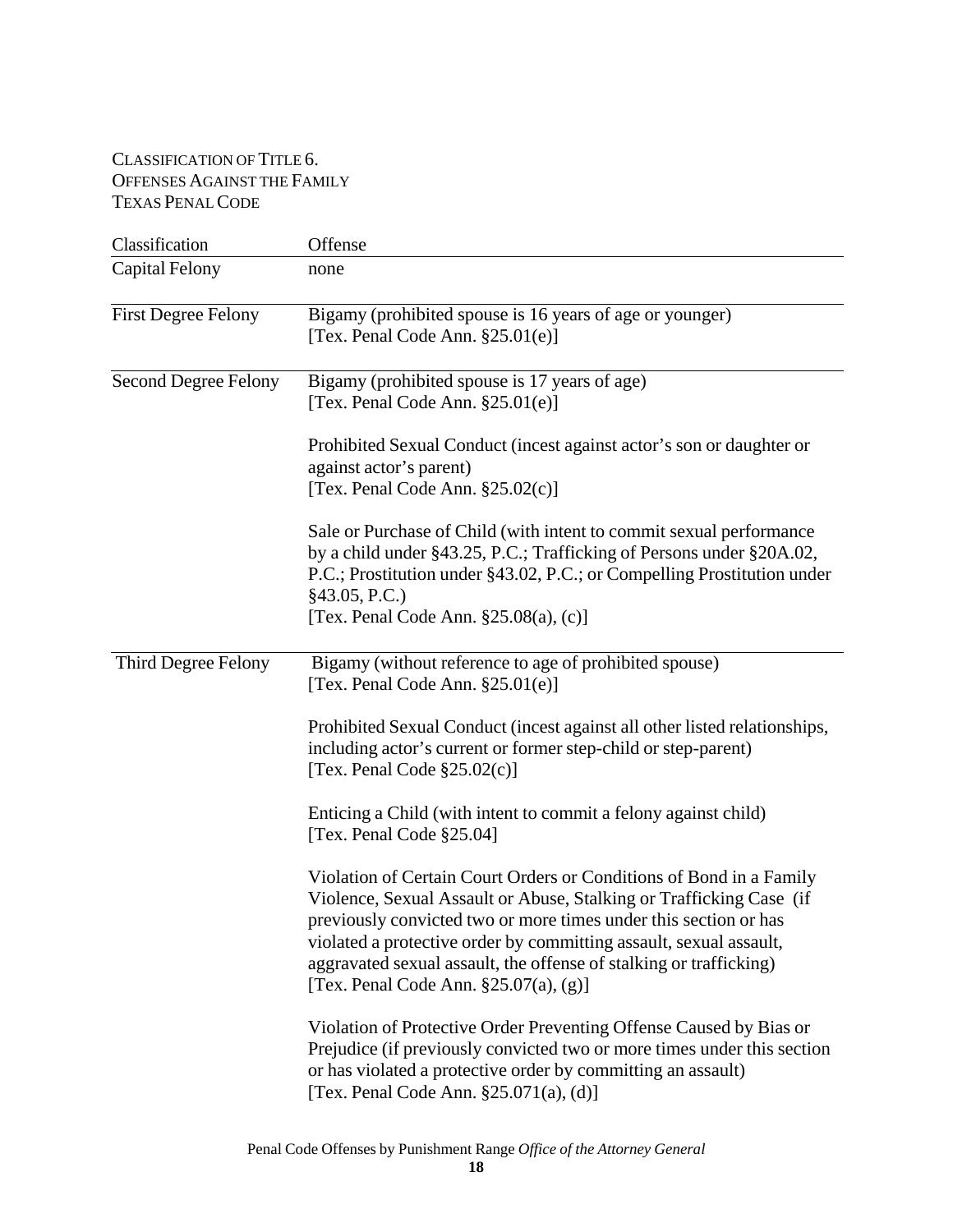| Classification                 | Offense                                                                                                                                                                                                                                                                                                       |
|--------------------------------|---------------------------------------------------------------------------------------------------------------------------------------------------------------------------------------------------------------------------------------------------------------------------------------------------------------|
| Third Degree Felony<br>(cont.) | Repeated Violation of Certain Court Orders or Conditions of Bond in a<br>Family Violence, Sexual Assault or Abuse, Stalking or Trafficking<br>Case                                                                                                                                                            |
|                                | [Tex. Penal Code Ann. §25.072 (a), (e)]                                                                                                                                                                                                                                                                       |
|                                | Sale or Purchase of a Child<br>[Tex. Penal Code $\S25.08(a)$ , (c)]                                                                                                                                                                                                                                           |
|                                | <b>Unregulated Custody Transfer of Adopted Child</b><br>[Tex. Penal Code §25.081]                                                                                                                                                                                                                             |
|                                | Advertising for Placement of Child (if previously convicted)<br>[Tex. Penal Code Ann. $\S 25.09(a)$ , (c)]                                                                                                                                                                                                    |
|                                | Interference with Child Custody<br>[Tex. Penal Code §25.03]                                                                                                                                                                                                                                                   |
|                                | Agreement to Abduct from Custody<br>[Tex. Penal Code Ann. §25.031]                                                                                                                                                                                                                                            |
|                                | <b>Criminal Nonsupport</b><br>[Tex. Penal Code Ann. $\S 25.05(a)$ , (f)]                                                                                                                                                                                                                                      |
|                                | Interference with Rights of Guardian of the Person<br>[Tex. Penal Code Ann. §25.10]                                                                                                                                                                                                                           |
|                                | Continuous Family Violence (engaging in conduct that constitutes<br>assault with bodily injury two or more times in twelve months, against<br>anyone the defendant is related to, lives with, has children with, dates,<br>used to date, is married to, or is divorced from)<br>[Tex. Penal Code Ann. §25.11] |
| Class A Misdemeanor            | Harboring a Runaway Child<br>[Tex. Penal Code Ann. $\S 25.06(a)$ , (d)]                                                                                                                                                                                                                                       |
|                                | Violation of a Protective Order or Magistrate's Order<br>[Tex. Penal Code Ann. $\S 25.07(a)$ , (g)]                                                                                                                                                                                                           |
|                                | Violation of Protective Order Offense Caused by Bias or Prejudice<br>[Tex. Penal Code Ann. $\S 25.071(a)$ , (d)]                                                                                                                                                                                              |
|                                | Advertising for Placement of Child<br>[Tex. Penal Code Ann. $\S 25.09(a)$ , (c)]                                                                                                                                                                                                                              |
| <b>Class B Misdemeanor</b>     | Enticing a Child<br>[Tex. Penal Code Ann. §25.04]                                                                                                                                                                                                                                                             |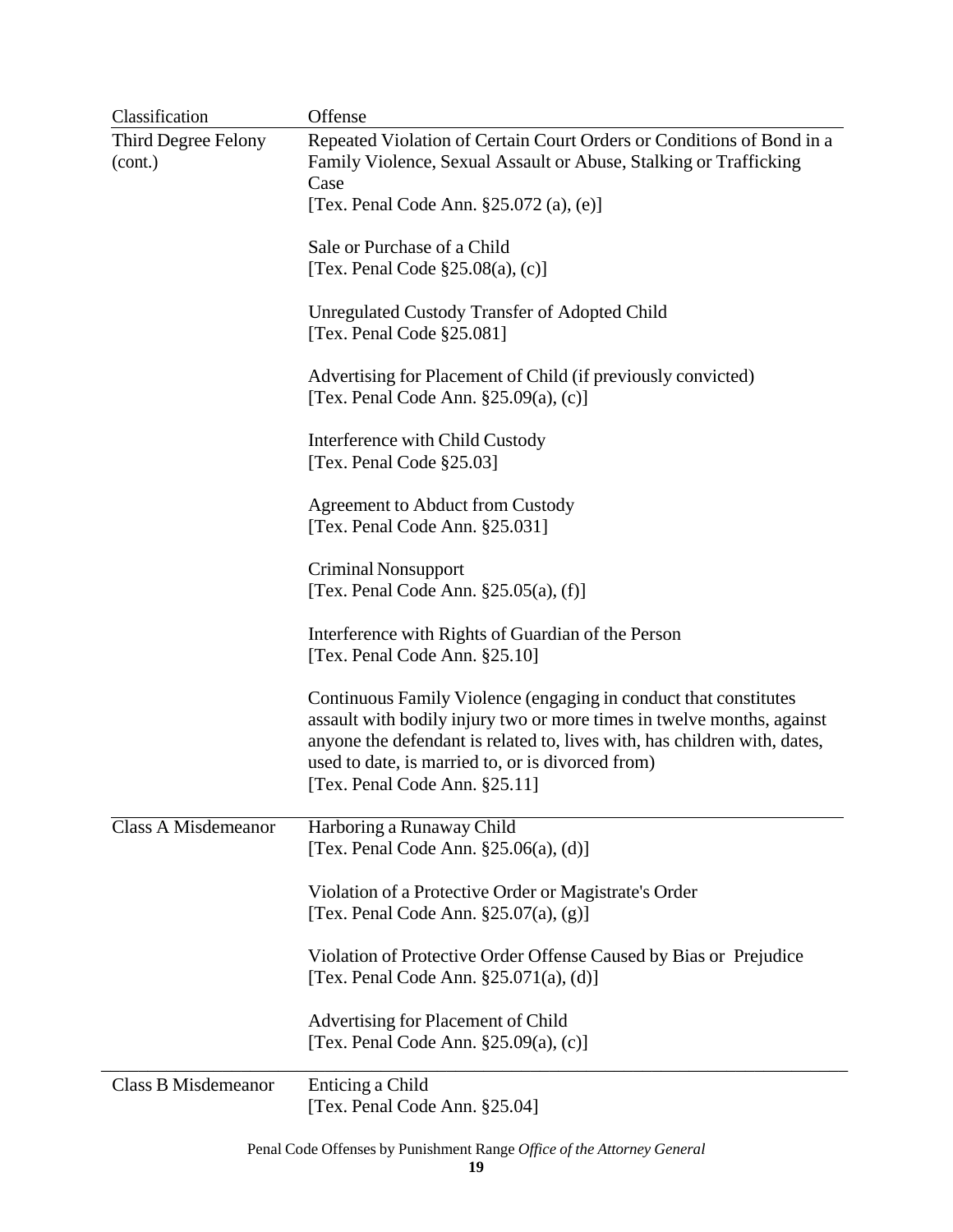# CLASSIFICATION OF TITLE 7. OFFENSES AGAINST PROPERTY TEXAS PENAL CODE

*Offenses Against Property include Arson; Criminal Mischief and Other Property Damage or Destruction; Robbery; Burglary and Criminal Trespass; Theft; Fraud; Computer Crimes; Telecommunications Crimes; Money Laundering and Insurance Fraud.*

| Classification             | Offense                                                                                                                                                                                                                                                                                                                                                                                                                                                                                                                                                                                                                                                                                                                                                                                                                                                                                                                                                                            |
|----------------------------|------------------------------------------------------------------------------------------------------------------------------------------------------------------------------------------------------------------------------------------------------------------------------------------------------------------------------------------------------------------------------------------------------------------------------------------------------------------------------------------------------------------------------------------------------------------------------------------------------------------------------------------------------------------------------------------------------------------------------------------------------------------------------------------------------------------------------------------------------------------------------------------------------------------------------------------------------------------------------------|
| <b>Capital Felony</b>      | none                                                                                                                                                                                                                                                                                                                                                                                                                                                                                                                                                                                                                                                                                                                                                                                                                                                                                                                                                                               |
| <b>First Degree Felony</b> | Arson (resulting in bodily injury or death or intending to damage or<br>destroy a habitation, or a place of assembly or worship)<br>[Tex. Penal Code Ann. $\S 28.02(a)$ , (d)]                                                                                                                                                                                                                                                                                                                                                                                                                                                                                                                                                                                                                                                                                                                                                                                                     |
|                            | Criminal Mischief (pecuniary loss of \$300,000 or more, or if property<br>is livestock and damage is caused by introducing mad cow disease or<br>another disease described by Section 161.041(a) Agriculture Code)<br>[Tex. Penal Code Ann. $\S 28.03(a)$ , (b)(7), (I)]                                                                                                                                                                                                                                                                                                                                                                                                                                                                                                                                                                                                                                                                                                           |
|                            | Interference with Railroad Property (pecuniary loss of \$300,000 or<br>more)<br>[Tex. Penal Code Ann. $§28.07(b)$ , $(e)(6)$ ]                                                                                                                                                                                                                                                                                                                                                                                                                                                                                                                                                                                                                                                                                                                                                                                                                                                     |
|                            | Graffiti (pecuniary loss of \$300,000 or more; can involve any type of<br>paint, not just aerosol)<br>[Tex. Penal Code Ann. $\S 28.08(a)$ , (b)(6)]                                                                                                                                                                                                                                                                                                                                                                                                                                                                                                                                                                                                                                                                                                                                                                                                                                |
|                            | <b>Aggravated Robbery</b><br>[Tex. Penal Code Ann. §29.03]                                                                                                                                                                                                                                                                                                                                                                                                                                                                                                                                                                                                                                                                                                                                                                                                                                                                                                                         |
|                            | Burglary (of a habitation with intent to commit a felony other than<br>felony theft)<br>[Tex. Penal Code Ann. $\S 30.02(a)$ , (d)]                                                                                                                                                                                                                                                                                                                                                                                                                                                                                                                                                                                                                                                                                                                                                                                                                                                 |
|                            | Theft (property value of \$300,000 or more; or \$150,000 or more but<br>less than \$300,000, or less than \$300,000 and the property stolen is an<br>ATM or the contents or components of an ATM, and the actor was a<br>public servant at the time of the offense, and the property came into the<br>actor's possession, custody, or control by virtue of his or her status<br>as a public servant; or the actor was in a contractual relationship with a<br>governmental body at time of offense and the property came into the<br>actor's possession, custody, or control by virtue of the contractual<br>relationship; or the owner of the appropriated property was an elderly<br>individual or a nonprofit organization; or the actor was a Medicare<br>provider in a contractual relationship with the federal government at<br>the time of the offense and the property appropriated came into the<br>actor's custody, possession, or control by virtue of the contractual |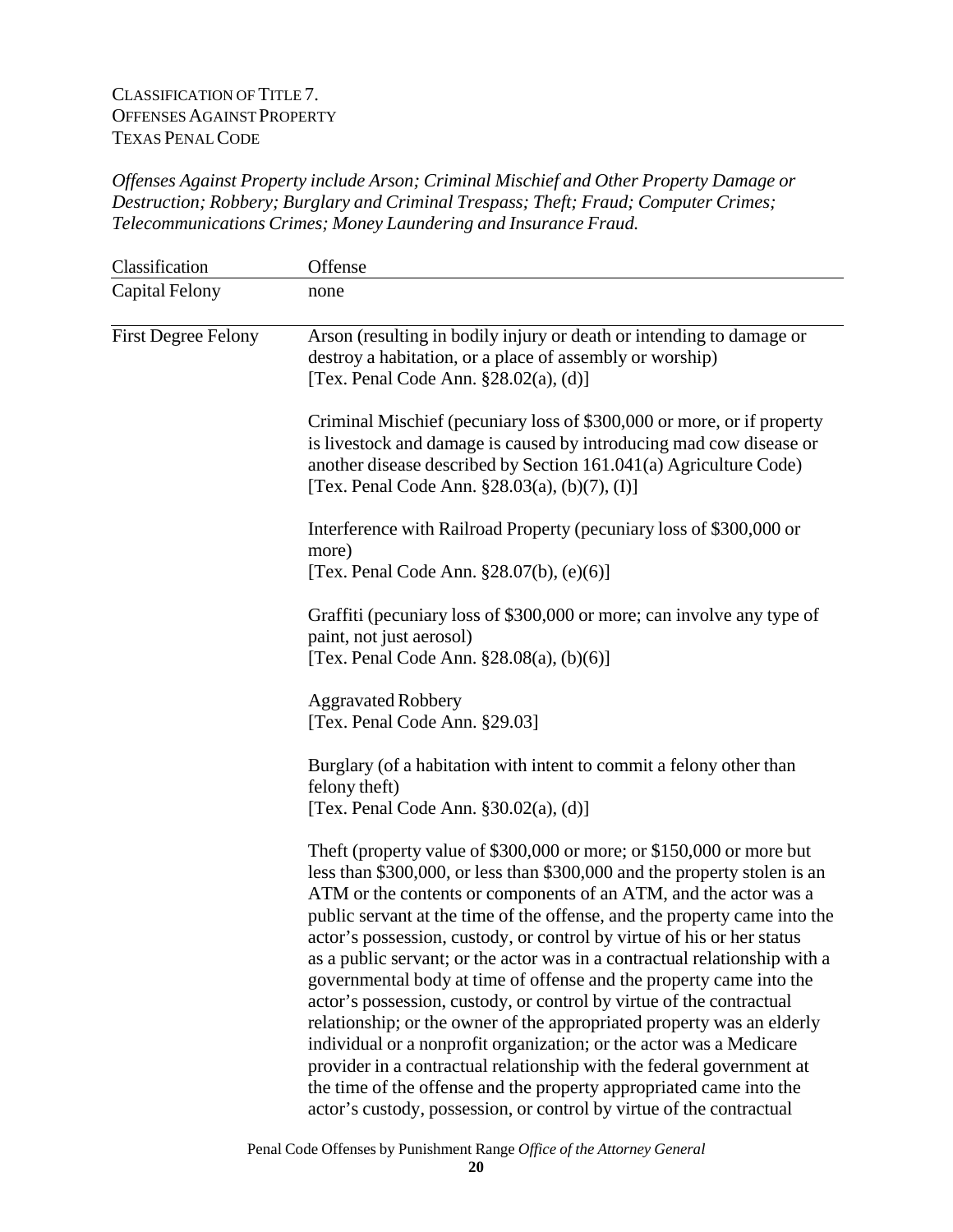| Classification                        | Offense                                                                                                                                                                                                                                                                                                                                                                                                                                                                       |
|---------------------------------------|-------------------------------------------------------------------------------------------------------------------------------------------------------------------------------------------------------------------------------------------------------------------------------------------------------------------------------------------------------------------------------------------------------------------------------------------------------------------------------|
| <b>First Degree Felony</b><br>(cont.) | relationship; or during the commission of the offense the actor<br>intentionally, knowingly, or recklessly caused a fire exit alarm to<br>sound or become activated, deactivated or otherwise prevented a fire<br>exit alarm or retail theft detector from sounding, or used a shielding or<br>deactivation instrument to prevent or attempt to prevent detection of<br>the offense by a retail theft detector.)<br>[Tex. Penal Code Ann. $\S31.03(a)$ , (e)(6), (e)(7), (f)] |
|                                       | Theft of Service (value of service stolen is \$300,000 or more)<br>[Tex. Penal Code Ann. $§31.04(a)$ , (e)(7)]                                                                                                                                                                                                                                                                                                                                                                |
|                                       | Trademark Counterfeiting (retail value of item or service is \$300,000<br>or more)<br>[Tex. Penal Code Ann. $$32.23(b), (e)(7)]$                                                                                                                                                                                                                                                                                                                                              |
|                                       | False Statement to Obtain Property or Credit (value of property or<br>amount of credit is \$300,000 or more; (Includes mortgages and<br>property appraisal fraud)<br>[Tex. Penal Code Ann. $\S 32.32(b)$ , (b-1), (c)(7), (d), (e)]                                                                                                                                                                                                                                           |
|                                       | Hindering Secured Creditors (value of property or proceeds is<br>\$300,000 or more)<br>[Tex. Penal Code Ann. $$32.33(b), (d)(7), (e)(7)]$                                                                                                                                                                                                                                                                                                                                     |
|                                       | Fraudulent Transfer of a Motor Vehicle (value of vehicle is more than<br>\$300,000)<br>[Tex. Penal Code Ann. $\S 32.34(b)(1)-(3)$ , (f)(4)]                                                                                                                                                                                                                                                                                                                                   |
|                                       | Credit Card Transaction Record Laundering (record of sale is<br>\$300,000 or more)<br>[Tex. Penal Code Ann. $§32.35(b)$ , (c), (e)(7)]                                                                                                                                                                                                                                                                                                                                        |
|                                       | Illegal Recruitment of an Athlete (value of benefit is \$300,000 or<br>more)<br>[Tex. Penal Code Ann. $\S 32.441(a)$ , (b), (e)(7)]                                                                                                                                                                                                                                                                                                                                           |
|                                       | Misapplication of Fiduciary Property or Property of Financial<br>Institution (value of property misapplied is \$300,000 or more; or<br>\$150,000 or more but less than \$300,000 if committed against an<br>elderly individual)<br>[Tex. Penal Code Ann. §32.45(b), (c)(7), (d)]                                                                                                                                                                                              |
|                                       | Securing Execution of Document by Deception (value of property,<br>service or pecuniary interest is \$300,000 or more; or \$150,000 or more<br>but less than \$300,000 if committed against an elderly individual)<br>[Tex. Penal Code Ann. $$32.46(a)(1), (b)(7), (c-1)]$                                                                                                                                                                                                    |

Penal Code Offenses by Punishment Range *Office of the Attorney General*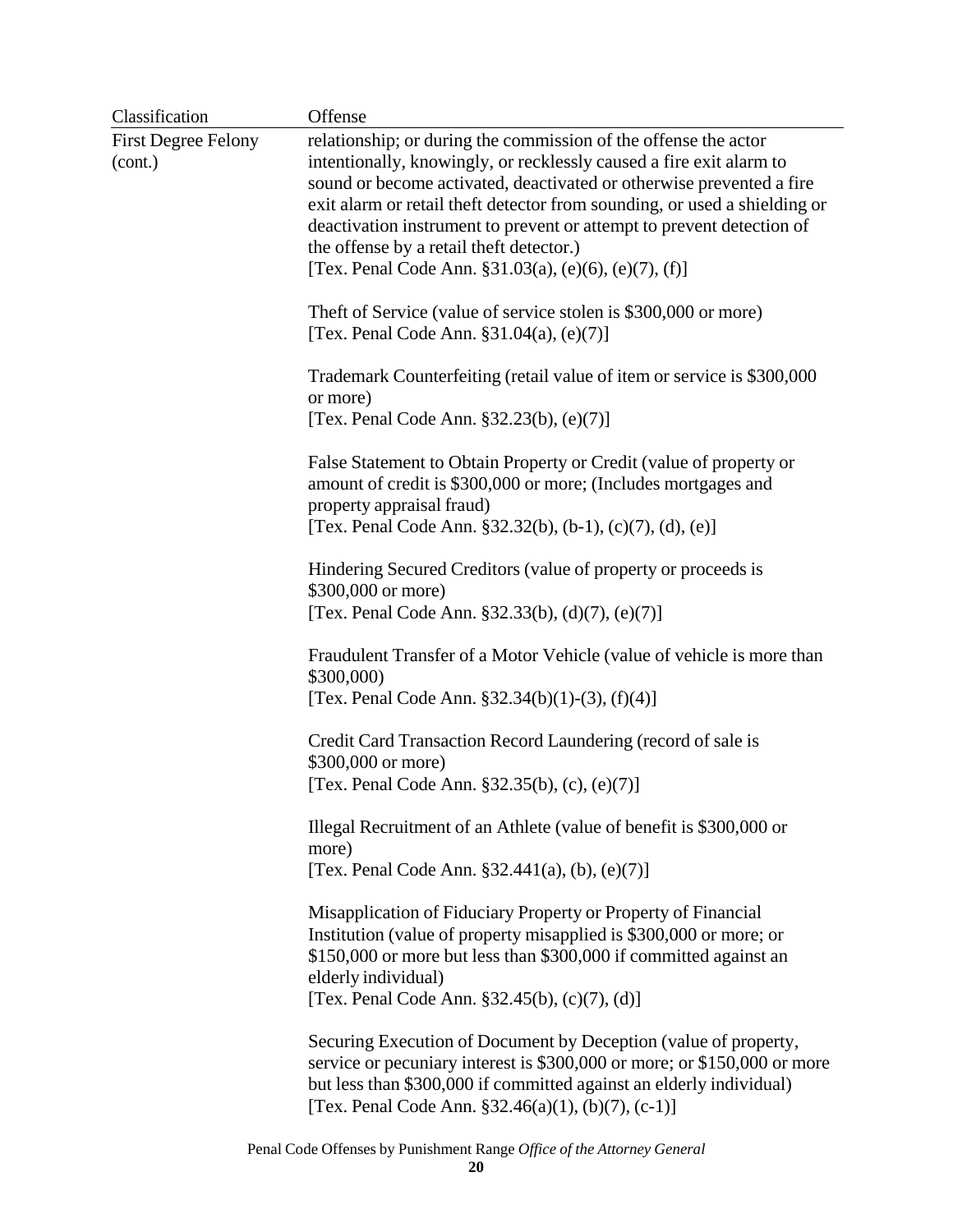| Classification                        | Offense                                                                                                                                                                                                                                                                      |
|---------------------------------------|------------------------------------------------------------------------------------------------------------------------------------------------------------------------------------------------------------------------------------------------------------------------------|
| <b>First Degree Felony</b><br>(cont.) | Breach of Computer Security (aggregate amount involved is \$300,000<br>or more, or the actor obtains the identifying information of another by<br>accessing more than one computer, computer network, or computer<br>system)<br>[Tex. Penal Code Ann. §33.02(b-1), (b-2)(4)] |
|                                       | Electronic Data Tampering (if aggregate amount is \$300,000 or more)<br>[Tex. Penal Code Ann. §33.023]                                                                                                                                                                       |
|                                       | Unlawful Decryption (if aggregate amount is \$300,000 or more)<br>[Tex. Penal Code Ann. §33.024]                                                                                                                                                                             |
|                                       | Tampering with Direct Recording Electronic Voting Machine<br>[Tex. Penal Code Ann. §33.025]                                                                                                                                                                                  |
|                                       | Unauthorized Use of Telecommunications Service (value of service<br>used or diverted is \$200,000 or more)<br>[Tex. Penal Code Ann. $\S 33A.02(a)$ , (b)(6)]                                                                                                                 |
|                                       | Theft of Telecommunications Service (value of service obtained or<br>attempted to be obtained is \$200,000 or more)<br>[Tex. Penal Code Ann. $\S 33A.04(a)$ , (b)(6)]                                                                                                        |
|                                       | Money Laundering (value of funds is \$300,000 or more)<br>[Tex. Penal Code Ann. $§34.02(a)$ , $(e)(3)$ ]                                                                                                                                                                     |
|                                       | Insurance Fraud (value of claim is \$300,000 or more; or value of claim<br>is less than \$300,000 and commission of offense placed someone at<br>risk of death or serious bodily injury)<br>[Tex. Penal Code Ann. $§35.02(a)$ , (b), (d)(7)]                                 |
| Second Degree Felony                  | Arson (not resulting in bodily injury or death or property intended to<br>be damaged or destroyed is not a habitation or a place of assembly or<br>worship)<br>[Tex. Penal Code Ann. $\S 28.02(a)$ , (d)]                                                                    |
|                                       | Criminal Mischief (pecuniary loss of \$150,000 or more but less than<br>\$300,000<br>[Tex. Penal Code Ann. §28.03(a), (b)(6)]                                                                                                                                                |
|                                       | Interference with Railroad Property (pecuniary loss of \$150,000 or<br>more but less than \$300,000)<br>[Tex. Penal Code Ann. §28.07(b), (e)(5)]                                                                                                                             |
|                                       | Graffiti (pecuniary loss of \$150,000 or more but less than \$300,000;<br>can involve any type of paint, not just aerosol)<br>[Tex. Penal Code Ann. $\S 28.08(a)$ , (b)(5)]                                                                                                  |
|                                       |                                                                                                                                                                                                                                                                              |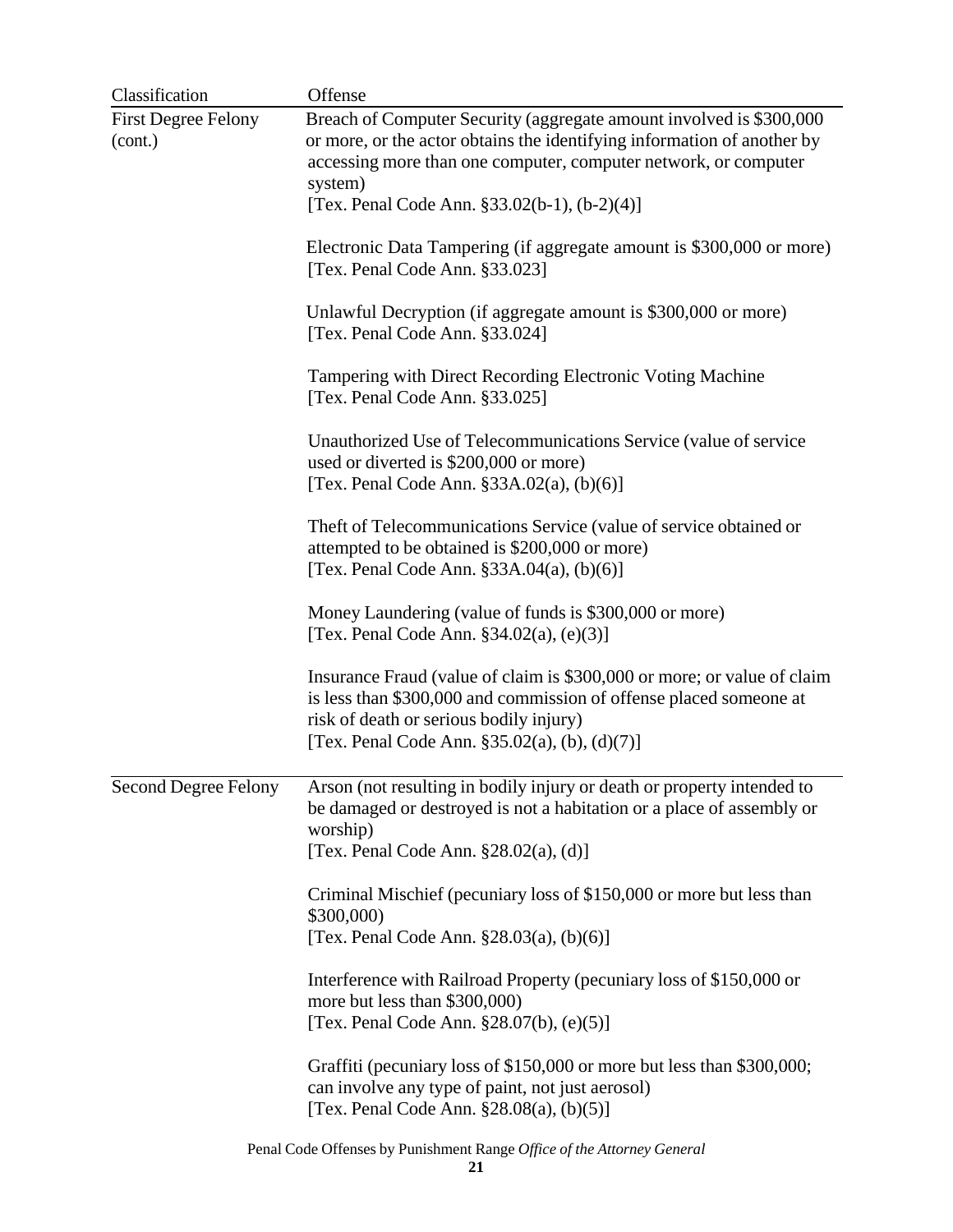| Classification                  | Offense                                                                                                                                                                                                                                                                                                                                                                                                                                                                                                                                                                                                                                                                                                                                                                                                                                                                                                                                                                                                                                                                                                                                                                                                                                                                                                                                                                                                                                                                                                      |
|---------------------------------|--------------------------------------------------------------------------------------------------------------------------------------------------------------------------------------------------------------------------------------------------------------------------------------------------------------------------------------------------------------------------------------------------------------------------------------------------------------------------------------------------------------------------------------------------------------------------------------------------------------------------------------------------------------------------------------------------------------------------------------------------------------------------------------------------------------------------------------------------------------------------------------------------------------------------------------------------------------------------------------------------------------------------------------------------------------------------------------------------------------------------------------------------------------------------------------------------------------------------------------------------------------------------------------------------------------------------------------------------------------------------------------------------------------------------------------------------------------------------------------------------------------|
| Second Degree Felony<br>(cont.) |                                                                                                                                                                                                                                                                                                                                                                                                                                                                                                                                                                                                                                                                                                                                                                                                                                                                                                                                                                                                                                                                                                                                                                                                                                                                                                                                                                                                                                                                                                              |
|                                 | Robbery                                                                                                                                                                                                                                                                                                                                                                                                                                                                                                                                                                                                                                                                                                                                                                                                                                                                                                                                                                                                                                                                                                                                                                                                                                                                                                                                                                                                                                                                                                      |
|                                 | [Tex. Penal Code Ann. §29.02]                                                                                                                                                                                                                                                                                                                                                                                                                                                                                                                                                                                                                                                                                                                                                                                                                                                                                                                                                                                                                                                                                                                                                                                                                                                                                                                                                                                                                                                                                |
| Enhancement                     | Penalty if a robbery is committed in a Disaster or Evacuation Area<br>[Tex. Penal Code Ann. §12.50]                                                                                                                                                                                                                                                                                                                                                                                                                                                                                                                                                                                                                                                                                                                                                                                                                                                                                                                                                                                                                                                                                                                                                                                                                                                                                                                                                                                                          |
|                                 | Burglary (of a habitation)<br>[Tex. Penal Code Ann. $\S 30.02(a)$ , (c)(2)]                                                                                                                                                                                                                                                                                                                                                                                                                                                                                                                                                                                                                                                                                                                                                                                                                                                                                                                                                                                                                                                                                                                                                                                                                                                                                                                                                                                                                                  |
| Enhancement                     | Penalty if a burglary is committed in a Disaster or Evacuation Area<br>[Tex. Penal Code Ann. §12.50]                                                                                                                                                                                                                                                                                                                                                                                                                                                                                                                                                                                                                                                                                                                                                                                                                                                                                                                                                                                                                                                                                                                                                                                                                                                                                                                                                                                                         |
|                                 | Theft (value of property is \$150,000 or more but less than \$300,000, or<br>less than \$300,000 and the property stolen is an ATM or the<br>contents or components of an ATM; or value of property is \$30,000 or<br>more but less than \$150,000, and the actor was a public servant at the<br>time of the offense and the property came into the actor's possession,<br>custody, or control by virtue of his or her status as a public servant; or<br>the actor was in a contractual relationship with a governmental body at<br>time of offense and the property came into the actor's possession,<br>custody, or control by virtue of the contractual relationship; or the<br>owner of the appropriated property was an elderly individual or a<br>nonprofit organization; or the actor was a Medicare provider in a<br>contractual relationship with the federal government at the time of the<br>offense and the property appropriated came into the actor's custody,<br>possession, or control by virtue of the contractual relationship; or<br>during the commission of the offense the actor intentionally,<br>knowingly, or recklessly caused a fire exit alarm to sound or become<br>activated, deactivated or otherwise prevented a fire exit alarm or retail<br>theft detector from sounding, or used a shielding or deactivation<br>instrument to prevent or attempt to prevent detection of the offense by<br>a retail theft detector.)<br>[Tex. Penal Code Ann. $\S31.03(a)$ , (e)(6), (f)] |
| Enhancement                     | Penalty if a theft is committed in a Disaster or Evacuation Area<br>[Tex. Penal Code Ann. §12.50]                                                                                                                                                                                                                                                                                                                                                                                                                                                                                                                                                                                                                                                                                                                                                                                                                                                                                                                                                                                                                                                                                                                                                                                                                                                                                                                                                                                                            |
| Enhancement                     | Increase in offense level by one if theft is from a nonprofit or theft is<br>by a Medicare provider<br>[Tex. Penal Code Ann $\S 31.03(f)$ ]                                                                                                                                                                                                                                                                                                                                                                                                                                                                                                                                                                                                                                                                                                                                                                                                                                                                                                                                                                                                                                                                                                                                                                                                                                                                                                                                                                  |
|                                 | Theft of Service (value of service stolen is \$150,000 or more but less<br>than \$300,000)<br>[Tex. Penal Code Ann. §31.04(a), (e)(6)]                                                                                                                                                                                                                                                                                                                                                                                                                                                                                                                                                                                                                                                                                                                                                                                                                                                                                                                                                                                                                                                                                                                                                                                                                                                                                                                                                                       |
|                                 |                                                                                                                                                                                                                                                                                                                                                                                                                                                                                                                                                                                                                                                                                                                                                                                                                                                                                                                                                                                                                                                                                                                                                                                                                                                                                                                                                                                                                                                                                                              |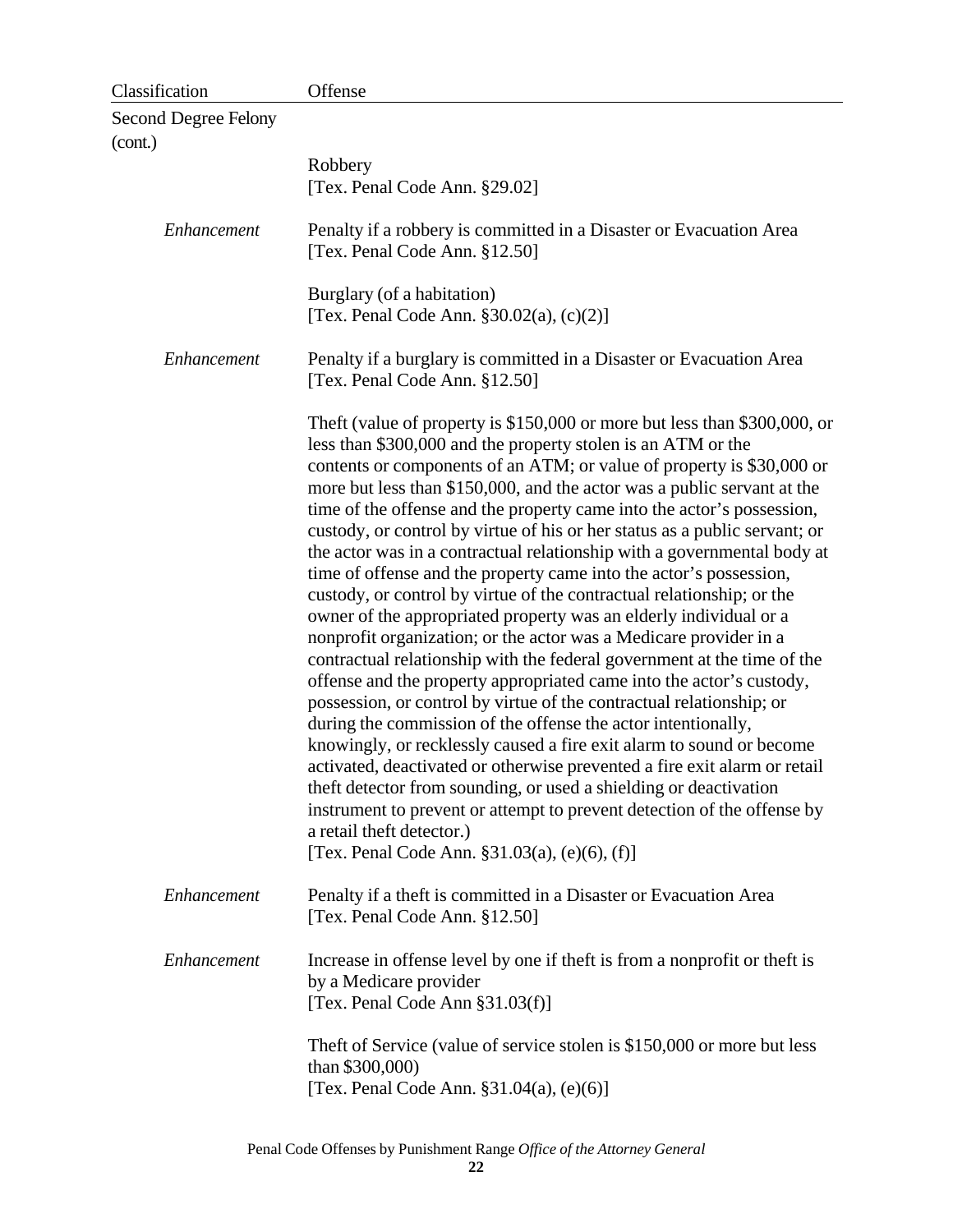| Classification                         | Offense                                                                                                                                                                                                                                                                                                                                                                                                                                                                               |
|----------------------------------------|---------------------------------------------------------------------------------------------------------------------------------------------------------------------------------------------------------------------------------------------------------------------------------------------------------------------------------------------------------------------------------------------------------------------------------------------------------------------------------------|
| <b>Second Degree Felony</b><br>(cont.) | Trademark Counterfeiting (retail value of item or service is \$150,000<br>or more but less than \$300,000)<br>[Tex. Penal Code Ann. §32.23(b), (e)(6)]                                                                                                                                                                                                                                                                                                                                |
|                                        | False Statement to Obtain Property or Credit (value of property or<br>amount of credit is \$150,000 or more but less than \$300,000, includes<br>mortgages and property appraisal fraud)<br>[Tex. Penal Code Ann. $§32.32(b)$ , (b-1), (c)(6), (d), (e)]                                                                                                                                                                                                                              |
|                                        | Hindering Secured Creditors (value of property or proceeds is<br>\$150,000 or more but less than \$300,000)<br>[Tex. Penal Code Ann. $§32.33(b)$ , (d)(6), (e)(6)]                                                                                                                                                                                                                                                                                                                    |
|                                        | Fraudulent Transfer of a Motor Vehicle (value of vehicle is \$150,000<br>or more but less than \$300,000)<br>[Tex. Penal Code Ann. $\S 32.34(b)(1)-(3)$ , (f)(3)]                                                                                                                                                                                                                                                                                                                     |
|                                        | Credit Card Transaction Record Laundering (record of sale is<br>\$150,000 or more but less than \$300,000)<br>[Tex. Penal Code Ann. §32.35(b), (c), (e)(6)]                                                                                                                                                                                                                                                                                                                           |
|                                        | Illegal Recruitment of an Athlete (value of benefit is \$150,000 or more<br>but less than \$300,000)<br>[Tex. Penal Code Ann. $§32.441(a)$ , (b), (e)(6)]                                                                                                                                                                                                                                                                                                                             |
|                                        | Misapplication of Fiduciary Property or Property of Financial<br>Institution (value of property is \$150,000 or more but less than<br>\$300,000; or value of property is \$30,000 or more but less than<br>\$150,000 if committed against an elderly individual)<br>[Tex. Penal Code Ann. §32.45(b), (c)(6), (d)]                                                                                                                                                                     |
|                                        | Securing Execution of Document by Deception (value of property,<br>service or pecuniary interest is \$150,000 or more but less than<br>\$300,000; or value of property is \$30,000 or more but less than<br>\$150,000 if committed against an elderly individual) If the offense<br>involves the state Medicaid program the offense is treated as a First<br>Degree Felony.<br>[Tex. Penal Code Ann. $$32.46(a)(1), (b)(6), (c-1)]$                                                   |
|                                        | Breach of Computer Security (aggregate amount involved is \$150,000<br>or more but less than \$300,000; the aggregate amount involved is any<br>amount less than \$300,000 and the computer, network, or computer<br>system is owned by the government or a critical infrastructure facility;<br>or the actor obtains the identifying information of another by accessing<br>only one computer, computer network, or computer system)<br>[Tex. Penal Code Ann. §33.02(b-1), (b-2)(3)] |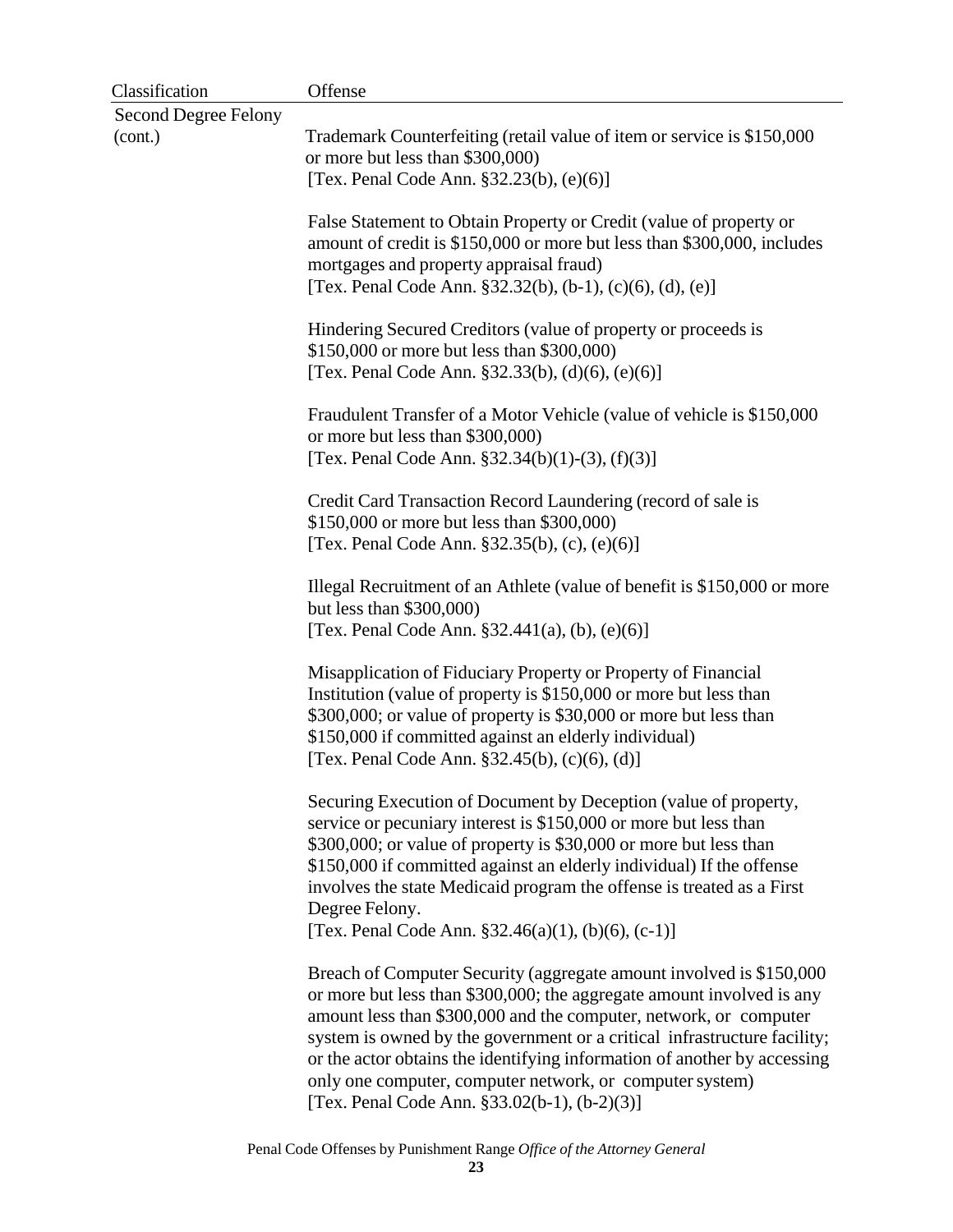| Classification               | Offense                                                                                                                                     |
|------------------------------|---------------------------------------------------------------------------------------------------------------------------------------------|
| Second Degree Felony (cont.) |                                                                                                                                             |
|                              | Online Solicitation of a Minor (against a victim or purported victim                                                                        |
|                              | under 14 years of age)                                                                                                                      |
|                              | [Tex. Penal Code Ann. $§33.021(f)$ ]                                                                                                        |
|                              | Electronic Data Tampering (if aggregate amount is \$150,000 or more                                                                         |
|                              | but less than \$300,000)                                                                                                                    |
|                              | [Tex. Penal Code Ann. §33.023]                                                                                                              |
|                              |                                                                                                                                             |
|                              | Unlawful Decryption (if aggregate amount is \$150,000 or more but                                                                           |
|                              | less than $$300,000$                                                                                                                        |
|                              | [Tex. Penal Code Ann. §33.024]                                                                                                              |
|                              | Unauthorized Use of Telecommunications Service (value of service                                                                            |
|                              | used or diverted is \$100,000 or more but less than \$200,000)                                                                              |
|                              | [Tex. Penal Code Ann. $\S 33A.02(a)$ , (b)(5)]                                                                                              |
|                              | Theft of Telecommunications Service (value of service obtained or                                                                           |
|                              | attempted to be obtained is \$100,000 or more but less than \$200,000)                                                                      |
|                              | [Tex. Penal Code Ann. $\S 33A.04(a)$ , (b)(5)]                                                                                              |
|                              | Money Laundering (value of funds is \$150,000 or more but less than                                                                         |
|                              | \$300,000)                                                                                                                                  |
|                              | [Tex. Penal Code Ann. $§34.02(a)$ , (e)(2)]                                                                                                 |
|                              | Insurance Fraud (value of claim is \$150,000 or more but less than                                                                          |
|                              | \$300,000)                                                                                                                                  |
|                              | [Tex. Penal Code Ann. $\S 35.02(a)$ , (b), (d)(6)]                                                                                          |
|                              |                                                                                                                                             |
| <b>Third Degree Felony</b>   | Arson (recklessly causes fire or explosion while manufacturing or                                                                           |
|                              | attempting to manufacture a controlled substance and the fire or<br>explosion damages any building, habitation or vehicle and bodily injury |
|                              | or death was suffered by any person)                                                                                                        |
|                              | [Tex. Penal Code Ann. $§28.03(a-1)$ , (e)]                                                                                                  |
|                              | Criminal Mischief (pecuniary loss of \$30,000 or more but less than                                                                         |
|                              | \$150,000                                                                                                                                   |
|                              | [Tex. Penal Code Ann. $\S 28.03(a)$ , (b)(5)]                                                                                               |
|                              | Criminal Mischief to damage, destroy, or tamper with transportation                                                                         |
|                              | communications equipment or related devices if the amount is less                                                                           |
|                              | than \$150,000. This section includes traffic control devices and                                                                           |
|                              | signals.                                                                                                                                    |
|                              | [Tex. Penal Code Ann. $\S 28.03(j)$ ]                                                                                                       |
|                              | Interference with Railroad Property (causing bodily injury or                                                                               |
|                              | pecuniary loss of \$30,000 or more but less than \$150,000)                                                                                 |
|                              | [Tex. Penal Code Ann. $\S 28.07(b)$ , (c), (e)(4)]                                                                                          |
|                              | Penal Code Offenses by Punishment Range Office of the Attorney General                                                                      |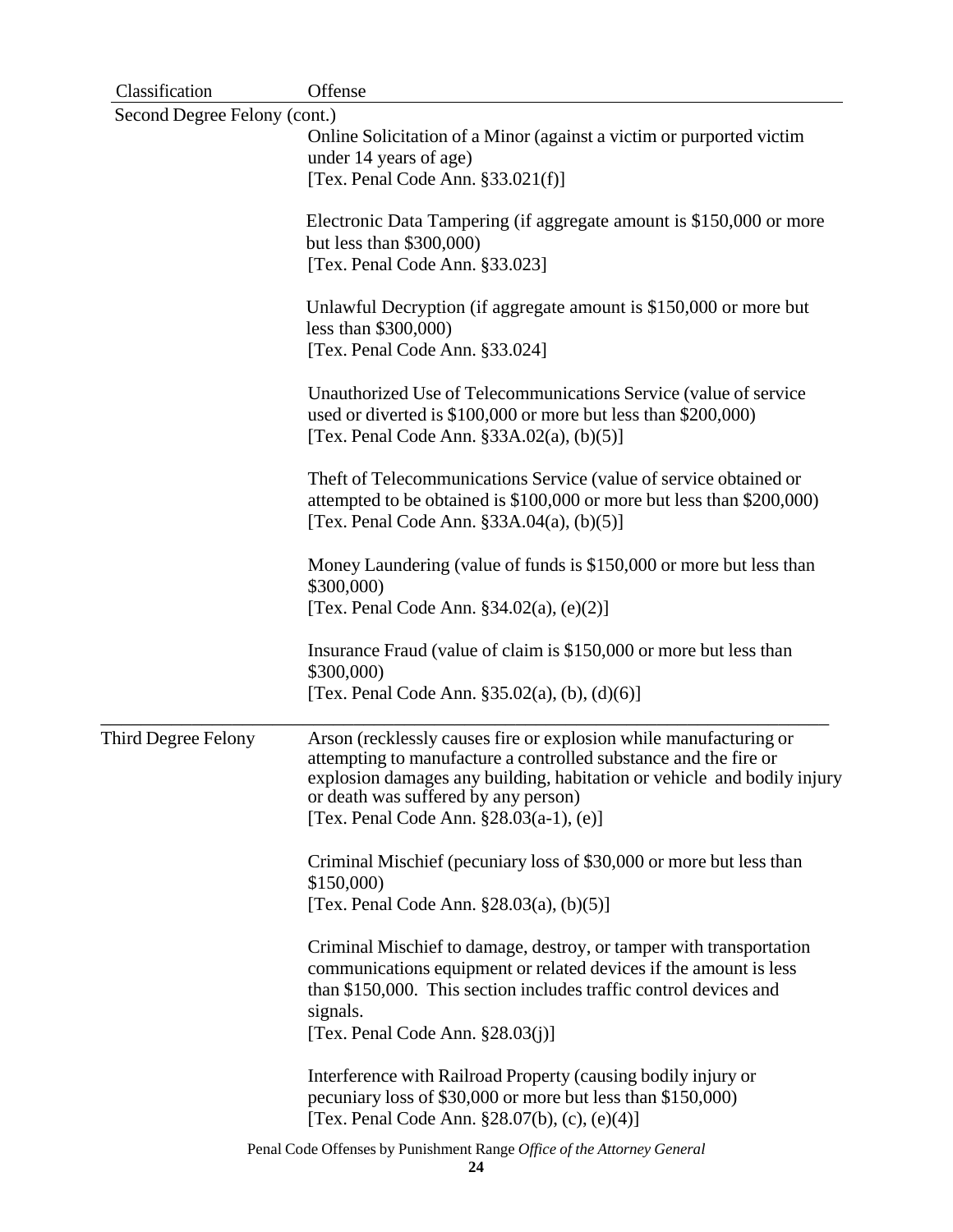| Classification      | Offense                                                                                                                                                                                                                                                                                                                                                                                                                                                                                                                                                                                                                                                                                                                                                                                                                                                                                                                                                                                                                                                                                                                                                                                                                                                                                                                                                                                                                                                                                                                                                                                                                                                                                                                                                                                                                                                                                                                                                                                                                                                                                        |  |
|---------------------|------------------------------------------------------------------------------------------------------------------------------------------------------------------------------------------------------------------------------------------------------------------------------------------------------------------------------------------------------------------------------------------------------------------------------------------------------------------------------------------------------------------------------------------------------------------------------------------------------------------------------------------------------------------------------------------------------------------------------------------------------------------------------------------------------------------------------------------------------------------------------------------------------------------------------------------------------------------------------------------------------------------------------------------------------------------------------------------------------------------------------------------------------------------------------------------------------------------------------------------------------------------------------------------------------------------------------------------------------------------------------------------------------------------------------------------------------------------------------------------------------------------------------------------------------------------------------------------------------------------------------------------------------------------------------------------------------------------------------------------------------------------------------------------------------------------------------------------------------------------------------------------------------------------------------------------------------------------------------------------------------------------------------------------------------------------------------------------------|--|
| Third Degree Felony |                                                                                                                                                                                                                                                                                                                                                                                                                                                                                                                                                                                                                                                                                                                                                                                                                                                                                                                                                                                                                                                                                                                                                                                                                                                                                                                                                                                                                                                                                                                                                                                                                                                                                                                                                                                                                                                                                                                                                                                                                                                                                                |  |
| (cont.)             | Graffiti (pecuniary loss of \$30,000 or more but less than \$150,000; can<br>involve any type of paint, not just aerosol)<br>[Tex. Penal Code Ann. $\S 28.08(a)$ , (b)(4)]                                                                                                                                                                                                                                                                                                                                                                                                                                                                                                                                                                                                                                                                                                                                                                                                                                                                                                                                                                                                                                                                                                                                                                                                                                                                                                                                                                                                                                                                                                                                                                                                                                                                                                                                                                                                                                                                                                                     |  |
|                     | Burglary (of building where controlled substance is stored)<br>[Tex. Penal Code Ann. $\S 30.02(c-1)$ ]                                                                                                                                                                                                                                                                                                                                                                                                                                                                                                                                                                                                                                                                                                                                                                                                                                                                                                                                                                                                                                                                                                                                                                                                                                                                                                                                                                                                                                                                                                                                                                                                                                                                                                                                                                                                                                                                                                                                                                                         |  |
|                     | Burglary of a Vehicle (if owned or operated by distributor of prescription<br>drugs)<br>[Tex. Penal Code Ann. $\S 30.04(d)(3)$ ]                                                                                                                                                                                                                                                                                                                                                                                                                                                                                                                                                                                                                                                                                                                                                                                                                                                                                                                                                                                                                                                                                                                                                                                                                                                                                                                                                                                                                                                                                                                                                                                                                                                                                                                                                                                                                                                                                                                                                               |  |
|                     | The ft (property is $$30,000$ or more but less than $$150,000$ ; or property<br>includes certain animals and was stolen during a single transaction<br>with an aggregate value of less than \$150,000; or the property includes<br>any number of cattle, horses, livestock, or exotic fowl with an<br>aggregate value of less than \$150,000; or the property includes more<br>than 10 head of sheep, goats, or swine with an aggregate value of less<br>than \$150,000; or the value is \$2,500 or more but less than \$30,000 or<br>includes certain animals with<br>an aggregate value of less than<br>\$30,000; or regardless of value property is stolen from a corpse or<br>grave; is a firearm or official election material; or the property stolen<br>is less than \$2,500 and the defendant has been previously convicted<br>two or more times of any grade of theft; or the property is less than<br>\$20,000 and the property is aluminum, bronze, copper, or brass, and<br>the actor was a public servant at the time of the offense and the<br>property came into the actor's possession, custody, or control by<br>virtue of the status as a public servant; or the actor was in a<br>contractual relationship with a governmental body and the property<br>came into the actor's possession, custody, or control by virtue of the<br>contractual relationship; or the owner was an elderly individual or a<br>nonprofit organization; or the actor was a Medicare provider in a<br>contractual relationship with the federal government and the property<br>appropriated came into the actor's custody, possession, or control by<br>virtue of the contractual relationship; the actor intentionally,<br>knowingly, or recklessly caused a fire alarm to sound or become<br>activated, deactivated or otherwise prevented a fire alarm or retail theft<br>detector from sounding, or used a shielding or deactivation instrument<br>to prevent or attempt to prevent detection by a retail theft detector; or a<br>controlled substance is stolen from a commercial building.) |  |
|                     | [Tex. Penal Code Ann. $\S31.03(a)$ , (e), (e)(5), (f)]                                                                                                                                                                                                                                                                                                                                                                                                                                                                                                                                                                                                                                                                                                                                                                                                                                                                                                                                                                                                                                                                                                                                                                                                                                                                                                                                                                                                                                                                                                                                                                                                                                                                                                                                                                                                                                                                                                                                                                                                                                         |  |
| Enhancement         | Penalty increased if committed in a Disaster or Evacuation Area<br>[Tex. Penal Code Ann. §12.50]                                                                                                                                                                                                                                                                                                                                                                                                                                                                                                                                                                                                                                                                                                                                                                                                                                                                                                                                                                                                                                                                                                                                                                                                                                                                                                                                                                                                                                                                                                                                                                                                                                                                                                                                                                                                                                                                                                                                                                                               |  |
| Enhancement         | If the ft is from a nonprofit or by a Medicare provider<br>[Tex. Penal Code Ann §31.03(f)]                                                                                                                                                                                                                                                                                                                                                                                                                                                                                                                                                                                                                                                                                                                                                                                                                                                                                                                                                                                                                                                                                                                                                                                                                                                                                                                                                                                                                                                                                                                                                                                                                                                                                                                                                                                                                                                                                                                                                                                                     |  |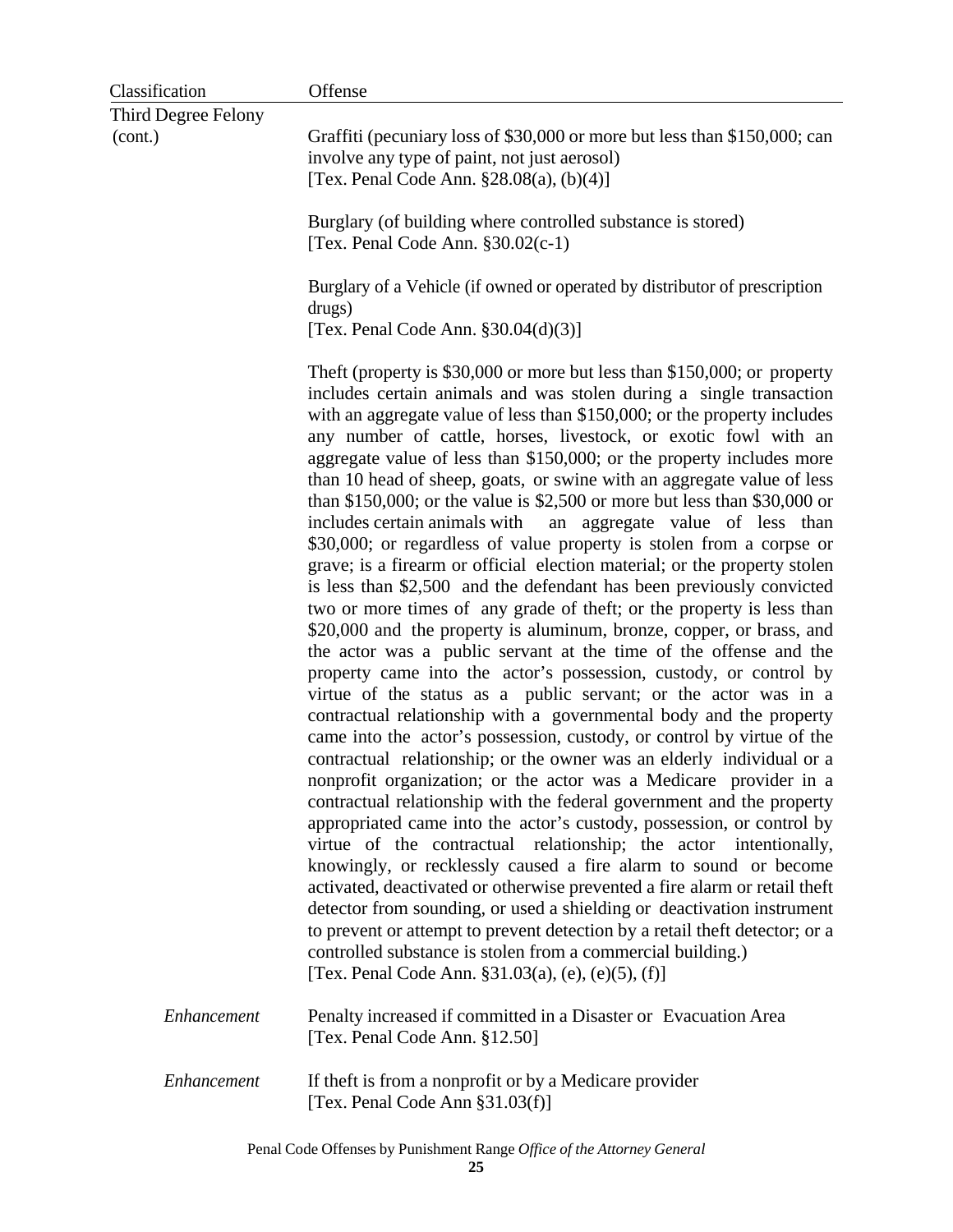| Classification      | Offense                                                                                                                                                                                                                                             |
|---------------------|-----------------------------------------------------------------------------------------------------------------------------------------------------------------------------------------------------------------------------------------------------|
| Third Degree Felony |                                                                                                                                                                                                                                                     |
| (cont.)             |                                                                                                                                                                                                                                                     |
|                     | Theft of Service (service is \$30,000 or more but less than \$150,000)<br>[Tex. Penal Code Ann. $\S 31.04(a)$ , (e)(5)]                                                                                                                             |
|                     | <b>Theft of Trade Secrets</b><br>[Tex. Penal Code Ann. §31.05]                                                                                                                                                                                      |
|                     | Forgery (involving money, securities, postage, revenue stamps, or<br>certain government records)<br>[Tex. Penal Code Ann. $§32.21(b)$ , (e)]                                                                                                        |
|                     | Exploitation of Child, Elderly Individual or Disabled Individual<br>(intentionally, knowingly or recklessly causing the exploitation of one<br>of the protected class of individuals regardless of monetary value)<br>[Tex. Penal Code Ann. §32.53] |
| Enhancement         | Offense level increased by one if forgery is against the elderly<br>[Tex. Penal Code Ann. $$32.21(c), (e-1)]$                                                                                                                                       |
|                     | Trademark Counterfeiting (retail value of item or service is \$30,000 or<br>more but less than \$150,000)<br>[Tex. Penal Code Ann. §32.23(b), (e)(5)]                                                                                               |
|                     | False Statement to Obtain Property or Credit (value of property or<br>amount of credit is \$30,000 or more but less than \$150,000, including<br>mortgages and property appraisal fraud)<br>[Tex. Penal Code Ann. $§32.32(b)$ , (c)(5)]             |
|                     | Hindering Secured Creditors (value of property is \$30,000 or more but<br>less than $$150,000$<br>[Tex. Penal Code Ann. §32.33(b), (d)(5), (e)(5)]                                                                                                  |
|                     | Fraudulent Transfer of a Motor Vehicle (value of vehicle is \$30,000 or<br>more but less than \$150,000)<br>[Tex. Penal Code Ann. §32.34(b)(1)-(3), (f)(2)]                                                                                         |
|                     | Credit Card Transaction Record Laundering (amount of record of sale<br>is $$30,000$ or more but less than $$150,000$ )<br>[Tex. Penal Code Ann. §32.35(b), (c), (e)(5)]                                                                             |
|                     | Illegal Recruitment of an Athlete (value of benefit is \$30,000 or more<br>but less than \$150,000)<br>[Tex. Penal Code Ann. $\S 32.441(a)$ , (b), (e)(5)]                                                                                          |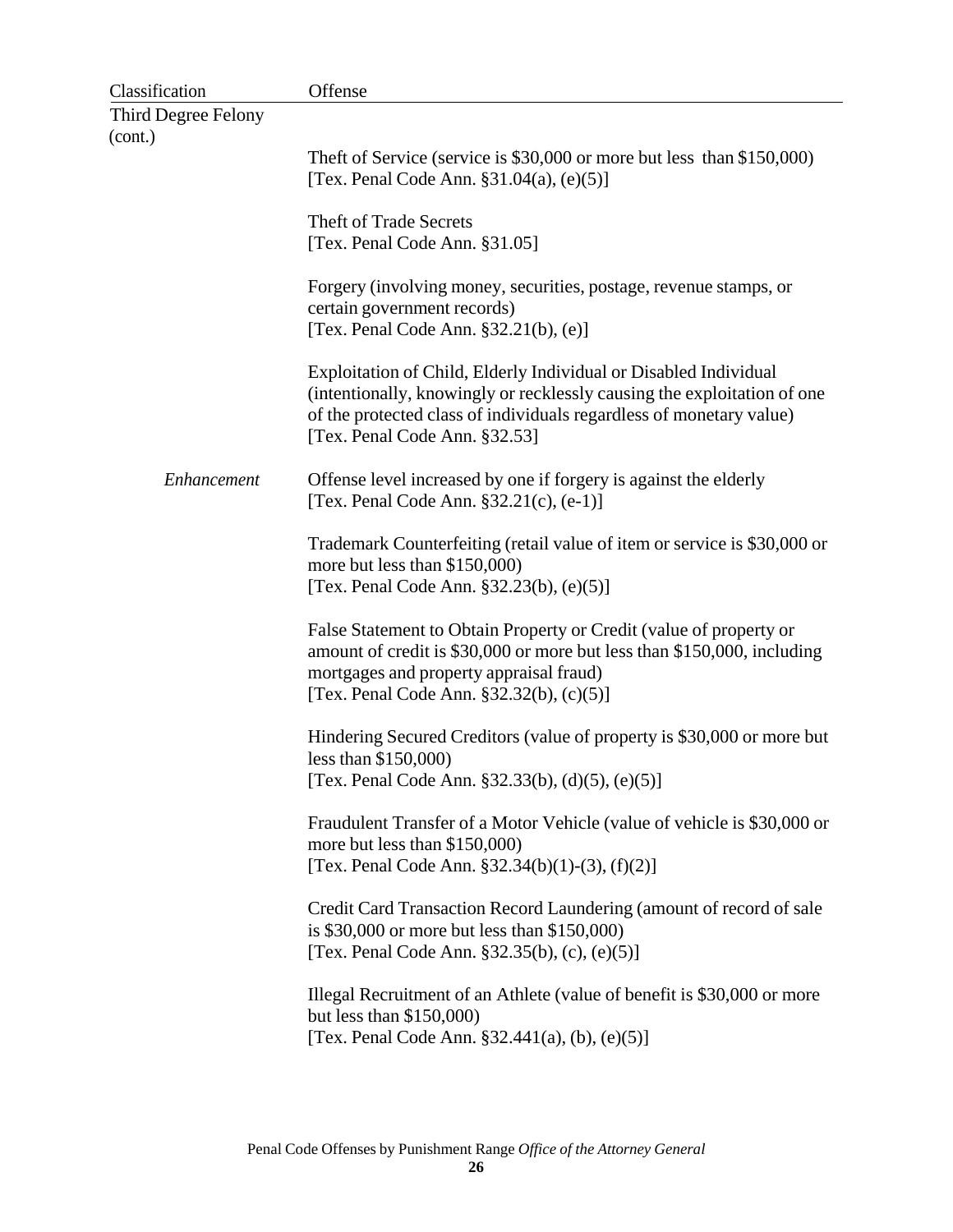| Classification      | Offense                                                                                                                                                                                                                                                                                                                                                                                                                                                                                                                                                                                                                                                                                                                                                                                                                                             |  |  |
|---------------------|-----------------------------------------------------------------------------------------------------------------------------------------------------------------------------------------------------------------------------------------------------------------------------------------------------------------------------------------------------------------------------------------------------------------------------------------------------------------------------------------------------------------------------------------------------------------------------------------------------------------------------------------------------------------------------------------------------------------------------------------------------------------------------------------------------------------------------------------------------|--|--|
| Third Degree Felony |                                                                                                                                                                                                                                                                                                                                                                                                                                                                                                                                                                                                                                                                                                                                                                                                                                                     |  |  |
| (cont.)             |                                                                                                                                                                                                                                                                                                                                                                                                                                                                                                                                                                                                                                                                                                                                                                                                                                                     |  |  |
|                     | Misapplication of Fiduciary Property or Property of Financial<br>Institution (value of property misapplied is \$30,000 or more but less<br>than \$150,000; or \$2,500 or more but less than \$30,000 if committed<br>against an elderly individual)<br>[Tex. Penal Code Ann. $§32.45(b)$ , (c)(5), (d)]                                                                                                                                                                                                                                                                                                                                                                                                                                                                                                                                             |  |  |
|                     | Securing Execution of Document by Deception (value of property,<br>service or pecuniary interest is \$30,000 or more but less than<br>\$150,000; or \$2,500 or more but less than \$30,000 if committed<br>against an elderly individual; or the defendant causes or induces a<br>public servant to file or record any purported judgment or other<br>document purporting to memorialize or evidence an act, an order, a<br>directive, or process of a purported court or other judicial entity that is<br>not expressly created or established under the constitution or the laws<br>of this state or of the United States or any judicial officer of such a<br>court or entity). If the offense involves the state Medicaid program, the<br>offense is treated as a Second Degree Felony.<br>[Tex. Penal Code Ann. $\S 32.46(a)$ , (b)(5), (c-1)] |  |  |
|                     | Breach of Computer Security (aggregate amount involved is \$30,000<br>or more but less than \$150,000)<br>[Tex. Penal Code Ann. §33.02(b-1), (b-2)(2)]                                                                                                                                                                                                                                                                                                                                                                                                                                                                                                                                                                                                                                                                                              |  |  |
|                     | Online Solicitation of a Minor (arranging to meet a victim who is 14<br>years or older)<br>[Tex. Penal Code Ann. $§33.021(f)$ ]                                                                                                                                                                                                                                                                                                                                                                                                                                                                                                                                                                                                                                                                                                                     |  |  |
|                     | Electronic Access Interference<br>[Tex. Penal Code Ann. §33.022]                                                                                                                                                                                                                                                                                                                                                                                                                                                                                                                                                                                                                                                                                                                                                                                    |  |  |
|                     | Electronic Data Tampering (if aggregate amount is \$30,000 or more but<br>less than $$150,000$<br>[Tex. Penal Code Ann. §33.023]                                                                                                                                                                                                                                                                                                                                                                                                                                                                                                                                                                                                                                                                                                                    |  |  |
|                     | Unlawful Decryption (if aggregate amount is \$30,000 or more but<br>less than $$150,000$<br>[Tex. Penal Code Ann. §33.024]                                                                                                                                                                                                                                                                                                                                                                                                                                                                                                                                                                                                                                                                                                                          |  |  |
|                     | Online Impersonation (if with intent to harm, defraud, intimidate, or<br>threaten any person, a person uses the name or persona of another<br>person to create a web page or message on a social networking site or<br>commercial social networking site or other internet site, without the<br>consent of the named person<br>[Tex. Penal Code Ann. $§33.07(a)$ ]                                                                                                                                                                                                                                                                                                                                                                                                                                                                                  |  |  |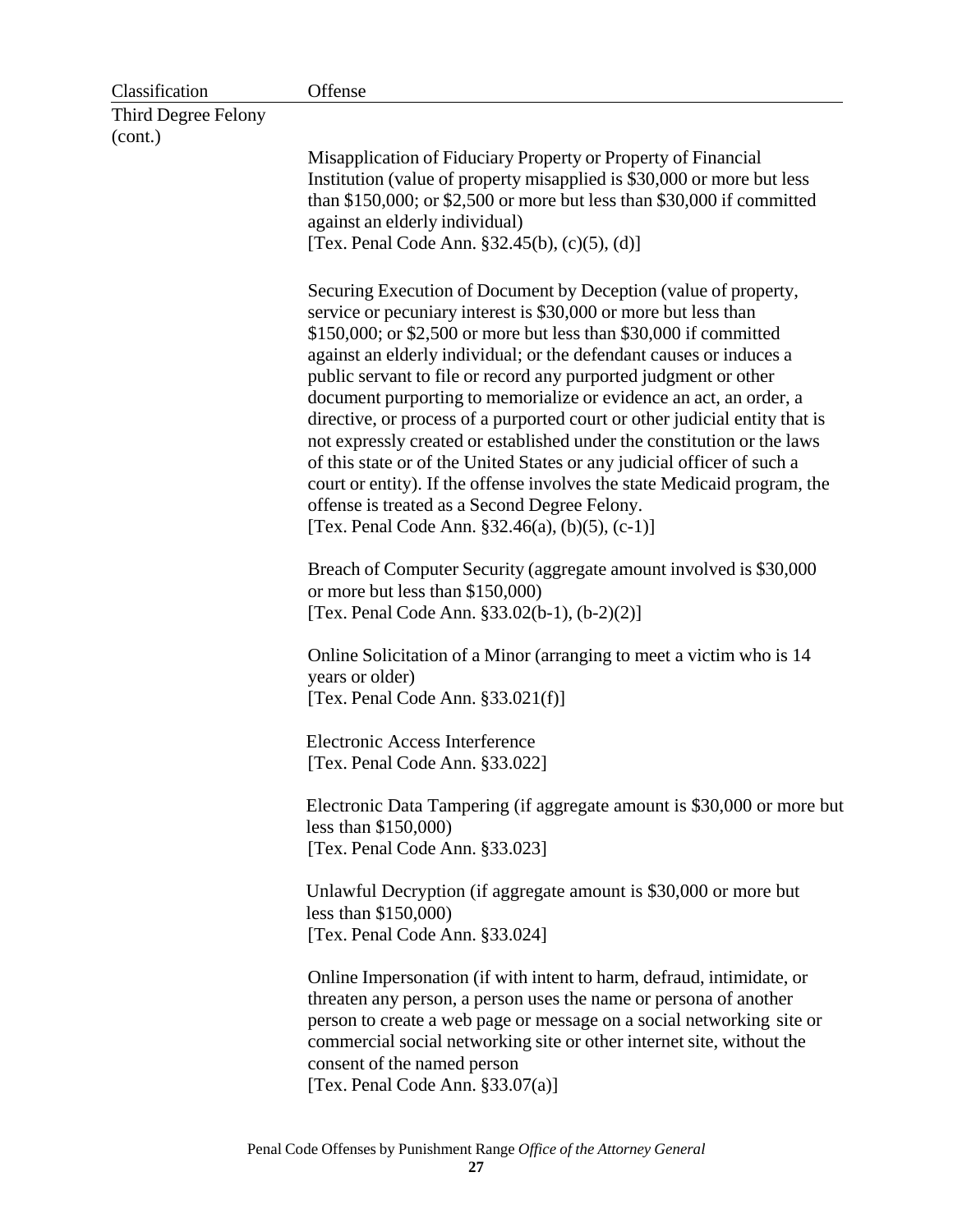| Classification              | Offense                                                                                                                                                                                                                                                                                                                                                                                                                                                                                                                                  |  |  |
|-----------------------------|------------------------------------------------------------------------------------------------------------------------------------------------------------------------------------------------------------------------------------------------------------------------------------------------------------------------------------------------------------------------------------------------------------------------------------------------------------------------------------------------------------------------------------------|--|--|
| Third Degree Felony (cont.) |                                                                                                                                                                                                                                                                                                                                                                                                                                                                                                                                          |  |  |
| Enhancement                 | Online Impersonation (if without consent, with intent to make the<br>recipient believe that the indicated person sent the message and with<br>intent to harm or defraud any person, a person sends an electronic<br>message directly to a recipient while using the identifying information<br>of another person; penalty increased to third degree if message was<br>sent with intent to solicit a response by emergency personnel).<br>[Tex. Penal Code Ann. $\S 33.07(b)$ , (c)]                                                      |  |  |
|                             | Unauthorized Use of Telecommunications Service (value of service<br>used or diverted is \$20,000 or more but less than \$100,000)<br>[Tex. Penal Code Ann. $\S 33A.02(a)$ , (b)(4)]                                                                                                                                                                                                                                                                                                                                                      |  |  |
|                             | Manufacture, Possession, or Delivery of Unlawful Telecommunications<br>Device<br>[Tex. Penal Code Ann. $§33A.03(a) - (c)]$                                                                                                                                                                                                                                                                                                                                                                                                               |  |  |
|                             | Theft of Telecommunications Service (value of service obtained or<br>attempted to be obtained is \$20,000 or more but less than \$100,000)<br>[Tex. Penal Code Ann. $\S 33A.04(a)$ , (b)(4)]                                                                                                                                                                                                                                                                                                                                             |  |  |
|                             | Publication of Telecommunications Access Device (if previously<br>convicted under this chapter)<br>[Tex. Penal Code Ann. §33A.05]                                                                                                                                                                                                                                                                                                                                                                                                        |  |  |
|                             | Money Laundering (value of funds is \$30,000 or more but less than<br>\$150,000                                                                                                                                                                                                                                                                                                                                                                                                                                                          |  |  |
|                             | [Tex. Penal Code Ann. $§34.02(a)$ , (e)(1)]                                                                                                                                                                                                                                                                                                                                                                                                                                                                                              |  |  |
|                             | Insurance Fraud (value of claim is \$30,000 or more but less than<br>\$150,000)                                                                                                                                                                                                                                                                                                                                                                                                                                                          |  |  |
|                             | [Tex. Penal Code Ann. $\S 35.02(a)$ , (b), (d)(5)]                                                                                                                                                                                                                                                                                                                                                                                                                                                                                       |  |  |
| <b>State Jail Felony</b>    | Arson (recklessly start fire or cause explosion while manufacturing a<br>controlled substance and the fire or explosion damages any building,<br>habitation or vehicle; start a fire or cause an explosion, thereby<br>recklessly causing damage to a building or harm to a person)<br>[Tex. Penal Code Ann. $§28.02(a-1)]$                                                                                                                                                                                                              |  |  |
|                             | Criminal Mischief (loss of \$2,500 or more but less than \$30,000; or less<br>than \$2,500, if the property damaged or destroyed was a habitation and<br>the damage or destruction was caused by a firearm or explosive weapon;<br>or less than \$2,500, if the property was a fence used for the production<br>or containment of certain animals; or damage or destruction to place of<br>worship, human burial, public monument or community center and loss<br>is at least \$750 but less than \$30,000; or pecuniary loss to real or |  |  |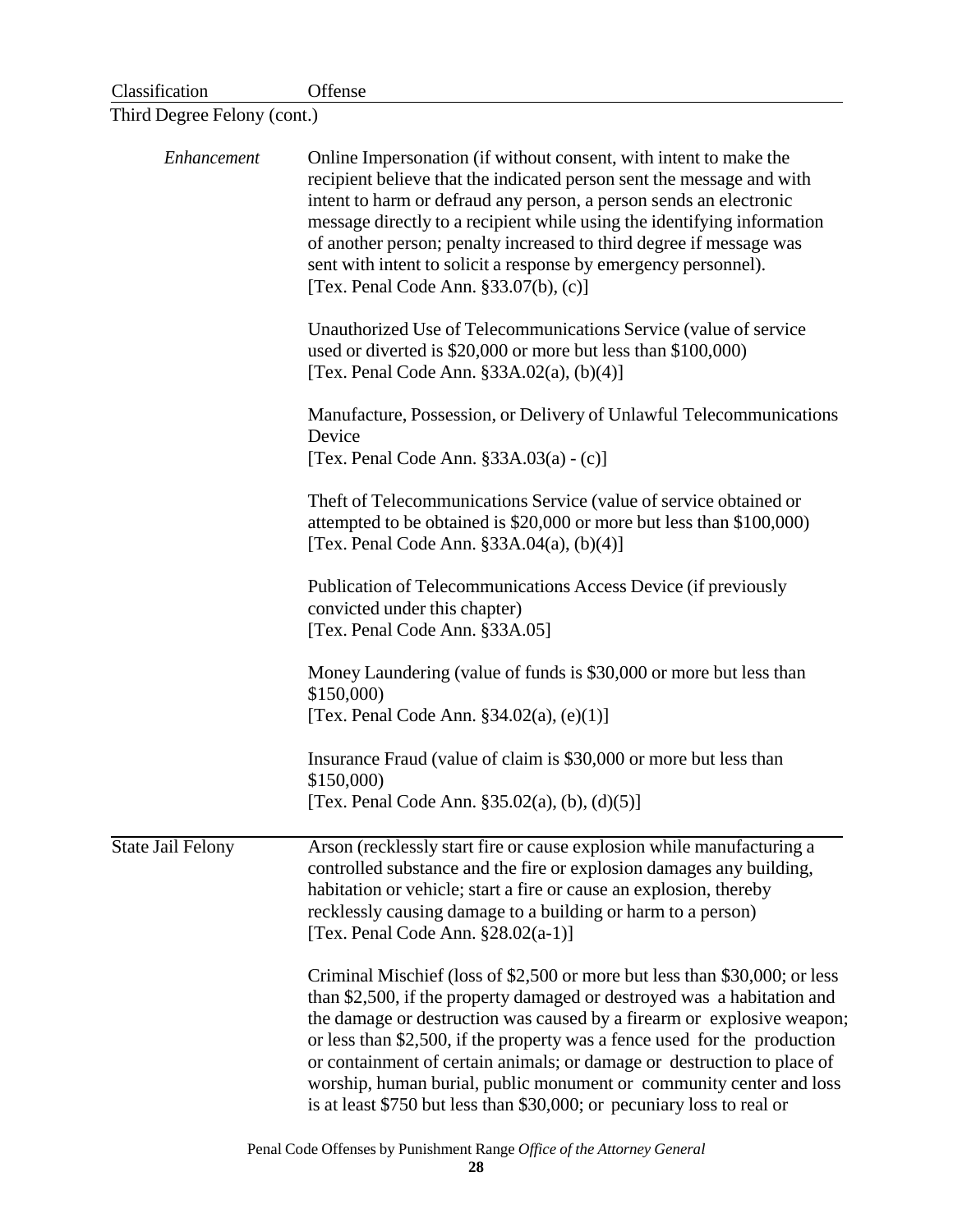| Classification            | Offense                                                                                                                                                                                                                                                                                                                                                                                                                                                                                                                                                                                                                                                                                                                                                                                                                                                                                                                                                                                                                                                                                                                                                                                                                                                                                                                                                                                                                       |
|---------------------------|-------------------------------------------------------------------------------------------------------------------------------------------------------------------------------------------------------------------------------------------------------------------------------------------------------------------------------------------------------------------------------------------------------------------------------------------------------------------------------------------------------------------------------------------------------------------------------------------------------------------------------------------------------------------------------------------------------------------------------------------------------------------------------------------------------------------------------------------------------------------------------------------------------------------------------------------------------------------------------------------------------------------------------------------------------------------------------------------------------------------------------------------------------------------------------------------------------------------------------------------------------------------------------------------------------------------------------------------------------------------------------------------------------------------------------|
| State Jail Felony (cont.) |                                                                                                                                                                                                                                                                                                                                                                                                                                                                                                                                                                                                                                                                                                                                                                                                                                                                                                                                                                                                                                                                                                                                                                                                                                                                                                                                                                                                                               |
|                           | tangible personal property is at least \$750 or more but less than<br>\$30,000 and damage or destruction is on a public or private school; or<br>less than \$2,500 if diverts, interrupts, or impairs public services<br>(communications, transport, gas, power))<br>[Tex. Penal Code Ann. $\S 28.03(a)$ , (b), (b)(4), (f), (h)]                                                                                                                                                                                                                                                                                                                                                                                                                                                                                                                                                                                                                                                                                                                                                                                                                                                                                                                                                                                                                                                                                             |
|                           | Interference with Railroad Property (pecuniary loss of \$2,500 or more<br>but less than $$30,000$<br>[Tex. Penal Code Ann. $\S 28.07(b)$ , (e)(3)]                                                                                                                                                                                                                                                                                                                                                                                                                                                                                                                                                                                                                                                                                                                                                                                                                                                                                                                                                                                                                                                                                                                                                                                                                                                                            |
|                           | Graffiti (pecuniary loss of \$2,500 or more but less than \$30,000; or the<br>marking was made on a school, a place of worship or human burial, a<br>public monument, or a community center that provides medical, social<br>or educational programs and the loss is at least \$750; can involve any<br>type of paint, not just aerosol)<br>[Tex. Penal Code Ann. $\S 28.08(a)$ , (b)(3), (d)]                                                                                                                                                                                                                                                                                                                                                                                                                                                                                                                                                                                                                                                                                                                                                                                                                                                                                                                                                                                                                                |
|                           |                                                                                                                                                                                                                                                                                                                                                                                                                                                                                                                                                                                                                                                                                                                                                                                                                                                                                                                                                                                                                                                                                                                                                                                                                                                                                                                                                                                                                               |
|                           | Burglary (building other than a habitation)<br>[Tex. Penal Code Ann. $\S 30.02(a)$ , (c)(1)]                                                                                                                                                                                                                                                                                                                                                                                                                                                                                                                                                                                                                                                                                                                                                                                                                                                                                                                                                                                                                                                                                                                                                                                                                                                                                                                                  |
| Enhancement               | Penalty if a burglary is committed in a Disaster or Evacuation Area<br>[Tex. Penal Code Ann. §12.50]                                                                                                                                                                                                                                                                                                                                                                                                                                                                                                                                                                                                                                                                                                                                                                                                                                                                                                                                                                                                                                                                                                                                                                                                                                                                                                                          |
|                           | Burglary of Vehicles (involving a rail car)<br>[Tex. Penal Code Ann. $\S 30.04(a)$ , (d)]                                                                                                                                                                                                                                                                                                                                                                                                                                                                                                                                                                                                                                                                                                                                                                                                                                                                                                                                                                                                                                                                                                                                                                                                                                                                                                                                     |
|                           | Theft (value of property is \$2,500 or more but less than \$30,000; or<br>property involves certain animals under the value of \$30,000; or<br>property involves less than 10 head of sheep, goats, or swine; or<br>regardless of value property was a firearm, official ballot or official<br>carrier envelope for an election, military grave marker, or was stolen<br>from a corpse or grave; or the value is less than \$2,500 and the actor<br>has previously been convicted two or more times of any theft; or value<br>of the property is less than \$20,000 and the property stolen is<br>aluminum, bronze, copper or brass; or value of property is \$750 or<br>more but less than \$2,500, and the actor was a public servant at the<br>time of the offense and the property came into the actor's possession,<br>custody, or control by virtue of his or her status as a public servant; or<br>the actor was in a contractual relationship with a governmental body at<br>time of offense and the property came into the actor's possession,<br>custody, or control by virtue of the contractual relationship; or the<br>owner of the appropriated property was an elderly individual or a<br>nonprofit organization; or the actor was a Medicare provider in a<br>contractual relationship with the federal government at the time of the<br>offense and the property appropriated came into the actor's custody, |
|                           | possession, or control by virtue of the contractual relationship; or<br>Penal Code Offenses by Punishment Range Office of the Attorney General                                                                                                                                                                                                                                                                                                                                                                                                                                                                                                                                                                                                                                                                                                                                                                                                                                                                                                                                                                                                                                                                                                                                                                                                                                                                                |
|                           | 29                                                                                                                                                                                                                                                                                                                                                                                                                                                                                                                                                                                                                                                                                                                                                                                                                                                                                                                                                                                                                                                                                                                                                                                                                                                                                                                                                                                                                            |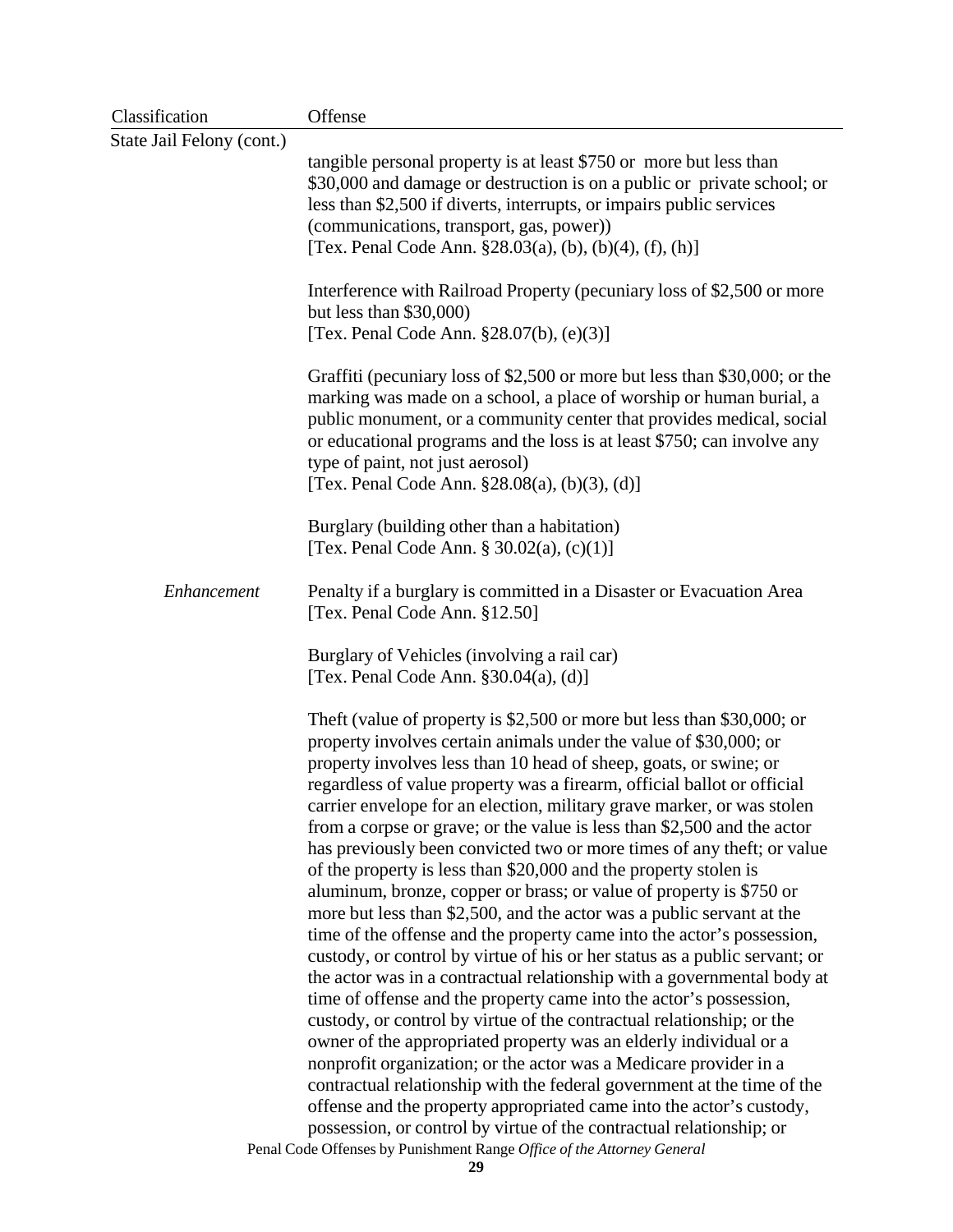| <b>Classification</b>    | <b>Offense</b>                                                                                                                                                                                                                                                                                                                                                                                                                                            |
|--------------------------|-----------------------------------------------------------------------------------------------------------------------------------------------------------------------------------------------------------------------------------------------------------------------------------------------------------------------------------------------------------------------------------------------------------------------------------------------------------|
| <b>State Jail Felony</b> |                                                                                                                                                                                                                                                                                                                                                                                                                                                           |
| (cont.)                  |                                                                                                                                                                                                                                                                                                                                                                                                                                                           |
|                          | during the commission of the offense the actor intentionally,<br>knowingly, or recklessly caused a fire exit alarm to sound or become<br>activated, deactivated or otherwise prevented a fire exit alarm or retail<br>theft detector from sounding, or used a shielding or deactivation<br>instrument to prevent or attempt to prevent detection of the offense by<br>a retail theft detector.)<br>[Tex. Penal Code Ann. $\S31.03(a)$ , (e), (e)(4), (f)] |
| Enhancement              | Penalty if a theft is committed in a Disaster or Evacuation Area<br>[Tex. Penal Code Ann. §12.50]                                                                                                                                                                                                                                                                                                                                                         |
| Enhancement              | Increase in offense level by one if theft is from a nonprofit or theft is<br>by a Medicare provider.<br>[Tex. Penal Code Ann §31.03(f)]                                                                                                                                                                                                                                                                                                                   |
|                          | Theft (of aluminum, bronze, or copper wire, cable, tubing, rods, or<br>water gate stems if the value of the stolen property is any amount less<br>than $$20,000.00$ )<br>[Tex. Penal Code Ann. $§31.03(e)]$                                                                                                                                                                                                                                               |
|                          | Theft (of the organization, promotion, or facilitation or theft of retail<br>merchandise, if the merchandise has a total value of at least \$2,500)<br>[Tex. Penal Code Ann. §31.16]                                                                                                                                                                                                                                                                      |
|                          | Theft of Service (value of service stolen is \$2,500 or more but less<br>than $$30,000$ )<br>[Tex. Penal Code Ann. $§31.04(a)$ , $(e)(4)]$                                                                                                                                                                                                                                                                                                                |
|                          | Unauthorized Use of a Vehicle<br>[Tex. Penal Code Ann. §31.07]                                                                                                                                                                                                                                                                                                                                                                                            |
|                          | Forgery (involving a will, codicil, deed, deed of trust, mortgage,<br>security investment, credit card, check, debit authorization or other<br>commercial instrument)<br>[Tex. Penal Code Ann. $§32.21(b)$ , (d)]                                                                                                                                                                                                                                         |
| Enhancement              | Offense level increased by one if forgery is against the elderly<br>[Tex. Penal Code Ann. $§32.21(c)$ , $(e1)$ ]                                                                                                                                                                                                                                                                                                                                          |
|                          | Trademark Counterfeiting (retail value of item or service is \$2,500 or<br>more but less than \$30,000)<br>[Tex. Penal Code Ann. §32.23(b), (e)(4)]                                                                                                                                                                                                                                                                                                       |
|                          | <b>Credit Card or Debit Card Abuse</b><br>[Tex. Penal Code Ann. §32.31]<br>Penal Code Offenses by Punishment Range Office of the Attorney General                                                                                                                                                                                                                                                                                                         |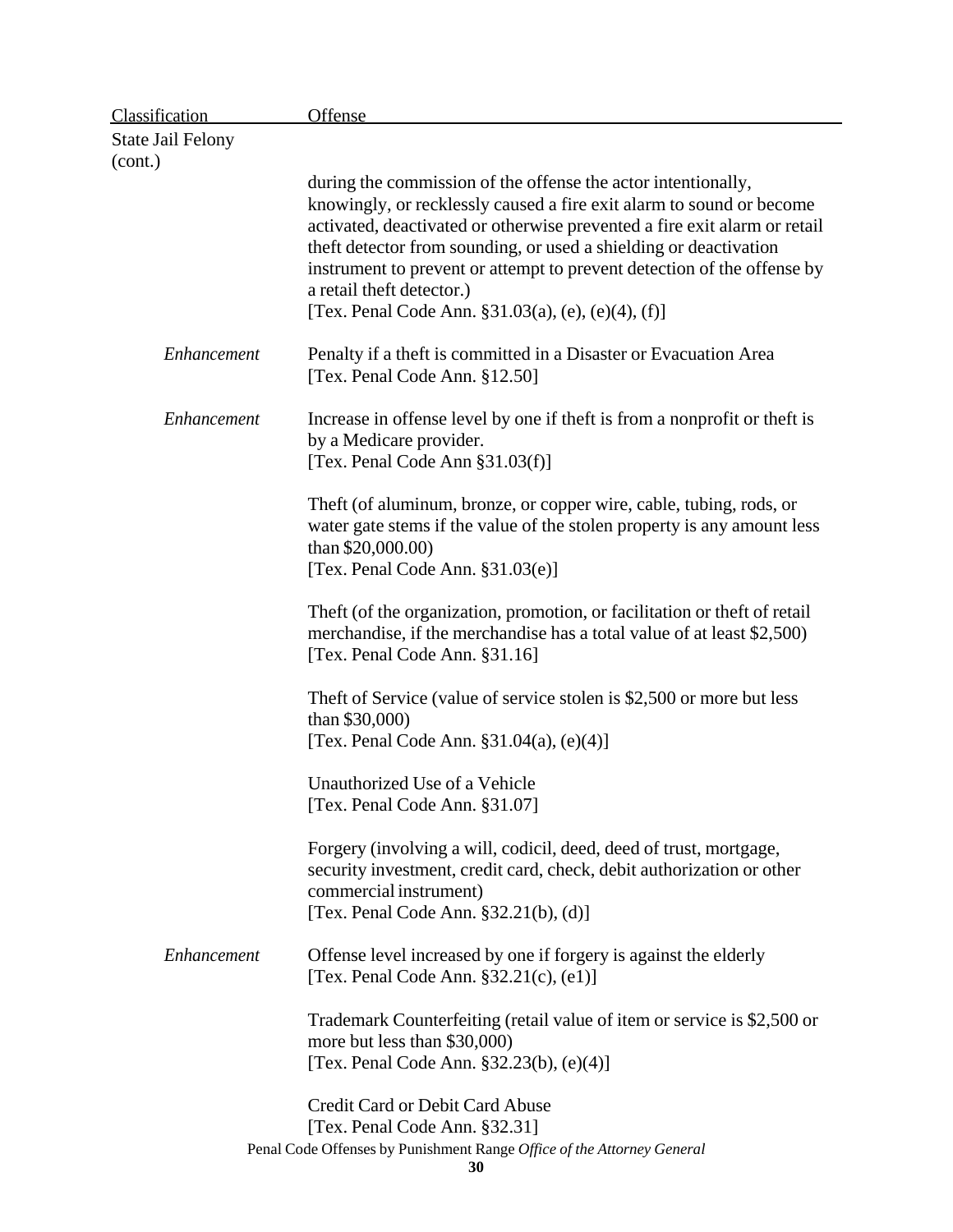| Classification                      | Offense                                                                                                                                                                                                                                                                                            |  |
|-------------------------------------|----------------------------------------------------------------------------------------------------------------------------------------------------------------------------------------------------------------------------------------------------------------------------------------------------|--|
| <b>State Jail Felony</b><br>(cont.) |                                                                                                                                                                                                                                                                                                    |  |
| Enhancement                         | Offense level increased by one if credit card or debit card abuse is<br>against the elderly<br>[Tex. Penal Code Ann. $§32.31(d)]$                                                                                                                                                                  |  |
|                                     | False Statement to Obtain Property or Credit (value of property or<br>amount of credit is \$2,500 or more but less than \$30,000 including<br>mortgages and property appraisal fraud)<br>[Tex. Penal Code Ann. $\S 32.32(b)$ , (b-1), (c)(4), (d), (e)]                                            |  |
|                                     | Hindering Secured Creditors (value of property or proceeds is \$2,500)<br>or more but less than \$30,000)<br>[Tex. Penal Code Ann. $\S 32.33(b)$ , (d)(4), (e)(4)]                                                                                                                                 |  |
|                                     | Fraudulent Transfer of a Motor Vehicle (value of vehicle is less than<br>\$30,000)<br>[Tex. Penal Code Ann. $\S 32.34(b)(1)-(3)$ , (f)(1)]                                                                                                                                                         |  |
|                                     | Credit Card Transaction Record Laundering (amount of record of sale<br>is $$2,500$ or more but less than $$30,000$<br>[Tex. Penal Code Ann. §32.35(b), (c), (e)(4)]                                                                                                                                |  |
|                                     | <b>Commercial Bribery</b><br>[Tex. Penal Code Ann. §32.43]                                                                                                                                                                                                                                         |  |
|                                     | Illegal Recruitment of an Athlete (value of benefit is \$2,500 or more<br>but less than $$30,000$<br>[Tex. Penal Code Ann. $§32.441(a)$ , (b), (e)(4)]                                                                                                                                             |  |
|                                     | Misapplication of Fiduciary Property or Property of Financial<br>Institution (value of property misapplied is \$2,500 or more but less<br>than \$30,000; or \$750 or more but less than \$2,500 if committed<br>against an elderly individual)<br>[Tex. Penal Code Ann. $§32.45(b)$ , (c)(4), (d)] |  |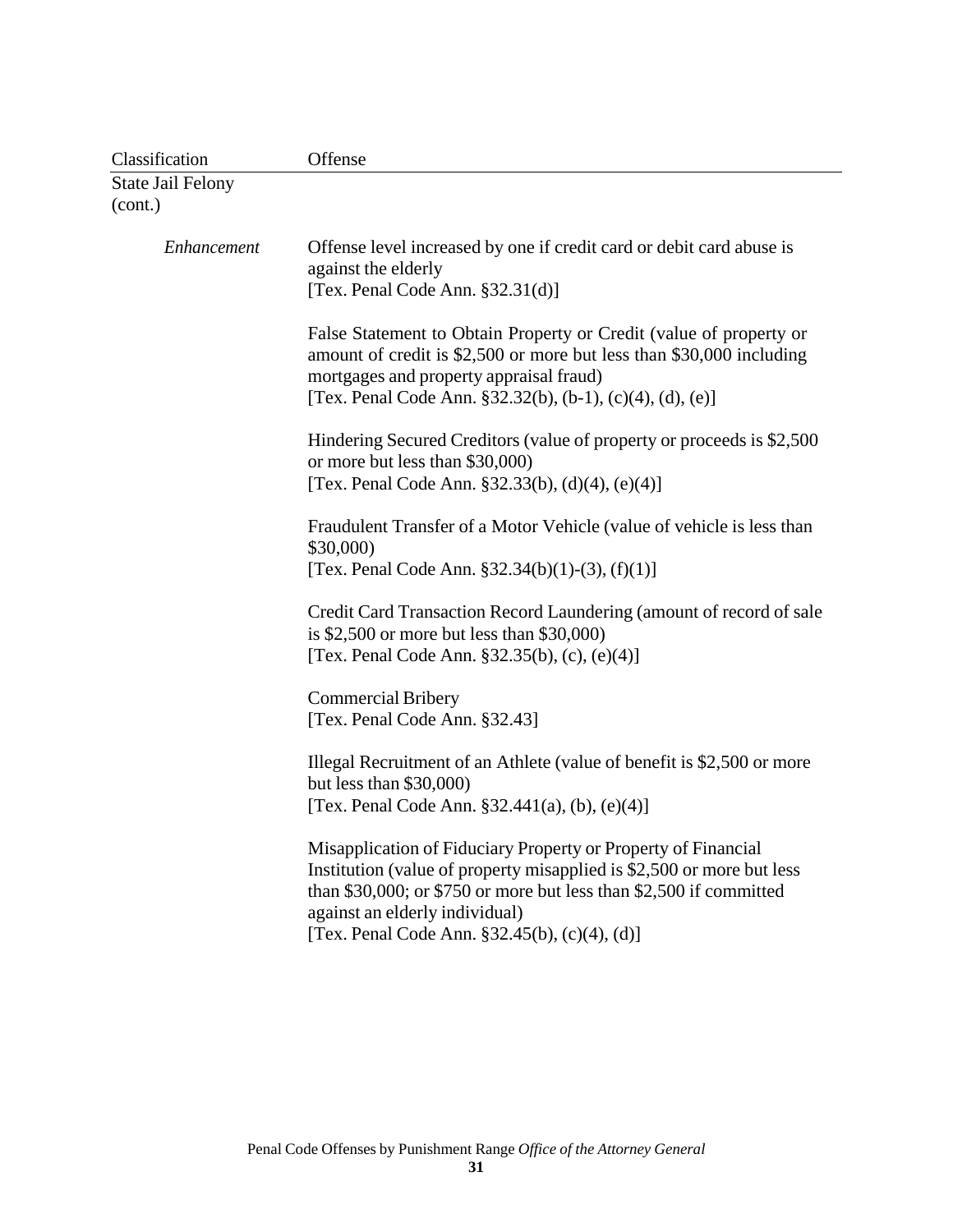| Classification                      | Offense                                                                                                                                                                                                                                                                                                                                                                                                                                                                                                                                                                                                                                                                                                                                                                                                                                                                                                                                                                                                                                                                                                                                                                                                                              |
|-------------------------------------|--------------------------------------------------------------------------------------------------------------------------------------------------------------------------------------------------------------------------------------------------------------------------------------------------------------------------------------------------------------------------------------------------------------------------------------------------------------------------------------------------------------------------------------------------------------------------------------------------------------------------------------------------------------------------------------------------------------------------------------------------------------------------------------------------------------------------------------------------------------------------------------------------------------------------------------------------------------------------------------------------------------------------------------------------------------------------------------------------------------------------------------------------------------------------------------------------------------------------------------|
| <b>State Jail Felony</b><br>(cont.) | Securing Execution of Document by Deception (value of property,<br>service or pecuniary interest is \$2,500 or more but less than \$30,000;<br>or \$750 or more but less than \$2,500 if committed against an elderly<br>individual; or the defendant causes or induces a public servant to file<br>or record any purported judgment or other document purporting to<br>memorialize or evidence an act, an order, a directive, or process of a<br>purported court or other judicial entity that is not expressly created or<br>established under the constitution or the laws of this state or of the<br>United States or any judicial officer of such a court or entity) If the<br>offense involves the state Medicaid program the offense is treated as a<br>Third Degree Felony.<br>[Tex. Penal Code Ann. §32.46(a), (b)(4), (c), (c-1)]<br>Fraudulent Destruction, Removal, or Concealment of Writing (wills,<br>deeds or certain secured transactions)<br>[Tex. Penal Code Ann. $\S 32.47(a)$ , (d)]<br>Simulating Legal Process (if previously convicted under this section)<br>[Tex. Penal code Ann. §32.48(a), (f)]<br>Fraudulent Use or Possession of Identifying Information<br>[Tex. Penal Code Ann. $\S 32.51(b)$ , (c)] |
| Enhancement                         | Offense level increased by one if offense is against the elderly<br>[Tex. Penal Code Ann. $§32.51(c)(1)]$<br>Breach of Computer Security (if the person knowingly accesses a                                                                                                                                                                                                                                                                                                                                                                                                                                                                                                                                                                                                                                                                                                                                                                                                                                                                                                                                                                                                                                                         |
|                                     | computer, network or system without consent of the owner and<br>defendant has been previously convicted two or more times under this<br>chapter, or the computer, network or system is owned by the<br>government or a critical infrastructure facility; or if the person, with<br>intent to defraud or harm another or alter, damage, or delete property,<br>knowingly accesses a computer, network, or system without consent of<br>the owner and the aggregate amount involved is less than \$30,000)<br>[Tex. Penal Code Ann. $\S 33.02(a)$ , (b), (b-1), (b-2)(1)]                                                                                                                                                                                                                                                                                                                                                                                                                                                                                                                                                                                                                                                              |
|                                     | Online Solicitation of a Minor (against a victim or purported victim<br>who is 14 years or older)<br>[Tex. Penal Code Ann. $§33.021(f)$ ]                                                                                                                                                                                                                                                                                                                                                                                                                                                                                                                                                                                                                                                                                                                                                                                                                                                                                                                                                                                                                                                                                            |
|                                     | Electronic Data Tampering (if aggregate amount is \$2,500 or more but<br>less than $$30,000$<br>[Tex. Penal Code Ann. §33.023]                                                                                                                                                                                                                                                                                                                                                                                                                                                                                                                                                                                                                                                                                                                                                                                                                                                                                                                                                                                                                                                                                                       |
|                                     | Unlawful Decryption (if aggregate amount is \$2,500 or more but<br>less than $$30,000$<br>[Tex. Penal Code Ann. §33.024]                                                                                                                                                                                                                                                                                                                                                                                                                                                                                                                                                                                                                                                                                                                                                                                                                                                                                                                                                                                                                                                                                                             |
|                                     |                                                                                                                                                                                                                                                                                                                                                                                                                                                                                                                                                                                                                                                                                                                                                                                                                                                                                                                                                                                                                                                                                                                                                                                                                                      |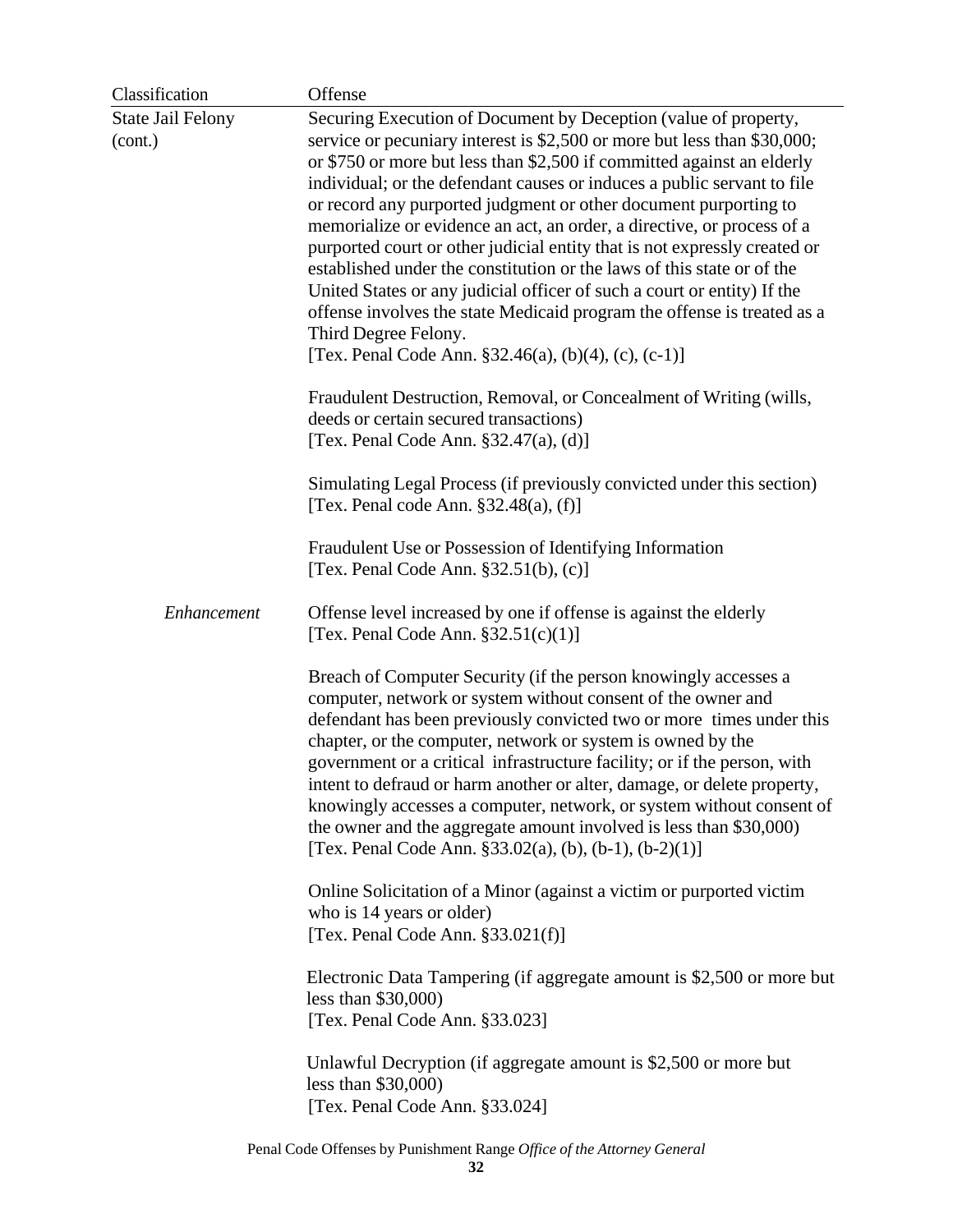| Classification             | Offense                                                                                                                                                                                                                                                                                                                               |  |
|----------------------------|---------------------------------------------------------------------------------------------------------------------------------------------------------------------------------------------------------------------------------------------------------------------------------------------------------------------------------------|--|
| State Jail Felony(cont.)   |                                                                                                                                                                                                                                                                                                                                       |  |
|                            | Unauthorized Use of Telecommunications Service (value of service<br>used or diverted is \$1,500 or more but less than \$20,000, or less than<br>\$1,500 and the defendant has previously been convicted two or more<br>times of a computer crime)                                                                                     |  |
|                            | [Tex. Penal Code Ann. §33A.02(a), (b)(3)]                                                                                                                                                                                                                                                                                             |  |
|                            | Theft of Telecommunications Service (value of service obtained is<br>$$1,500$ or more but less than $$20,000$ , or less than $$1,500$ and the<br>defendant has previously been convicted two or more times of a<br>telecommunications crime)<br>[Tex. Penal Code Ann. $§ 33A.04(a), (b)(3)]$                                          |  |
|                            | Insurance Fraud (value of claim is \$2,500 or more but less than<br>\$30,000)                                                                                                                                                                                                                                                         |  |
|                            | [Tex. Penal Code Ann. $§35.02(a)$ , (b), (d)(4)]                                                                                                                                                                                                                                                                                      |  |
| <b>Class A Misdemeanor</b> | Criminal Mischief (pecuniary loss is \$750 or more but less than<br>\$2,500; or regardless of value if actor impairs or interrupts any public<br>water supply)<br>[Tex. Penal Code Ann. $\S 28.03(a)$ , (b)(3)]                                                                                                                       |  |
|                            |                                                                                                                                                                                                                                                                                                                                       |  |
|                            | Interference with Railroad Property (pecuniary loss of \$750 or more<br>but less than $$2,500$ )<br>[Tex. Penal Code Ann. $\S 28.07(b)$ , (e)(2)]                                                                                                                                                                                     |  |
|                            | Graffiti (pecuniary loss of \$750 or more but less than \$2,500; can<br>involve any type of paint, not just aerosol)<br>[Tex. Penal Code Ann. $\S 28.08(a)$ , (b)(2)]                                                                                                                                                                 |  |
|                            | Burglary of Coin-Operated or Coin-Collection Machines<br>[Tex. Penal Code Ann. §30.03]                                                                                                                                                                                                                                                |  |
|                            | Burglary of Vehicles (if not a rail car) (one previous conviction under<br>this section makes the offense a Class A misdemeanor with a<br>minimum term of confinement of six months and two or more<br>previous convictions under this section make the offense a state jail<br>felony)<br>[Tex. Penal Code Ann. $\S 30.04(a)$ , (d)] |  |
| Enhancement                | Penalty if a burglary is committed in a Disaster or Evacuation Area<br>[Tex. Penal Code Ann. §12.50]                                                                                                                                                                                                                                  |  |
|                            | Criminal Trespass (in a habitation, residential land, agricultural land,<br>RV parks, buildings, aircraft, other vehicle, a shelter center, or on a<br>Superfund site, or while carrying a deadly weapon)<br>[Tex. Penal Code Ann. $\S 30.05(a)$ , (d), (e)]                                                                          |  |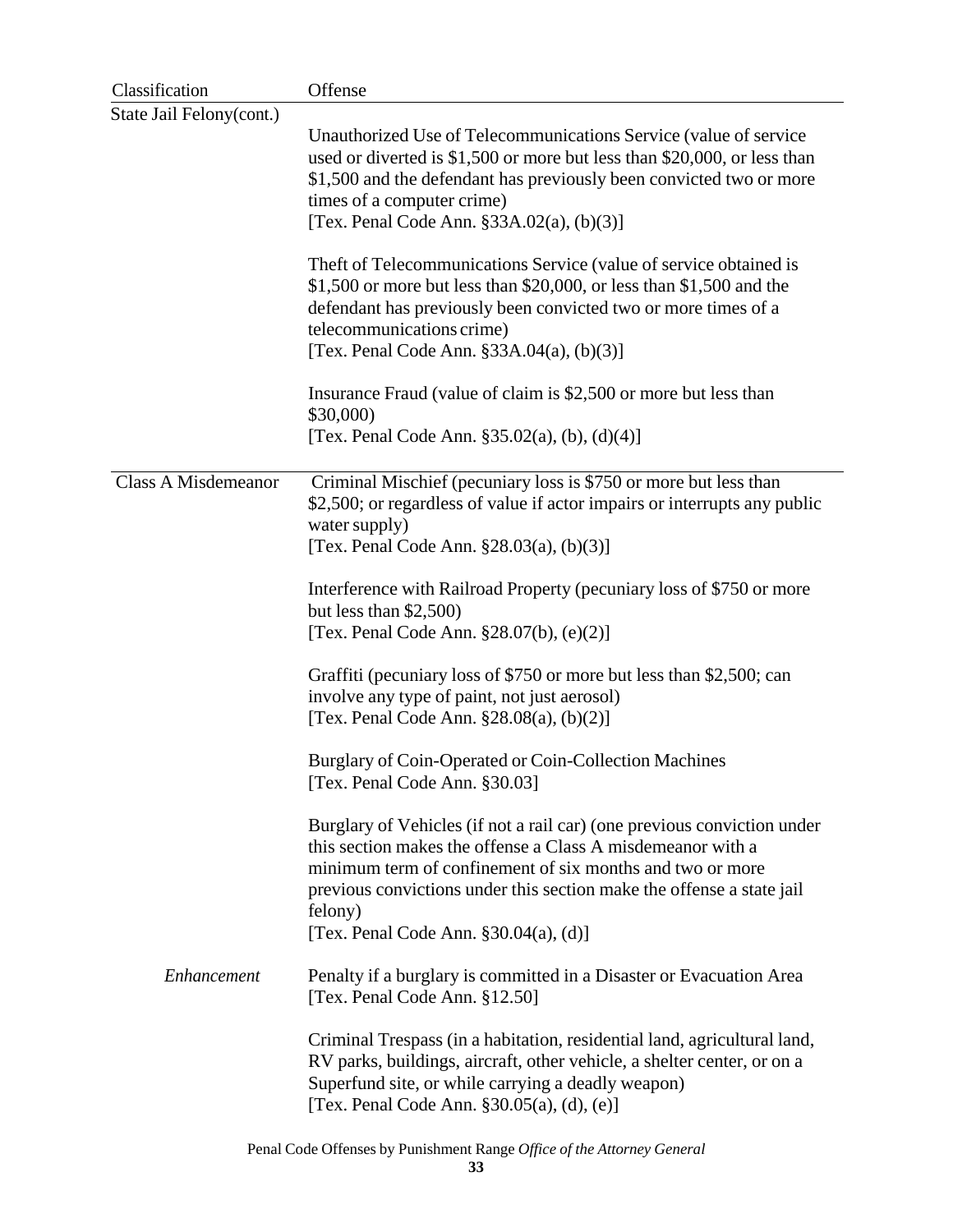| Classification | Offense |
|----------------|---------|
|                |         |

Class A Misdemeanor (cont.)

Trespass by Holder of License to Carry Concealed Handgun (if personally given oral notice and fails to depart) [Tex. Penal Code Ann. §30.06] Theft (value of property is \$750 or more but less than \$2,500; or value is \$100 or more but less than \$750, or \$100 or more but less than \$750 and knowingly used a hot check, or less than \$100 by hot check and previous theft conviction or property is a driver's license, commercial driver's license or personal ID certificate issued by this state or another, and the actor was a public servant at the time of the offense and the property came into the actor's possession, custody, or control by virtue of his or her status as a public servant; or the actor was in a contractual relationship with a governmental body at time of offense and the property came into the actor's possession, custody, or control by virtue of the contractual relationship; or the owner of the appropriated property was an elderly individual or a nonprofit organization; or the actor was a Medicare provider in a contractual relationship with the federal government at the time of the offense and the property appropriated came into the actor's custody, possession, or control by virtue of the contractual relationship; or during the commission of the offense the actor intentionally, knowingly, or recklessly caused a fire alarm to sound or become activated, deactivated or otherwise prevented a fire alarm or theft detector from sounding, or used a shielding or deactivation instrument to prevent or attempt to prevent detection of the offense by a theft detector.) [Tex. Penal Code Ann. §31.03(a), (e)(3), (f)] *Enhancement* Penalty if a theft is committed in a Disaster or Evacuation Area [Tex. Penal Code Ann. §12.50] *Enhancement* Increase in offense level by one if theft is from a nonprofit or theft is by a Medicare provider. [Tex. Penal Code Ann §31.03(f)] Theft of Service (value of service stolen is \$750 or more but less than \$2,500) [Tex. Penal Code Ann. §31.04(a), (e)(3)] Tampering with Identification Numbers [Tex. Penal Code Ann. §31.11] Theft of or Tampering with Multichannel Video Information Services (if committed for remuneration or if previously convicted two or more times under this section)

[Tex. Penal Code Ann. §31.12(a), (d)]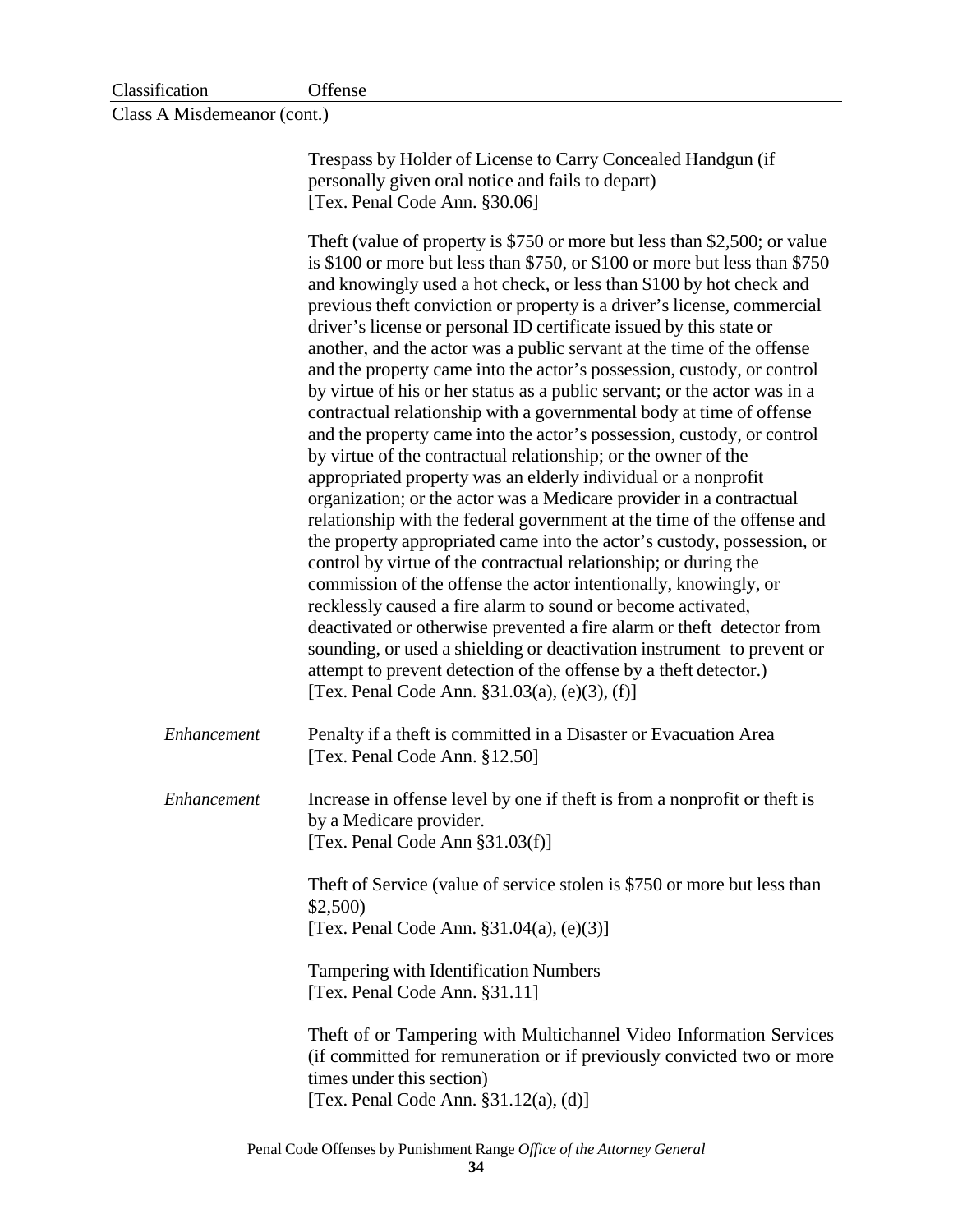| Classification             | Offense                                                                                                                                                                                                                                                                                         |
|----------------------------|-------------------------------------------------------------------------------------------------------------------------------------------------------------------------------------------------------------------------------------------------------------------------------------------------|
| <b>Class A Misdemeanor</b> |                                                                                                                                                                                                                                                                                                 |
| (cont.)                    | Manufacture, Distribution, or Advertisement of Multichannel Video<br>[Tex. Penal Code Ann. §31.13]                                                                                                                                                                                              |
|                            | Sale or Lease of Multichannel Video or Information Services Device<br>[Tex. Penal Code Ann. §31.14]                                                                                                                                                                                             |
|                            | Possession, Manufacture, or Distribution of Certain Instruments Used<br>to Commit Retail Theft<br>[Tex. Penal Code Ann. §31.15]                                                                                                                                                                 |
|                            | Unauthorized Transfer of Certain Financial Information<br>(knowing that the actor is not entitled to obtain or possess financial<br>information, obtain financial information as detailed and transfer that<br>financial information to a third party)<br>[Tex. Penal Code Ann. $§31.17(b)(2)]$ |
|                            | Forgery (other than purported will, codicil, deed, or other commercial<br>instruments, including money, securities or government record)<br>[Tex. Penal Code Ann. $\S 32.21(b)$ , (c)]                                                                                                          |
| Enhancement                | Offense level increased by one if forgery is against the elderly<br>[Tex. Penal Code Ann. $§32.21(c)$ , $(e1)$ ]                                                                                                                                                                                |
|                            | <b>Criminal Simulation</b><br>[Tex. Penal Code Ann. §32.22]                                                                                                                                                                                                                                     |
|                            | Trademark Counterfeiting (retail value of item or service is \$750 or<br>more but less than \$2,500)<br>[Tex. Penal Code Ann. §32.23(b), (e)(3)]                                                                                                                                                |
|                            | Stealing or Receiving Stolen Check or Similar Sight Order<br>[Tex. Penal Code Ann. §32.24]                                                                                                                                                                                                      |
|                            | False Statement to Obtain Property or Credit (value of property or<br>amount of credit is \$750 or more but less than \$2,500; includes<br>property appraisal fraud)<br>[Tex. Penal Code Ann. §32.32(b), (b-1), (c)(3)]                                                                         |
|                            | Hindering Secured Creditors (value of property is \$750 or more but<br>less than $$2,500$ )<br>[Tex. Penal Code Ann. §32.33(b), (d)(3), (e)(3)]                                                                                                                                                 |
|                            | Fraudulent Transfer of a Motor Vehicle (failure to disclose location of<br>vehicle)<br>[Tex. Penal Code Ann. $\S 32.34(b)(4)$ , (g)]                                                                                                                                                            |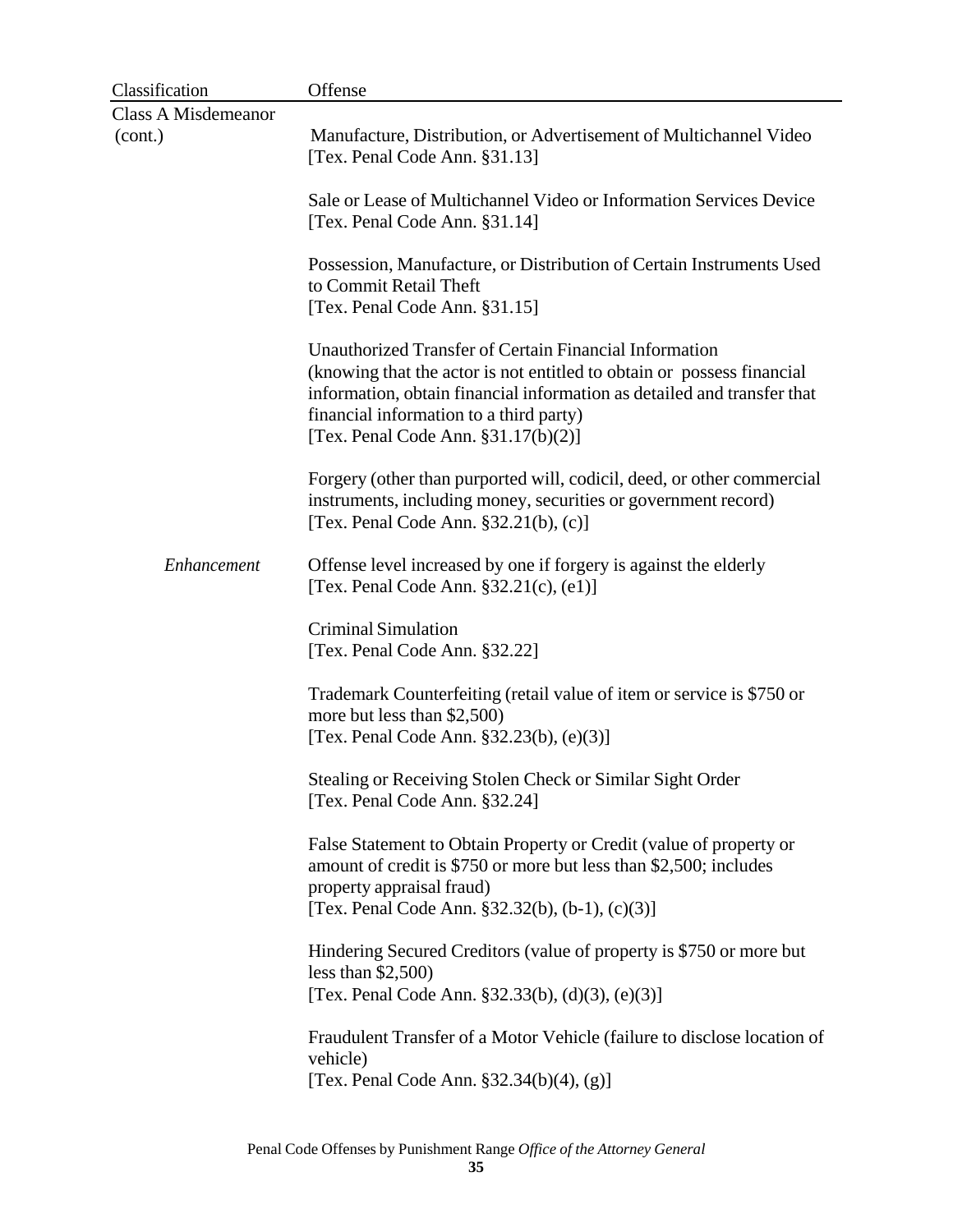| Classification                        | Offense                                                                                                                                                                                                                                                                                                                                                                                        |
|---------------------------------------|------------------------------------------------------------------------------------------------------------------------------------------------------------------------------------------------------------------------------------------------------------------------------------------------------------------------------------------------------------------------------------------------|
| <b>Class A Misdemeanor</b><br>(cont.) | Credit Card Transaction Record Laundering (value of property is \$750<br>or more but less than \$2,500)                                                                                                                                                                                                                                                                                        |
|                                       | [Tex. Penal Code Ann. §32.35(b), (c), (e)(3)]                                                                                                                                                                                                                                                                                                                                                  |
|                                       | Deceptive Business Practices (certain acts intentionally, knowingly or<br>recklessly committed; or if previously convicted for Class B or C<br>misdemeanor under this section)                                                                                                                                                                                                                 |
|                                       | [Tex. Penal Code Ann. $§32.42(b)$ , (c)(2), (d)]                                                                                                                                                                                                                                                                                                                                               |
|                                       | <b>Rigging Publicly Exhibited Contest</b><br>[Tex. Penal Code Ann. §32.44]                                                                                                                                                                                                                                                                                                                     |
|                                       | Illegal Recruitment of an Athlete (value of benefit is \$750 or more but<br>less than $$2,500$ )                                                                                                                                                                                                                                                                                               |
|                                       | [Tex. Penal Code Ann. $\S 32.441(a)$ , (b), (e)(3)]                                                                                                                                                                                                                                                                                                                                            |
|                                       | Misapplication of Fiduciary Property or Property of Financial<br>Institution (value of property misapplied is \$750 or more but less than<br>\$2,500; or \$100 or more but less than \$750 if committed against an<br>elderly individual)<br>[Tex. Penal Code Ann. $§32.45(b)$ , (c)(3), (d)]                                                                                                  |
|                                       | Securing Execution of Document by Deception (value of property,<br>service or pecuniary interest is \$750 or more but less than \$2,500; or<br>\$100 or more but less than \$750 if committed against an elderly<br>individual). If the offense involves the state Medicaid program, the<br>offense is treated as a State Jail Felony.<br>[Tex. Penal Code Ann. $$32.46(a)(1), (b)(3), (c-1)]$ |
|                                       | Fraudulent Destruction, Removal, or Concealment of Writing (other<br>than wills, deeds or certain secured transactions)<br>[Tex. Penal Code Ann. $§32.47(a)$ , (c)]                                                                                                                                                                                                                            |
|                                       | <b>Simulating Legal Process</b><br>[Tex. Penal Code Ann. $§32.48(a)$ , (e)]                                                                                                                                                                                                                                                                                                                    |
|                                       | Refusal to Execute Release of Fraudulent Lien or Claim<br>[Tex. Penal Code Ann. $§32.49(a)$ , (c)]                                                                                                                                                                                                                                                                                             |
|                                       | Electronic Data Tampering (if amount is \$750 or more but less than<br>\$2,500                                                                                                                                                                                                                                                                                                                 |
|                                       | [Tex. Penal Code Ann. §33.023]                                                                                                                                                                                                                                                                                                                                                                 |
|                                       | Unlawful Decryption (if amount is \$750 or more but less than \$2,500)<br>[Tex. Penal Code Ann. §33.024]                                                                                                                                                                                                                                                                                       |
|                                       | Penal Code Offenses by Punishment Range Office of the Attorney General                                                                                                                                                                                                                                                                                                                         |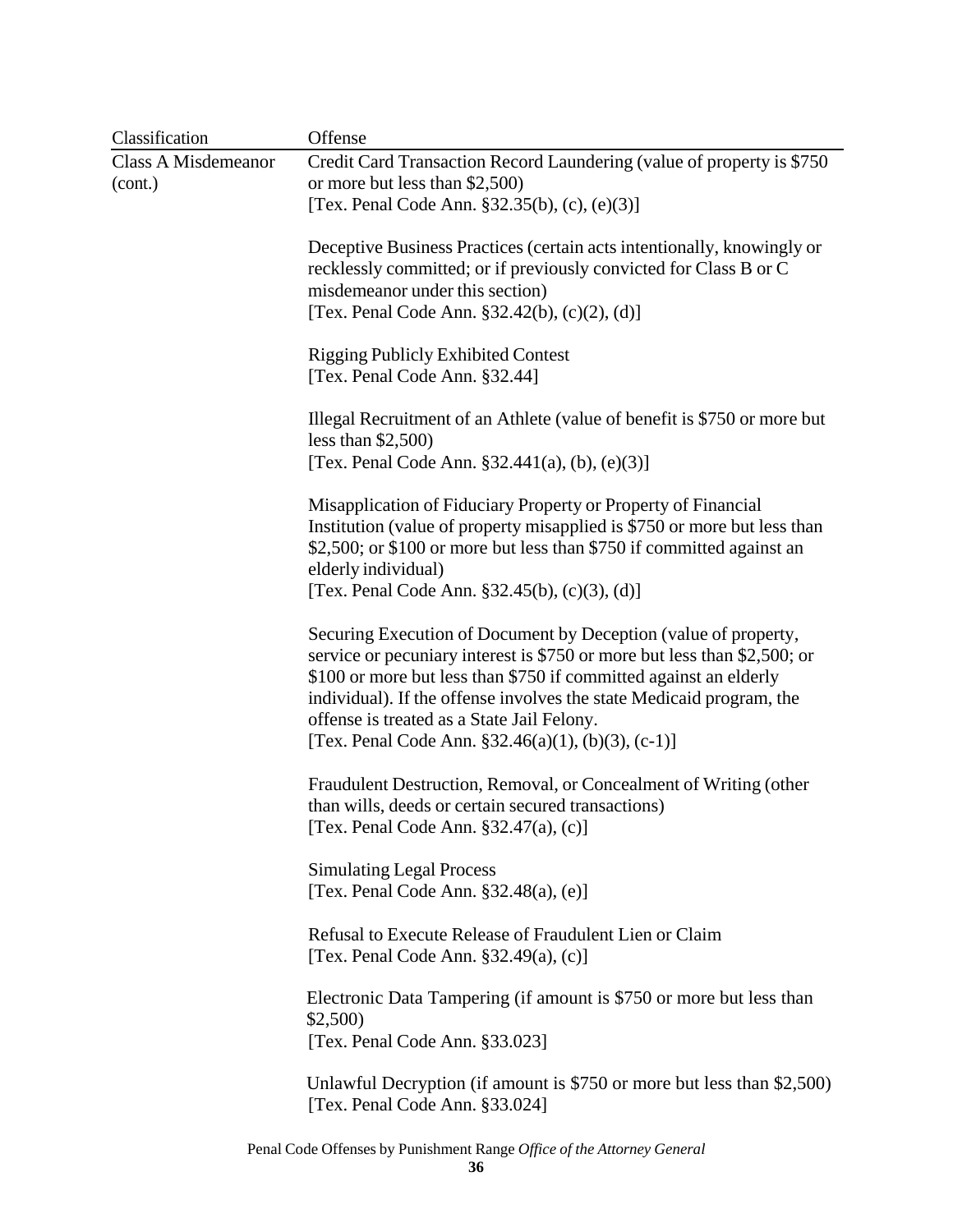| Classification                        | Offense                                                                                                                                                                                                                                                                                                                                                                                                                          |
|---------------------------------------|----------------------------------------------------------------------------------------------------------------------------------------------------------------------------------------------------------------------------------------------------------------------------------------------------------------------------------------------------------------------------------------------------------------------------------|
| <b>Class A Misdemeanor</b><br>(cont.) | Online Impersonation (a new offense if without consent, with intent to<br>make the recipient believe that the indicated person sent the message<br>and with intent to harm or defraud any person, a person sends an<br>electronic message, instant message, text message, or similar<br>communication directly to a recipient while using the identifying<br>information of another person).<br>[Tex. Penal Code Ann. §33.07(b)] |
| Enhancement                           | Penalty increased to third degree if message was sent with intent to<br>solicit a response by emergency personnel.<br>[Tex. Penal Code Ann. §33.07(b)]                                                                                                                                                                                                                                                                           |
|                                       | Unauthorized Use of Telecommunications Service (value of service<br>used or diverted is \$500 or more but less than \$1,500, or less than<br>\$500 and previously convicted of a telecommunications crime)<br>[Tex. Penal Code Ann. $\S 33A.02(a)$ , (b)(2)]                                                                                                                                                                     |
|                                       | Theft of Telecommunications Service (value of service obtained or<br>attempted to be obtained is \$500 or more but less than \$1,500, or less<br>than \$500 and has previously been convicted of a telecommunications<br>crime)<br>[Tex. Penal Code Ann. $§ 33A.04(a), (b)(2)]$                                                                                                                                                  |
|                                       | <b>Publication of Telecommunications Access Device</b><br>[Tex. Penal Code Ann. §33A.05]                                                                                                                                                                                                                                                                                                                                         |
|                                       | Insurance Fraud (value of claim is \$750 or more but less than \$2,500)<br>[Tex. Penal Code Ann. $\S 35.02(a)$ , (b), (d)(3)]                                                                                                                                                                                                                                                                                                    |
| Class B Misdemeanor                   | Criminal Mischief (pecuniary loss is \$100 or more but less than \$750)<br>[Tex. Penal Code Ann. $\S 28.03(a)$ , (b)(2)]                                                                                                                                                                                                                                                                                                         |
|                                       | Interference with Railroad Property (pecuniary loss is \$100 or more<br>but less than \$750 or throwing an object or discharging a firearm or<br>weapon at a train)<br>[Tex. Penal Code Ann. $\S 28.07(b)(1)$ , (c), (e)(1)]                                                                                                                                                                                                     |
|                                       | Graffiti (pecuniary loss is \$100 or more but less than \$750; can<br>involve any type of paint, not just aerosol)<br>[Tex. Penal Code Ann. $§28.08(a)$ , $(b)(1)]$                                                                                                                                                                                                                                                              |
|                                       | Criminal Trespass (other than at a habitation, residential land,<br>agricultural land, RV parks, buildings, aircraft, other vehicles, a shelter<br>center, or a Superfund site, or while carrying a deadly weapon, or on<br>residential land within 100 feet of protected freshwater area)<br>[Tex. Penal Code Ann. $\S 30.05(a)$ , (d)]                                                                                         |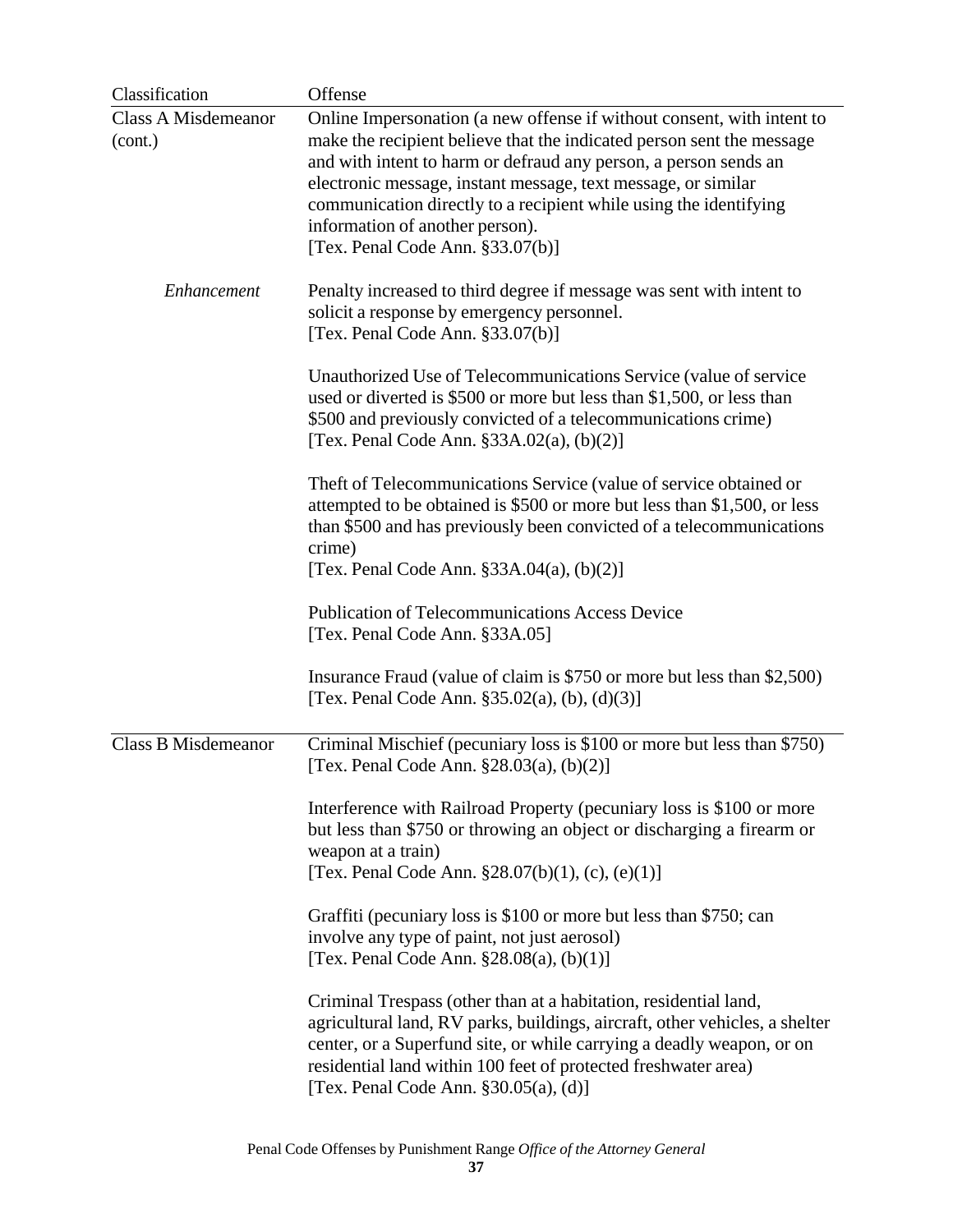| <b>Class B Misdemeanor</b><br>Theft (value of property is \$100 or more but less than \$750; \$100 or<br>more but less than \$750 and knowingly used a hot check; or less than<br>(cont.)<br>\$100, and used a check, or less than \$100 and previously convicted of<br>any grade of theft, and the actor was a public servant at the time of the<br>offense and the property came into the actor's possession, custody, or<br>control by virtue of his or her status as a public servant; or the actor<br>was in a contractual relationship with a governmental body at time of<br>offense and the property came into the actor's possession, custody, or<br>control by virtue of the contractual relationship; or the owner of the<br>driver's license or state identification)<br>[Tex. Penal Code Ann. $\S31.03(a)$ , (e)(2)(c), (f)]<br>Enhancement<br>Penalty increased if a theft is committed in a Disaster or Evacuation<br>Area<br>[Tex. Penal Code Ann. §12.50]<br>Enhancement<br>Increase in offense level by one if theft is from a nonprofit or theft is<br>by a Medicare provider.<br>[Tex. Penal Code Ann $\S 31.03(f)$ ]<br>Increase in offense level by one if during the commission of the<br>offense, the actor intentionally, knowingly, or recklessly caused a fire<br>exit alarm to sound or otherwise become activated, deactivated or<br>prevented a fire exit alarm or retail theft detector from sounding, or<br>used a shielding or deactivation instrument to prevent or attempt to<br>prevent detection of the offense by a retail theft detector.<br>[Tex. Penal Code Ann. $§31.03(f)$ ]<br>Theft of Service (value of service stolen is \$100 or more but less than<br>\$750)<br>[Tex. Penal Code Ann. $§31.04(a)$ , $(e)(2)]$<br>Theft of or Tampering with Multichannel Video or Information<br>Services (committed without remuneration and previously convicted<br>of an offense under this section)<br>[Tex. Penal Code Ann. $\S 31.12(a)$ , (d)(1)]<br>Unauthorized Acquisition of Certain Financial Information<br>(knowing that the actor is not entitled to obtain or possess financial<br>information, obtain financial information as detailed)<br>[Tex. Penal Code Ann. $§31.17(b)(1)]$ | Classification | Offense                                                                  |
|-------------------------------------------------------------------------------------------------------------------------------------------------------------------------------------------------------------------------------------------------------------------------------------------------------------------------------------------------------------------------------------------------------------------------------------------------------------------------------------------------------------------------------------------------------------------------------------------------------------------------------------------------------------------------------------------------------------------------------------------------------------------------------------------------------------------------------------------------------------------------------------------------------------------------------------------------------------------------------------------------------------------------------------------------------------------------------------------------------------------------------------------------------------------------------------------------------------------------------------------------------------------------------------------------------------------------------------------------------------------------------------------------------------------------------------------------------------------------------------------------------------------------------------------------------------------------------------------------------------------------------------------------------------------------------------------------------------------------------------------------------------------------------------------------------------------------------------------------------------------------------------------------------------------------------------------------------------------------------------------------------------------------------------------------------------------------------------------------------------------------------------------------------------------------------------------------------------------------------------|----------------|--------------------------------------------------------------------------|
|                                                                                                                                                                                                                                                                                                                                                                                                                                                                                                                                                                                                                                                                                                                                                                                                                                                                                                                                                                                                                                                                                                                                                                                                                                                                                                                                                                                                                                                                                                                                                                                                                                                                                                                                                                                                                                                                                                                                                                                                                                                                                                                                                                                                                                     |                | appropriated property was an elderly individual; or property stolen is a |
|                                                                                                                                                                                                                                                                                                                                                                                                                                                                                                                                                                                                                                                                                                                                                                                                                                                                                                                                                                                                                                                                                                                                                                                                                                                                                                                                                                                                                                                                                                                                                                                                                                                                                                                                                                                                                                                                                                                                                                                                                                                                                                                                                                                                                                     |                |                                                                          |
|                                                                                                                                                                                                                                                                                                                                                                                                                                                                                                                                                                                                                                                                                                                                                                                                                                                                                                                                                                                                                                                                                                                                                                                                                                                                                                                                                                                                                                                                                                                                                                                                                                                                                                                                                                                                                                                                                                                                                                                                                                                                                                                                                                                                                                     |                |                                                                          |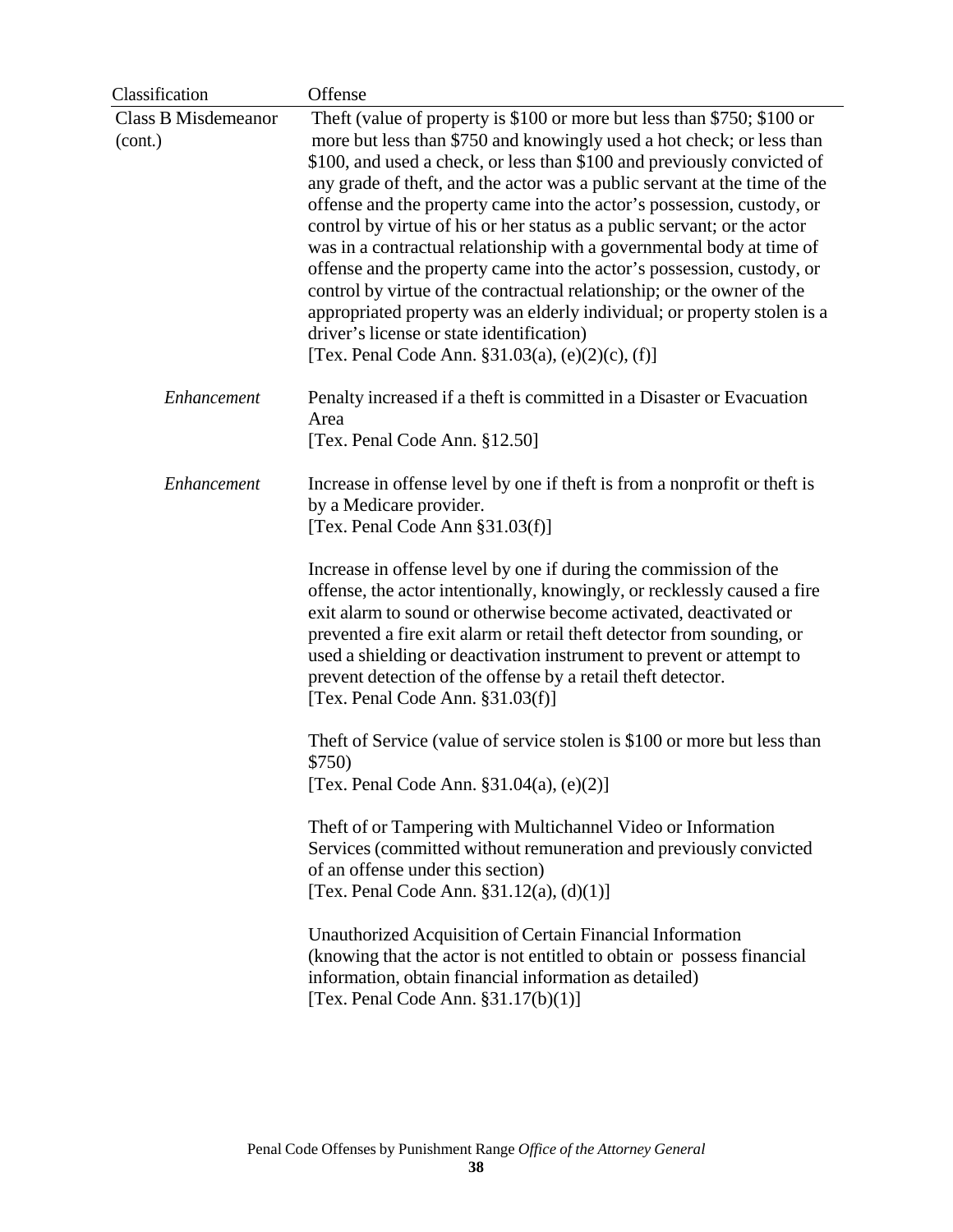| Classification                        | Offense                                                                                                                                                                                                                                                                                                                                                                        |
|---------------------------------------|--------------------------------------------------------------------------------------------------------------------------------------------------------------------------------------------------------------------------------------------------------------------------------------------------------------------------------------------------------------------------------|
| <b>Class B Misdemeanor</b><br>(cont.) | Trademark Counterfeiting (retail value of item or service is \$100 or<br>more but less than \$750)<br>[Tex. Penal Code Ann. §32.23(b), (e)(2)]                                                                                                                                                                                                                                 |
|                                       | False Statement to Obtain Property or Credit (value of property or<br>amount of credit is \$100 or more but less than \$750; includes property<br>appraisal fraud)<br>[Tex. Penal Code Ann. §32.32(b), (b-1), (c)(2)]                                                                                                                                                          |
|                                       | Hindering Secured Creditors (value of property is \$100 or more but<br>less than $$750$ )<br>[Tex. Penal Code Ann. §32.33(b), (d)(2), (e)(2)]                                                                                                                                                                                                                                  |
|                                       | Credit Card Transaction Record Laundering (amount of record of sale<br>is $$100$ or more but less than $$750)$<br>[Tex. Penal Code Ann. $§32.35(b)$ , (c), (e)(2)]                                                                                                                                                                                                             |
|                                       | Issuance of Bad Check (for court ordered child support payment)<br>[Tex. Penal Code Ann. $§32.41(a)$ , (f)]                                                                                                                                                                                                                                                                    |
|                                       | Illegal Recruitment of an Athlete (value of benefit is \$100 or more but<br>less than $$750$ )<br>[Tex. Penal Code Ann. $\S 32.441(a)$ , (b), (e)(2)]                                                                                                                                                                                                                          |
|                                       | Misapplication of Fiduciary Property or Property of Financial<br>Institution (value of property misapplied is \$100 or more but less than<br>\$750; or less than \$100 if committed against an elderly individual)<br>[Tex. Penal Code Ann. $§32.45(b)$ , (c)(2), (d)]                                                                                                         |
|                                       | Securing Execution of Document by Deception (value of property,<br>service or pecuniary interest is \$100 or more but less than \$750; or less<br>than \$100 if committed against an elderly individual) If the offense<br>involves the state Medicaid program the offense is treated as a Class A<br>Misdemeanor.<br>[Tex. Penal Code Ann. $\S 32.46(a)(1)$ , (b)(2), (c)-1)] |
|                                       | Breach of Computer Security (without obtaining benefit, harming<br>another, or damaging property)<br>[Tex. Penal Code Ann. $§33.02(a)$ , (b)]                                                                                                                                                                                                                                  |
|                                       | Electronic Data Tampering (if aggregate amount is \$100 or more but<br>less than $$750)$<br>[Tex. Penal Code Ann. §33.023]                                                                                                                                                                                                                                                     |
|                                       | Unlawful Decryption (if aggregate amount is \$100 or more but<br>less than $$750)$<br>[Tex. Penal Code Ann. §33.024]                                                                                                                                                                                                                                                           |
|                                       |                                                                                                                                                                                                                                                                                                                                                                                |

Penal Code Offenses by Punishment Range *Office of the Attorney General*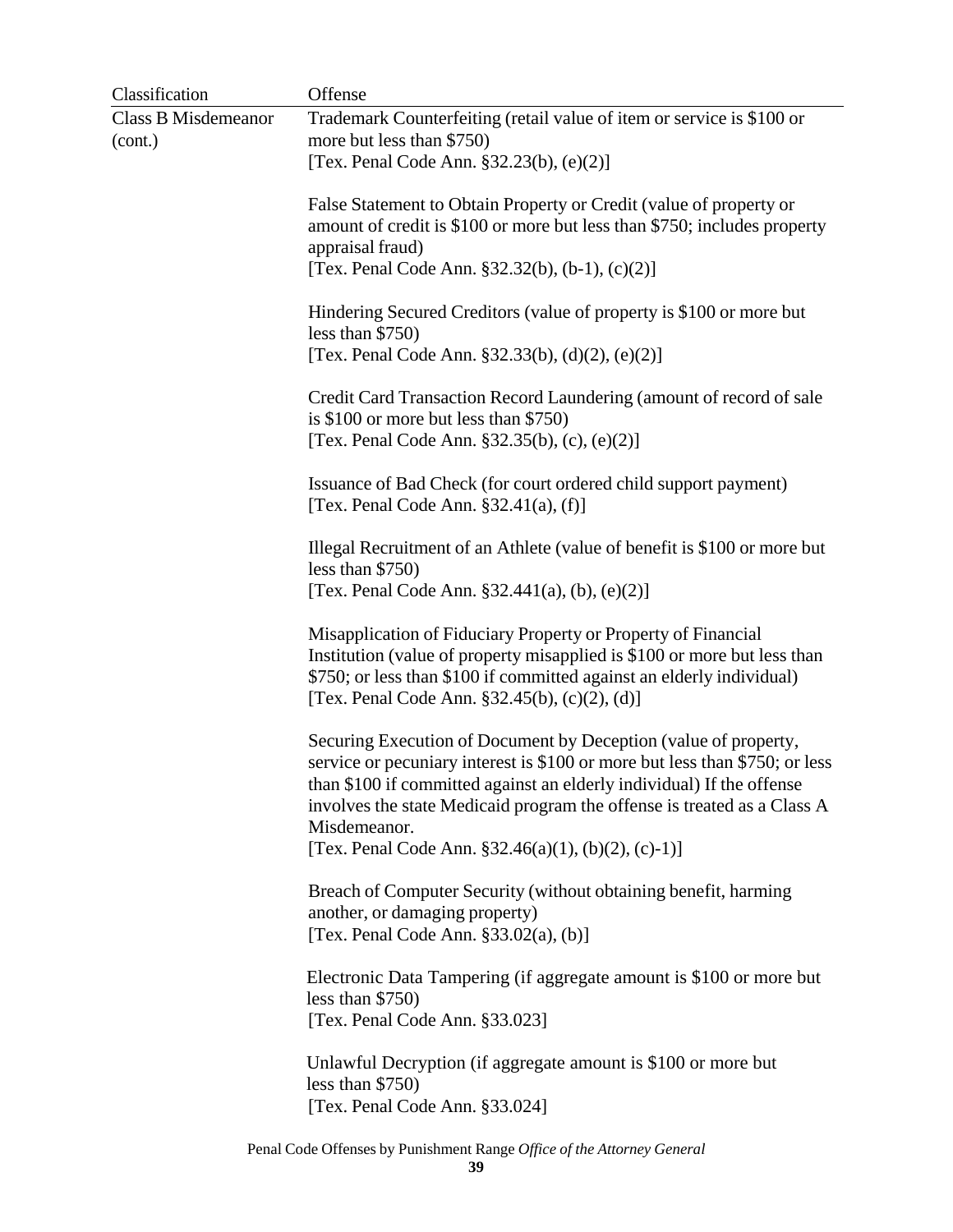| Classification              | Offense                                                                                                                                                                                                                                                                                                                                                                                                                                                                                                                                   |
|-----------------------------|-------------------------------------------------------------------------------------------------------------------------------------------------------------------------------------------------------------------------------------------------------------------------------------------------------------------------------------------------------------------------------------------------------------------------------------------------------------------------------------------------------------------------------------------|
| Class B Misdemeanor (Cont.) |                                                                                                                                                                                                                                                                                                                                                                                                                                                                                                                                           |
|                             | Unauthorized Use of Telecommunications Service (value of service                                                                                                                                                                                                                                                                                                                                                                                                                                                                          |
|                             | used or diverted is less than \$500)                                                                                                                                                                                                                                                                                                                                                                                                                                                                                                      |
|                             | [Tex. Penal Code Ann. $§33A.02(a)$ , (b)(1)]                                                                                                                                                                                                                                                                                                                                                                                                                                                                                              |
|                             |                                                                                                                                                                                                                                                                                                                                                                                                                                                                                                                                           |
|                             | Theft of Telecommunications Service (value of service obtained or                                                                                                                                                                                                                                                                                                                                                                                                                                                                         |
|                             | attempted to be obtained is less than \$500)<br>[Tex. Penal Code Ann. $§ 33A.04(a), (b)(1)]$                                                                                                                                                                                                                                                                                                                                                                                                                                              |
|                             |                                                                                                                                                                                                                                                                                                                                                                                                                                                                                                                                           |
|                             | Insurance Fraud (value of claim is \$100 or more but less than \$750)<br>[Tex. Penal Code Ann. $\S 35.02(a)$ , (b), (d)(2)]                                                                                                                                                                                                                                                                                                                                                                                                               |
| <b>Class C Misdemeanor</b>  | Criminal Mischief (pecuniary loss is less than \$100; or causes<br>substantial inconvenience to others, not involving a public service)<br>[Tex. Penal Code Ann. $\S 28.03(a)$ , (b)(1)]                                                                                                                                                                                                                                                                                                                                                  |
|                             | <b>Reckless Damage or Destruction</b><br>[Tex. Penal Code Ann. §28.04]                                                                                                                                                                                                                                                                                                                                                                                                                                                                    |
|                             | Interference with Railroad Property (entering or tampering with<br>railroad property; placing an obstruction on any railroad track; or any<br>derailment and amount of pecuniary loss is less than \$100)<br>[Tex. Penal Code Ann. §28.07(b)(2), (d), (e)]                                                                                                                                                                                                                                                                                |
|                             | Criminal Trespass (other than at a habitation or while carrying a<br>deadly weapon, includes new manner and means of trespassing on<br>residential property within 100 feet of a protected freshwater area)<br>[Tex. Penal Code Ann. $\S 30.05(a)$ , (d), (e)]                                                                                                                                                                                                                                                                            |
|                             | Theft (value of property is less than \$100; or less than \$100 and<br>knowingly used a hot check)<br>[Tex. Penal Code Ann. $§31.03(a)$ , (b), (e)(1)]                                                                                                                                                                                                                                                                                                                                                                                    |
| Enhancement                 | Penalty if a theft is committed in a Disaster or Evacuation Area<br>[Tex. Penal Code Ann. §12.50]                                                                                                                                                                                                                                                                                                                                                                                                                                         |
| Enhancement                 | Increase in offense level by one if theft is from a nonprofit or elderly<br>individual or theft is by a Medicare provider, public servant, or actor in<br>a contractual relationship with the government; or during commission<br>of the offense the actor caused a fire exit alarm to sound, deactivated or<br>prevented a fire exit alarm or retail theft detector from sounding, or<br>used a shielding or deactivation instrument to prevent or attempt to<br>prevent detection of the offense.<br>[Tex. Penal Code Ann $§31.03(f)$ ] |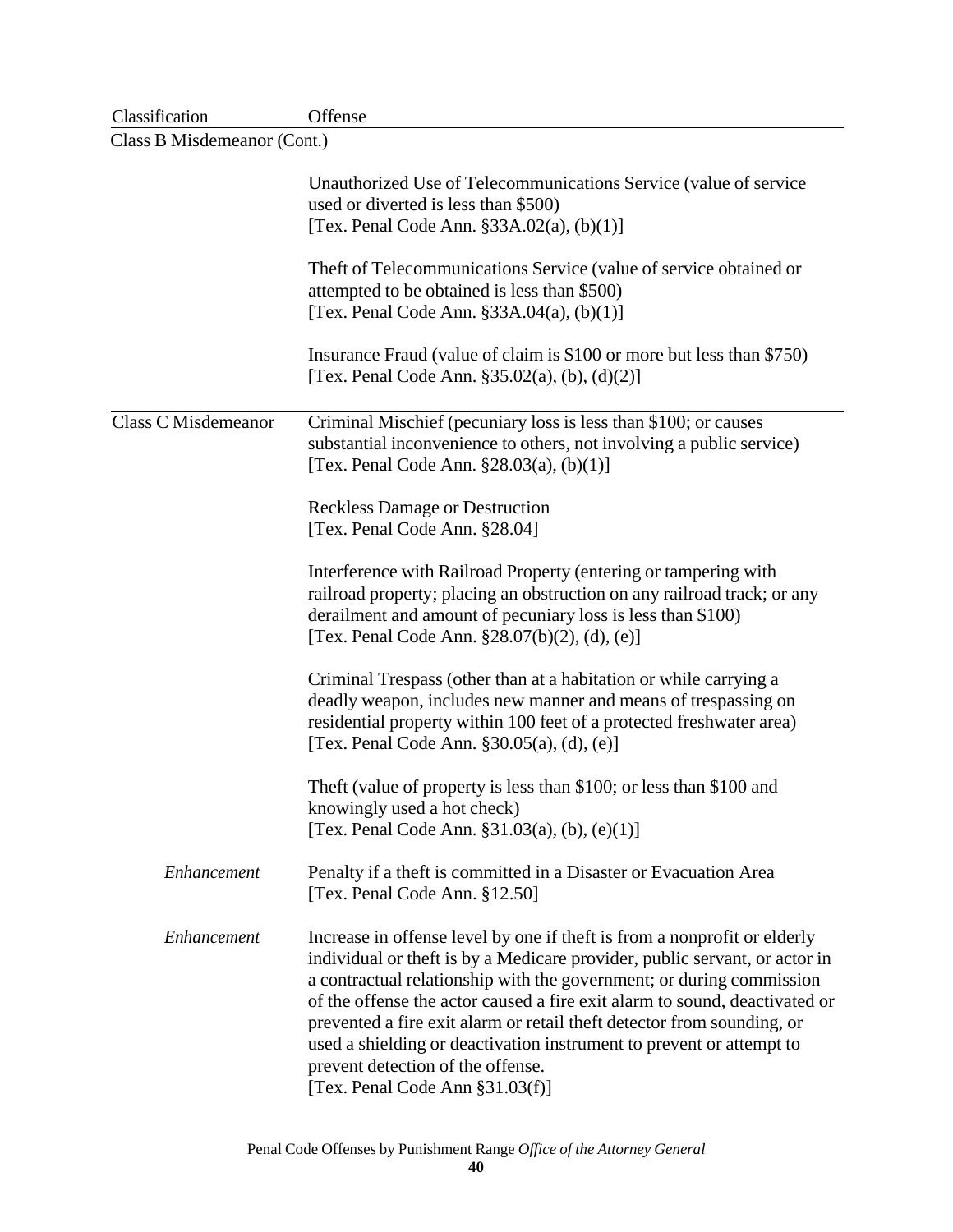| Classification | Offense |
|----------------|---------|
|----------------|---------|

Class C Misdemeanor (cont.)

| The ft of Service (value of service stolen is less than \$100)<br>[Tex. Penal Code Ann. $§31.04(a)$ , (e)(1)]                                                                                                                  |
|--------------------------------------------------------------------------------------------------------------------------------------------------------------------------------------------------------------------------------|
| Theft of or Tampering with Multichannel Video or Information<br>Services (committed without remuneration)<br>[Tex. Penal Code Ann. $\S31.12(a)$ , (d)]                                                                         |
| Trademark Counterfeiting (retail value of item or service is less than<br>\$100)<br>[Tex. Penal Code Ann. $§32.23(b)$ , $(e)(1)]$                                                                                              |
| False Statement to Obtain Property or Credit (value of property or<br>amount of credit is less than \$100; includes property appraisal fraud)<br>[Tex. Penal Code Ann. $\S 32.32(b)$ , (b-1), (c)(1)]                          |
| Hindering Secured Creditors (value of property is less than \$100)<br>[Tex. Penal Code Ann. $§32.33(b)$ , (d)(1), (e)(1)]                                                                                                      |
| Credit Card Transaction Record Laundering (amount of the record of<br>sale is less than \$100)<br>[Tex. Penal Code Ann. $§32.35(b)$ , (c), (e)(1)]                                                                             |
| <b>Issuance of a Bad Check</b><br>[Tex. Penal Code Ann. $§32.41(a)$ , (f)]                                                                                                                                                     |
| Deceptive Business Practices (criminal negligence with no previous<br>conviction under this section)<br>[Tex. Penal Code Ann. $\S 32.42(b)(1)-(6)$ , (c)(1)]                                                                   |
| Illegal Recruitment of an Athlete (value of benefit is less than \$100)<br>[Tex. Penal Code Ann. $\S 32.441(a)$ , (b), (e)(1)]                                                                                                 |
| Misapplication of Fiduciary Property or Property of Financial<br>Institution (value of property misapplied is less than \$100)<br>[Tex. Penal Code Ann. $§32.45(b)$ , (c)(1)]                                                  |
| Securing Execution of Document by Deception (value of property,<br>service or pecuniary interest is less than \$100) If the offense involves<br>the state Medicaid program the offense is treated as a Class B<br>Misdemeanor. |
| [Tex. Penal Code Ann. $\S 32.46(a)(1)$ , (b)(1)]                                                                                                                                                                               |

Deceptive Preparation and Marketing of Academic Product [Tex. Penal Code Ann. §32.50(b), (c), (g)]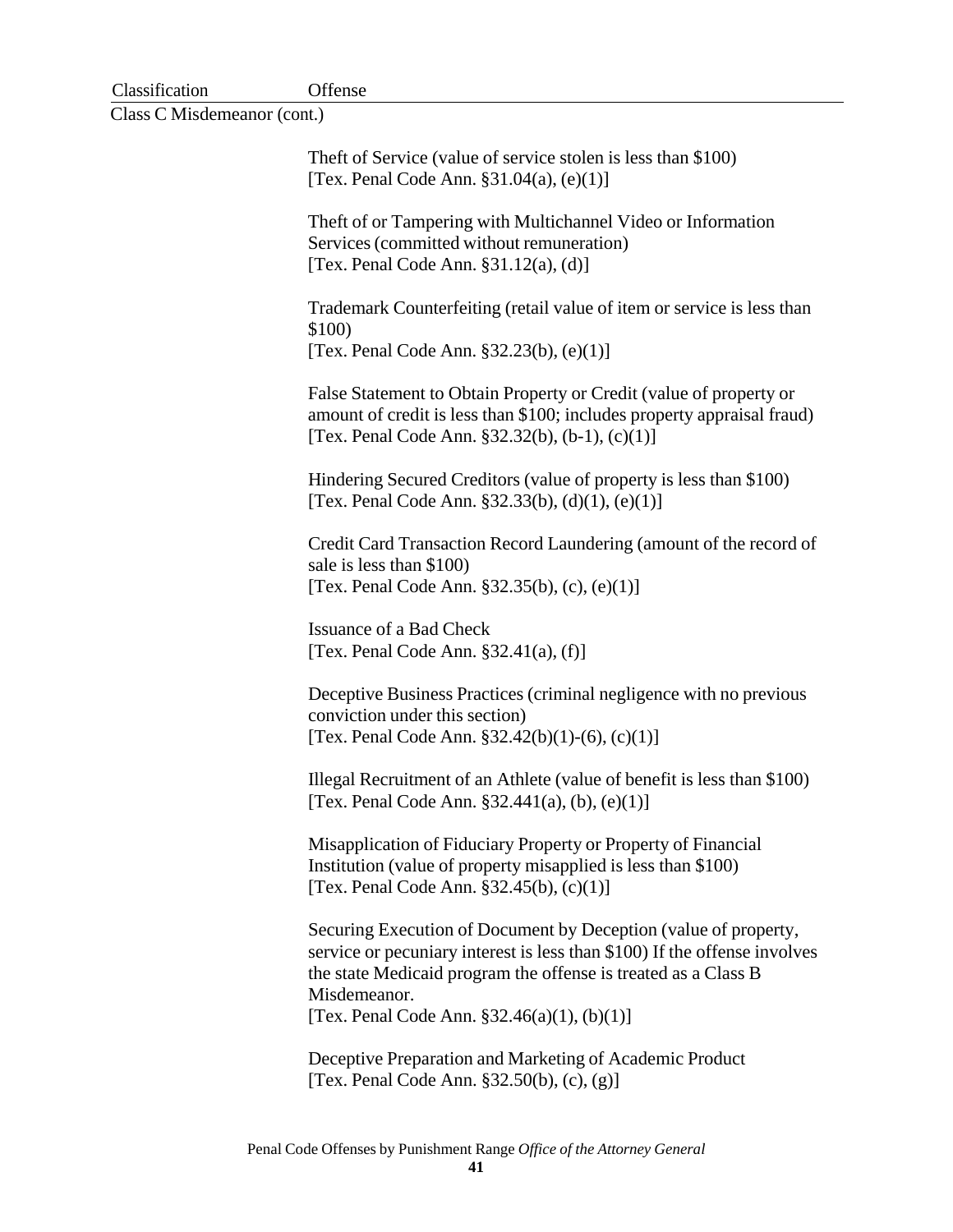| Classification | Offense |
|----------------|---------|
|----------------|---------|

Class C Misdemeanor (Cont.)

Electronic Data Tampering (if aggregate amount is less than \$100) [Tex. Penal Code Ann. §33.023]

Unlawful Decryption (if aggregate amount is less than \$100) [Tex. Penal Code Ann. §33.024]

Insurance Fraud (value of claim is less than \$100) [Tex. Penal Code Ann. §35.02(a), (b), (d)(1)]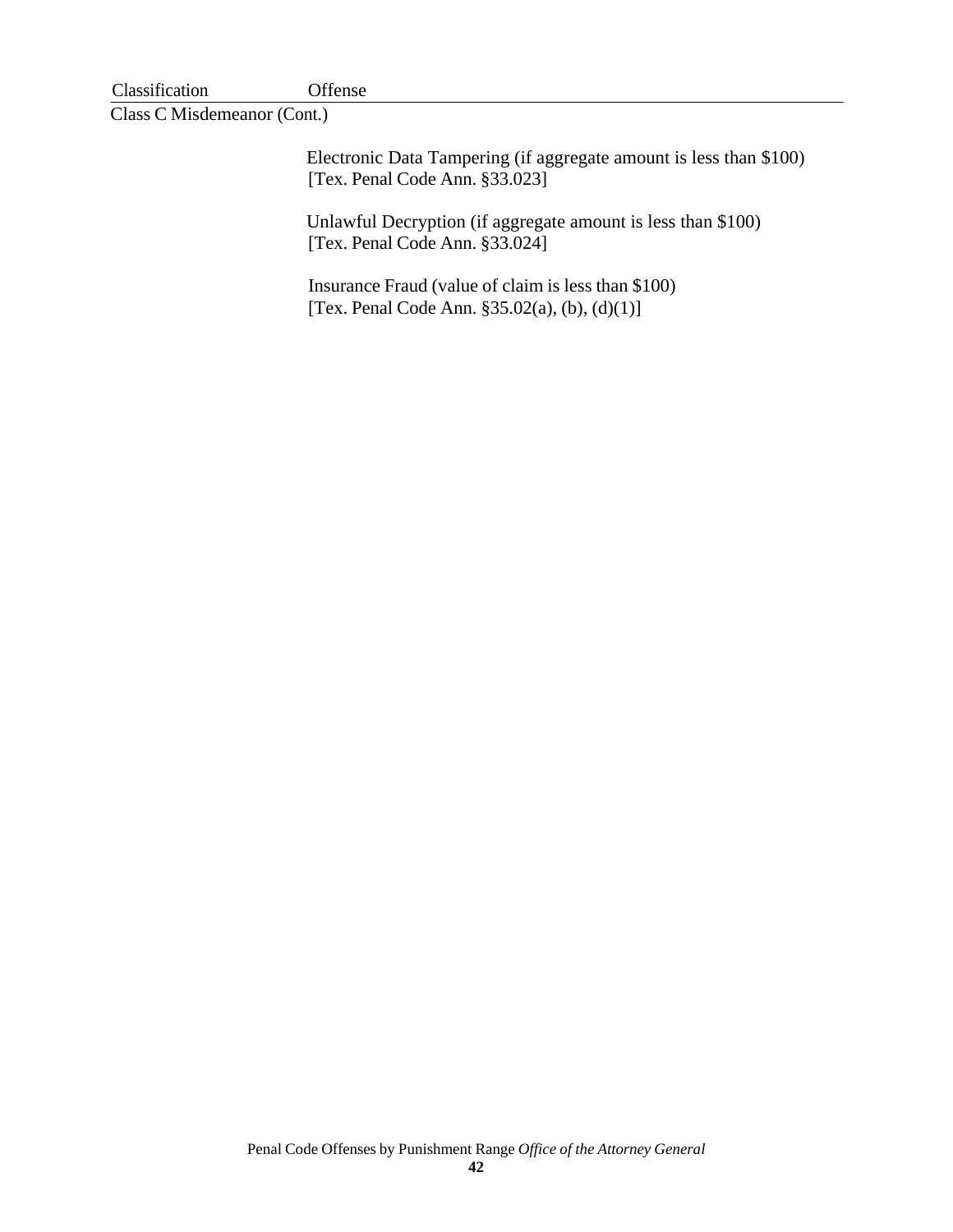## CLASSIFICATION OF TITLE 8. OFFENSES AGAINST PUBLIC ADMINISTRATION TEXAS PENAL CODE

## *Offenses Against Public Administration include Bribery and Corrupt Influence, Perjury and Other Falsification, Obstructing Governmental Operation and Abuse of Office.*

| Classification              | Offense                                                                                                                                                                                                                                                                                                               |
|-----------------------------|-----------------------------------------------------------------------------------------------------------------------------------------------------------------------------------------------------------------------------------------------------------------------------------------------------------------------|
| <b>Capital Felony</b>       | none                                                                                                                                                                                                                                                                                                                  |
| <b>First Degree Felony</b>  | Escape (causing serious bodily injury; using or threatening use of<br>deadly weapon)<br>[Tex. Penal Code Ann. §38.06(a), (e)]                                                                                                                                                                                         |
|                             | Abuse of Official Capacity (value of thing misused is \$300,000 or<br>more; subject to new aggregation option)<br>[Tex. Penal Code Ann. $\S 39.02(a)(2)$ , (c)(7), (f)]                                                                                                                                               |
|                             | Tampering With Witness (if it is a criminal case and the most serious<br>offense charged is a capital felony or first degree felony)<br>[Tex. Penal Code Ann. $§36.05(a)$ , (b), (e)]                                                                                                                                 |
| <b>Second Degree Felony</b> | <b>Bribery</b><br>[Tex. Penal Code Ann. §36.02]                                                                                                                                                                                                                                                                       |
|                             | Tampering with Witness (if a criminal case and most serious offense is<br>a second degree felony)<br>[Tex. Penal Code Ann. $\S 36.05(a)$ , (b), (d)]                                                                                                                                                                  |
|                             | Tampering with Witness (if prior family violence conviction)<br>[Tex. Penal Code Ann. §36.05(e-2)]                                                                                                                                                                                                                    |
|                             | Obstruction or Retaliation (if harmed or threatened because of victim's<br>status as a juror or if the release of personal information of a law<br>enforcement or family member leads to bodily injury)<br>[Tex. Penal Code Ann. $$36.06(a)$ , (c) or $(a-1)$ , (c-2)]                                                |
|                             | Tampering with or Fabricating Physical Evidence (by altering,<br>destroying, or concealing a human corpse that may constitute evidence<br>in an investigation)<br>[Tex. Penal Code Ann. §37.09]                                                                                                                       |
|                             | Tampering with Governmental Record (intent to defraud or harm and<br>the record is a public school record, report, assessment or the record is<br>a license, certificate, permit, seal, title, letter of patent or similar<br>document issued by government)<br>[Tex. Penal Code Ann. §37.10(a), (c)(2), (d)(3), (j)] |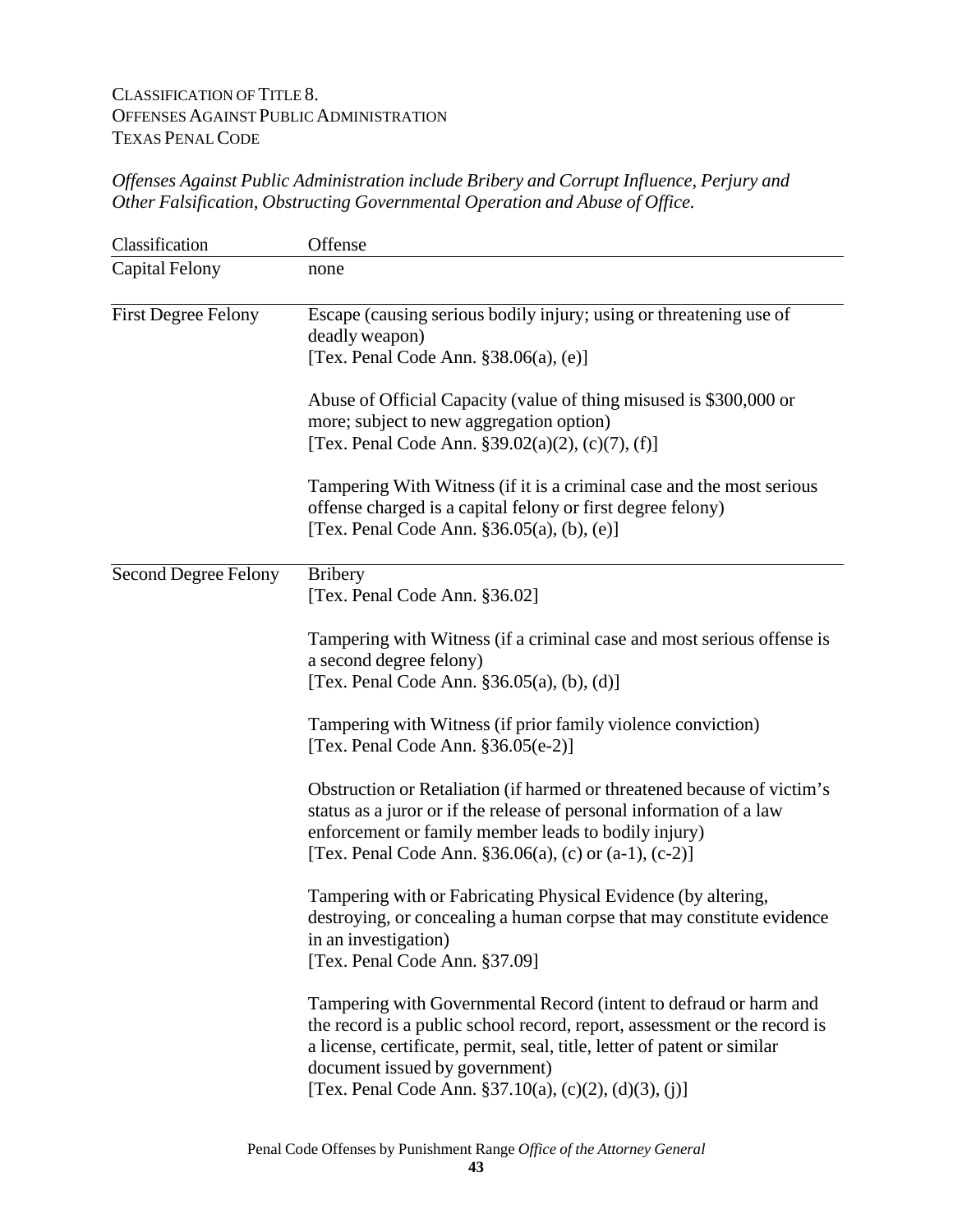| Classification              | Offense                                                                                                                                                                                                                               |
|-----------------------------|---------------------------------------------------------------------------------------------------------------------------------------------------------------------------------------------------------------------------------------|
| <b>Second Degree Felony</b> |                                                                                                                                                                                                                                       |
| (Cont.)                     | Fraudulent Filing of Financing Statement (two or more previous<br>convictions under this section)                                                                                                                                     |
|                             | [Tex. Penal Code Ann. $\S 37.101(a)(1)$ , (b)]                                                                                                                                                                                        |
|                             | Evading Arrest or Detention (if another suffers death as a direct result,<br>or suffers serious bodily injury as a result of the actor's use of a tire<br>deflation device)                                                           |
|                             | [Tex. Penal Code Ann. §38.04(a), (b)(3)]                                                                                                                                                                                              |
|                             | Escape (causing bodily injury)<br>[Tex. Penal Code Ann. $$38.06(a), (d)]$                                                                                                                                                             |
|                             | Permitting or Facilitating Escape (involving a felon confined in<br>a secure correctional facility; or using or threatening use of deadly<br>weapon)<br>[Tex. Penal Code Ann. $$38.07(a), (b), (e)]$                                  |
|                             | Implements for Escape (introducing or providing a deadly weapon)<br>[Tex. Penal Code Ann. §38.09]                                                                                                                                     |
|                             | Interference with Police Service Animals (killing a police service<br>animal or engaging in conduct likely to kill the animal)<br>[Tex. Penal Code Ann $$38.151(b)(6)$ and $(7), (c)(5)$ ]                                            |
|                             | Abuse of Official Capacity (value of thing misused is \$150,000 or<br>more but less than \$300,000; subject to aggregation option)<br>[Tex. Penal Code Ann. $\S 39.02(a)(2)$ , (c)(6), (f)]                                           |
| Third Degree Felony         | Coercion of Public Servant or Voter (if coercion is a threat to commit<br>a felony)<br>[Tex. Penal Code Ann. §36.03(a), (b)]                                                                                                          |
|                             | Tampering with Witness (if noncriminal case; or if it is a criminal case<br>where most serious offense charged is a third degree felony)<br>[Tex. Penal Code Ann. $§36.05(a)$ , (b), (d)]                                             |
|                             | Tampering with Witness (if family violence case)<br>[Tex. Penal Code Ann. §36.05(a), (b), (e-1)]                                                                                                                                      |
|                             | Obstruction or Retaliation (if victim is not a juror; new manner and<br>means to address the unauthorized release of personal information of<br>law enforcement or family)<br>[Tex. Penal Code Ann. $$36.06(a), (a-1), (c), (c-1)]$ ] |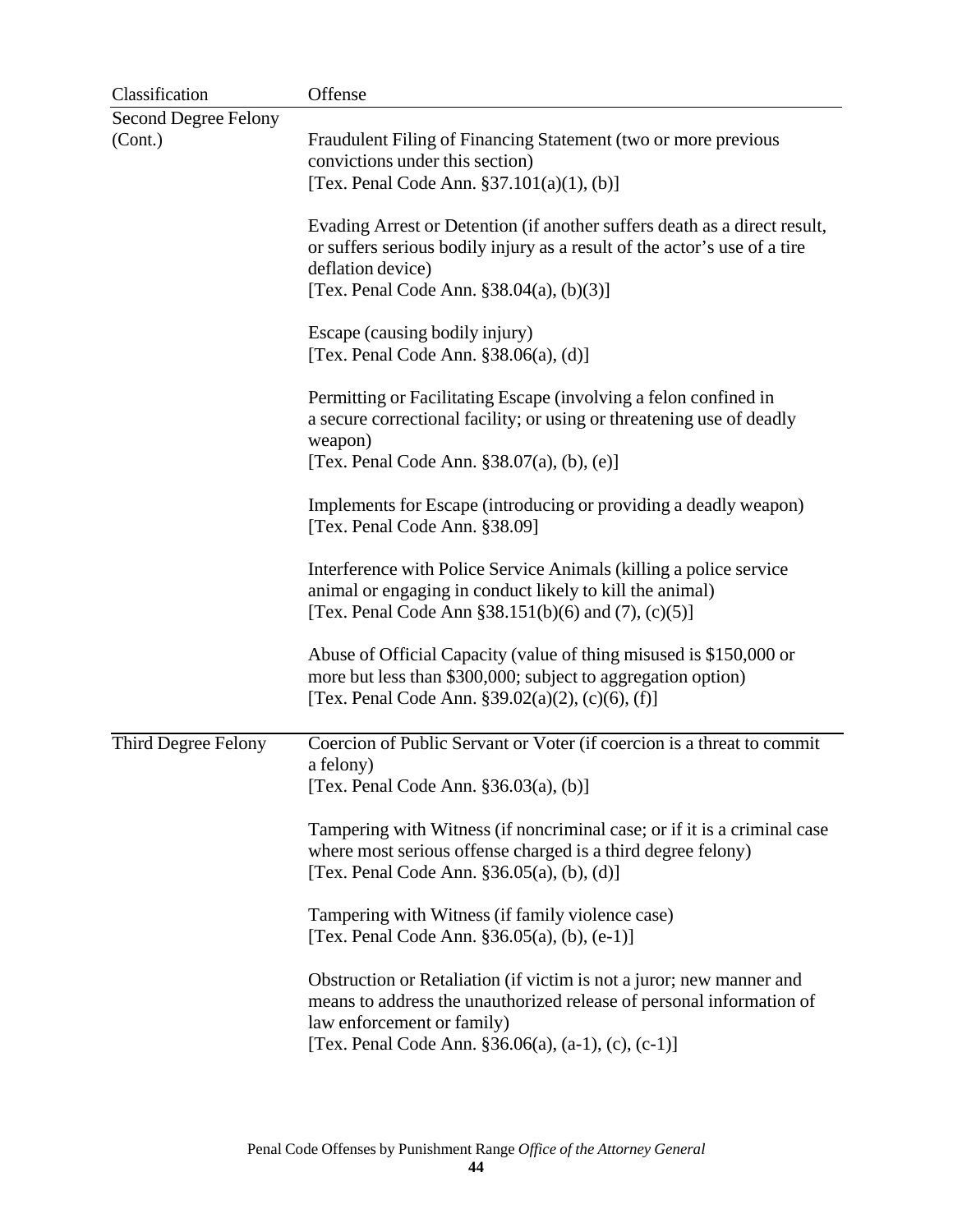| Classification      | Offense                                                                                                                                                                                                                                                                                                                                                                                                                                                                                                                                                |
|---------------------|--------------------------------------------------------------------------------------------------------------------------------------------------------------------------------------------------------------------------------------------------------------------------------------------------------------------------------------------------------------------------------------------------------------------------------------------------------------------------------------------------------------------------------------------------------|
| Third Degree Felony |                                                                                                                                                                                                                                                                                                                                                                                                                                                                                                                                                        |
| (cont.)             | <b>Aggravated Perjury</b><br>[Tex. Penal Code Ann. §37.03]                                                                                                                                                                                                                                                                                                                                                                                                                                                                                             |
|                     | Tampering with or Fabricating Physical Evidence<br>[Tex. Penal Code Ann. $$37.09(a), (c), (d)(1)]$                                                                                                                                                                                                                                                                                                                                                                                                                                                     |
|                     | Tampering with Governmental Record (with intent to defraud or harm<br>another and the record is a search warrant issued by a magistrate, a<br>public school record, report or assessment instrument or the record is<br>a license, certificate, permit, seal, title, letter of patent or similar<br>document issued by government; tampering with written reports of<br>analysis of physical evidence; or tampering with maintenance records<br>of equipment used to do forensic analysis testing)<br>[Tex. Penal Code Ann. §37.10(a), (c)(2), (d)(2)] |
|                     | <b>Fraudulent Filing of Financing Statement</b><br>[Tex. Penal Code Ann. $\S 37.101(a)(1)$ , (b)]                                                                                                                                                                                                                                                                                                                                                                                                                                                      |
|                     | <b>Impersonating Public Servant</b><br>[Tex. Penal Code Ann. §37.11]                                                                                                                                                                                                                                                                                                                                                                                                                                                                                   |
|                     | Record of Fraudulent Court (two or more previous convictions this<br>section)<br>[Tex. Penal Code Ann. $\S 37.13(a)$ , (b)]                                                                                                                                                                                                                                                                                                                                                                                                                            |
|                     | Resisting Arrest, Search, or Transportation (if using a deadly weapon)<br>[Tex. Penal Code Ann. $§38.03(a)$ , (d)]                                                                                                                                                                                                                                                                                                                                                                                                                                     |
|                     | Evading Arrest or Detention (if vehicle or watercraft used or another<br>suffers serious bodily injury as a direct result; or actor uses a tire<br>deflation device against the officer)<br>[Tex. Penal Code Ann. $§38.04(a), (b)(2)]$                                                                                                                                                                                                                                                                                                                 |
|                     | Hindering Apprehension or Prosecution (with knowledge that the<br>concealed person's involvement or alleged involvement is felony-<br>related, or for failure to register as a sex offender)<br>[Tex. Penal Code Ann. $§38.05(a)$ , (c)]                                                                                                                                                                                                                                                                                                               |
|                     | Escape (if arrested for, charged with, or convicted of a felony; or<br>confined or lawfully detained in a secure correctional facility; or is<br>committed to or lawfully detained in a secure correctional facility or<br>law enforcement facility, other than a halfway house, operated by or<br>under contract with Texas Juvenile Justice Department, or escaping the<br>custody of juvenile probation officer after violating a court order)<br>[Tex. Penal Code Ann. $$38.06(a), (c)]$                                                           |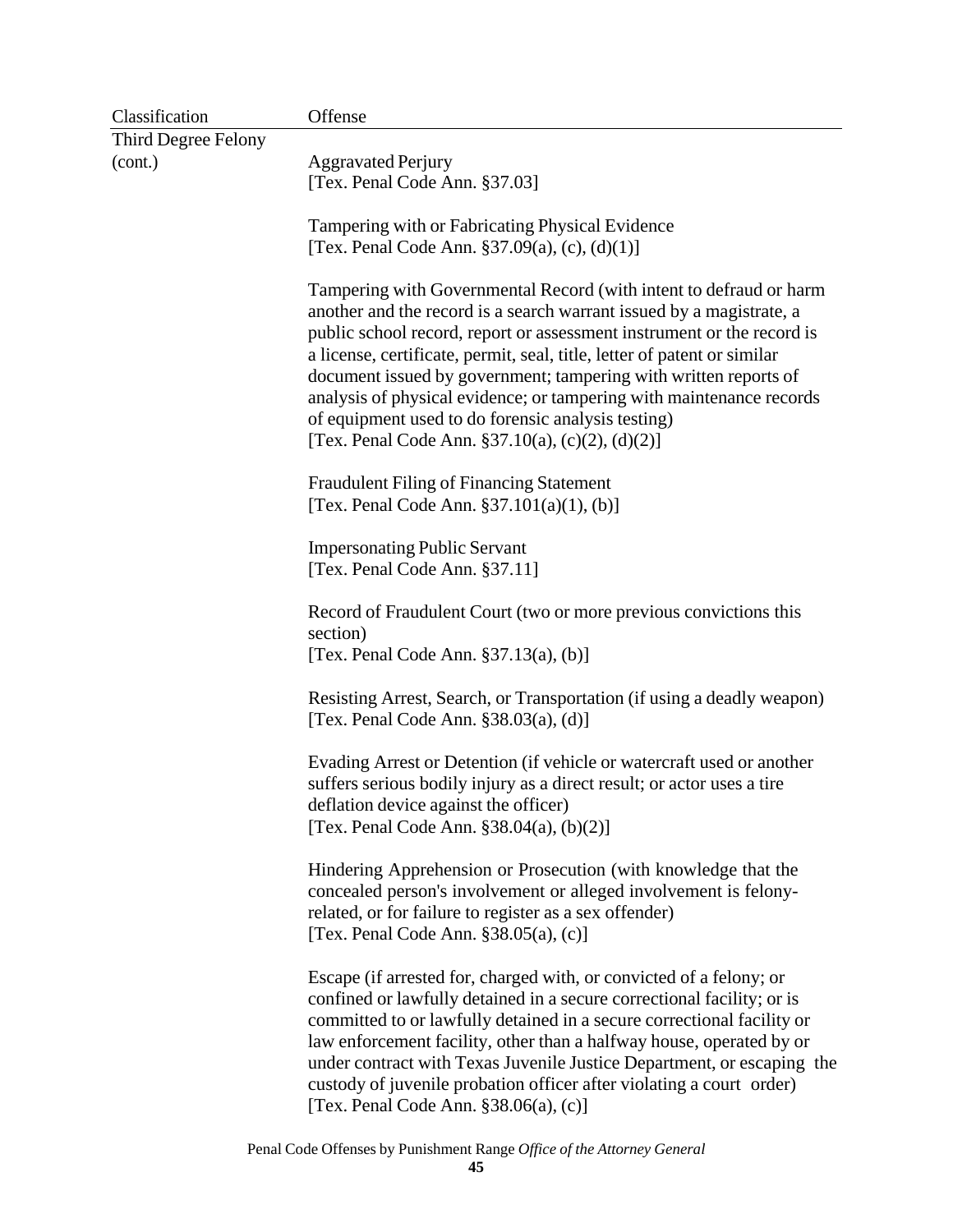| Classification | Offense |
|----------------|---------|
|                |         |

Third Degree Felony (cont.)

Permitting or Facilitating Escape (if actor arrested for, charged with, or convicted of a felony; or confined in a correctional facility other than a secure correctional facility after a felony conviction) [Tex. Penal Code Ann. §38.07(a), (b), (d)] Implements for Escape (without introducing or providing a deadly weapon) [Tex. Penal Code Ann. §38.09] Bail Jumping and Failure to Appear (if charged with a felony) [Tex. Penal Code Ann. §38.10(a), (f)] Prohibited Substances and Items in Correctional Facility (attempted taking or taking a prohibited substance into a correctional facility, possessing a prohibited substance or item, a cell phone, a wireless communication device or its components with intent to provide to a person in custody; correctional facility includes jails, public and private prisons, secure juvenile correctional and detention facilities.) [Tex. Penal Code Ann.  $§ 38.11(a) - (d), (g), (h), (i)$ ] Improper Contact with Victim (if actor is confined in a correctional facility after being convicted of a felony sex offense) [Tex. Penal Code Ann. §38.111(a), (d)] Barratry and Solicitation of Professional Employment (certain acts, including in-person, telephone, in addition to written solicitation if previously convicted for an unauthorized communication) [Tex. Penal Code Ann. §38.12(a), (b), (d), (f), (h)] Falsely Holding Oneself Out as a Lawyer [Tex. Penal Code Ann. §38.122(a), (b)] Unauthorized Practice of Law (if previously convicted under this section) [Tex. Penal Code Ann. §38.123(a), (d)] Taking or Attempting to Take Weapon from Peace Officer, Federal Special Investigator, Employee or Official of Correctional Facility, Parole Officer, Community Supervision and Corrections Department Officer, or Commissioned Security Officer (if weapon is taken) [Tex. Penal Code Ann. §38.14(b), (e)(1)] Abuse of Official Capacity (value of thing misused is \$30,000 or more but less than \$150,000; subject to aggregation option)

Penal Code Offenses by Punishment Range *Office of the Attorney General*

[Tex. Penal Code Ann. §39.02(a)(2), (c)(5), (f)]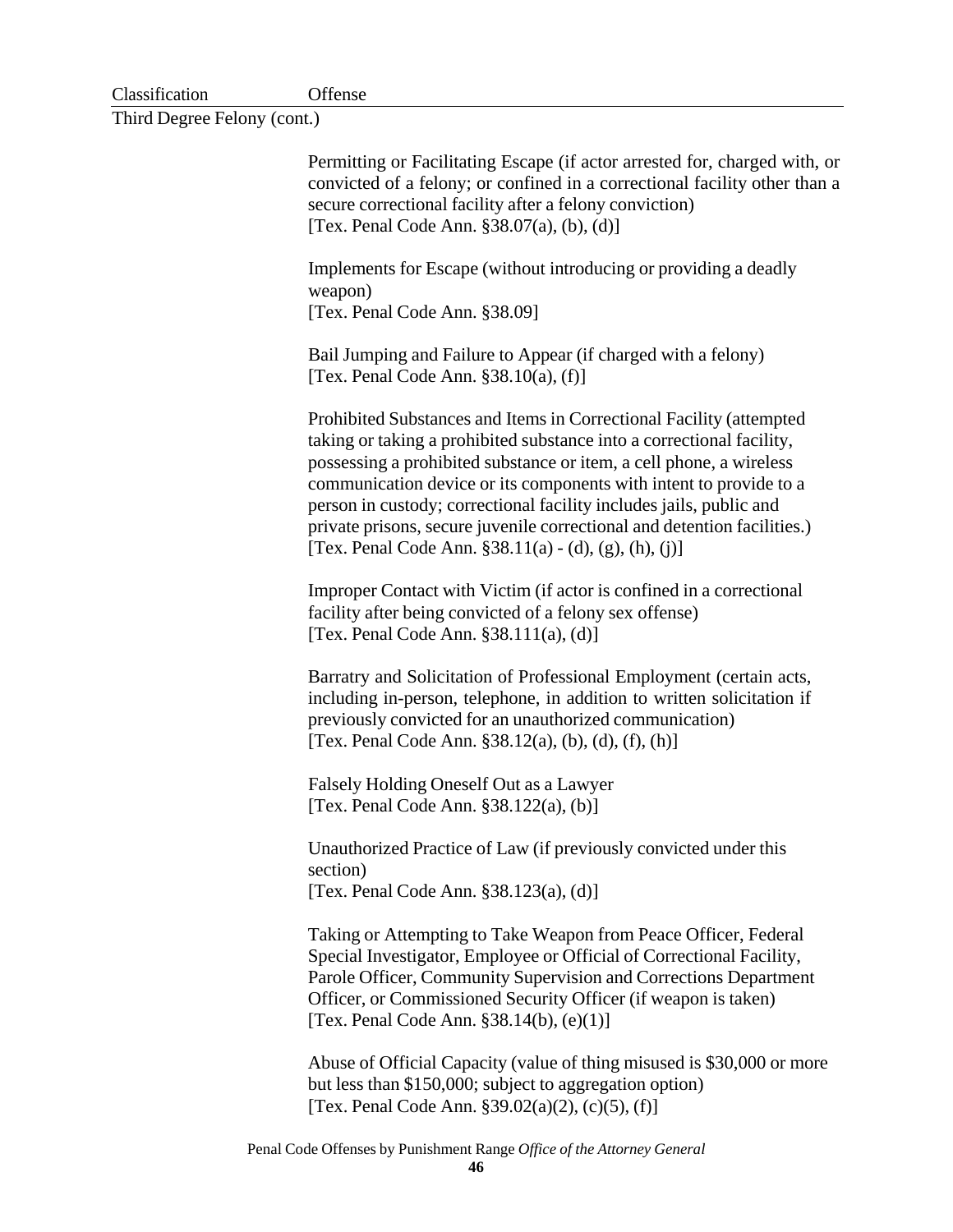| Classification              | Offense                                                                      |
|-----------------------------|------------------------------------------------------------------------------|
| Third Degree Felony (cont.) |                                                                              |
|                             | Official Oppression (if intent to impair the accuracy of data required to    |
|                             | be reported to TEA through its PEIMS)                                        |
|                             | [Tex. Penal Code Ann. $\S 39.03(a)$ , (d)]                                   |
|                             |                                                                              |
|                             | Misuse of Official Information (without coercing another to suppress         |
|                             | or fail to report information to a law enforcement agency)                   |
|                             | [Tex. Penal Code Ann. $\S 39.06(a)(1)$ , (2) and (3), (b), (c), (e)]         |
|                             |                                                                              |
| <b>State Jail Felony</b>    | Tampering with Governmental Record (with intent to defraud or harm           |
|                             | another; except in the case that "Not a Government Document" is              |
|                             | diagonally printed in red capital letters at least 1/4 inch in height, front |
|                             | and back)                                                                    |
|                             | [Tex. Penal Code Ann. $\S 37.10(a)$ , (c)(1), (j)]                           |
|                             |                                                                              |
|                             | Fraudulent Filing of Financing Statement (with intent to defraud or          |
|                             | harm another)                                                                |
|                             | [Tex. Penal Code Ann. $\S 37.101(a)(2)$ and (3), (b)]                        |
|                             |                                                                              |
|                             | Evading Arrest or Detention (previously convicted under this section)        |
|                             | [Tex. Penal Code Ann. $§38.04(a)$ , (b), (b)(1)]                             |
|                             |                                                                              |
|                             | Unauthorized Absence from Community Corrections Facility, County             |
|                             | Correctional Center, or Assignment Site                                      |
|                             | [Tex. Penal Code Ann. §38.113]                                               |
|                             |                                                                              |
|                             | Taking or Attempting to Take Weapon from Peace Officer, Federal              |
|                             | Special Investigator, Employee or Officer of Correctional Facility,          |
|                             | Parole Officer, Community Supervision and Corrections Department             |
|                             | Officer, or Commissioned Security Officer (if actor attempted to take        |
|                             | weapon)                                                                      |
|                             | [Tex. Penal Code Ann. §38.14(b), (e)(2)]                                     |
|                             | Interference with Police Service Animals (injuring a police service          |
|                             | animal or engaging in conduct likely to injure the animal)                   |
|                             | [Tex. Penal Code Ann. §38.151(b)(6) and (7), (c)(4)]                         |
|                             |                                                                              |
|                             | Interfering with Radio Frequencies License to a Governmental                 |
|                             | Entity (jam or interfere with the functioning of law enforcement or          |
|                             | emergency services personnel in an effort to facilitate the commission       |
|                             | of an offense or to interfere with an emergency response)                    |
|                             | [Tex. Penal Code Ann. §38.152]                                               |
|                             |                                                                              |
|                             | Abuse of Official Capacity (value of thing misused is \$2,500 or more        |
|                             | but less than \$30,000; subject to aggregation option)                       |
|                             | [Tex. Penal Code Ann. $\S 39.02(a)(2)$ , (c)(4), (f)]                        |
|                             | Penal Code Offenses by Punishment Range Office of the Attorney General       |
|                             |                                                                              |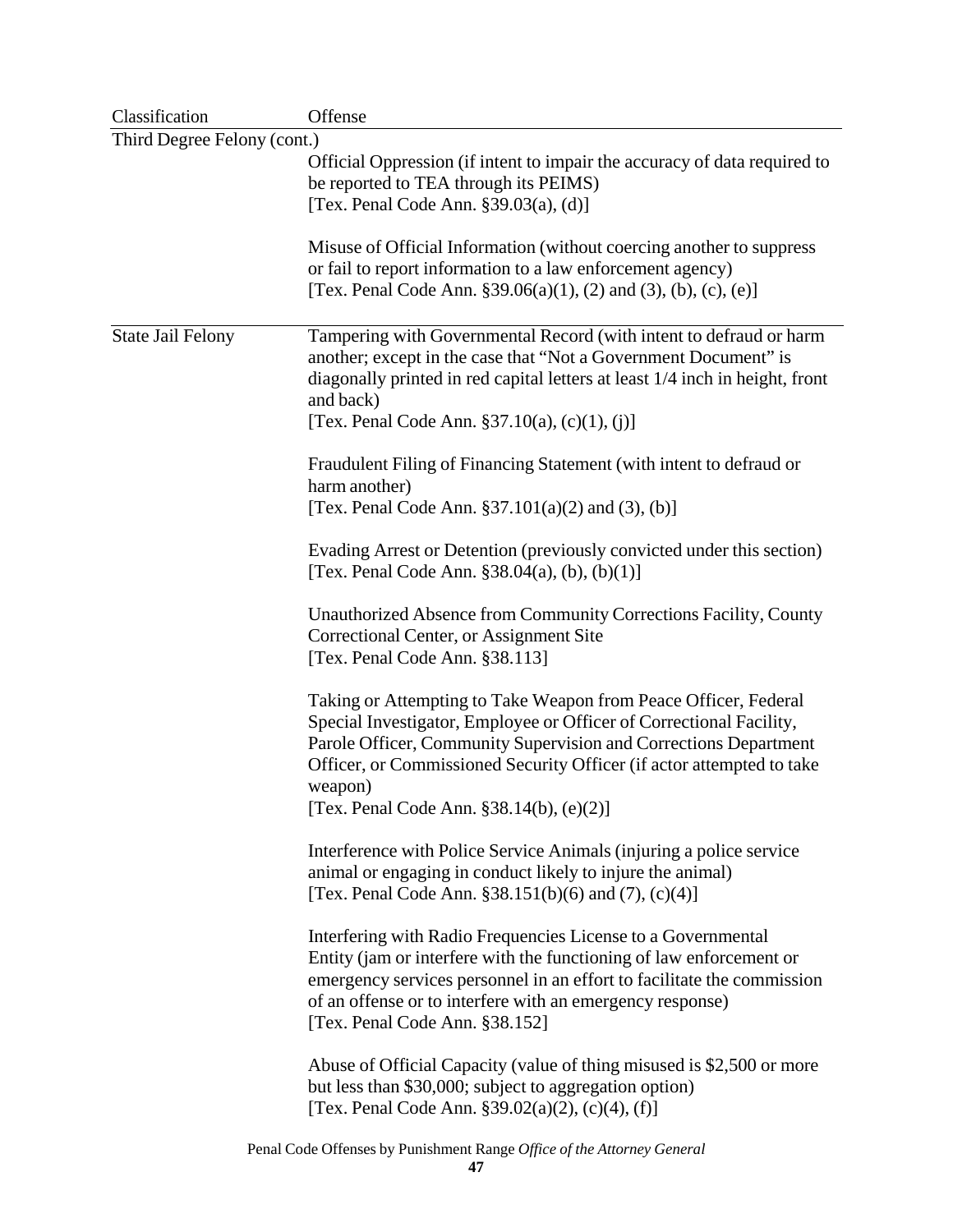| Classification                      | Offense                                                                                                                                                                                                             |
|-------------------------------------|---------------------------------------------------------------------------------------------------------------------------------------------------------------------------------------------------------------------|
| <b>State Jail Felony</b><br>(cont.) | Violation of the Civil Rights of Person in Custody; Improper Sexual<br>Activity with Person in Custody (by engaging in sexual contact)<br>[Tex. Penal Code Ann. $\S 39.04(a)(2)$ , (b), (f), (g)]                   |
|                                     | Interference with Emergency Telephone Call (if previously convicted<br>under this section)<br>[Tex. Penal Code Ann. $§42.062(a) - (c)]$                                                                             |
| <b>Class A Misdemeanor</b>          | Coercion of Public Servant or Voter (if coercion is not a threat to<br>commit a felony)<br>[Tex. Penal Code Ann. $\S 36.03(a)$ , (b)]                                                                               |
|                                     | Improper Influence<br>[Tex. Penal Code Ann. $§36.04(a)$ , (c)]                                                                                                                                                      |
|                                     | Acceptance of Honorarium<br>[Tex. Penal Code Ann. §36.07(a), (c)]                                                                                                                                                   |
|                                     | Gift to Public Servant by Person Subject to His Jurisdiction<br>[Tex. Penal Code Ann. §36.08]                                                                                                                       |
|                                     | Offering Gift to Public Servant<br>[Tex. Penal Code Ann. §36.09]                                                                                                                                                    |
|                                     | Perjury<br>[Tex. Penal Code Ann. §37.02]                                                                                                                                                                            |
|                                     | Tampering with or Fabricating Physical Evidence<br>[Tex. Penal Code Ann. $$37.09(c), (d)(2)]$                                                                                                                       |
|                                     | Fraudulent Filing of Financing Statement (without intent to<br>defraud or harm another)<br>[Tex. Penal Code Ann. $$37.101(a)(2)$ and (3), (b)]                                                                      |
|                                     | Record of a Fraudulent Court<br>[Tex. Penal Code Ann. $\S 37.13(a)$ , (b)]                                                                                                                                          |
|                                     | Failure to Identify (if involving a fugitive from justice)<br>[Tex. Penal Code Ann. $$38.02(b), (d)(2)]$                                                                                                            |
|                                     | Resisting Arrest, Search, or Transportation (no deadly weapon)<br>[Tex. Penal Code Ann. $§38.03(a)$ , (c)]                                                                                                          |
|                                     | Evading Arrest or Detention (not involving use of a vehicle; not<br>previously convicted under this section; or with no one suffering<br>serious bodily injury or death)<br>[Tex. Penal Code Ann. $$38.04(a), (b)]$ |
|                                     | Penal Code Offenses by Punishment Range Office of the Attorney General                                                                                                                                              |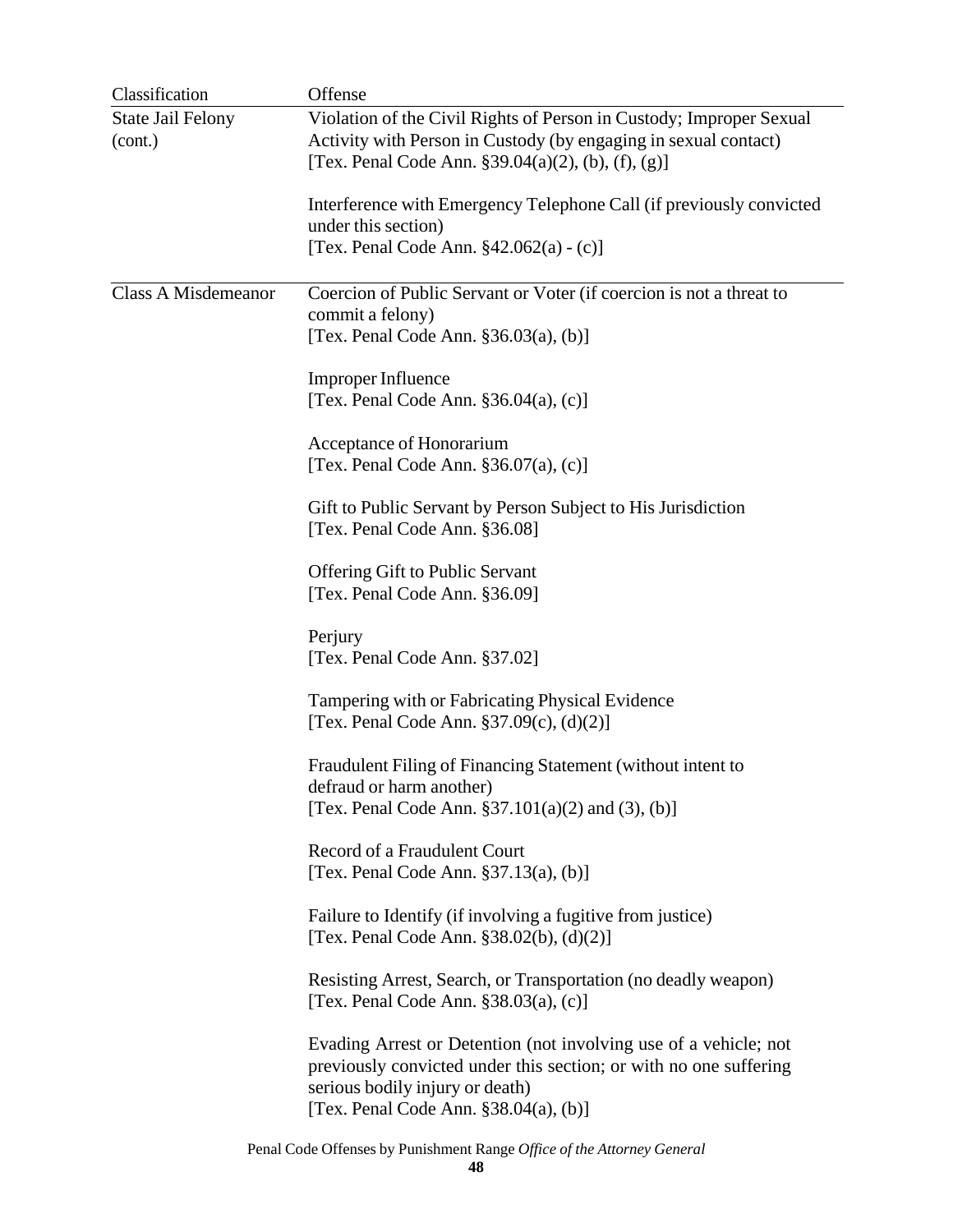| Classification                        | Offense                                                                                                                                                                                                                                                                                         |
|---------------------------------------|-------------------------------------------------------------------------------------------------------------------------------------------------------------------------------------------------------------------------------------------------------------------------------------------------|
| <b>Class A Misdemeanor</b><br>(cont.) | Hindering Apprehension or Prosecution (with knowledge that the<br>concealed person is sought under the authority of a warrant or capias)<br>[Tex. Penal Code Ann. $$38.05(a), (c)]$                                                                                                             |
|                                       | Escape (if arrested for, charged with, or convicted of an offense; or in<br>court-ordered custody; or detained in a secure detention facility; or in<br>custody of a juvenile probation officer for violation of an order of the<br>juvenile court)<br>[Tex. Penal Code Ann. $§38.06(a)$ , (b)] |
|                                       | Permitting or Facilitating Escape<br>[Tex. Penal Code Ann. $§38.07(a)$ , (c)]                                                                                                                                                                                                                   |
|                                       | Bail Jumping and Failure to Appear (not involving punishment by fine<br>only; or charged with a felony)<br>[Tex. Penal Code Ann. §38.10(a), (d)]                                                                                                                                                |
|                                       | Improper Contact With Victim (if person is charged with but not<br>convicted of a felony sex offense)<br>[Tex. Penal Code Ann. $§ 38.111(a), (d)]$                                                                                                                                              |
|                                       | Barratry and Solicitation of Professional Employment (certain acts,<br>including in-person and telephone, in addition to written solicitation;<br>no prior conviction under same subsection)<br>[Tex. Penal Code Ann. $$38.12(d), (g)]$                                                         |
|                                       | Unauthorized Practice of Law<br>[Tex. Penal Code Ann. §38.123(a), (c)]                                                                                                                                                                                                                          |
|                                       | Hindering Proceedings by Disorderly Conduct<br>[Tex. Penal Code Ann. §38.13]                                                                                                                                                                                                                    |
|                                       | Interference with Police Service Animals<br>[Tex. Penal Code Ann. §38.151(b)(3), (4), and (5), (c)(3)]                                                                                                                                                                                          |
|                                       | Interfering with Radio Frequencies Licensed to a Governmental Entity<br>(offense to jam or interfere with the functioning of Law Enforcement<br>or Emergency Services Personnel)<br>[Tex. Penal Code Ann §38.152]                                                                               |
|                                       | Failure to Stop or Report Aggravated Sexual Assault of Child, or<br>continuous Sexual Assault of a Child<br>[Tex. Penal Code Ann. §38.17]                                                                                                                                                       |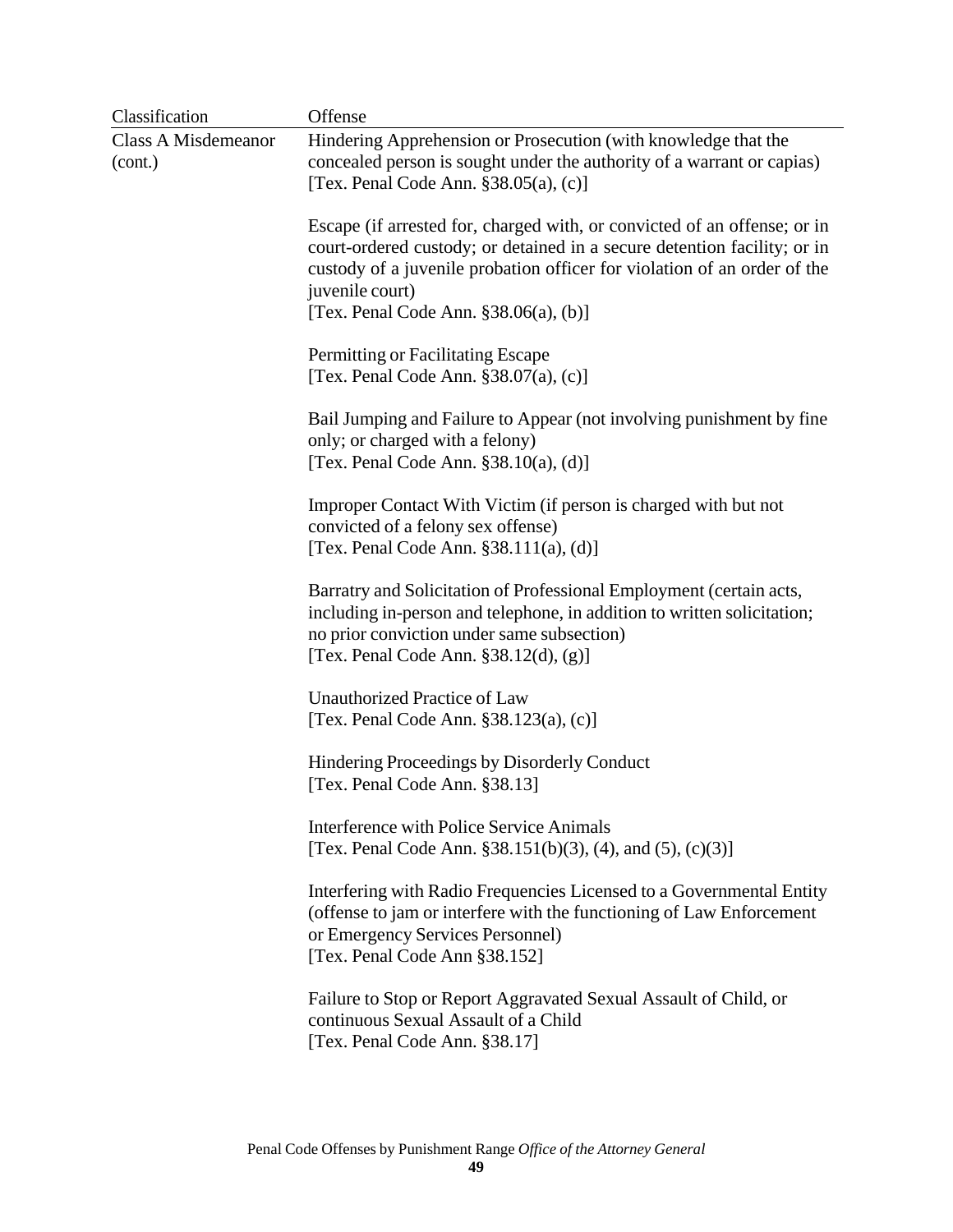| Classification             | Offense                                                                                                                                                                                                                                                                                                              |
|----------------------------|----------------------------------------------------------------------------------------------------------------------------------------------------------------------------------------------------------------------------------------------------------------------------------------------------------------------|
| Class A misdemeanor        |                                                                                                                                                                                                                                                                                                                      |
| (cont.)                    | <b>Failure to Report Felony</b><br>[Tex. Penal Code Ann. §38.171]                                                                                                                                                                                                                                                    |
|                            | Abuse of Official Capacity (value of thing misused is \$750 or more<br>but less than \$2,500; or violating a law relating to office or<br>employment; subject to new-aggregation option)<br>[Tex. Penal Code Ann. $$39.02(a) - (c)(3),(f)]$                                                                          |
|                            | <b>Official Oppression</b><br>[Tex. Penal Code Ann. $\S 39.03(a)$ , (d)]                                                                                                                                                                                                                                             |
|                            | Violations of the Civil Rights of Person in Custody; Improper<br>Sexual Activity with Person in Custody<br>[Tex. Penal Code Ann. $\S 39.04(a)(1)$ , (b)]                                                                                                                                                             |
|                            | Interference with Emergency Telephone Call<br>[Tex. Penal Code Ann. $§42.062(a)-(c)$ ]                                                                                                                                                                                                                               |
| <b>Class B Misdemeanor</b> | False Report to Peace Officer, Federal Special Investigator, or Law<br><b>Enforcement Employee</b><br>[Tex. Penal Code Ann. §37.08]                                                                                                                                                                                  |
|                            | Tampering with Governmental Record (if convicted of presenting or<br>using the record; except in the case that "Not a Government"<br>Document" is diagonally printed in red capital letters at least 1/4 inch<br>in height, front and back)<br>[Tex. Penal Code Ann. $\S 37.10(a)(2)$ and $(5)$ , $(d)(1)$ , $(i)$ ] |
|                            | Tampering with Governmental Record (without intent to defraud or<br>harm another; except in the case that "Not a Government Document"<br>is diagonally printed in red capital letters at least 1/4 inch in height,<br>front and back)<br>[Tex. Penal Code Ann. §37.10(a), (c)(1), (j)]                               |
|                            | False Identification as Peace Officer; Misrepresentation of Property<br>[Tex. Penal Code Ann. $\S 37.12(a)$ , (d), (e)]                                                                                                                                                                                              |
|                            | Failure to Identify (involving a fugitive from justice)<br>[Tex. Penal Code Ann. $$38.02(a), (d)(1)]$                                                                                                                                                                                                                |
|                            | Failure to Identify (not involving a fugitive from justice)<br>[Tex. Penal Code Ann. §38.02(b), (c)(2)]                                                                                                                                                                                                              |
|                            | Providing Contraband In a Correctional Facility (involving contraband<br>not listed under 38.11 by Employee or Volunteer)<br>[Tex. Penal Code Ann. $§38.114(c)$ ]                                                                                                                                                    |
|                            | Penal Code Offenses by Punishment Range Office of the Attorney General                                                                                                                                                                                                                                               |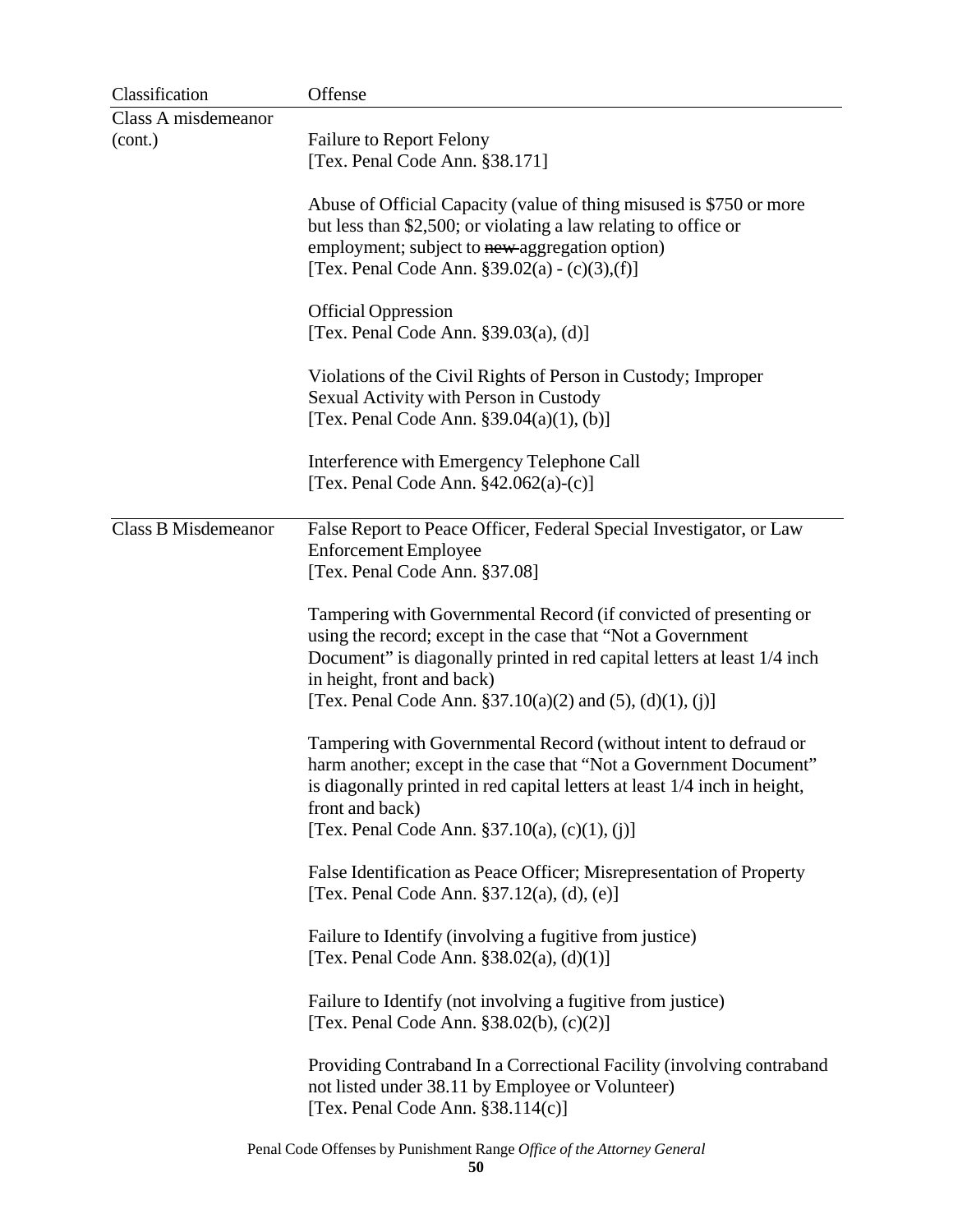| Classification             | Offense                                                                                                                                                                                 |
|----------------------------|-----------------------------------------------------------------------------------------------------------------------------------------------------------------------------------------|
| <b>Class B Misdemeanor</b> |                                                                                                                                                                                         |
| (cont.)                    | <b>Interference with Public Duties</b><br>[Tex. Penal Code Ann. $§38.15(a)$ , (b)]                                                                                                      |
|                            | Interference with Police Service Animals (by throwing object<br>or substance at animal)                                                                                                 |
|                            | [Tex. Penal Code Ann. $§ 38.151(b)(2)$ , (c)(2)]                                                                                                                                        |
|                            | Use of Accident Report Information and Other Information For<br>Pecuniary Gain<br>[Tex. Penal Code Ann. §38.18]                                                                         |
|                            | Failure to Report of Death of Resident of Institution<br>[Tex. Penal Code Ann. §38.19]                                                                                                  |
|                            | Abuse of Official Capacity (value of thing misused is \$100 or more<br>but less than \$750; subject to new aggregation option)<br>[Tex. Penal Code Ann. $\S 39.02(a)(2)$ , (c)(2), (f)] |
|                            | Failure to Report Death of Prisoner<br>[Tex. Penal Code Ann. §39.05]                                                                                                                    |
| <b>Class C Misdemeanor</b> | False Report Regarding Missing Child or Missing Person<br>[Tex. Penal Code Ann. §37.081]                                                                                                |
|                            | Failure to Identify (not involving fugitive from justice)<br>[Tex. Penal Code Ann. $$38.02(a), (c)(1)]$                                                                                 |
|                            | Bail Jumping and Failure to Appear (if fine-only offense)<br>[Tex. Penal Code Ann. $$38.10(a), (e)]$                                                                                    |
|                            | Providing Contraband in a Correctional Facility (involving contraband<br>not listed under 38.11 and not an employee or volunteer)<br>[Tex. Penal Code Ann. $§38.114(c)$ ]               |
|                            | Interference with Police Service Animals (by taunting, tormenting or<br>striking animal)<br>[Tex. Penal Code Ann. $§ 38.151(b)(1), (c)(1)]$                                             |
|                            | Preventing Execution of Civil Process<br>[Tex. Penal Code Ann. §38.16]                                                                                                                  |
|                            | Abuse of Official Capacity (value is less than \$100)<br>[Tex. Penal Code Ann. $\S 39.02(a)(2)$ , (c)(1)]                                                                               |
|                            | Misuse of Official Information<br>[Tex. Penal Code Ann. $§39.06(a)(3)$ , (f)]                                                                                                           |
|                            | Penal Code Offenses by Punishment Range Office of the Attorney General                                                                                                                  |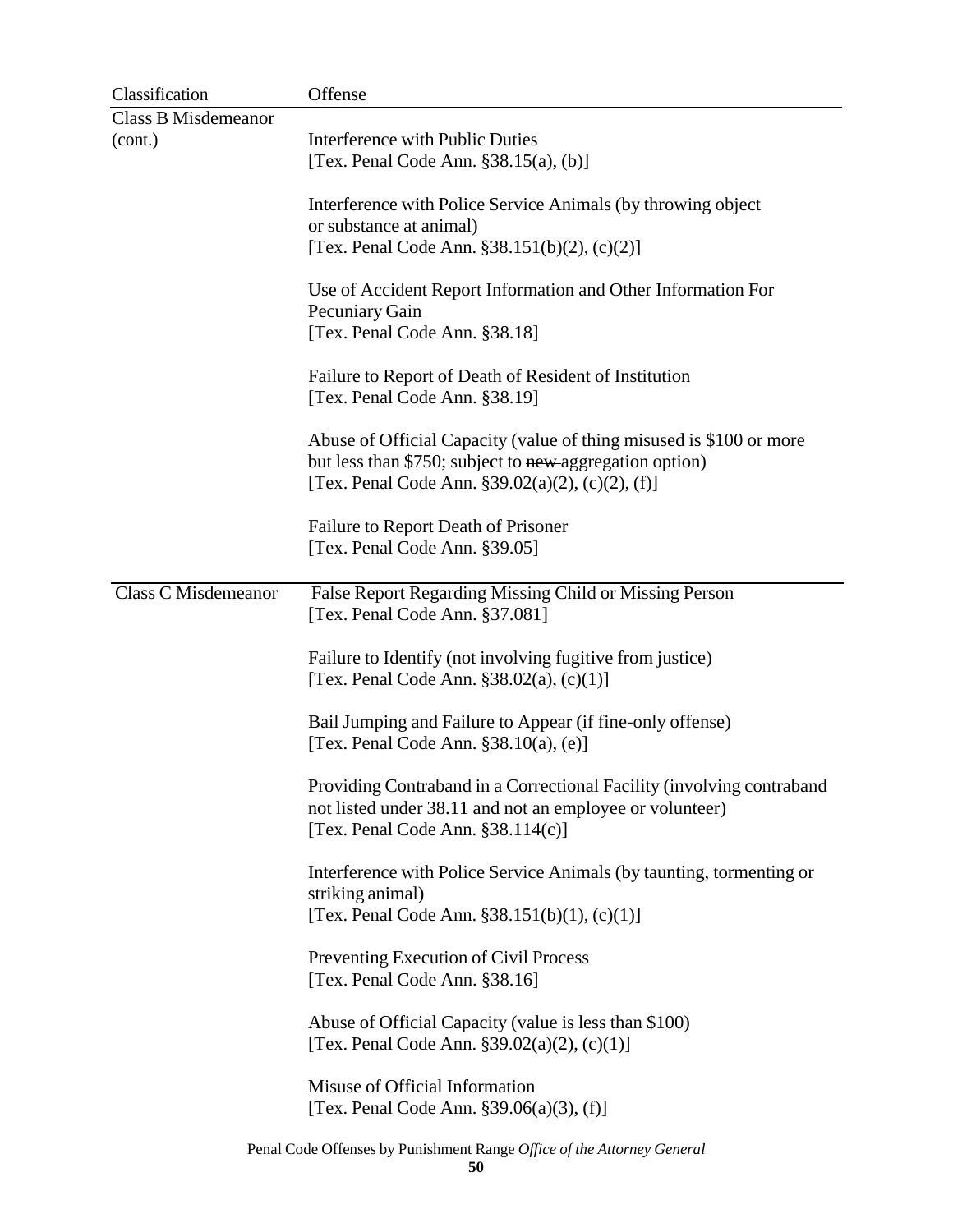# CLASSIFICATION OF TITLE 9. OFFENSES AGAINST PUBLIC ORDER & DECENCY TEXAS PENAL CODE

*Offenses Against Public Order and Decency include Disorderly Conduct and Related Offenses, and Public Indecency.*

| Classification              | Offense                                                                                                                                                                                                                                                                                                                                                                              |
|-----------------------------|--------------------------------------------------------------------------------------------------------------------------------------------------------------------------------------------------------------------------------------------------------------------------------------------------------------------------------------------------------------------------------------|
| <b>Capital Felony</b>       | none                                                                                                                                                                                                                                                                                                                                                                                 |
| <b>First Degree Felony</b>  | Aggravated Promotion of Prostitution (if person involved in<br>prostitution is a person under 18)<br>[Tex. Penal Code Ann. $§43.04(b)$ ]                                                                                                                                                                                                                                             |
|                             | Compelling Prostitution (causes a child younger than 18 years to<br>commit prostitution, regardless of whether the actor knows the age of<br>the child at the time of the offense)<br>[Tex. Penal Code Ann. $§43.05(a)(2)$ , (b)]                                                                                                                                                    |
|                             | Sexual Performance by a Child (by employing, authorizing, or<br>inducing a child younger than age 14)<br>[Tex. Penal Code Ann. $§43.25(b)$ , (c)]                                                                                                                                                                                                                                    |
|                             | Employment Harmful to Children (if child victim is younger than 14)<br>[Tex. Penal Code Ann. §43.251(b), (c)]                                                                                                                                                                                                                                                                        |
|                             | Possession or Promotion of Child Pornography (possession, if<br>previously convicted two times or more under same subsection; or<br>promotion, if previously convicted under the same subsection)<br>[Tex. Penal Code Ann. $\S 43.26(a)$ , (d)(2), (e), (g)]                                                                                                                         |
| <b>Second Degree Felony</b> | Stalking (if previously convicted under this section, or under any of<br>the following laws if they contain elements that are substantially<br>similar to the elements in this chapter: 1) laws of another state, 2) laws<br>of a Federally recognized Indian Tribe, 3) laws of a territory of the<br>United States, or 4) Federal law)<br>[Tex. Penal Code Ann. $§42.072(a)$ , (b)] |
|                             | Cruelty to Non Livestock Animals (torturing, cruelly killing or<br>causing SBI and previously convicted)<br>[Tex. Penal Code Ann. §42.092(b) (c-1)                                                                                                                                                                                                                                   |
|                             | Prostitution (if person solicited is younger than 18 years of age)<br>[Tex. Penal Code Ann. $§43.02(a)$ , (c-1)(3)]                                                                                                                                                                                                                                                                  |
|                             | Promotion of Prostitution (if offense involves prostitution by a person<br>younger than 18)<br>[Tex. Penal Code Ann. §43.03(b)]                                                                                                                                                                                                                                                      |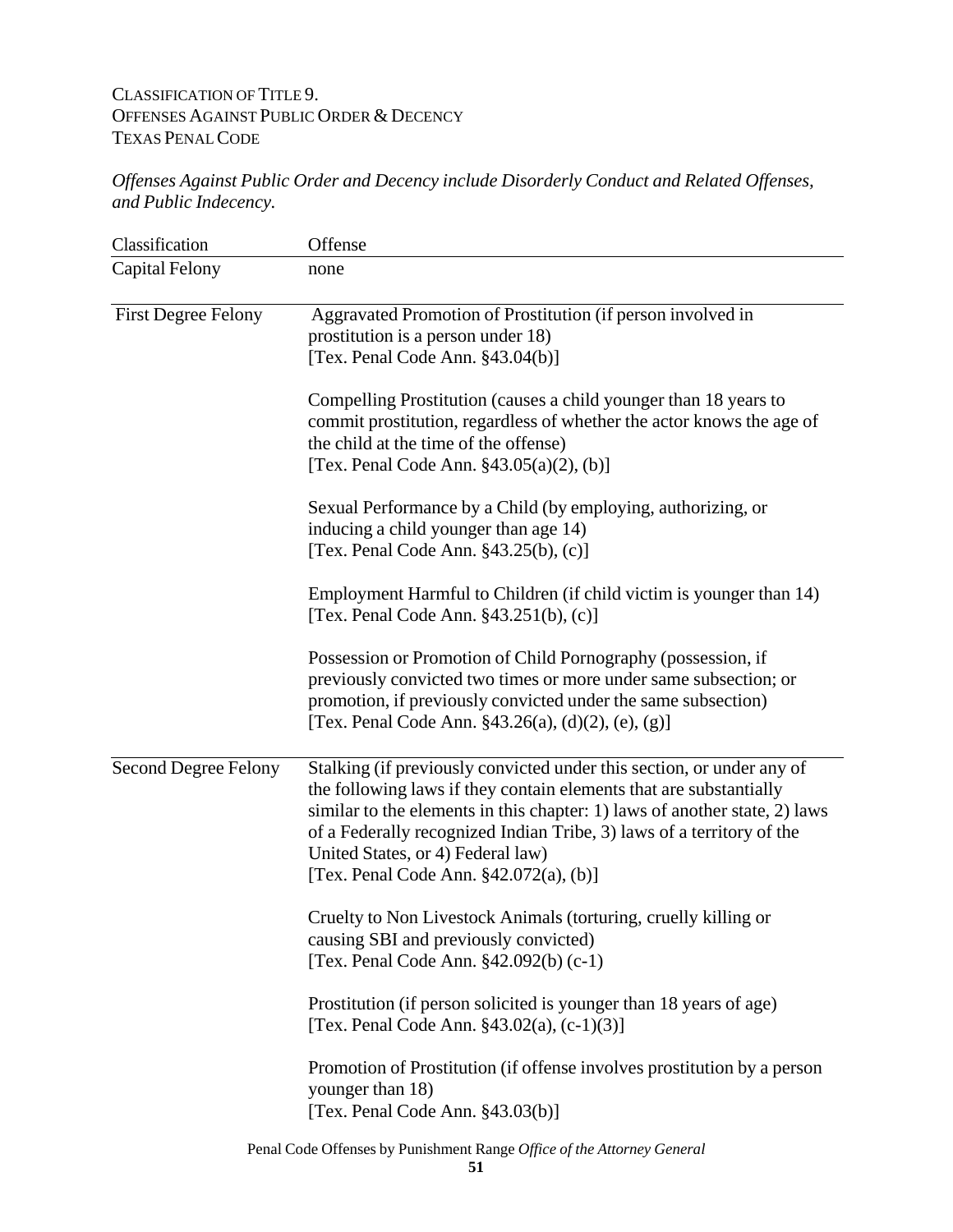| Classification               | Offense                                                                                                                                                                              |  |
|------------------------------|--------------------------------------------------------------------------------------------------------------------------------------------------------------------------------------|--|
| Second Degree Felony (cont.) |                                                                                                                                                                                      |  |
|                              | Aggravated Promotion of Prostitution (if person involved in<br>prostitution is not a person under 18)<br>[Tex. Penal Code Ann. §43.04]                                               |  |
|                              | Compelling Prostitution (causes another to commit prostitution)<br>[Tex. Penal Code Ann. $§43.05(a)(1), (b)]$                                                                        |  |
|                              | Obscenity (depicting a child or image of a child younger than 18)<br>[Tex. Penal Code Ann. $§43.23(a)$ , (h)]                                                                        |  |
|                              | Sexual Performance by a Child (by producing or directing a sexual<br>performance by a child younger than age 14)<br>[Tex. Penal Code Ann. $§43.25(d)$ , (e)]                         |  |
|                              | Employment Harmful to Children (if child victim is older than 14)<br>[Tex. Penal Code Ann. $§43.251(b)$ , (c)]                                                                       |  |
|                              | Possession or Promotion of Child Pornography (possession, if<br>previously convicted under same subsection; or promotion)<br>[Tex. Penal Code Ann. $\S 43.26(a)$ , (d)(1), (e), (g)] |  |
| Third Degree Felony          | Stalking<br>[Tex. Penal Code Ann. $§42.072(a)$ , (b)]                                                                                                                                |  |
|                              | Cruelty to Livestock Animals (certain subsections and if previously<br>convicted two or more times under this section)<br>[Tex. Penal Code Ann. $\S 42.09(a)(1)$ , (5) - (8)(c)]     |  |
|                              | Attack on Assistance Animal (resulting in death of animal)<br>[Tex. Penal Code Ann. §42.091 (a), (b), (c)(3)]                                                                        |  |
|                              | Cruelty to Non Livestock Animals (torturing, cruelly killing or<br>causing SBI)<br>[Tex. Penal Code Ann. §42.092(b) (c)                                                              |  |
|                              | Promotion of Prostitution (if prior conviction)<br>[Tex. Penal Code Ann. §43.03]                                                                                                     |  |
|                              | Sale, Distribution, or Display of Harmful Material to Minor (by hiring,<br>employing, or using a minor to violate this section)<br>[Tex. Penal Code Ann. §43.24 (b)(3), (d)]         |  |
|                              | Possession of Child Pornography<br>[Tex. Penal Code Ann. $§43.26(a)$ , (d)]                                                                                                          |  |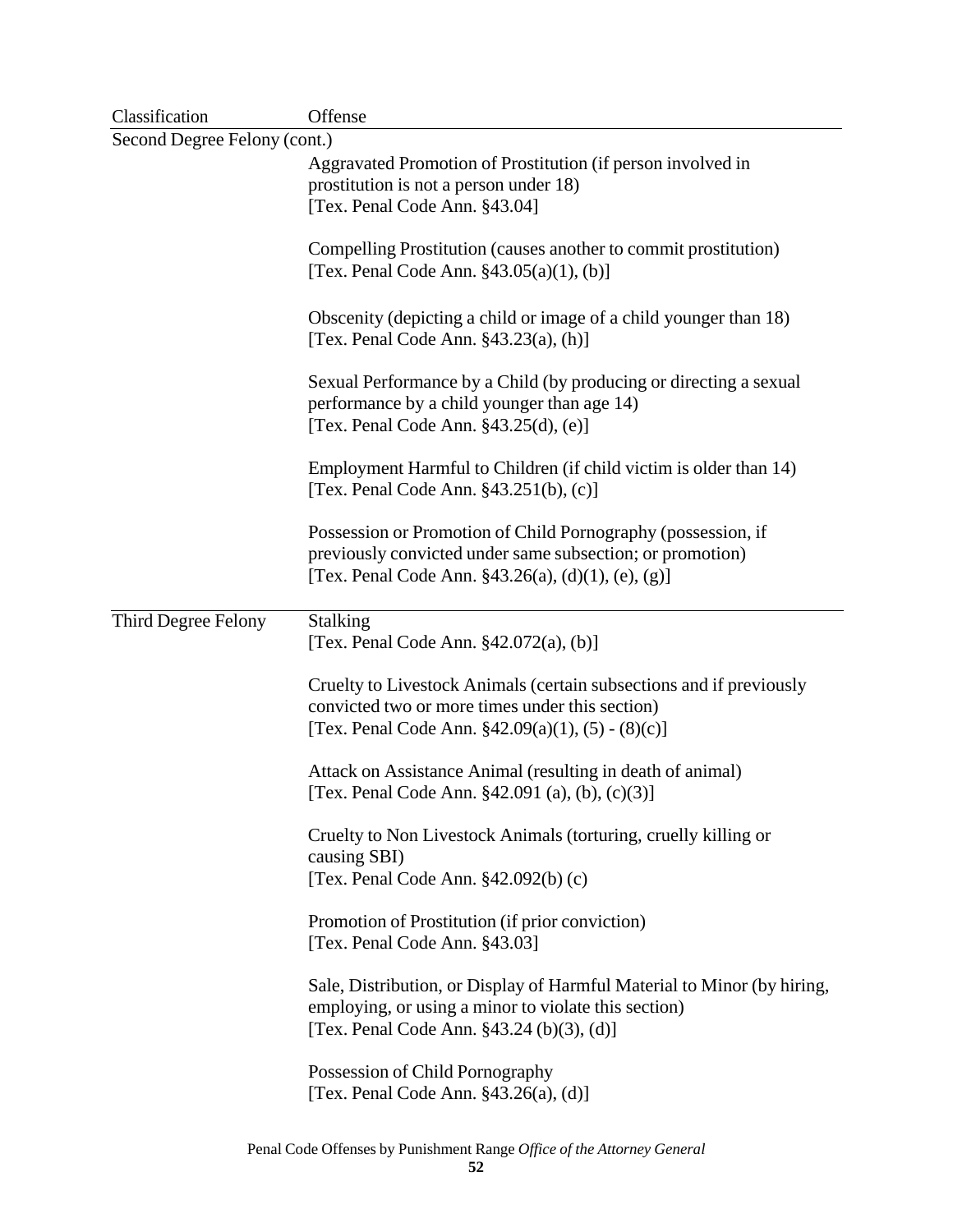| Classification           | Offense                                                                                                                                                                                                            |
|--------------------------|--------------------------------------------------------------------------------------------------------------------------------------------------------------------------------------------------------------------|
| <b>State Jail Felony</b> | False Alarm or Report (involving certain public emergencies and<br>involving a college or university)<br>[Tex. Penal Code Ann. §42.06]                                                                             |
|                          | Interference with Emergency Telephone Call (if previously convicted<br>under this section)<br>[Tex. Penal Code Ann. $§42.062(a)$ , (b), (c)]                                                                       |
|                          | Abuse of Corpse<br>[Tex. Penal Code Ann. $§42.08(b)$ ]                                                                                                                                                             |
|                          | <b>Cruelty to Livestock Animals</b><br>[Tex. Penal Code Ann. $§42.09(a)(1), (5)-(9), (c)]$                                                                                                                         |
|                          | Cruelty to Non Livestock Animals (certain subsections and if<br>previously convicted two or more times under this section or 42.09)<br>[Tex. Penal Code Ann. §42.092(b) (c)                                        |
|                          | <b>Cruelty to Livestock Animals</b><br>[Tex. Penal Code Ann. §42.09(a)(1), (5) - (8), (c)]                                                                                                                         |
|                          | Attack on Assistance Animal (resulting in injury to animal)<br>[Tex. Penal Code Ann. $§42.091(a)$ , (b), (c)(2)]                                                                                                   |
|                          | Dog Fighting (causing a dog to fight with another dog; participating in<br>earnings of dog fighting; or using or permitting others to use facility)<br>[Tex. Penal Code Ann. $\S 42.10(a)(1)$ , (2), and (3), (e)] |
|                          | Prostitution (if previously convicted three or more times under this<br>section)<br>[Tex. Penal Code Ann. $§43.02(a)$ , (c-1)(2)]                                                                                  |
|                          | Obscenity (wholesale promotion or possession of obscene material or<br>device; or by promoting or possessing with intent to promote obscene<br>material)<br>[Tex. Penal Code Ann. $§43.23(a) - (c), (h)]$          |
|                          | Possession or Promotion of Lewd Visual Material Depicting a Child<br>[Tex. Penal Code Ann. §43.262]                                                                                                                |
| Enhancement              | If previously convicted one time of Lewd Material offense, offense<br>becomes a third degree felony.                                                                                                               |
|                          | If previously convicted two or more times of Lewd Material offense,<br>offense becomes a second degree felony.                                                                                                     |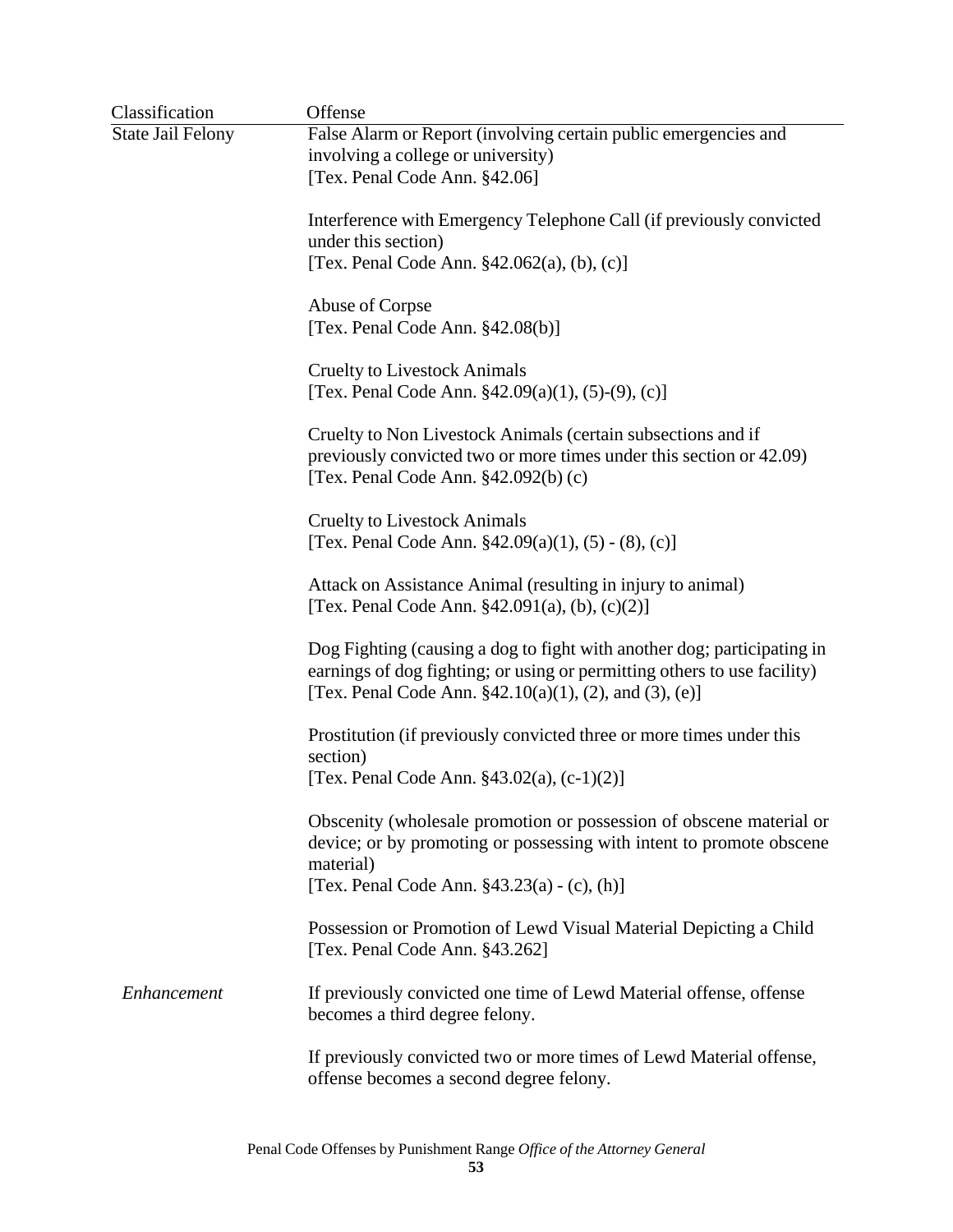| Classification             | Offense                                                                                                                                     |
|----------------------------|---------------------------------------------------------------------------------------------------------------------------------------------|
| <b>Class A Misdemeanor</b> | False Alarm or Report (not involving a public emergency)                                                                                    |
|                            | [Tex. Penal Code Ann. §42.06]                                                                                                               |
|                            |                                                                                                                                             |
|                            | Interference with Emergency Telephone Call<br>[Tex. Penal Code Ann. $\S$ 42.062(a), (b), and (c)]                                           |
|                            |                                                                                                                                             |
|                            | Harassment (if previously convicted under this section;                                                                                     |
|                            | or in electronic manner and means, the victim is under                                                                                      |
|                            | 18 and done with intent to cause suicide or SBI)                                                                                            |
|                            | [Tex. Penal Code Ann $\S$ 42.07(a), (c)]                                                                                                    |
|                            |                                                                                                                                             |
|                            | Abuse of Corpse                                                                                                                             |
|                            | [Tex. Penal Code Ann. §42.08]                                                                                                               |
|                            | Cruelty to Animals (violation of certain subsections and not previously                                                                     |
|                            | convicted under this section)                                                                                                               |
|                            | [Tex. Penal Code Ann. $$42.09(a)(2) - (4), (9), and (10), (d)]$                                                                             |
|                            |                                                                                                                                             |
|                            | Attack on Assistance Animal (attack does not result in injury or death<br>of the attacked animal)                                           |
|                            | [Tex. Penal Code Ann. §42.091(a), (b), (c)(1)]                                                                                              |
|                            |                                                                                                                                             |
|                            | Dog Fighting (by attending as a spectator or owning or possessing dog                                                                       |
|                            | fighting equipment with intent to use in furtherance of dog fighting)                                                                       |
|                            | [Tex. Penal Code Ann. $\S 42.10(a)(4)$ , (6), (b), (e)]                                                                                     |
|                            |                                                                                                                                             |
|                            | Cockfighting (by manufacturing, owning or possessing cockfighting<br>equipment with intent to use in furtherance of cockfighting, by owning |
|                            | or training an animal to fight, by using or allowing another to use                                                                         |
|                            | property for cockfighting or attending as a spectator when previously                                                                       |
|                            | convicted as a spectator)                                                                                                                   |
|                            | [Tex. Penal Code Ann. $\S$ 42.105(b)(3), (4), (5), (6)]                                                                                     |
|                            |                                                                                                                                             |
|                            | Destruction of Flag                                                                                                                         |
|                            | [Tex. Penal Code Ann. §42.11]                                                                                                               |
|                            | Discharge of Firearm in Certain Municipalities (by acting recklessly)                                                                       |
|                            | [Tex. Penal Code Ann. $\S$ 42.12(a), (b)]                                                                                                   |
|                            |                                                                                                                                             |
|                            | Prostitution (if previously convicted one or two times under this                                                                           |
|                            | section)                                                                                                                                    |
|                            | [Tex. Penal Code Ann. $§43.02(a)$ , $(c-1)(1)$ ]                                                                                            |
|                            | Promotion of Prostitution (if no prior conviction)                                                                                          |
|                            | [Tex. Penal Code Ann. §43.03]                                                                                                               |
|                            |                                                                                                                                             |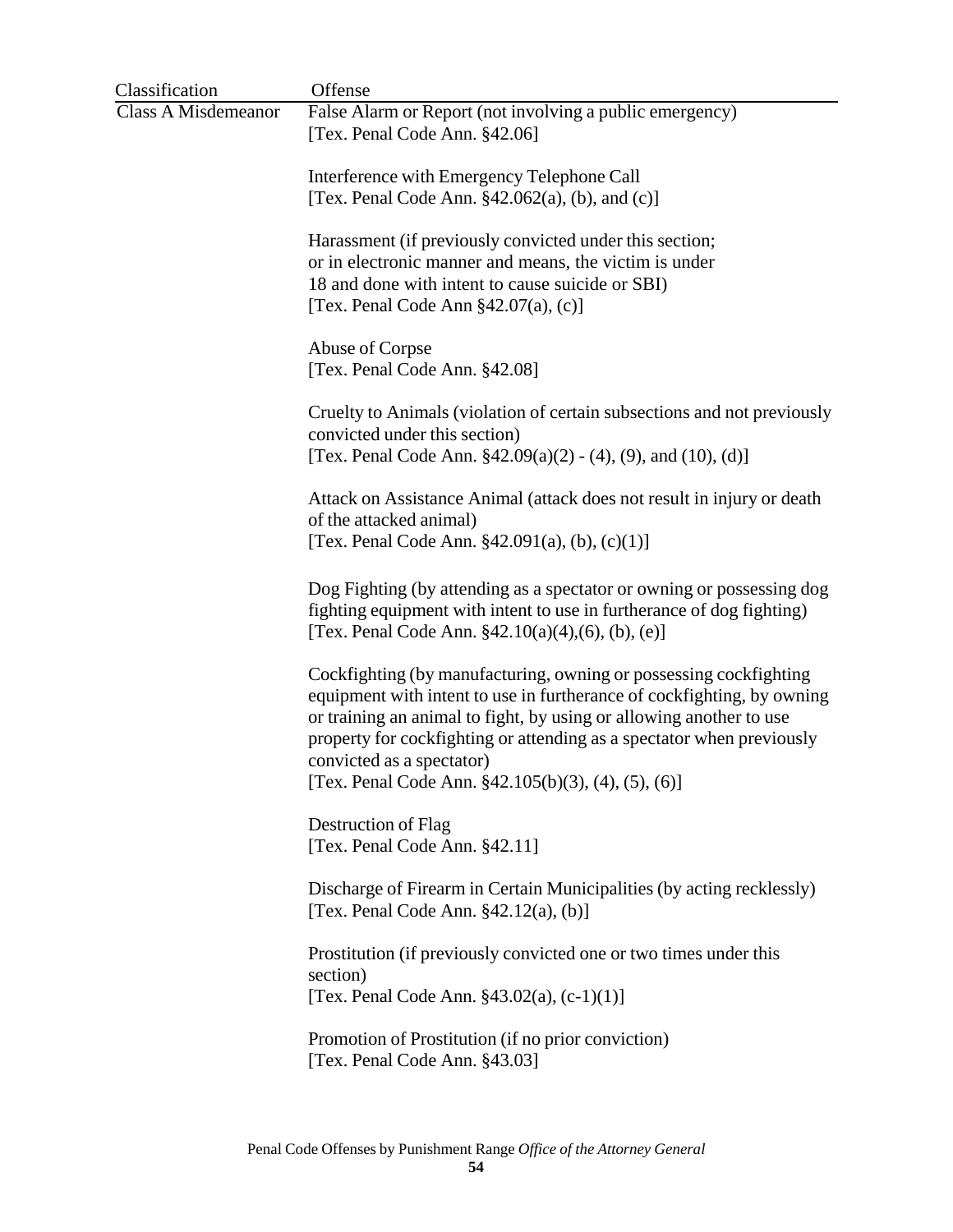| Classification | Offense |
|----------------|---------|
|----------------|---------|

Class A Misdemeanor (cont.)

|                            | Electronic Transmission of Certain Visual Material Depicting Minor<br>(crime involving sexting; if convicted 1 or more times under the<br>subsection involving promotion of the material with intent to harass,<br>annoy, alarm, abuse, torment, embarrass or offend another; or 2 or<br>more times under any offense in this section)<br>[Tex. Penal Code Ann. §43.261] |
|----------------------------|--------------------------------------------------------------------------------------------------------------------------------------------------------------------------------------------------------------------------------------------------------------------------------------------------------------------------------------------------------------------------|
|                            | Illumination of Aircraft by Intense Light (if a person intentionally<br>directs a laser pointer at an aircraft and the beam causes the pilot's<br>inability to control an aircraft)<br>[Tex. Penal Code Ann §42.14]                                                                                                                                                      |
|                            | Obscenity (by promoting or possessing with intent to promote obscene<br>material or device; or by directing or participating in obscene<br>performance)<br>[Tex. Penal Code Ann. $§43.23(c)$ , (d)]                                                                                                                                                                      |
|                            | Sale, Distribution, or Display of Harmful Material to Minor (other than<br>by hiring, employing, or using a minor)<br>[Tex. Penal Code Ann. $\S 43.24(b)(1)$ and $(2)$ , $(d)$ ]                                                                                                                                                                                         |
| <b>Class B Misdemeanor</b> | Disorderly Conduct (discharging a firearm in certain public places; or<br>displaying a firearm or deadly weapon in a public place to alarm)<br>[Tex. Penal Code Ann. $\S 42.01(a)(7)$ and $(a)(8)$ , $(d)$ ]                                                                                                                                                             |
|                            | Riot (not in furtherance of the purpose of the assembly; or involving<br>an offense that should have been anticipated as a result of the<br>assembly)<br>[Tex. Penal Code Ann. §42.02(b), (e), (f)]                                                                                                                                                                      |
| Note on Enhancement:       | An offense in furtherance of the purpose of the assembly and an<br>anticipated offense resulting from the assembly are punished one grade<br>higher than an offense committed by anyone engaged in the riot.                                                                                                                                                             |
|                            | <b>Obstructing Highway or Other Passageway</b><br>[Tex. Penal Code Ann. §42.03]                                                                                                                                                                                                                                                                                          |
|                            | Disrupting Meeting or Procession<br>[Tex. Penal Code Ann. §42.05]                                                                                                                                                                                                                                                                                                        |
|                            | <b>Funeral Service Disruptions</b><br>[Tex. Penal Code Ann. §42.055]                                                                                                                                                                                                                                                                                                     |
|                            | Silent or Abusive Calls to 9-1-1 Service<br>[Tex. Penal Code Ann. §42.061]                                                                                                                                                                                                                                                                                               |
|                            | Penal Code Offenses by Punishment Range Office of the Attorney General                                                                                                                                                                                                                                                                                                   |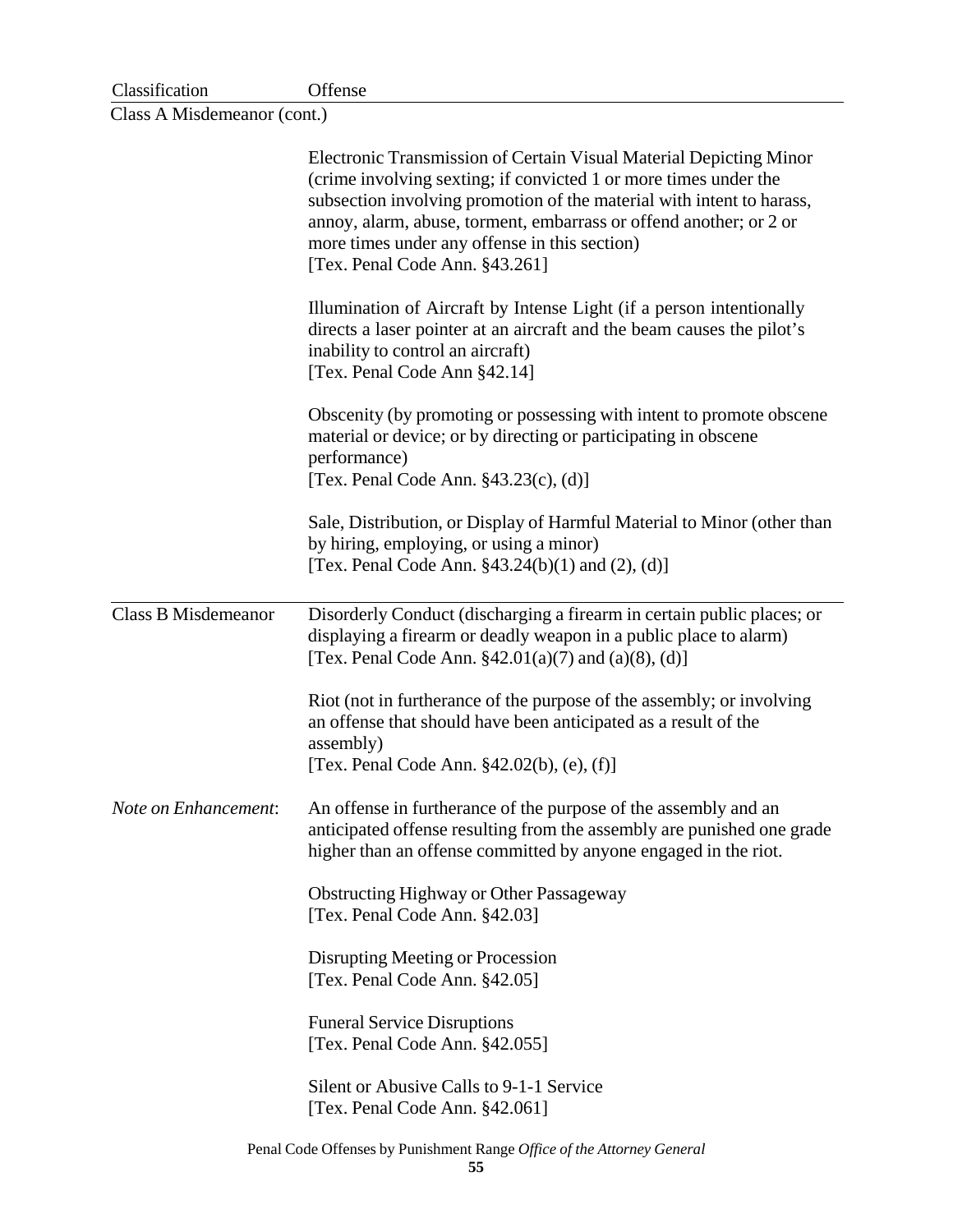| Offense                                                                                                                                                                                                                                                                                                                                                                                                                                                                                                                                                                                                                                                                                                                                                                                                                                 |
|-----------------------------------------------------------------------------------------------------------------------------------------------------------------------------------------------------------------------------------------------------------------------------------------------------------------------------------------------------------------------------------------------------------------------------------------------------------------------------------------------------------------------------------------------------------------------------------------------------------------------------------------------------------------------------------------------------------------------------------------------------------------------------------------------------------------------------------------|
| Class B Misdemeanor (cont.)                                                                                                                                                                                                                                                                                                                                                                                                                                                                                                                                                                                                                                                                                                                                                                                                             |
| Harassment<br>[Tex. Penal Code Ann. $§42.07(a)$ , (c)]                                                                                                                                                                                                                                                                                                                                                                                                                                                                                                                                                                                                                                                                                                                                                                                  |
| Prostitution (if not previously convicted under this section)<br>[Tex. Penal Code Ann. $§43.02(a)$ , (c-1)]                                                                                                                                                                                                                                                                                                                                                                                                                                                                                                                                                                                                                                                                                                                             |
| Electronic Transmission of Certain Visual Material Depicting Minor<br>(if one previous conviction under this section; or promoted material<br>with intent to harass, annoy, alarm, abuse, torment, embarrass, or<br>offend)<br>[Tex. Penal Code Ann. $§43.261(b)$ , (c)]                                                                                                                                                                                                                                                                                                                                                                                                                                                                                                                                                                |
| Disorderly Conduct (not involving discharge of a firearm in certain<br>public places; or display of a firearm or deadly weapon in a public<br>place)<br>[Tex. Penal Code Ann. $\S 42.01(a)(1-11)$ , excluding (7) and (8), (d)]<br>Use of Laser Pointers<br>[Tex. Penal Code Ann. §42.13]<br>Illumination of Aircraft By Intense Light (if a person intentionally<br>directs a laser pointer at an aircraft and the light has an intensity<br>sufficient to impair the pilot)<br>[Tex Penal Code Ann §42.14]<br><b>Obscene Display or Distribution</b><br>[Tex. Penal Code Ann. §43.22]<br>Electronic Transmission of Certain Visual Material Depicting Minor<br>(no prior convictions; not promoted with intent to harass, annoy,<br>alarm, abuse, torment, embarrass, or offend another)<br>[Tex. Penal Code Ann. $§43.261(b)$ , (c)] |
|                                                                                                                                                                                                                                                                                                                                                                                                                                                                                                                                                                                                                                                                                                                                                                                                                                         |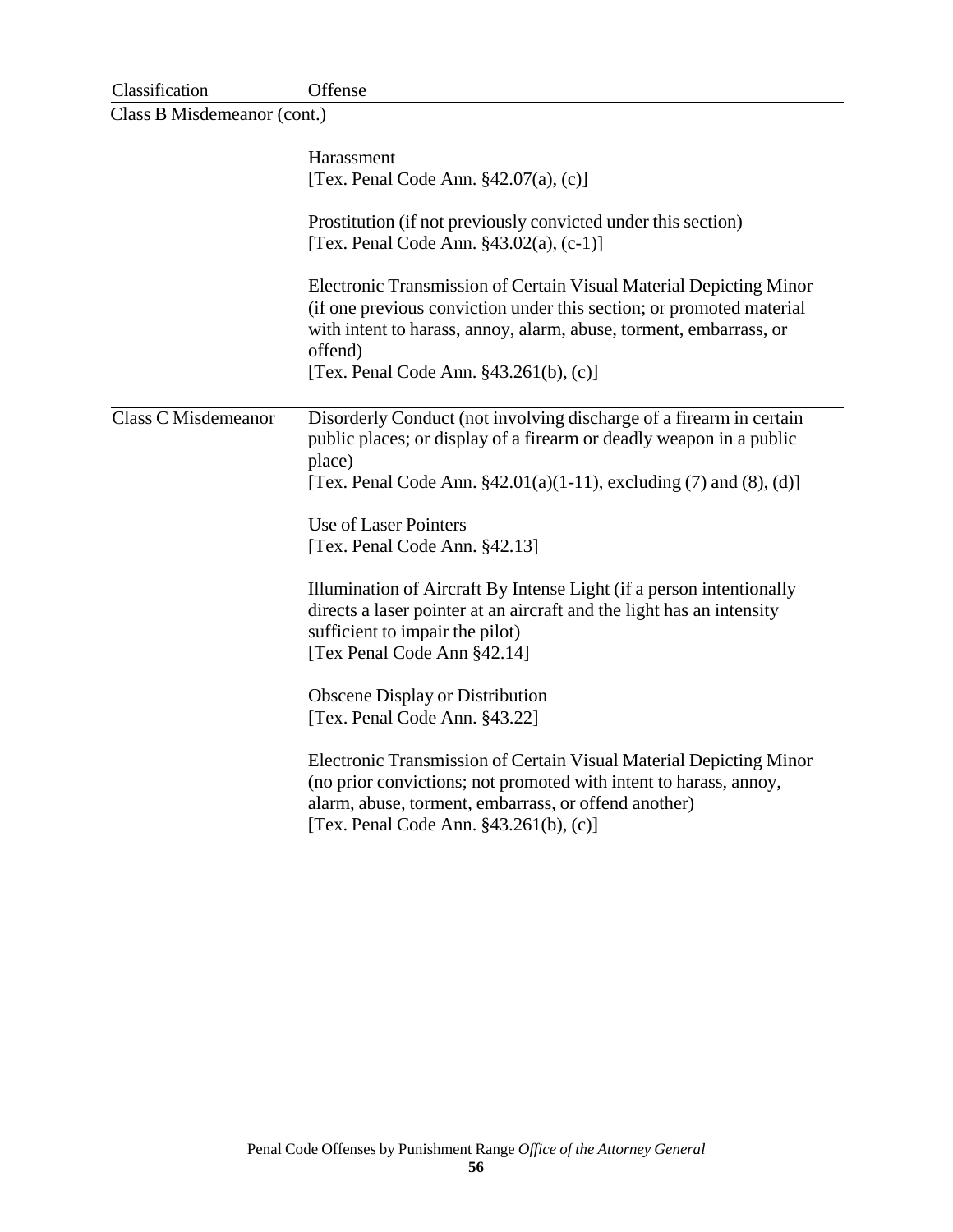# CLASSIFICATION OF TITLE 10. OFFENSES AGAINST PUBLIC HEALTH, SAFETY AND MORALS TEXAS PENAL CODE

## *Offenses Against Public Health, Safety and Morals include Weapons, Gambling and Conduct Affecting Public Health.*

| Classification              | Offense                                                                                                                                                                                                                                                                                                                                                                                                                                              |
|-----------------------------|------------------------------------------------------------------------------------------------------------------------------------------------------------------------------------------------------------------------------------------------------------------------------------------------------------------------------------------------------------------------------------------------------------------------------------------------------|
| <b>Capital Felony</b>       | none                                                                                                                                                                                                                                                                                                                                                                                                                                                 |
| <b>First Degree Felony</b>  | Intoxication Assault (if victim is peace officer or judge)<br>[Tex. Penal Code Ann. §49.09(a), (b-1)(2)]                                                                                                                                                                                                                                                                                                                                             |
| <b>Second Degree Felony</b> | Firearms Smuggling (transferring or transporting of three or more<br>firearms acquired in violation of Texas or federal law; for profit or<br>more than once; does not apply to peace officers)<br>[Tex. Penal Code Ann. §46.14]<br><b>Intoxication Manslaughter</b>                                                                                                                                                                                 |
|                             | [Tex. Penal Code Ann. §49.08]                                                                                                                                                                                                                                                                                                                                                                                                                        |
| Note on Enhancement:        | To increase the penalty for intoxication offenses committed against<br>certain public servants. Specifically, it enhances Intoxication Assault<br>from a Third Degree Felony to a Second Degree Penalty if the actor<br>causes serious bodily injury to a peace officer, firefighter, or<br>emergency medical service personnel while that person is on or off<br>duty. It also enhances Second Degree Manslaughter to First Degree<br>Manslaughter. |
| Third Degree Felony         | Unlawful Carrying Weapons (committed on any premises licensed for<br>the sale of alcoholic beverages)<br>[Tex. Penal Code Ann. $§46.02(a)$ , (c)]                                                                                                                                                                                                                                                                                                    |
|                             | Places Weapons Prohibited (by possessing a weapon in a prohibited<br>place)<br>[Tex. Penal Code Ann. $§46.03(a)$ , $(g)$ ]                                                                                                                                                                                                                                                                                                                           |
|                             | Unlawful Carrying of Handgun by License Holder (committed on<br>premises licensed for alcoholic beverages; or on premises of a<br>correctional facility, except for a case in which the "no guns" sign<br>required in bars and hospitals under GC 411.204 is not displayed)<br>[Tex. Penal Code Ann. $§46.035(b)(1)$ and (3), (g), (k)]                                                                                                              |
|                             | Unlawful Possession of Firearm (by a convicted felon and the prior<br>felony offense has not been subsequently reduced to misdemeanor,<br>i.e., Burglary of a Vehicle)<br>[Tex. Penal Code Ann. $§46.04(a)$ , (e), (f), (g)]                                                                                                                                                                                                                         |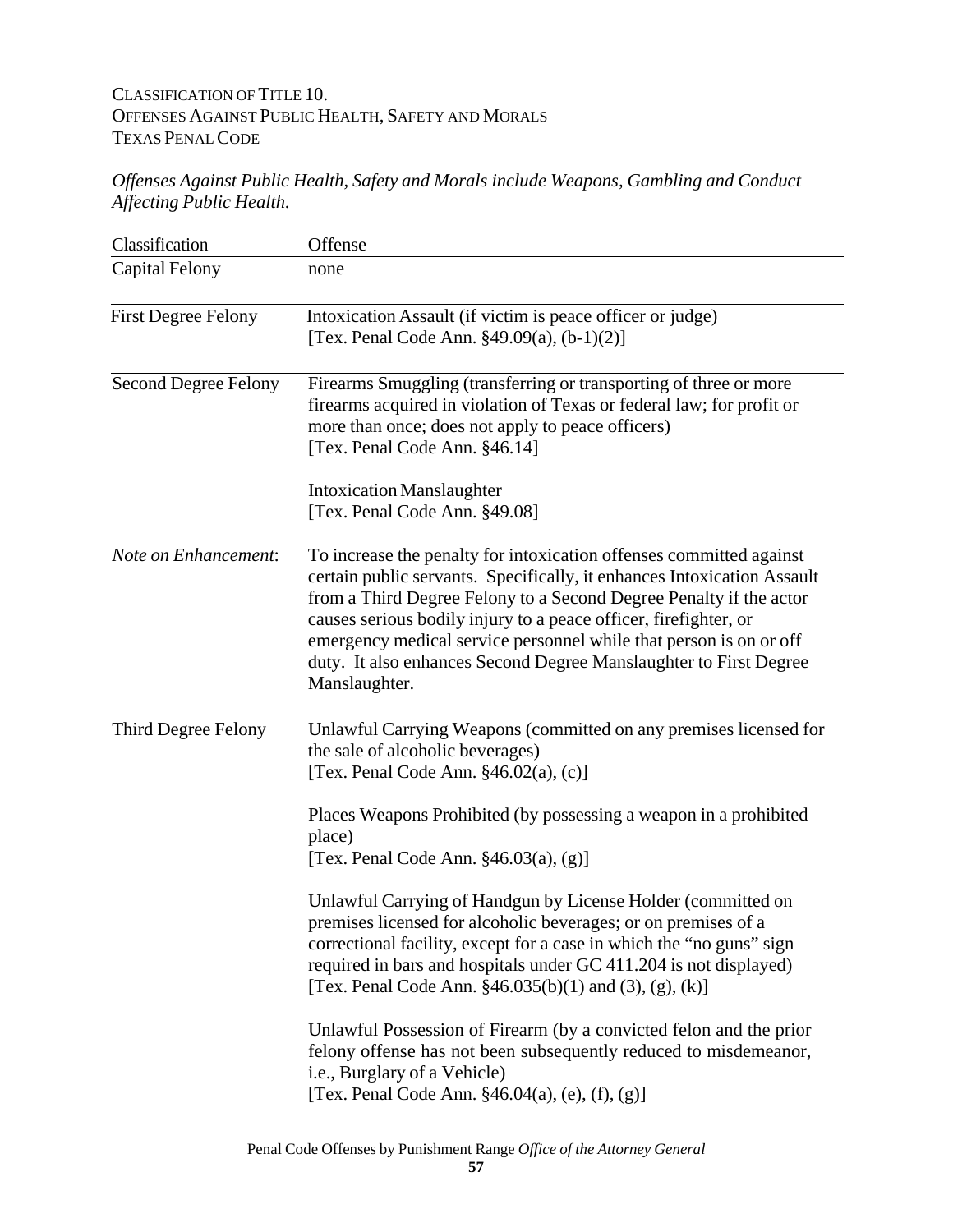| Classification                 | Offense                                                                                                                                                                                                                                                                                                                                                |
|--------------------------------|--------------------------------------------------------------------------------------------------------------------------------------------------------------------------------------------------------------------------------------------------------------------------------------------------------------------------------------------------------|
| Third Degree Felony<br>(cont.) | Unlawful Possession of Metal or Body Armor by Felon<br>[Tex. Penal Code Ann. §46.041]                                                                                                                                                                                                                                                                  |
|                                | Prohibited Weapons (not involving knuckles)<br>[Tex. Penal Code Ann. $\S 46.05(a)(1)-(4)$ , (7)-(9), (e)]                                                                                                                                                                                                                                              |
|                                | Components of Explosives<br>[Tex. Penal Code Ann. §46.09]                                                                                                                                                                                                                                                                                              |
|                                | Deadly Weapon in Penal Institution<br>[Tex. Penal Code Ann. $§46.10(a)$ , (d)]                                                                                                                                                                                                                                                                         |
| Note on Enhancement:           | Penalty if Offense Committed Within Weapon-Free School Zone<br>(punishment for Chapter 46 weapons offenses is increased to the next<br>higher category for offenses committed in a place the actor knew was<br>within 300 feet of a school, at a school function, or at a University<br>Interscholastic League event)<br>[Tex. Penal Code Ann. §46.11] |
|                                | Firearms Smuggling (transferring or transporting of less than three<br>firearms in violation of Texas or federal law; on more than one<br>occasion or for profit; does not apply to peace officers)<br>[Tex. Penal Code Ann. §46.14]                                                                                                                   |
|                                | Driving While Intoxicated (two previous convictions under this<br>section; or one previous conviction under §49.08 or similar offense<br>under the laws of another state)<br>[Tex. Penal Code Ann. §49.04(a); 49.09 (b), (e)]                                                                                                                          |
|                                | Flying While Intoxicated (two previous convictions under this section;<br>or one previous conviction under §49.08 or similar offense under the<br>laws of another state)<br>[Tex. Penal Code Ann. $§49.05(a)$ ; 49.09 (b), (e)]                                                                                                                        |
|                                | Boating While Intoxicated (two previous convictions under this<br>section; or one previous conviction under §49.08 or similar offense<br>under the laws of another state)<br>[Tex. Penal Code Ann. §49.06(a); 49.09 (b), (e)]                                                                                                                          |
|                                | Assembling or Operating an Amusement Ride While<br>Intoxicated (two previous convictions under this section; or one<br>previous conviction under §49.08 or similar offense under the laws of<br>another state)<br>[Tex. Penal Code Ann. §49.065(a); 49.09 (b), (e)]                                                                                    |
|                                | <b>Intoxication Assault</b><br>[Tex. Penal Code Ann. $\S$ 49.07(a), (c)]                                                                                                                                                                                                                                                                               |

Penal Code Offenses by Punishment Range *Office of the Attorney General*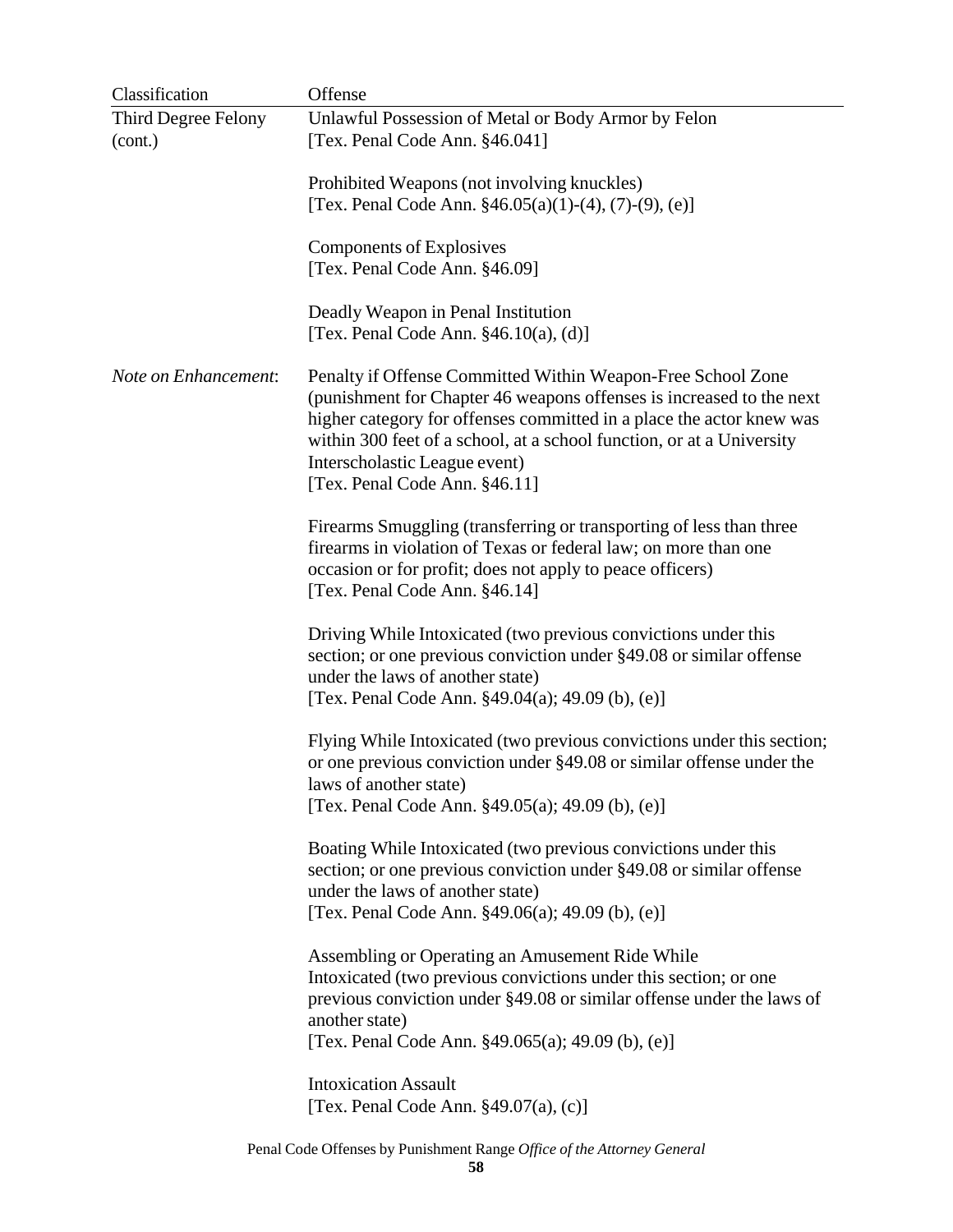| Classification             | Offense                                                                                                                                                                                                                                                                                                                                                |
|----------------------------|--------------------------------------------------------------------------------------------------------------------------------------------------------------------------------------------------------------------------------------------------------------------------------------------------------------------------------------------------------|
| <b>State Jail Felony</b>   | Prohibited Weapons (possession, manufacture, transportation, repair,<br>or sale of a tire deflation device)                                                                                                                                                                                                                                            |
|                            | [Tex. Penal Code Ann. §46.05]                                                                                                                                                                                                                                                                                                                          |
|                            | Unlawful Transfer of Certain Weapons (if weapon is a handgun)                                                                                                                                                                                                                                                                                          |
|                            | [Tex. Penal Code Ann. $§46.06(a)(2)$ , (d)]                                                                                                                                                                                                                                                                                                            |
|                            | Prohibition on Purchase and Sale of Human Fetal Tissue<br>[Tex. Penal Code Ann. §48.03]                                                                                                                                                                                                                                                                |
|                            | Driving While Intoxicated with a Child Passenger<br>[Tex. Penal Code Ann. §49.045]                                                                                                                                                                                                                                                                     |
| <b>Class A Misdemeanor</b> | Unlawful Carrying of Weapons (not committed on premises licensed<br>for the sale of alcoholic beverages)<br>[Tex. Penal Code Ann. $§46.02(a)$ , (b)]                                                                                                                                                                                                   |
|                            | Unlawful Carrying of Handgun by License Holder (not committed on<br>premises licensed for alcoholic beverages; or on premises of a<br>correctional facility)<br>[Tex. Penal Code Ann. $\frac{246.035(a)}{a-1}$ - (a-3), (b)(2), (4), (5), (6),                                                                                                         |
|                            | $(c), (d) (e), (g)$ ]                                                                                                                                                                                                                                                                                                                                  |
|                            | Unlawful Possession of Firearm (if convicted of assault involving<br>family violence or subject to a protective order)<br>[Tex. Penal Code Ann. $§46.04(b)$ , (c), (e)]                                                                                                                                                                                |
|                            | Prohibited Weapons (involving knuckles)<br>[Tex. Penal Code Ann. $§46.05(a)(5)$ , (e)]                                                                                                                                                                                                                                                                 |
|                            | Unlawful Transfer of Certain Weapons (if weapon is not a handgun)<br>[Tex. Penal Code Ann. $§46.06(a)$ , (d)]                                                                                                                                                                                                                                          |
|                            | Hoax Bomb<br>[Tex. Penal Code Ann. §46.08]                                                                                                                                                                                                                                                                                                             |
|                            | Making a Firearm Accessible to a Child (if child discharges<br>firearm and causes death or serious bodily injury)<br>[Tex. Penal Code Ann. §46.13(b), (e)]                                                                                                                                                                                             |
| Note on Enhancement:       | Penalty if Offense Committed Within Weapon-Free School Zone<br>(punishment for Chapter 46 weapons offenses is increased to the next<br>higher category for offenses committed in a place the actor knew was<br>within 300 feet of a school, at a school function, or at a University<br>Interscholastic League event)<br>[Tex. Penal Code Ann. §46.11] |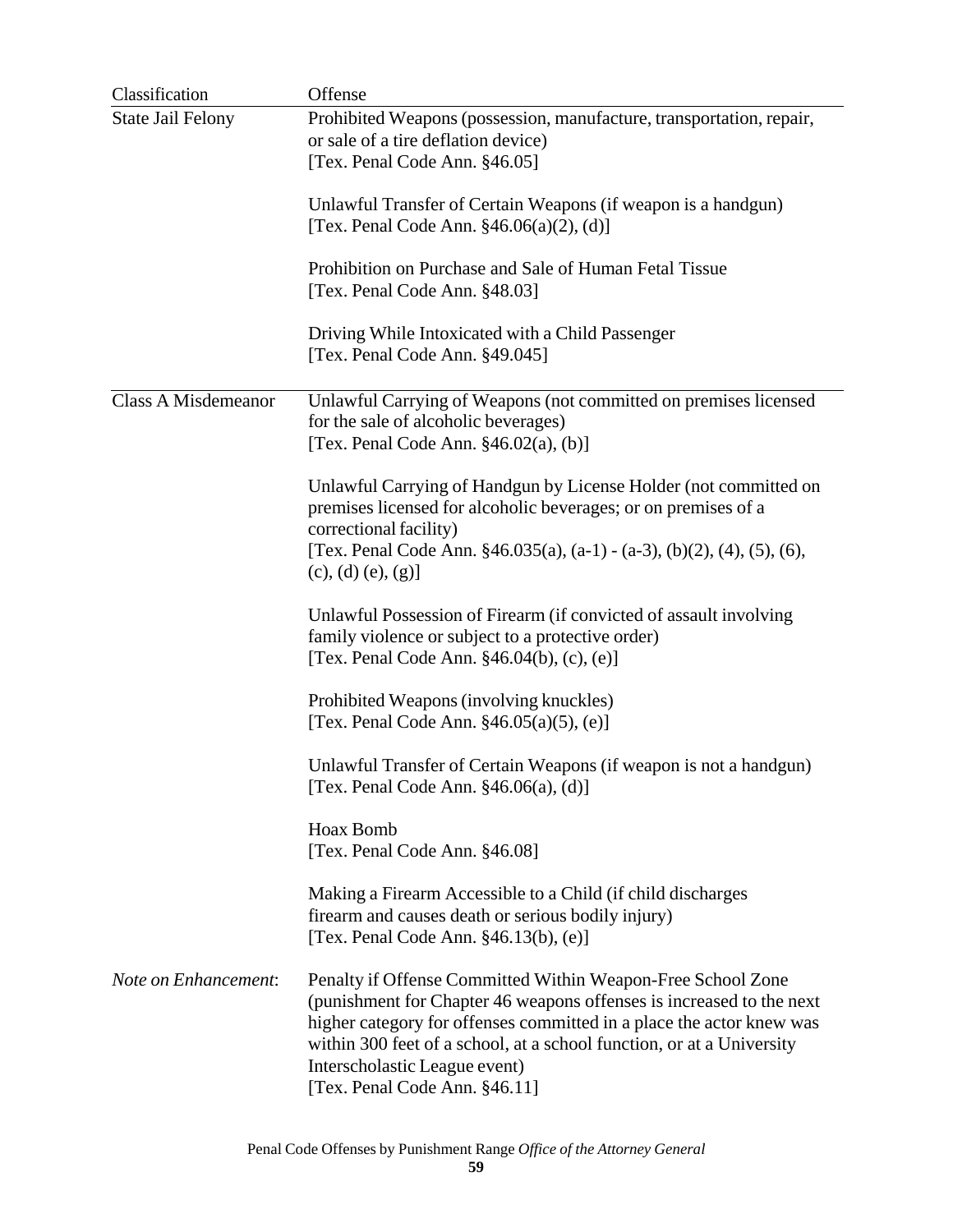| Classification | Offense |
|----------------|---------|
|----------------|---------|

Class A Misdemeanor (cont.)

Gambling Promotion [Tex. Penal Code Ann. §47.03]

 Keeping a Gambling Place [Tex. Penal Code Ann. §47.04]

Communicating Gambling Information [Tex. Penal Code Ann. §47.05]

Possession of Gambling Device, Equipment, or Paraphernalia [Tex. Penal Code Ann. §47.06(a), (b), (c), (e)]

Prohibitions Relating to Certain Cigarettes [Tex. Penal Code Ann. §48.015]

Prohibition of the Purchase and Sale of Human Organs [Tex. Penal Code Ann. §48.02]

Prohibition on Purchase and Sale of Adult Stem Cells for Certain **Treatments** [Tex. Penal Code Ann. §48.03]

Driving While Intoxicated (if previously convicted; with a possible minimum 30 days confinement or first offense if blood alcohol content of .15 or more) [Tex. Penal Code Ann. §§49.04(a); 49.09(a), (d) (e)]

Flying While Intoxicated (if previously convicted, with a possible minimum 30 days confinement; [Tex. Penal Code Ann. §49.05(a); 49.09 (a), (e)]

Boating While Intoxicated (if previously convicted under this section; with a possible minimum 30 days confinement) [Tex. Penal Code Ann. §49.06(a); 49.09 (a), (e)]

Assembling or Operating an Amusement Ride While Intoxicated (if previously convicted under this section; with a possible minimum 30 days confinement) [Tex. Penal Code Ann. §49.065; 49.09(a), (e)]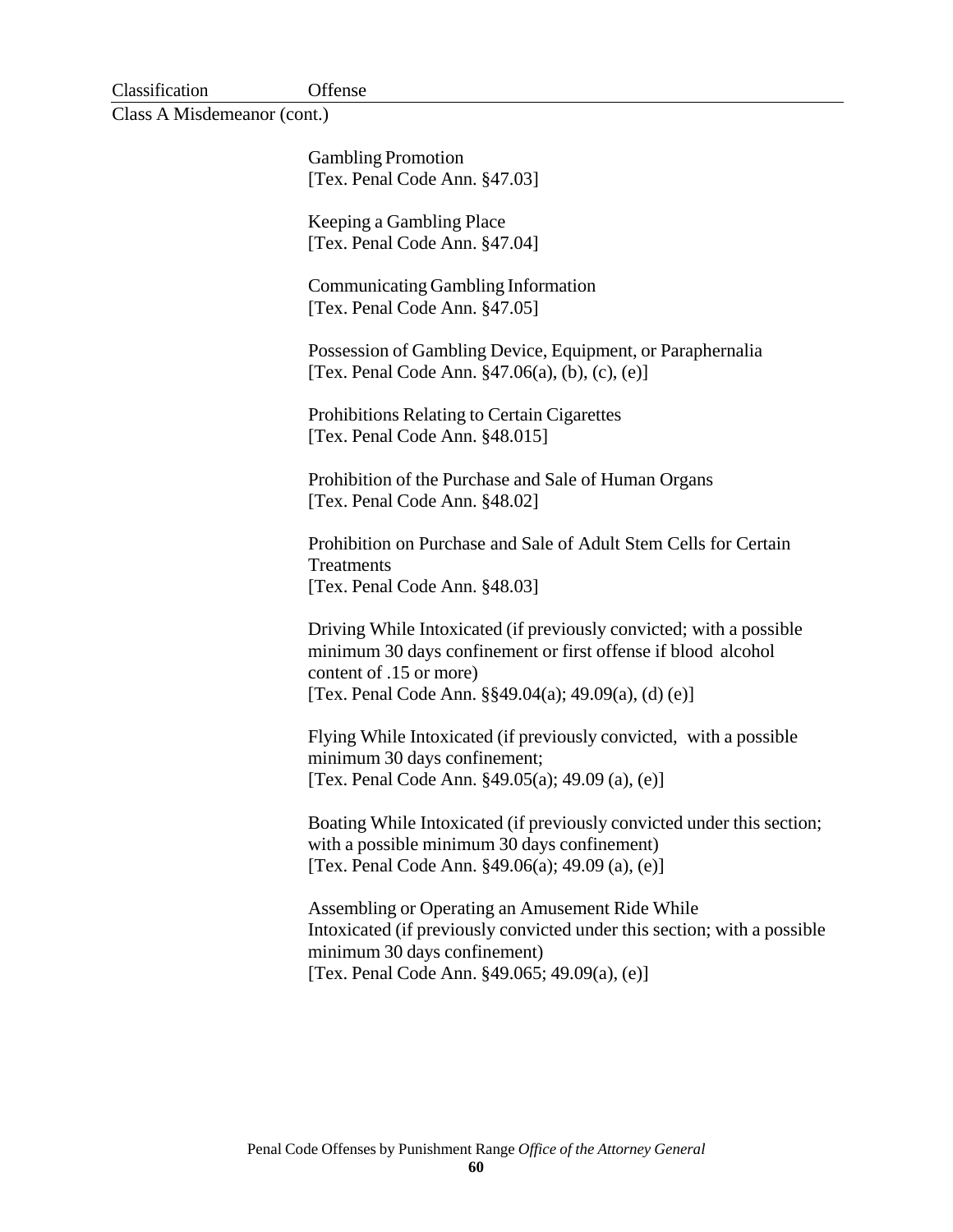| Classification             | Offense                                                                                                                                                                                                                                                                                                                                                |
|----------------------------|--------------------------------------------------------------------------------------------------------------------------------------------------------------------------------------------------------------------------------------------------------------------------------------------------------------------------------------------------------|
| <b>Class B Misdemeanor</b> | Driving While Intoxicated (minimum 72 hours confinement; if open<br>container, minimum six days confinement)                                                                                                                                                                                                                                           |
|                            | [Tex. Penal Code Ann. §49.04]                                                                                                                                                                                                                                                                                                                          |
|                            | Flying While Intoxicated (minimum 72 hours confinement)<br>[Tex. Penal Code Ann. §49.05]                                                                                                                                                                                                                                                               |
|                            |                                                                                                                                                                                                                                                                                                                                                        |
|                            | Boating While Intoxicated (minimum 72 hours confinement)<br>[Tex. Penal Code Ann. §49.06]                                                                                                                                                                                                                                                              |
|                            | Assembling or Operating an Amusement Ride While Intoxicated<br>(minimum 72 hours confinement)                                                                                                                                                                                                                                                          |
|                            | [Tex. Penal Code Ann. §49.065]                                                                                                                                                                                                                                                                                                                         |
| <b>Class C Misdemeanor</b> |                                                                                                                                                                                                                                                                                                                                                        |
|                            | Unlawful Carrying of Weapons (under 18 with a location-restricted<br>knife)                                                                                                                                                                                                                                                                            |
|                            | [Tex. Penal Code Ann. $§46.02(a-4)$ , (d)]                                                                                                                                                                                                                                                                                                             |
|                            | Places Weapons Prohibited (location-restricted knife)<br>[Tex. Penal Code Ann. $§46.03(a)$ , $(g-1)$ ]                                                                                                                                                                                                                                                 |
|                            | Making a Firearm Accessible to a Child (not involving discharge of<br>firearm causing death or serious bodily injury)<br>[Tex. Penal Code Ann. $\S 46.13(b)$ , (d)]                                                                                                                                                                                    |
| Note on Enhancement:       | Penalty if Offense Committed Within Weapon-Free School Zone<br>(punishment for Chapter 46 weapons offenses is increased to the next<br>higher category for offenses committed in a place the actor knew was<br>within 300 feet of a school, at a school function, or at a University<br>Interscholastic League event)<br>[Tex. Penal Code Ann. §46.11] |
|                            | Gambling<br>[Tex. Penal Code Ann. §47.02]                                                                                                                                                                                                                                                                                                              |
|                            | Smoking Tobacco (E-cigs added in prohibited places)<br>[Tex. Penal Code Ann. §48.01]                                                                                                                                                                                                                                                                   |
|                            | Public Intoxication (includes any location that has been issued a<br>license or permit under the Alcoholic Beverage Code.)<br>[Tex. Penal Code Ann. $§49.02(a)$ , (c)]                                                                                                                                                                                 |
|                            | Possession of Alcoholic Beverage in Motor Vehicle<br>[Tex. Penal Code Ann. $\S$ 49.031(b), (d); see also $\S$ 49.11(b), requiring<br>proof of a culpable mental state]                                                                                                                                                                                 |
|                            |                                                                                                                                                                                                                                                                                                                                                        |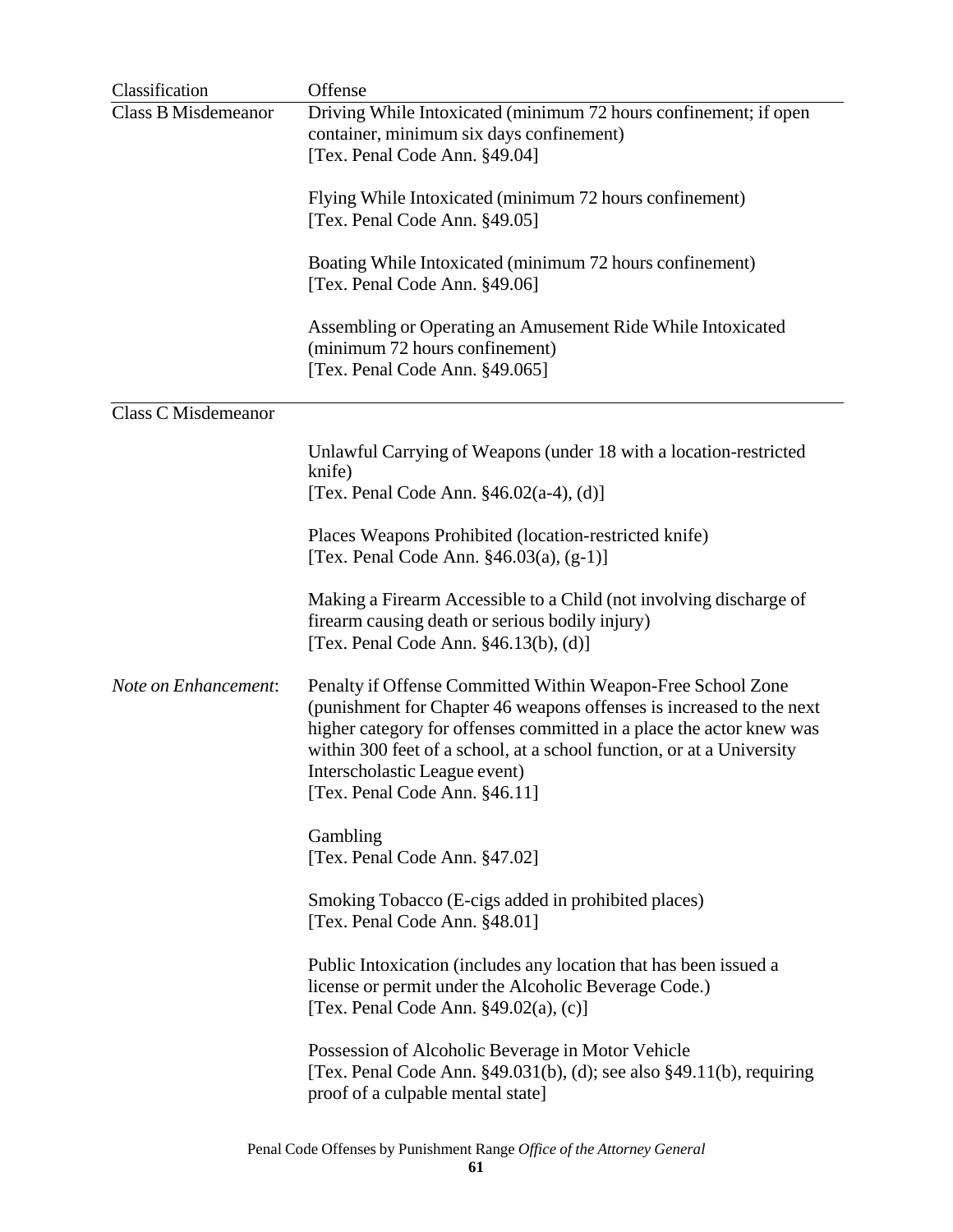## TITLE 11. ORGANIZED CRIME CLASSIFICATION AND PUNISHMENT TEXAS PENAL CODE

| Classification              | Offense                                                                                                                                                                                                                                                                                                                                                                                                                                                           |
|-----------------------------|-------------------------------------------------------------------------------------------------------------------------------------------------------------------------------------------------------------------------------------------------------------------------------------------------------------------------------------------------------------------------------------------------------------------------------------------------------------------|
| <b>First Degree Felony</b>  | Directing Activities of a Gang (if a person knowingly finances, directs,<br>or supervises the commission of, or a conspiracy to commit one or<br>more of the following listed offenses by members of a criminal street<br>gang:<br>A 3g offense;<br>٠<br>A felony involving a deadly weapon; or<br>Certain first degree drug offenses)<br>[Tex. Penal Code Ann § 71.023]<br>Minimum punishment is increased to 25 years.<br>[Tex. Penal Code Ann $\S 71.023(b)$ ] |
| <b>Second Degree Felony</b> | Coercing, Soliciting, or Inducing Gang Membership (subsequent                                                                                                                                                                                                                                                                                                                                                                                                     |
|                             | offense)                                                                                                                                                                                                                                                                                                                                                                                                                                                          |
|                             | [Tex. Penal Code Ann. $\S71.022(a)$ , $(a-1)$ , $(c)$ ]                                                                                                                                                                                                                                                                                                                                                                                                           |
| Third Degree Felony         | Coercing, Soliciting, or Inducing Gang Membership (requires the<br>commission of a Class A misdemeanor or higher offense as a<br>condition of gang membership, or by causing bodily injury to the child<br>or a member of the child's family, or threatening to cause bodily injury<br>to the child or a member of the child's family)<br>[Tex. Penal Code Ann. § 71.022(a), (a-1), (b)]                                                                          |
| <b>Class A Misdemeanor</b>  | Violation of Court Order Enjoining Organized Criminal Activity<br>[Tex. Penal Code Ann. § 71.021]                                                                                                                                                                                                                                                                                                                                                                 |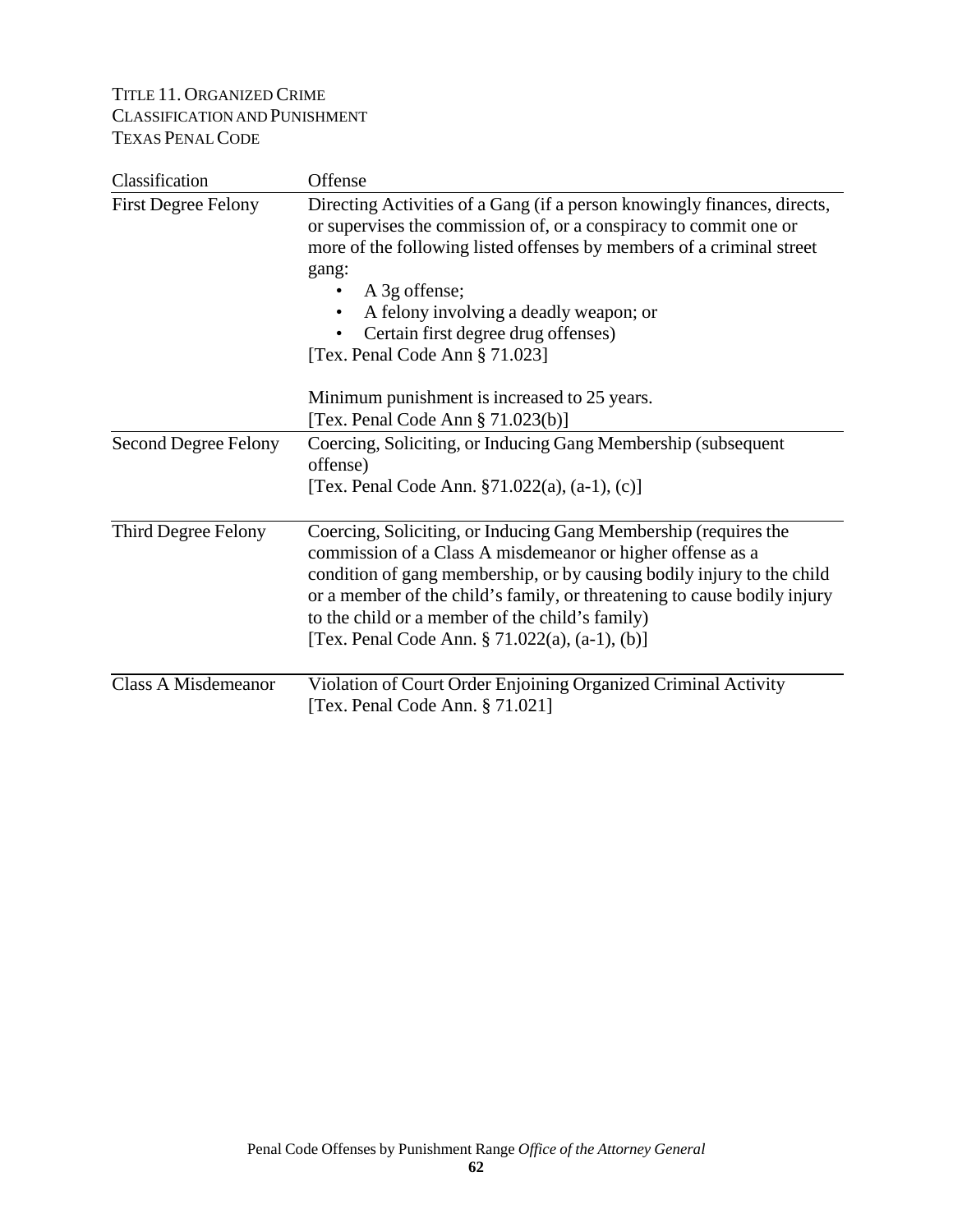| Classification                                           | Offense                                                                                                                                                                                                                                     |
|----------------------------------------------------------|---------------------------------------------------------------------------------------------------------------------------------------------------------------------------------------------------------------------------------------------|
| <b>Engaging in Organized</b><br><b>Criminal Activity</b> | Punishment for Engaging in Organized Criminal Activity is based<br>upon the most serious offense committed<br>[Tex. Penal Code Ann. $\S71.02(a)$ , (b)]                                                                                     |
|                                                          |                                                                                                                                                                                                                                             |
|                                                          | If most serious offense committed is an Aggravated Sexual Assault,<br>the offender is over 18 and the victim is:<br>Younger than six;                                                                                                       |
|                                                          | Younger than 14 and the offensive involved penetration of the<br>sexual organ or anus; or                                                                                                                                                   |
|                                                          | Younger than 17 and suffered serious bodily injury or death, then<br>punishment is life without parole.                                                                                                                                     |
|                                                          | [Tex. Penal Code Ann. $\S71.02(a)$ , (b)(1)]                                                                                                                                                                                                |
|                                                          | Minimum punishment increased from 5 to 30 years if offense is<br>continuous smuggling of persons that results in sexual assault or<br>serious bodily injury to the victim<br>[Tex. Penal Code Ann. $71.02(a)$ , $(b)(2)$ ]                  |
|                                                          | Minimum punishment increased from 5 years to 15 years if highest<br>degree offense is a first degree felony<br>[Tex. Penal Code Ann. $\S71.02(a)$ , (b)(3)]                                                                                 |
| Enhancement                                              | Enhances certain engaging in organized criminal activity offenses if<br>person is 17 or older and offense is committed in a gang-free zone<br>except that felonies of the first degree remain the same.<br>[Tex. Penal Code Ann. §71.028]   |
| Committing an offense                                    | Punishment for offenses committed under §71.02 is one category<br>higher than the most serious offense committed, except that felonies of<br>the first degree have an increased minimum punishment.<br>[Tex. Penal Code Ann. § 71.02(b)(2)] |
| Conspiring to commit<br>an offense                       | Punishment for offenses conspired to be committed under §71.02<br>is of the same degree as the most serious offense the actor conspired to<br>commit.<br>[Tex. Penal Code Ann. $\S71.02(c)$ , (d)]                                          |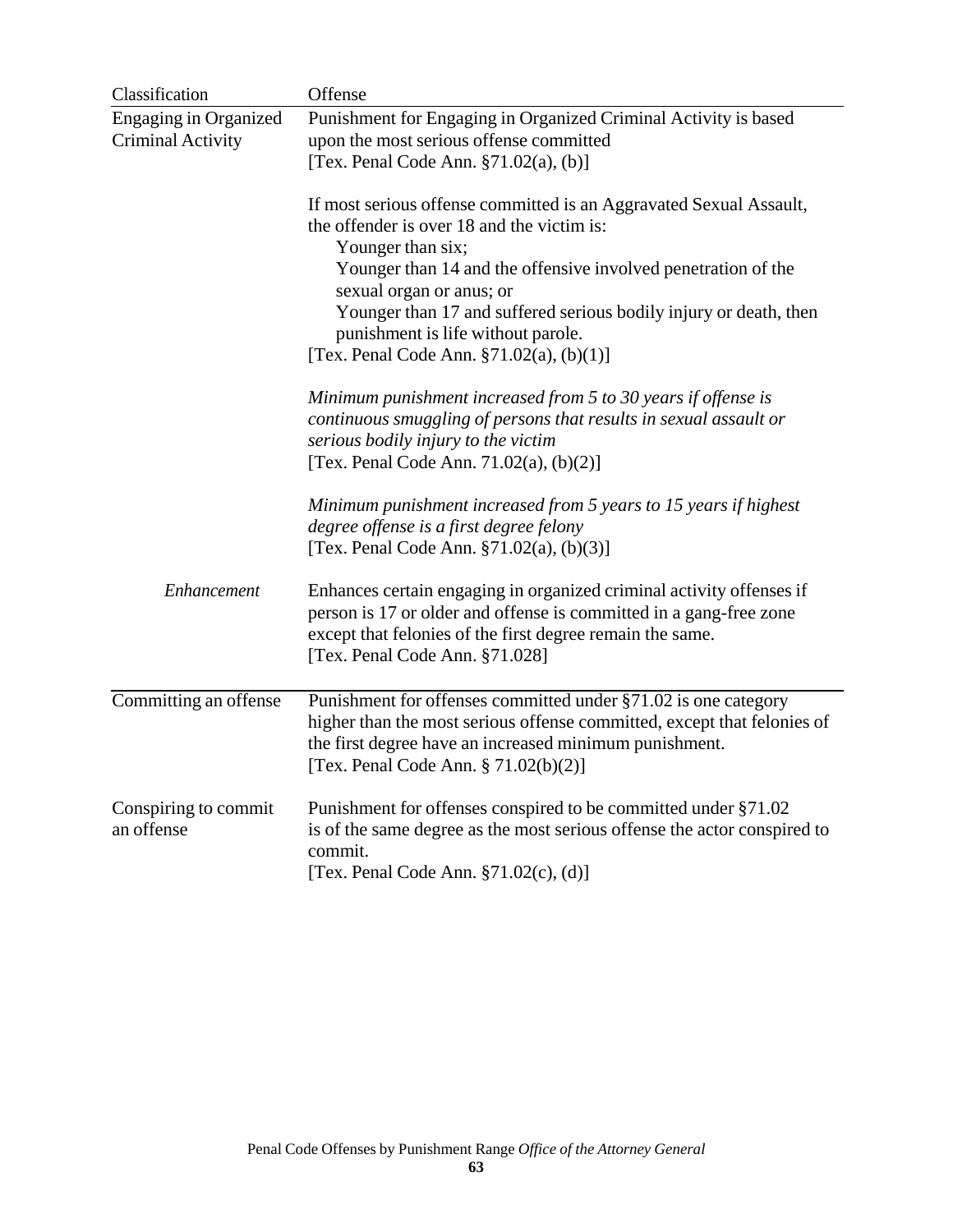# CLASSIFICATION OF CONTROLLED SUBSTANCE OFFENSES HEALTH & SAFETY CODE

| none                                                                                                                                                                                                                                                                             |
|----------------------------------------------------------------------------------------------------------------------------------------------------------------------------------------------------------------------------------------------------------------------------------|
| Manufacture or Delivery of Substance in Penalty Group 1 (four grams<br>or more but less than 200 grams)<br>[Tex. Health & Safety Code Ann. §481.112(a), (d)]                                                                                                                     |
| [Tex. Health & Safety Code Ann. §481.102, Penalty Group 1 listing]                                                                                                                                                                                                               |
| Manufacture or Delivery of Substance in Penalty Group 1 (200 grams<br>or more but less than 400 grams; minimum sentence raised to 10 years<br>and maximum fine not to exceed \$100,000)<br>[Tex. Health & Safety Code Ann. $§481.112(a)$ , (e)]                                  |
| Manufacture or Delivery of Substance in Penalty Group 1 (400 grams)<br>or more; minimum sentence raised to 15 years and maximum fine not<br>to exceed \$250,000)<br>[Tex. Health & Safety Code Ann. §481.112(a), (f)]                                                            |
| Manufacture or Delivery of Substance in Penalty Group 1-A (80 abuse<br>units of the controlled substance or more but fewer than 4,000)<br>[Tex. Health & Safety Code Ann. $\S 481.1121(a)$ , (b)(3)]<br>[Tex. Health & Safety Code Ann. §481.1021, Penalty Group 1-A<br>listing] |
| Manufacture or Delivery of Substance in Penalty Group 1-A (more<br>than 4,000 abuse units; minimum sentence raised to 15 years and<br>maximum fine not to exceed \$250,000)<br>[Tex. Health & Safety Code Ann. $\S 481.1121(a)$ , (b)(4)]                                        |
| Manufacture or Delivery of Substance in Penalty Group 2 or 2-A (four<br>grams or more but less than 400 grams)<br>[Tex. Health & Safety Code Ann. §481.113(a), (d)]<br>[Tex. Health & Safety Code Ann. §481.103, Penalty Group 2 listing]                                        |
| Manufacture of Substance in Penalty Group 2 (400 grams or more;<br>minimum sentence raised to 10 years and maximum fine not to exceed<br>\$100,000)<br>[Tex. Health & Safety Code Ann. $§481.113(a)$ , (e)]                                                                      |
|                                                                                                                                                                                                                                                                                  |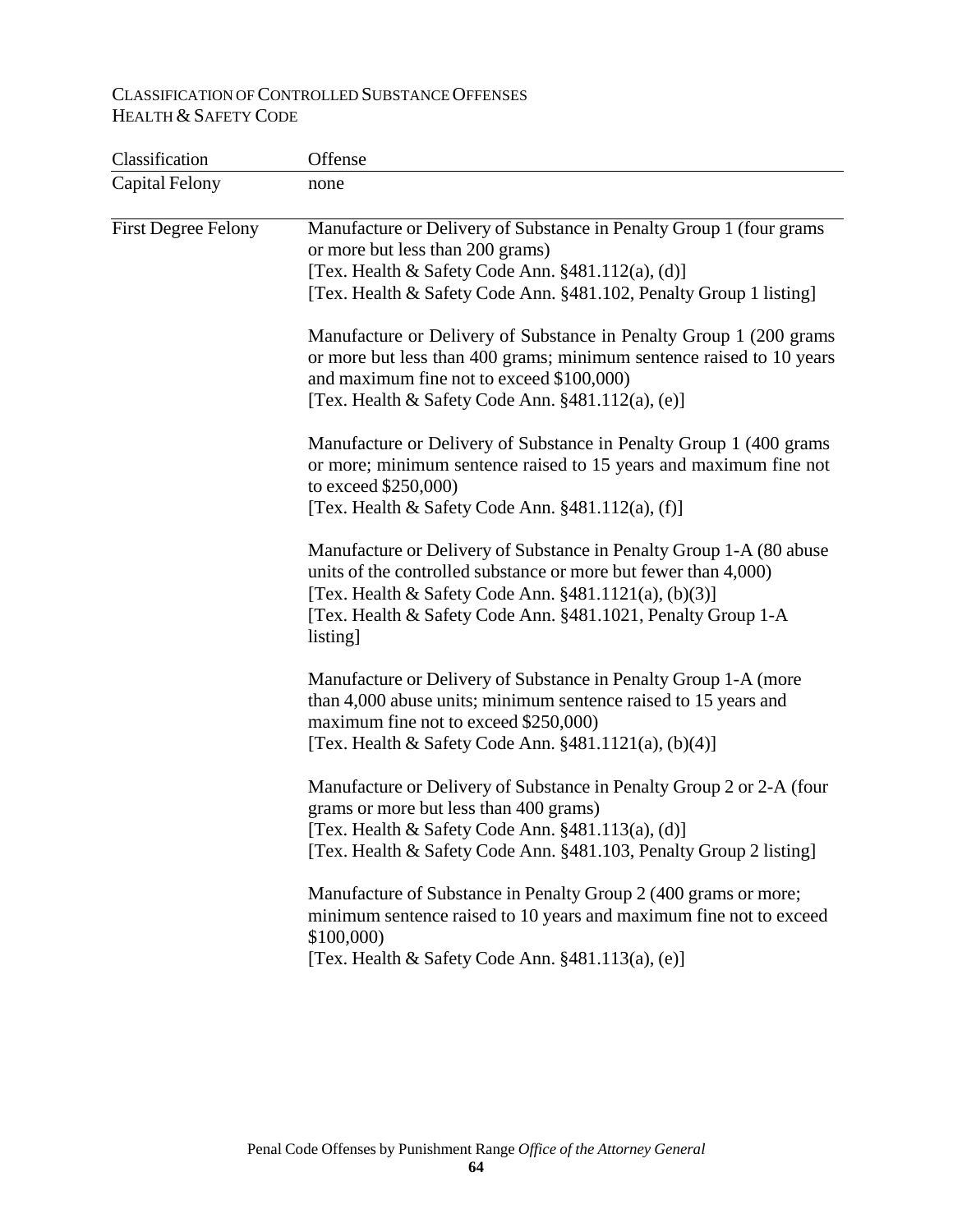| Classification             | Offense                                                                                                                                                             |
|----------------------------|---------------------------------------------------------------------------------------------------------------------------------------------------------------------|
| <b>First Degree Felony</b> | Manufacture or Delivery of Substance in Penalty Group 3 or 4                                                                                                        |
| (cont.)                    | (200 grams or more but less than 400 grams)                                                                                                                         |
|                            | [Tex. Health & Safety Code Ann. $§481.114(a)$ , (d)]                                                                                                                |
|                            | [Tex. Health & Safety Code Ann. §481.104, Penalty Group 3 listing                                                                                                   |
|                            | and §481.105, Penalty Group 4 listing]                                                                                                                              |
|                            | Manufacture of Substance in Penalty Group 3 or 4 (400 grams or                                                                                                      |
|                            | more; minimum sentence raised to 10 years and maximum fine not to<br>exceed \$100,000)                                                                              |
|                            | [Tex. Health & Safety Code Ann. $§481.114(a)$ , (e)]                                                                                                                |
|                            | Possession of Substance in Penalty Group 1 (200 grams or more but                                                                                                   |
|                            | less than 400 grams)<br>[Tex. Health & Safety Code Ann. $§481.115(a)$ , (e)]                                                                                        |
|                            | Possession of Substance in Penalty Group 1 (400 grams or more;                                                                                                      |
|                            | minimum sentence raised to 10 years and maximum fine not to exceed<br>\$100,000                                                                                     |
|                            | [Tex. Health & Safety Code Ann. $\S 481.115(a)$ , (f)]                                                                                                              |
|                            | Possession of Substance in Penalty Group 1-A (4,000 abuse units or<br>more but fewer than 8,000)                                                                    |
|                            | [Tex. Health & Safety Code Ann. $\S 481.1151(a)$ , (b)(4)]                                                                                                          |
|                            | Possession of Substance in Penalty Group 1-A (8,000 abuse units or<br>more; minimum sentence raised to 15 years and maximum fine not to<br>exceed \$250,000)        |
|                            | [Tex. Health & Safety Code Ann. $§481.1151(a)$ , $(b)(5)$ ]                                                                                                         |
|                            | Possession of Substance in Penalty Group 2 (400 grams or more;<br>maximum fine not to exceed \$50,000)                                                              |
|                            | [Tex. Health & Safety Code Ann. §481.116(a), (e)]                                                                                                                   |
|                            | Possession of Substance in Penalty Group 2-A (more than 2000)<br>pounds; maximum fine not to exceed \$50,000)<br>[Tex. Health & Safety Code Ann. $§481.1161(b)(6)]$ |
|                            |                                                                                                                                                                     |
|                            | Possession of Substance in Penalty Group 3 (400 grams or more;                                                                                                      |
|                            | maximum fine not to exceed \$50,000)<br>[Tex. Health & Safety Code Ann. §481.118(a), (e)]                                                                           |
|                            | Possession of Substance in Penalty Group 4 (400 grams or more;<br>maximum fine not to exceed \$50,000)                                                              |
|                            | [Tex. Health & Safety Code Ann. $§481.118(a)$ , (e)]                                                                                                                |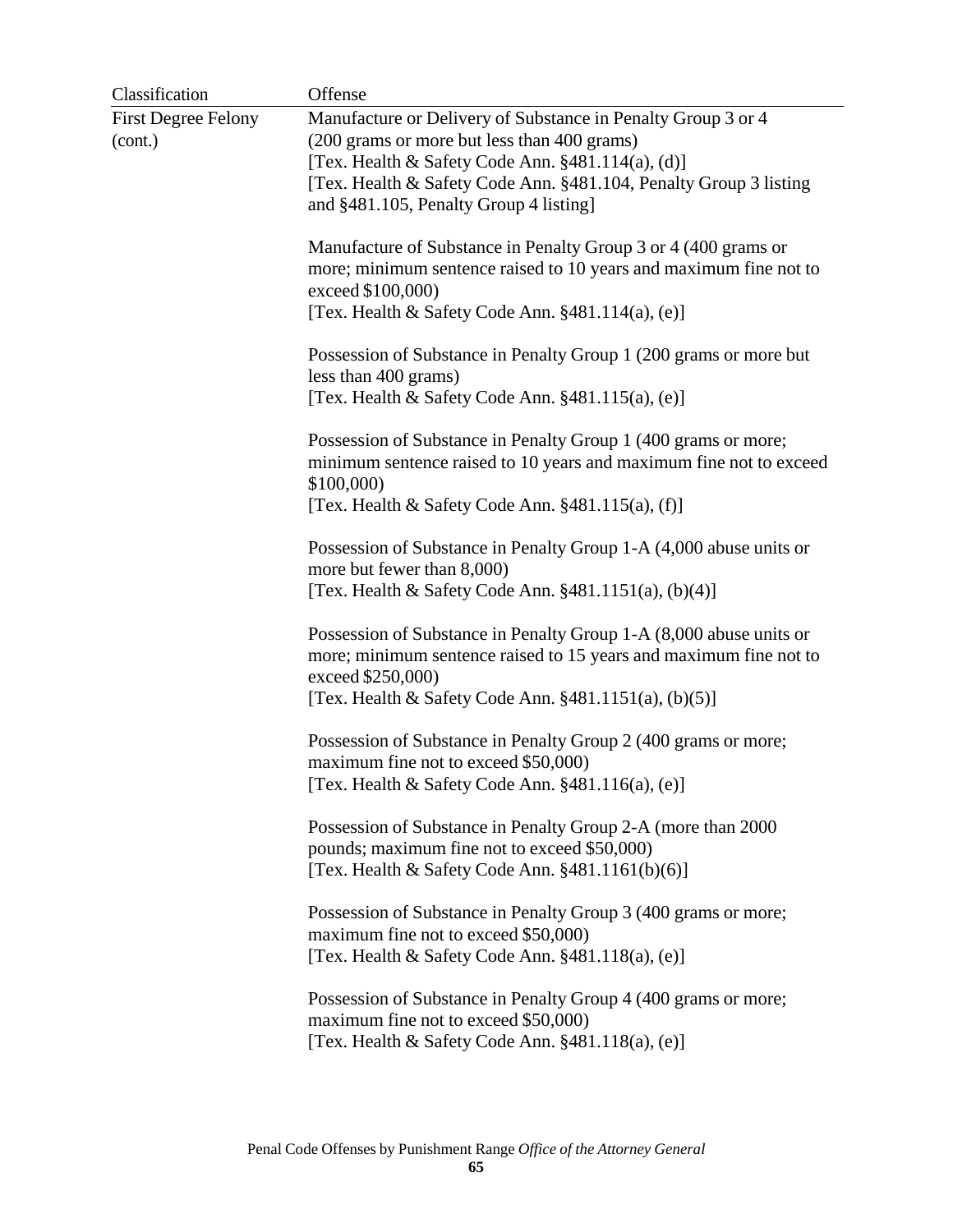| Classification                        | Offense                                                                                                                                                                                                                                                                                                     |
|---------------------------------------|-------------------------------------------------------------------------------------------------------------------------------------------------------------------------------------------------------------------------------------------------------------------------------------------------------------|
| <b>First Degree Felony</b><br>(cont.) | Delivery of Marihuana (2,000 pounds or less but more than 50 pounds)<br>[Tex. Health & Safety Code Ann. $§481.120(a)$ , $(b)(5)$ ]                                                                                                                                                                          |
|                                       | Delivery of Marihuana (more than 2,000 pounds; minimum sentence<br>raised to 10 years and maximum fine not to exceed \$100,000)<br>[Tex. Health & Safety Code Ann. $§481.120(a), (b)(6)]$                                                                                                                   |
|                                       | Possession of Marihuana (more than 2,000 pounds; maximum fine not<br>to exceed $$50,000$<br>[Tex. Health & Safety Code Ann. $§481.121(a)$ , $(b)(6)$ ]                                                                                                                                                      |
|                                       |                                                                                                                                                                                                                                                                                                             |
|                                       | Illegal Barter, Expenditure, or Investment<br>[Tex. Health & Safety Code Ann. $§481.126(a)(1)$ and (3), (b)]                                                                                                                                                                                                |
|                                       | Use of Child in Commission of Offense (defendant used or threatened<br>to use force against child or another to gain child's assistance in<br>certain manufacture or delivery cases under §§481.112, 481.1121,<br>481.113, 481.114, 481.120, or 481.122)<br>[Tex. Health & Safety Code Ann. $§481.140(a)$ ] |
|                                       |                                                                                                                                                                                                                                                                                                             |
| <b>Second Degree Felony</b>           | Manufacture or Delivery of Substance in Penalty Group 1 (one gram<br>or more but less than four grams)<br>[Tex. Health & Safety Code Ann. $§481.112(a)$ , (c)]                                                                                                                                              |
|                                       | Manufacture or Delivery of Substance in Penalty Group 1-A (20 abuse)<br>units or more but fewer than 80)<br>[Tex. Health & Safety Code Ann. §481.1121(a), (b)(2)]                                                                                                                                           |
|                                       | Manufacture or Delivery of Substance in Penalty Group 2 or 2-A (one<br>gram or more but less than four grams)<br>[Tex. Health & Safety Code Ann. $§481.113(a)$ , (c)]                                                                                                                                       |
|                                       | Manufacture or Delivery of Substance in Penalty Group 3 or 4 (28)<br>grams or more but less than 200 grams)<br>[Tex. Health & Safety Code Ann. $§481.114(a)$ , (c)]                                                                                                                                         |
|                                       | Possession of Substance in Penalty Group 1 (four grams or more but<br>less than 200 grams)<br>[Tex. Health & Safety Code Ann. $§481.115(a)$ , (d)]                                                                                                                                                          |
|                                       | Possession of Substance in Penalty Group 1-A (80 abuse units or more<br>but fewer than 4,000)<br>[Tex. Health & Safety Code Ann. $§481.1151(a)$ , $(b)(3)$ ]                                                                                                                                                |
|                                       | Possession of Substance in Penalty Group 2 (four grams or more but<br>less than 400 grams)<br>[Tex. Health & Safety Code Ann. §481.116(a), (d)]                                                                                                                                                             |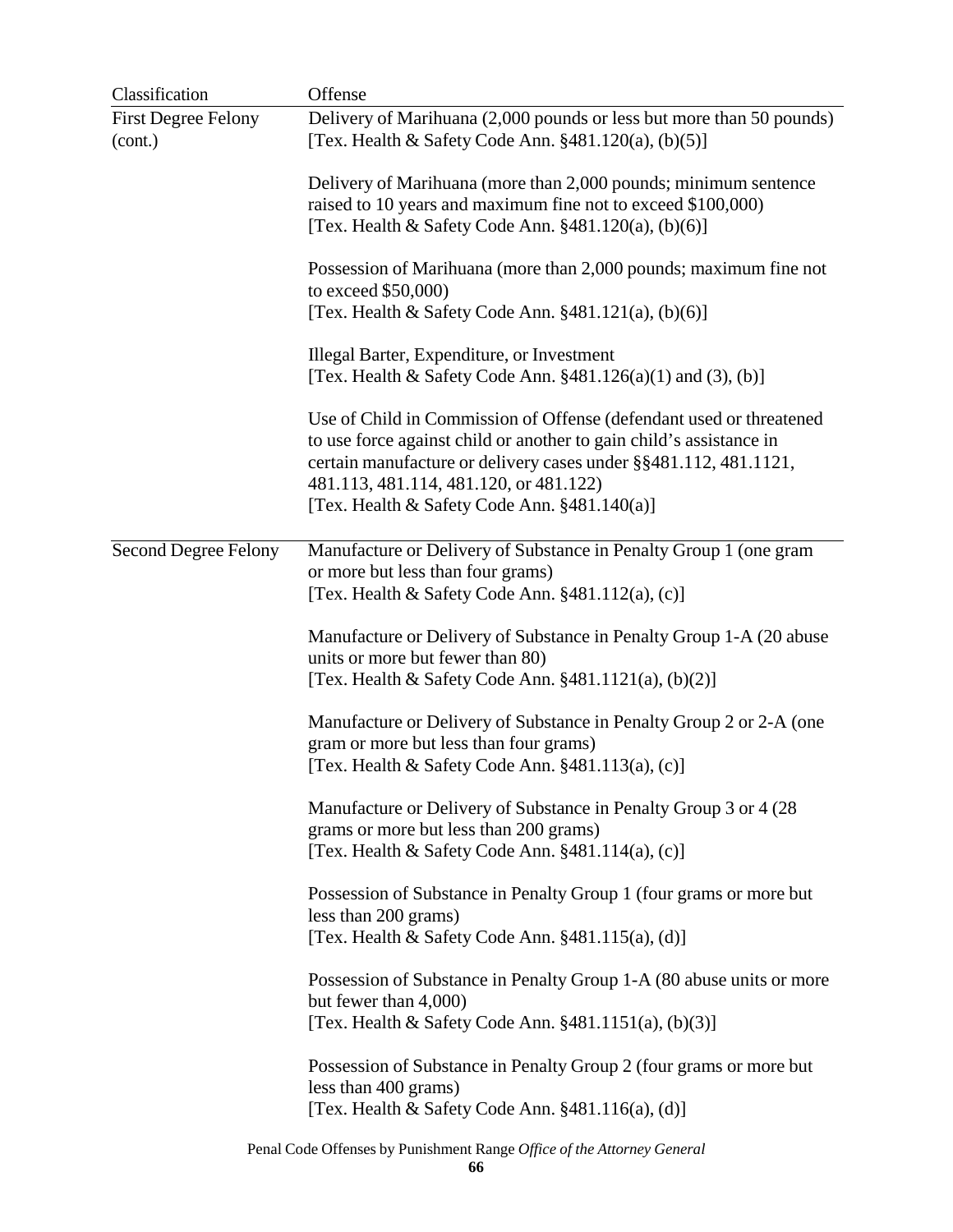| Classification               | Offense                                                                                                                                                                                                                                    |  |
|------------------------------|--------------------------------------------------------------------------------------------------------------------------------------------------------------------------------------------------------------------------------------------|--|
| Second Degree Felony (cont.) |                                                                                                                                                                                                                                            |  |
|                              | Possession of Substance in Penalty Group 2-A (2000 pounds or less<br>but more than 50 pounds)                                                                                                                                              |  |
|                              | [Tex. Health & Safety Code Ann. $§481.1161(b)(5)]$                                                                                                                                                                                         |  |
|                              | Possession of Substance in Penalty Group 3 (200 grams or<br>more but less than 400 grams)                                                                                                                                                  |  |
|                              | [Tex. Health & Safety Code Ann. §481.117(a), (d)]                                                                                                                                                                                          |  |
|                              | Possession of Substance in Penalty Group 4 (200 grams or more but<br>less than 400 grams)                                                                                                                                                  |  |
|                              | [Tex. Health & Safety Code Ann. §481.118(a), (d)]                                                                                                                                                                                          |  |
|                              | Delivery of Marihuana (50 pounds or less but more than five pounds)<br>[Tex. Health & Safety Code Ann. $§481.120(a)$ , (b)(4)]                                                                                                             |  |
|                              | Possession of Marihuana (2,000 pounds or less but more than 50<br>pounds)                                                                                                                                                                  |  |
|                              | [Tex. Health & Safety Code Ann. $§481.121(a)$ , $(b)(5)$ ]                                                                                                                                                                                 |  |
|                              | Delivery of Controlled Substance or Marihuana to Child<br>[Tex. Health & Safety Code Ann. $§481.122(a)$ , (c)]                                                                                                                             |  |
|                              | Possession or Transport of Certain Chemicals with Intent to<br>Manufacture Controlled Substance (for substances listed in Penalty<br>Group 1 or 1-A)<br>[Tex. Health & Safety Code Ann. $\S 481.124(a)$ , (d)(1)]                          |  |
|                              |                                                                                                                                                                                                                                            |  |
|                              | Illegal Barter, Expenditure, or Investment<br>[Tex. Health & Safety Code Ann. $\S 481.126(a)(2)$ and (4), (b)]                                                                                                                             |  |
|                              | Fraud (fraudulently distributing or using a Schedule I or II controlled<br>substance)<br>[Tex. Health & Safety Code Ann. $§481.129(a)$ , (d)(1)]                                                                                           |  |
|                              |                                                                                                                                                                                                                                            |  |
|                              | Fraud (fraudulently obtains a prescription for a controlled substance or<br>a controlled substance in Schedule I or II from a practitioner)<br>[Tex. Health & Safety Code Ann. §481.129(a-1)]                                              |  |
|                              | Fraud (delivery of prescription form or prescription for a Schedule II<br>controlled substance)<br>[Tex. Health & Safety Code Ann. §481.129(c)(1), (f)(1)]                                                                                 |  |
| Note on Enhancement:         | Drug-Free Zones (for offenses punishable as second degree felonies<br>under §§481.112, 481.1121, 481.113, 481.114, or 481.120,<br>punishment is increased to a felony of the first degree)<br>[Tex. Health & Safety Code Ann. §481.134(b)] |  |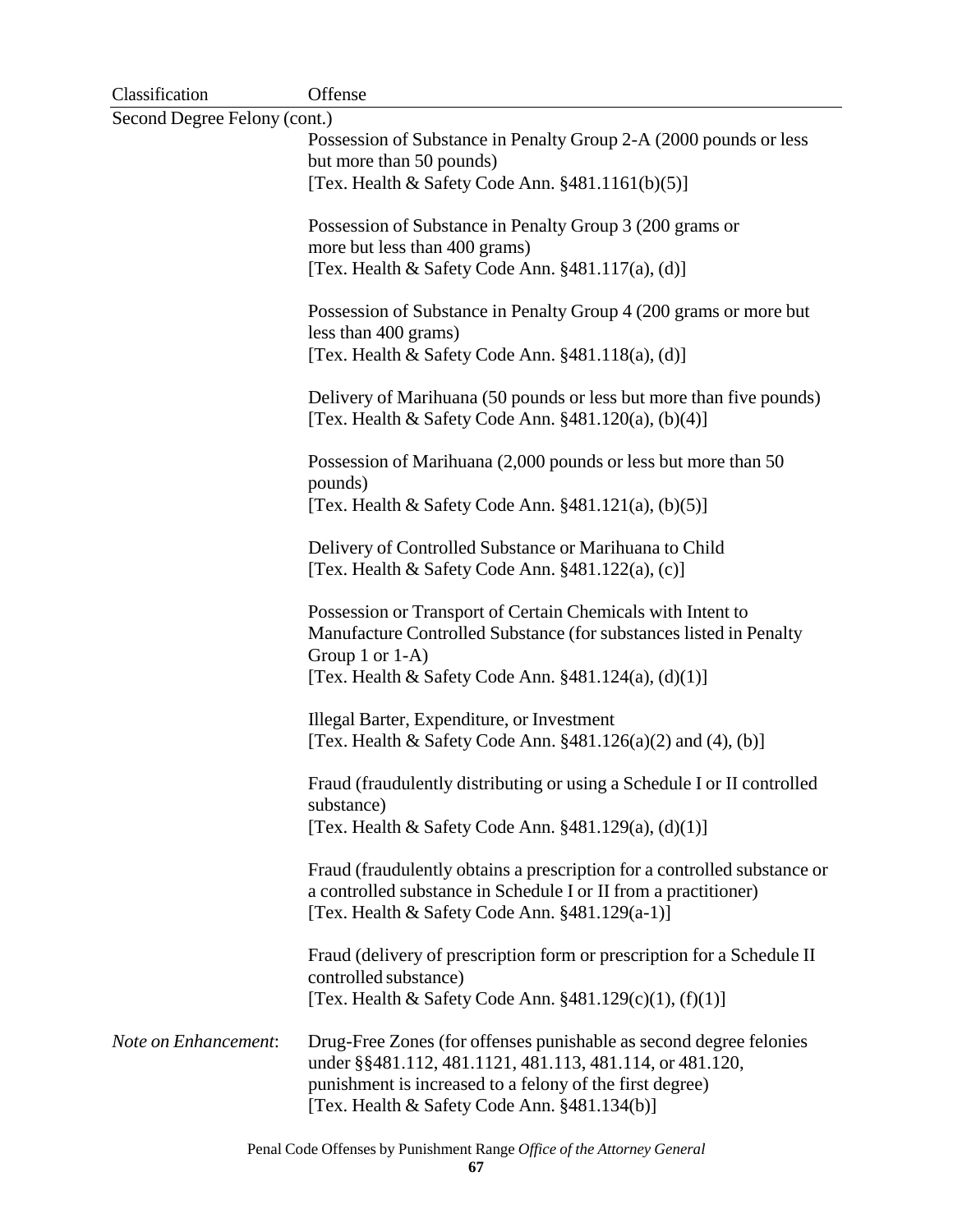| Classification       | Offense                                                                                                                                                                                                                                                                                                                      |
|----------------------|------------------------------------------------------------------------------------------------------------------------------------------------------------------------------------------------------------------------------------------------------------------------------------------------------------------------------|
| Note on Enhancement: | Use of Child in Commission of Offense (for offenses punishable as<br>second degree felonies under §§481.112, 481.1121, 481.113, 481.114,<br>481.120, or 481.122, punishment is increased to a felony of the first<br>degree)<br>[Tex. Health & Safety Code Ann. §481.140(a)]                                                 |
| Note on Enhancement: | Manufacture or Delivery of Controlled Substance Causing Death or<br>Serious Bodily Injury (for offenses punishable as second degree<br>felonies under §§481.112, 481.1121, 481.113, 481.114, or 481.122,<br>punishment is increased to a felony of the first degree)<br>[Tex. Health & Safety Code Ann. $§481.141(a)$ , (b)] |
| Third Degree Felony  | Possession of Substance in Penalty Group 1 (one gram or more but<br>less than four grams)<br>[Tex. Health & Safety Code Ann. §481.115(a), (c)]                                                                                                                                                                               |
|                      | Possession of Substance in Penalty Group 1-A (20 abuse units or more<br>but fewer than 80)<br>[Tex. Health & Safety Code Ann. $\S 481.1151(a)$ , (b)(2)]                                                                                                                                                                     |
|                      | Possession of Substance in Penalty Group 2 (one gram or more but<br>less than four grams)<br>[Tex. Health & Safety Code Ann. $§481.116(a)$ , (c)]                                                                                                                                                                            |
|                      | Possession of Substance in Penalty Group 2-A (50 pounds or less but<br>more than 5 pounds)<br>[Tex. Health & Safety Code Ann. $§481.1161(b)(4)]$                                                                                                                                                                             |
|                      | Possession of Substance in Penalty Group 3 (28 grams or more but less<br>than 200 grams)<br>[Tex. Health & Safety Code Ann. $§481.117(a)$ , (c)]                                                                                                                                                                             |
|                      | Possession of Substance in Penalty Group 4 (28 grams or more but less<br>than 200 grams)<br>[Tex. Health & Safety Code Ann. §481.118(a), (c)]                                                                                                                                                                                |
|                      | Manufacture, Delivery, or Possession with Intent to Deliver<br>Miscellaneous Substances (if previously convicted two times or more<br>under this subsection)<br>[Tex. Health & Safety Code Ann. $§481.119(a)(2)]$                                                                                                            |
|                      | Possession of Marihuana (50 pounds or less but more than five<br>pounds)<br>[Tex. Health & Safety Code Ann. $§481.121(a)$ , $(b)(4)]$                                                                                                                                                                                        |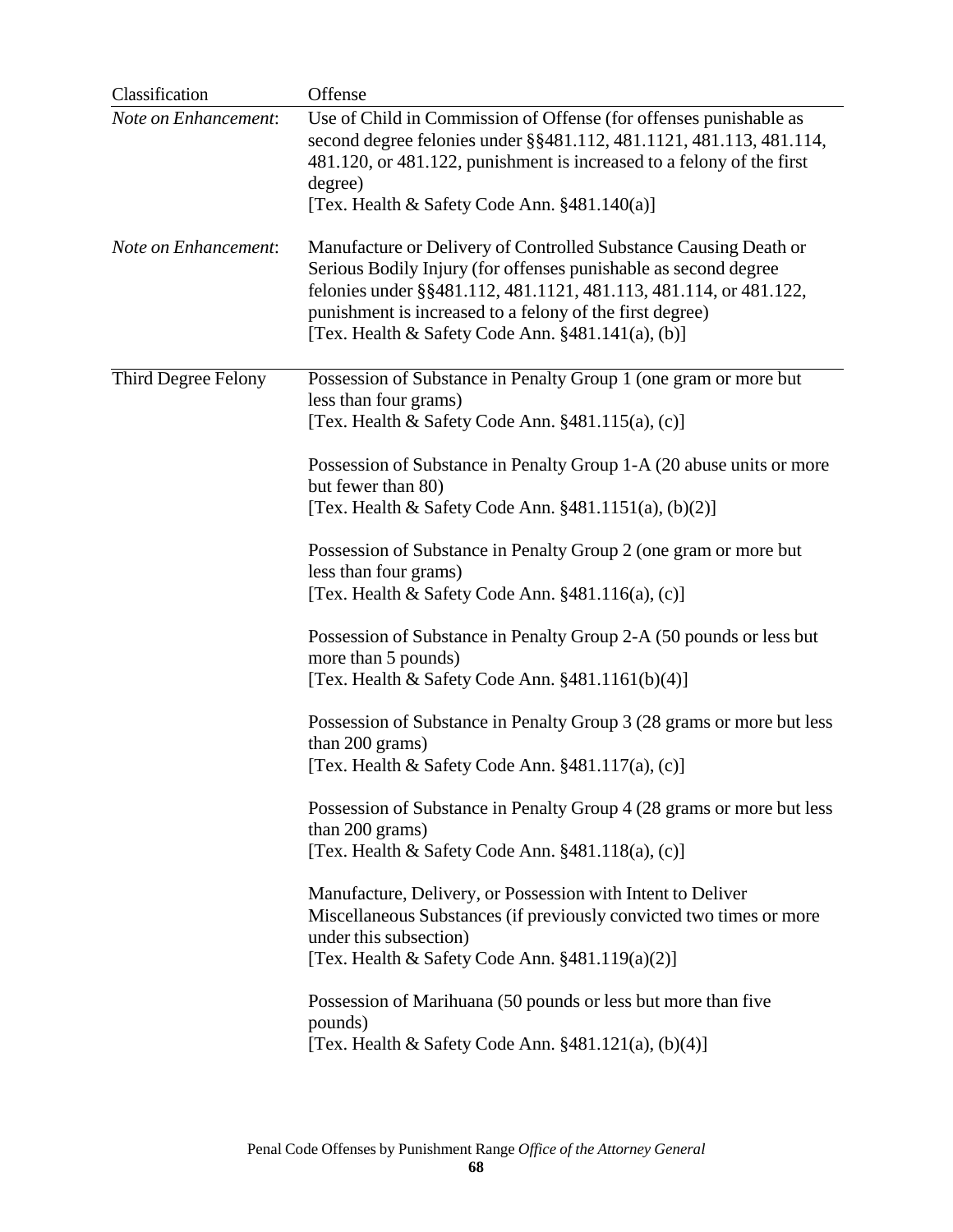| Classification       | Offense                                                                                                                                                                                                                                                                                                                                                                                                                                                                                                                                                                                                                                                                                            |
|----------------------|----------------------------------------------------------------------------------------------------------------------------------------------------------------------------------------------------------------------------------------------------------------------------------------------------------------------------------------------------------------------------------------------------------------------------------------------------------------------------------------------------------------------------------------------------------------------------------------------------------------------------------------------------------------------------------------------------|
| Third Degree (cont.) | Possession or Transport of Certain Chemicals with Intent to<br>Manufacture Controlled Substance (for substances listed in Penalty<br>Group 2)<br>[Tex. Health & Safety Code Ann. $§481.124(a), (d)(2)]$<br>Possession or Transport of Anhydrous Ammonia; Use of or Tampering<br>with Equipment<br>[Tex. Health & Safety Code Ann. §481.1245]<br>Fraud (fraudulently distributing or using a Schedule III or IV<br>controlled substance)<br>[Tex. Health & Safety Code Ann. §481.129(a), (d)(2)]<br>Fraud (fraudulently obtains a prescription for a controlled substance or<br>a controlled substance in Schedule III or IV from a practitioner)<br>[Tex. Health & Safety Code Ann. §481.129(a-1)] |
|                      | Fraud (delivery of prescription form or prescription for a Schedule III,<br>IV or V controlled substance)<br>[Tex. Health & Safety Code Ann. $§481.129(c)(1)$ , (f)(2)]                                                                                                                                                                                                                                                                                                                                                                                                                                                                                                                            |
| Note on Enhancement: | Drug-Free Zones (for offenses punishable as third degree felonies<br>under §§481.112(b), 481.1121, 481.113(b), 481.114(b), 481.115(b),<br>481.116(b), 481.120(b)(3), 481.121(b)(3), punishment is increased to a<br>felony of the second degree) if offenses under if committed within<br>1,000 feet of school or youth center property, playground, or on a<br>school bus)<br>[Tex. Health & Safety Code Ann. $\S 481.134(a)(3)$ , (d)]                                                                                                                                                                                                                                                           |
|                      | Unlawful Transfer or Receipt of Chemical Precursor (if previously<br>convicted under this section)<br>[Tex. Health & Safety Code Ann. §481.136]                                                                                                                                                                                                                                                                                                                                                                                                                                                                                                                                                    |
|                      | <b>Transfer of Precursor Substance for Unlawful Manufacture</b><br>[Tex. Health & Safety Code Ann. §481.137]                                                                                                                                                                                                                                                                                                                                                                                                                                                                                                                                                                                       |
|                      | Unlawful Transfer or Receipt of Chemical Laboratory Apparatus (if<br>previously convicted under this section)<br>[Tex. Health & Safety Code Ann. §481.138]                                                                                                                                                                                                                                                                                                                                                                                                                                                                                                                                         |
|                      | Transfer of Chemical Laboratory Apparatus for Unlawful Manufacture<br>[Tex. Health & Safety Code Ann. §481.139]                                                                                                                                                                                                                                                                                                                                                                                                                                                                                                                                                                                    |
|                      | Delivery of Volatile Chemicals to a Minor (if committed within 1,000)<br>feet of a school or playground, on a school bus, or within 300 feet of a<br>youth center, public pool, or video arcade)<br>[Tex. Health & Safety Code Ann. $§484.005(a)$ , (f)]                                                                                                                                                                                                                                                                                                                                                                                                                                           |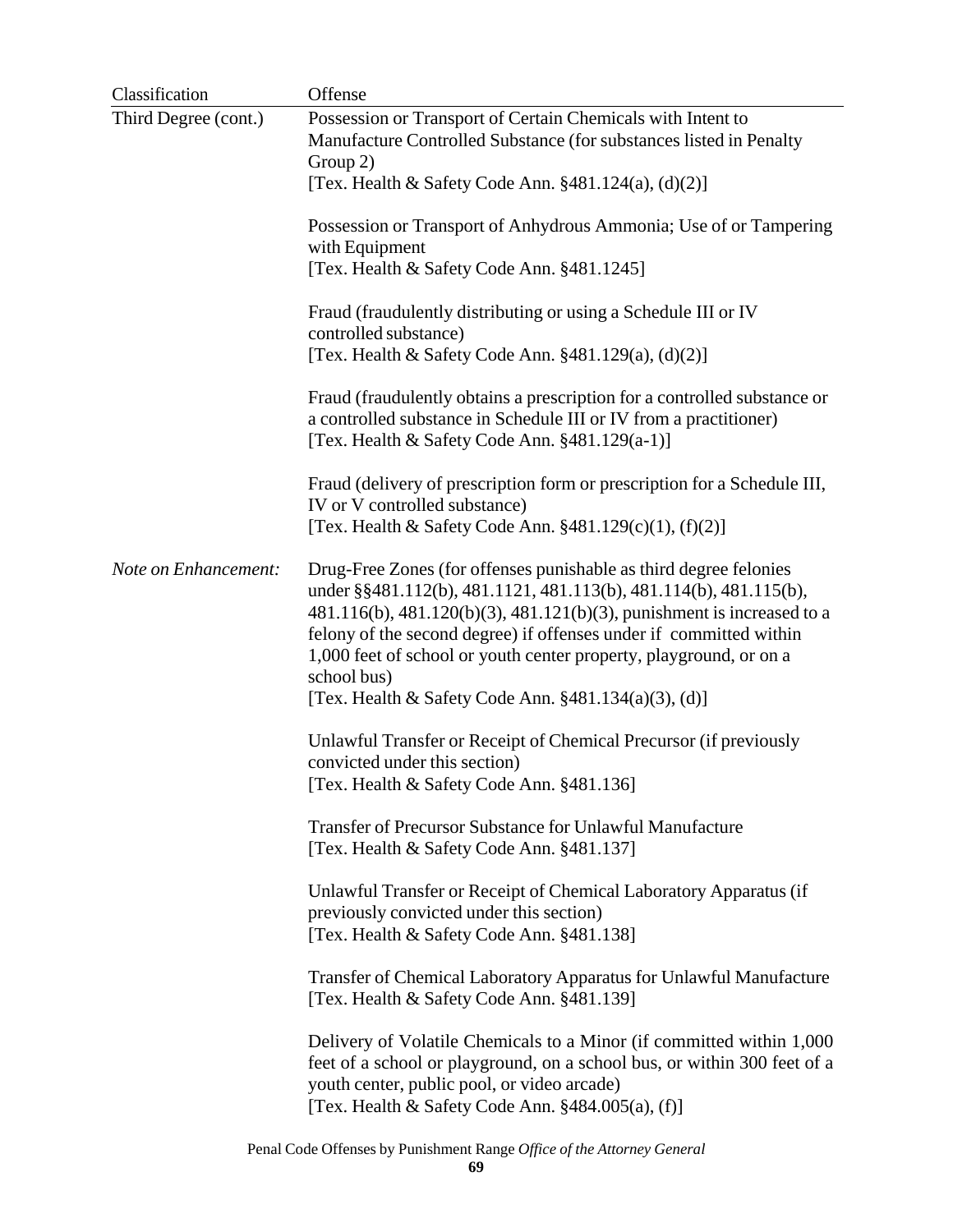| <b>State Jail Felony</b> | Manufacture or Delivery of Substance in Penalty Group 1 (less than<br>one gram)                                                              |
|--------------------------|----------------------------------------------------------------------------------------------------------------------------------------------|
|                          | [Tex. Health & Safety Code Ann. $§481.112(a)$ , (b)]                                                                                         |
|                          | Manufacture or Delivery of Substance in Penalty Group 1-A (fewer<br>than 20 abuse units)                                                     |
|                          | [Tex. Health & Safety Code Ann. $§481.1121(a), (b)(1)]$                                                                                      |
|                          | Manufacture or Delivery of Substance in Penalty Group 2 or 2-A (less<br>than one gram)                                                       |
|                          | [Tex. Health & Safety Code Ann. $§481.113(a)$ , (b)]                                                                                         |
|                          | Manufacture or Delivery of Substance in Penalty Group 3 or 4<br>(less than 28 grams)<br>[Tex. Health & Safety Code Ann. $§481.114(a)$ , (b)] |
|                          |                                                                                                                                              |
|                          | Possession of Substance in Penalty Group 1 (less than one gram)<br>[Tex. Health & Safety Code Ann. $§481.115(a)$ , (b)]                      |
|                          | Possession of Substance in Penalty Group 1-A (fewer than 20 abuse)<br>units)                                                                 |
|                          | [Tex. Health & Safety Code Ann. $§481.1151(a), (b)(1)]$ ]                                                                                    |
|                          | Possession of Substance in Penalty Group 2 (less than one gram)<br>[Tex. Health & Safety Code Ann. $§481.116(a)$ , (b)]                      |
|                          | Possession of Substance in Penalty Group 2-A (five pounds or less but<br>more than four ounces)                                              |
|                          | [Tex. Health & Safety Code Ann. $§481.1161(b)(3)]$ ]                                                                                         |
|                          | Manufacture, Delivery, or Possession with Intent to Deliver<br>Miscellaneous Substances (if previously convicted under this                  |
|                          | subsection)<br>[Tex. Health & Safety Code Ann. $§481.119(a)(1)]$                                                                             |
|                          | Delivery of Marihuana (five pounds or less but more than one-fourth<br>ounce)                                                                |
|                          | [Tex. Health & Safety Code Ann. $§481.120(a)$ , $(b)(3)$ ]                                                                                   |
|                          | Possession of Marihuana (five pounds or less but more than four<br>ounces)                                                                   |
|                          | [Tex. Health & Safety Code Ann. $§481.121(a), (b)(3)]$                                                                                       |
|                          | Possession or Transport of Certain Chemicals with Intent to<br>Manufacture Controlled Substance (for substances listed in Penalty            |
|                          | Group 3 or 4)<br>[Tex. Health & Safety Code Ann. $\S 481.124(a)$ , (d)(3)]                                                                   |
|                          | Penal Code Offenses by Punishment Range Office of the Attorney General                                                                       |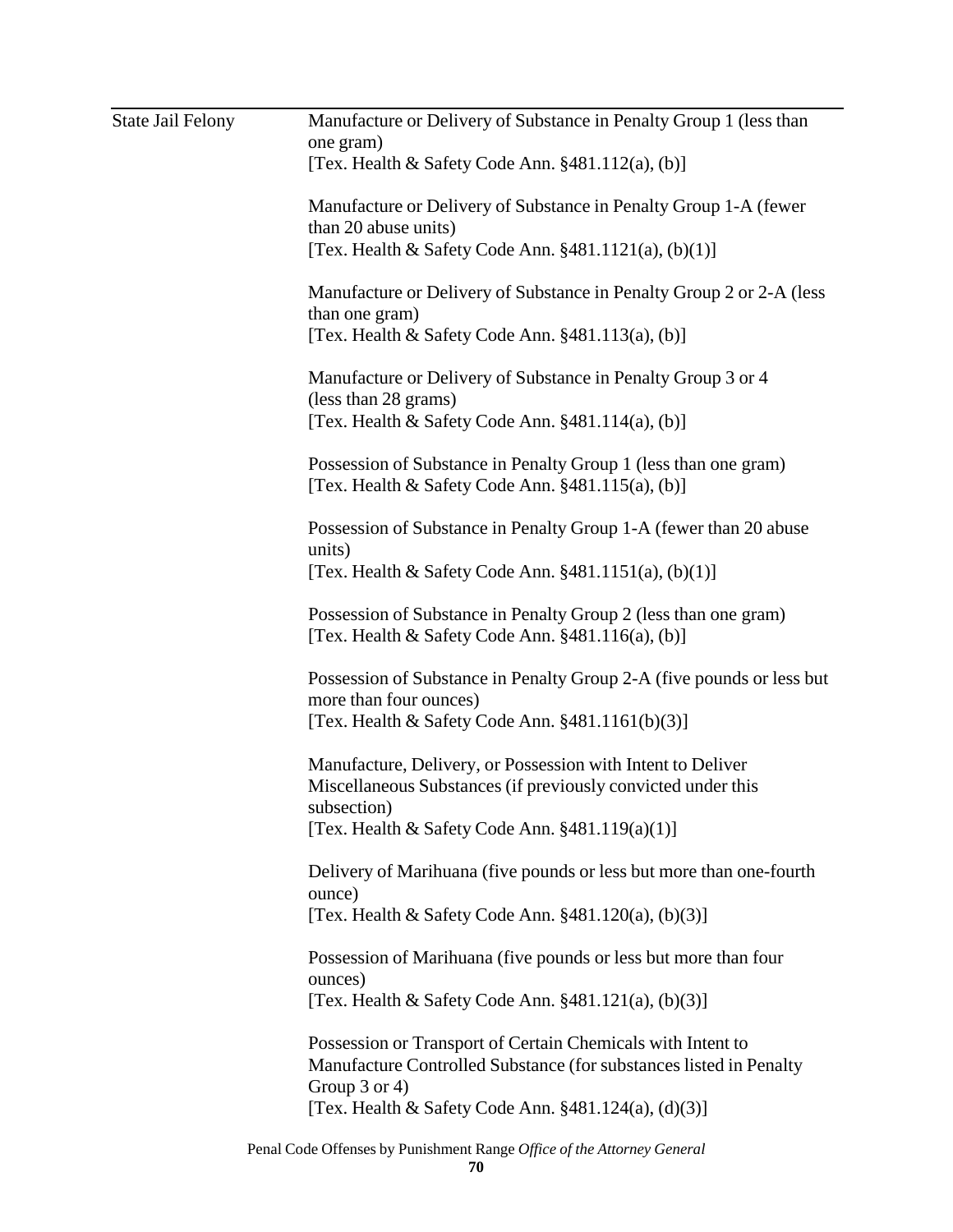| Classification          | Offense                                                                                                                                                                                                                                                          |
|-------------------------|------------------------------------------------------------------------------------------------------------------------------------------------------------------------------------------------------------------------------------------------------------------|
| State Jail Felony cont. | Possession or Delivery of Drug Paraphernalia (actor is 18 or older and<br>person who receives or is intended to receive paraphernalia is younger<br>than 18 and at least three years younger than actor)<br>[Tex. Health & Safety Code Ann. $§481.125(c)$ , (f)] |
|                         | Unauthorized Disclosure of Information<br>[Tex. Health & Safety Code Ann. §481.127]                                                                                                                                                                              |
|                         | Commercial Matters (for knowing acts; if act is negligent, a civil<br>penalty of not more than \$1,000 for each act may be imposed)<br>[Tex. Health & Safety Code Ann. $§481.128(a)$ , (c), (d)]                                                                 |
|                         | Fraud (possession of prescription form or prescription for a<br>Schedule II or III controlled substance)<br>[Tex. Health & Safety Code Ann. $§481.129(c)(2), (g)(1)]$                                                                                            |
|                         | Diversion of Controlled Substance Property or Plant<br>[Tex. Health & Safety Code Ann. §481.131]                                                                                                                                                                 |
|                         | Drug-Free Zones (for offenses under §§481.117(b), 481.119(a),<br>481.120(b)(2), 481.121(b)(2), if committed within 1,000 feet of<br>school or youth center property, playground, or on a school bus)<br>[Tex. Health & Safety Code Ann. §481.134(a)(3), (e)]     |
|                         | Unlawful Transfer or Receipt of Chemical Precursor (if not previously<br>convicted under this section or §481.137)<br>[Tex. Health & Safety Code Ann. §481.136]                                                                                                  |
|                         | Unlawful Transfer or Receipt of Chemical Laboratory Apparatus (if<br>not previously convicted under this section)<br>[Tex. Health & Safety Code Ann. §481.138]                                                                                                   |
|                         | Unlawful Delivery or Manufacture with Intent to Deliver<br>[Tex. Health & Safety Code Ann. $§482.002(a)$ , (d)]                                                                                                                                                  |
|                         | Delivery or Offer of Delivery of Dangerous Drug<br>[Tex. Health & Safety Code Ann. $§483.042(a)$ , (d)]                                                                                                                                                          |
|                         | Manufacture of Dangerous Drug<br>[Tex. Health & Safety Code Ann. §483.043]                                                                                                                                                                                       |
|                         | Delivery of Volatile Chemicals to a Minor (committed at a business<br>establishment and actor is not an owner or employee of business)<br>[Tex. Health & Safety Code Ann. $§484.005(a)$ , (e)(2)]                                                                |
|                         |                                                                                                                                                                                                                                                                  |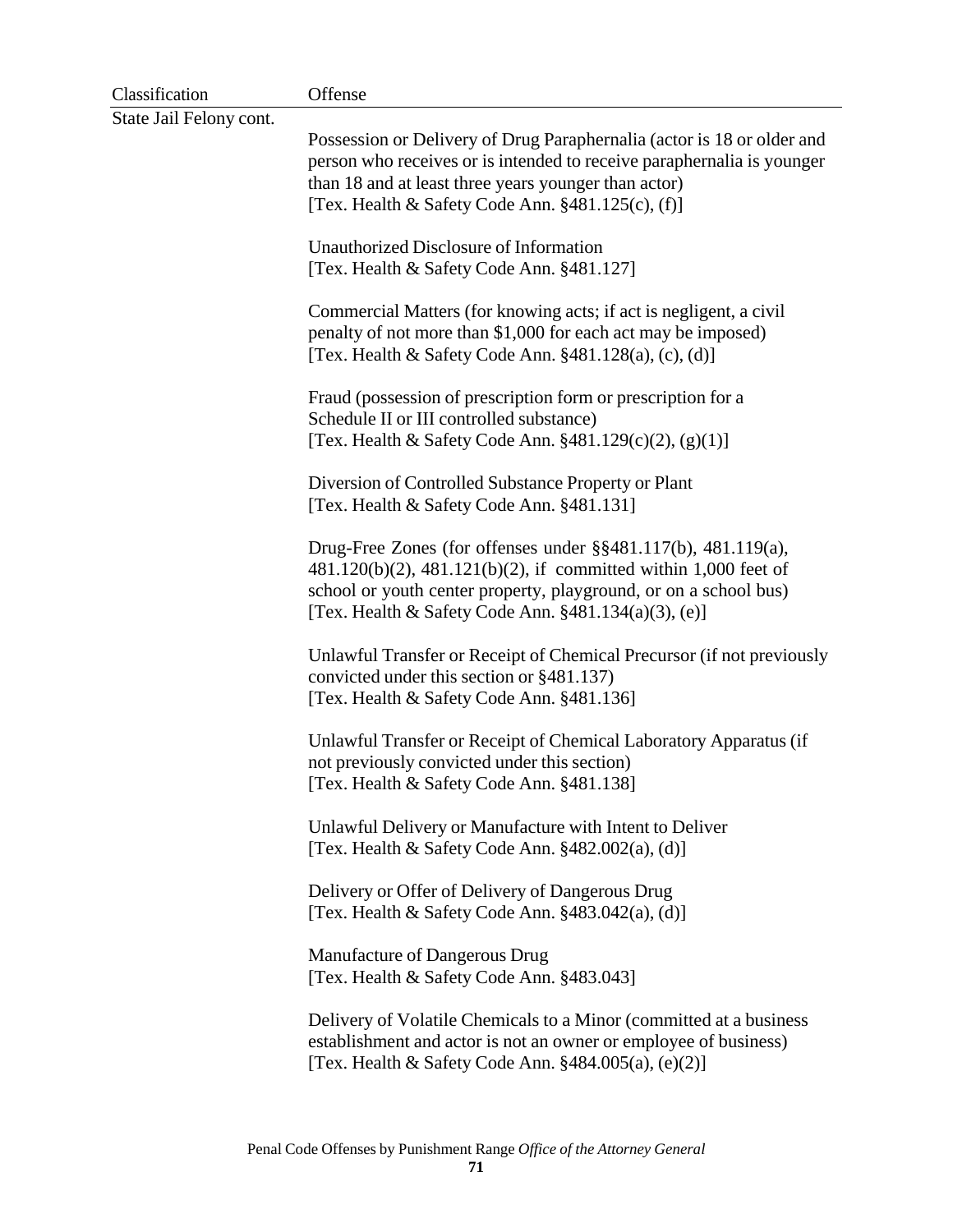| Classification               | Offense                                                                                                                                                                                                                                                                                                                                                                                                                                       |
|------------------------------|-----------------------------------------------------------------------------------------------------------------------------------------------------------------------------------------------------------------------------------------------------------------------------------------------------------------------------------------------------------------------------------------------------------------------------------------------|
| State Jail Felony cont.      | Delivery of Abusable Volatile Chemicals to a Minor<br>[Tex. Health & Safety Code Ann. $§485.032(a)$ , (d)]                                                                                                                                                                                                                                                                                                                                    |
| Note:                        | This offense may be a Class A or B Misdemeanor, depending on<br>whether the defendant had a sales permit, tax permit, or previous<br>conviction.                                                                                                                                                                                                                                                                                              |
| Note on Enhancement:         | Drug-Free Zones (for offenses punishable as state jail felonies under<br>§§481.112, 481.113, 481.114, or 481.120, punishment is increased to<br>felony of the third degree)<br>[Tex. Health & Safety Code Ann. §481.134(b)]                                                                                                                                                                                                                   |
| Note on Enhancement:         | Use of Child in Commission of Offense (for offenses punishable as<br>state jail felonies under §§481.112, 481.1121, 481.113, 481.114, or<br>481.120, punishment is increased to felony of the third degree, unless<br>defendant used or threatened to use force against a child or another to<br>gain child's assistance, in which case the punishment is a felony of the<br>first degree)<br>[Tex. Health & Safety Code Ann. $§481.140(a)$ ] |
| Note on Enhancement:         | Manufacture or Delivery of Controlled Substance Causing Death or<br>Serious Bodily Injury (for offenses punishable as state jail felonies<br>under §§481.112, 481.1121, 481.113, or 481.114, punishment is<br>increased to a felony of the third degree)<br>[Tex. Health & Safety Code Ann. $§481.141(a)$ , (b)]                                                                                                                              |
| <b>Community Supervision</b> | For offenses under $\S$ §481.115(b), 481.1151(b)(1) (unless actor has<br>more than 5 abuse units), $481.116(b)$ , $481.121(b)(3)$ (unless actor has<br>more than one pound of marihuana), or $481.129(g)(1)$ , the judge shall<br>suspend the sentence and place defendant on community supervision;<br>if defendant previously convicted of a felony, judge has the option of<br>ordering community supervision or executing sentence.       |
| <b>Class A Misdemeanor</b>   | Possession of Substance in Penalty Group 2-A (four ounces or less but<br>more than two ounces)<br>[Tex. Health & Safety Code Ann. $§481.1161(b)(2)]$                                                                                                                                                                                                                                                                                          |
|                              | Possession of Substance in Penalty Group 3 (less than 28 grams)<br>[Tex. Health & Safety Code Ann. $§481.117(a)$ , (b)]                                                                                                                                                                                                                                                                                                                       |
|                              | Manufacture, Delivery, or Possession with Intent to Deliver<br><b>Miscellaneous Substances</b><br>[Tex. Health & Safety Code Ann. §481.119(a)]                                                                                                                                                                                                                                                                                                |
|                              | Delivery of Marihuana (one-fourth ounce or less and receives<br>remuneration)<br>[Tex. Health & Safety Code Ann. $§481.120(a), (b)(2)]$                                                                                                                                                                                                                                                                                                       |
|                              |                                                                                                                                                                                                                                                                                                                                                                                                                                               |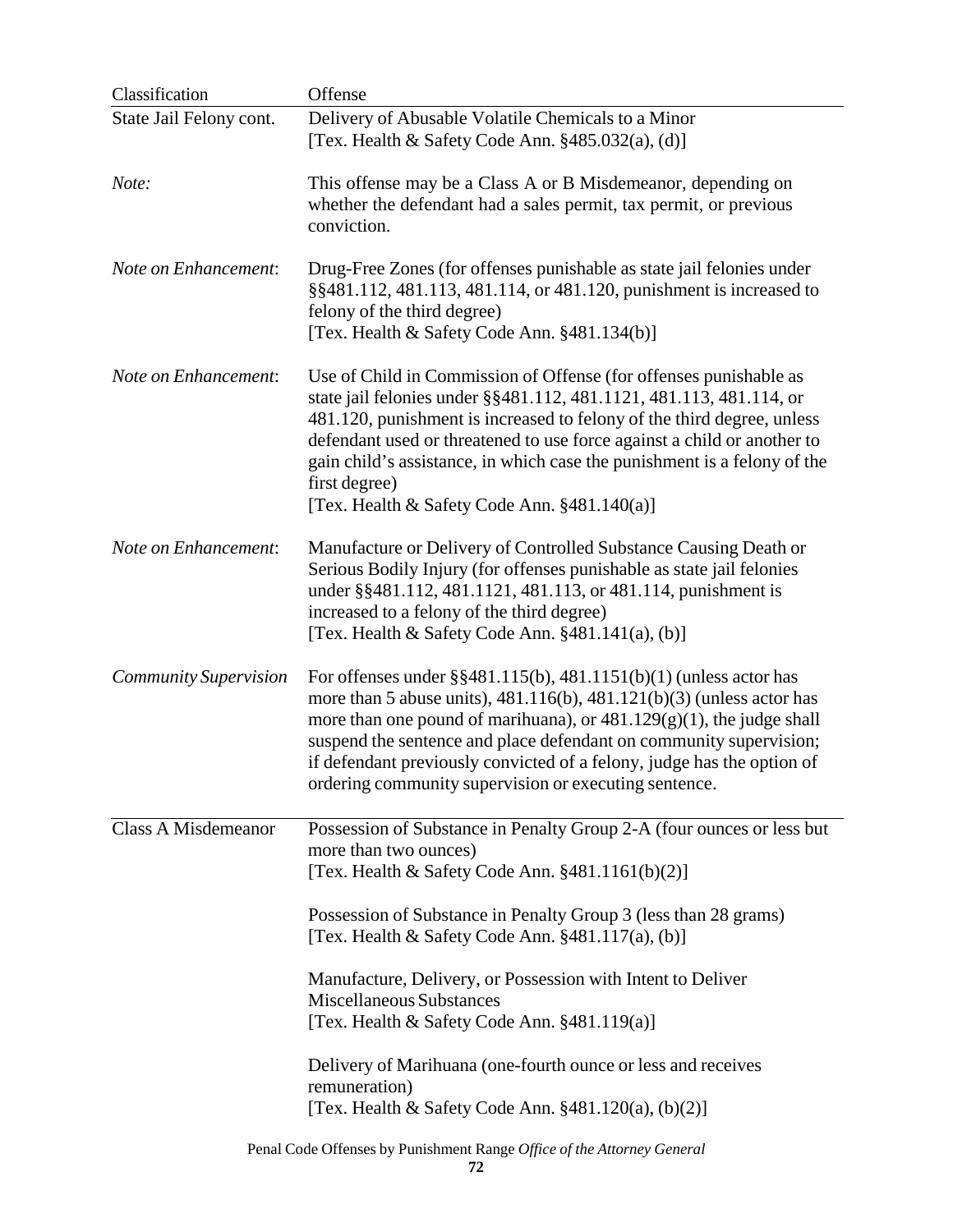| Classification             | Offense                                                                                                                                                                                                                                                                                           |
|----------------------------|---------------------------------------------------------------------------------------------------------------------------------------------------------------------------------------------------------------------------------------------------------------------------------------------------|
| <b>Class A Misdemeanor</b> |                                                                                                                                                                                                                                                                                                   |
| (cont.)                    | Possession of Marihuana (four ounces or less but more than two<br>ounces)                                                                                                                                                                                                                         |
|                            | [Tex. Health & Safety Code Ann. $§481.121(a), (b)(2)]$                                                                                                                                                                                                                                            |
|                            | Possession or Transport of Certain Chemicals with Intent to<br>Manufacture Controlled Substance (for substance listed in a Schedule<br>but not in a Penalty Group)<br>[Tex. Health & Safety Code Ann. $§481.124(a), (d)(4)]$                                                                      |
|                            | Possession or Delivery of Drug Paraphernalia (delivering, possessing<br>with intent to deliver or manufacturing with intent to deliver;<br>punishable by confinement in jail for a term of not more than one year<br>or less than 90 days, if previously convicted under Subsection (b) or<br>(c) |
|                            | [Tex. Health & Safety Code Ann. $§481.125(b)$ , (c), (e)]                                                                                                                                                                                                                                         |
|                            | Fraud (fraudulently distributing or using a Schedule V controlled<br>substance)<br>[Tex. Health & Safety Code Ann. $\S 481.129(a)$ , (d)(3)]                                                                                                                                                      |
|                            | Fraud (manufacturing, delivering or possessing counterfeit substance)<br>[Tex. Health & Safety Code Ann. §481.129(b), (e)]                                                                                                                                                                        |
|                            | Fraud (fraudulently obtains a prescription for a controlled substance or<br>a controlled substance in Schedule V from a practitioner)<br>[Tex. Health & Safety Code Ann. $§481.129(a-1)]$ ]                                                                                                       |
|                            | Falsification of Drug Test Results (delivery or manufacture)<br>[Tex. Health & Safety Code Ann. §481.133(b), (e)]                                                                                                                                                                                 |
|                            | Drug-Free Zones (for offenses under sections 481.118(b), 481.119(b),<br>481.120(b)(1), 481.121(b)(1); if committed within 1,000 feet of<br>school or youth center property, playground, or on a school bus)<br>[Tex. Health & Safety Code Ann. $\S 481.134(a)(3)$ , (f)]                          |
|                            | Possession of Dangerous Drug<br>[Tex. Health & Safety Code Ann. §483.041]                                                                                                                                                                                                                         |
|                            | Forging or Altering a Prescription for a Dangerous Drug (if previously<br>convicted under Chapter 483 of the Health & Safety Code)<br>[Tex. Health & Safety Code Ann. §483.045]                                                                                                                   |
|                            | Failure to Retain Prescription (if previously convicted under Chapter<br>483 of the Health & Safety Code)<br>[Tex. Health & Safety Code Ann. §483.046]                                                                                                                                            |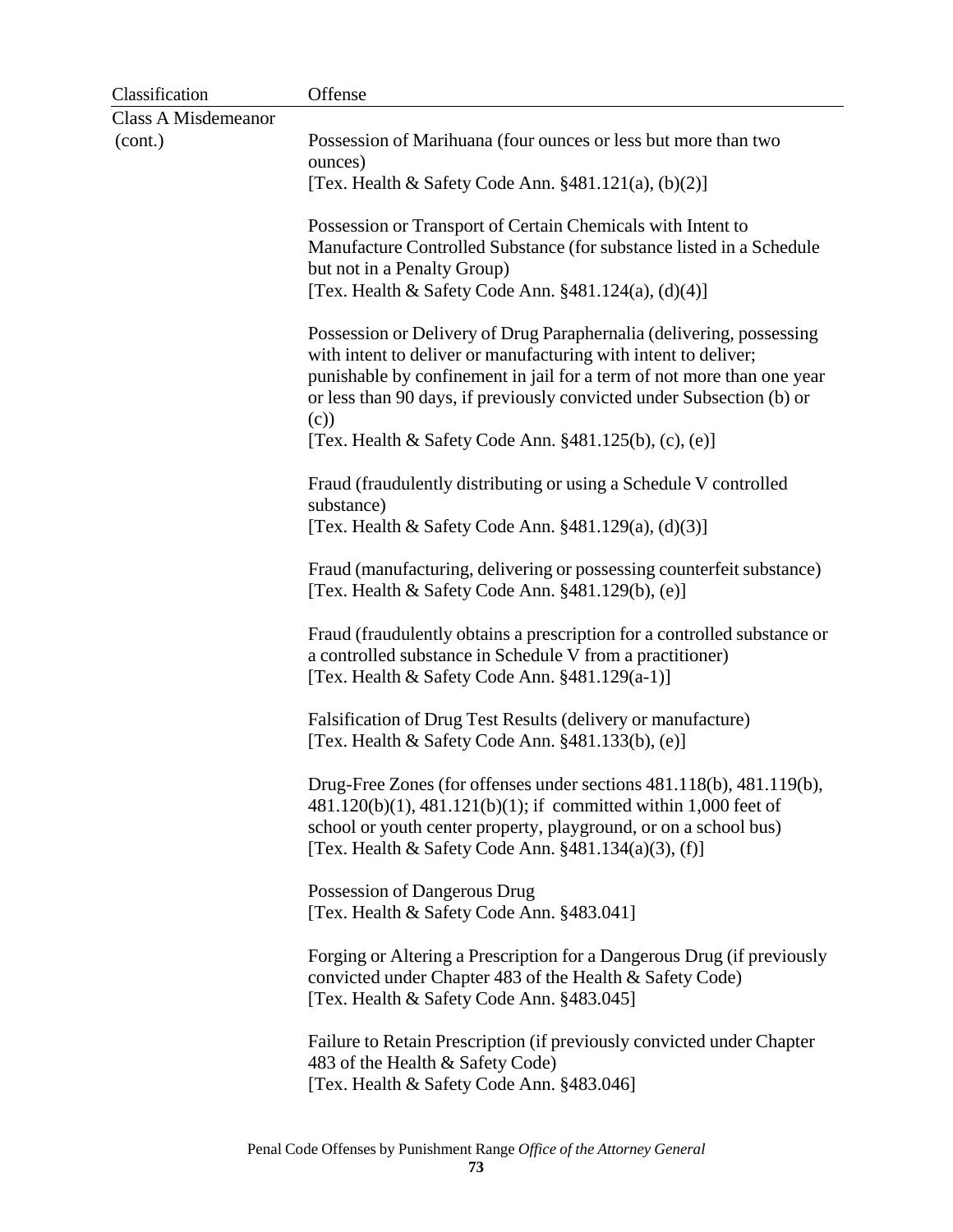| Classification             | Offense                                                                                                                                                                                                                                                                |
|----------------------------|------------------------------------------------------------------------------------------------------------------------------------------------------------------------------------------------------------------------------------------------------------------------|
| <b>Class A Misdemeanor</b> |                                                                                                                                                                                                                                                                        |
| (cont.)                    | Refilling Prescription Without Authorization (if previously convicted<br>under Chapter 483 of the Health & Safety Code)                                                                                                                                                |
|                            | [Tex. Health & Safety Code Ann. §483.047]                                                                                                                                                                                                                              |
|                            | Unauthorized Communication of Prescription (if previously<br>convicted under Chapter 483 of the Health & Safety Code)                                                                                                                                                  |
|                            | [Tex. Health & Safety Code Ann. §483.048]                                                                                                                                                                                                                              |
|                            | Failure to Maintain Records (if previously convicted under Chapter<br>483 of the Health & Safety Code)<br>[Tex. Health & Safety Code Ann. §483.049]                                                                                                                    |
|                            |                                                                                                                                                                                                                                                                        |
|                            | Refusal to Permit Inspection (if previously convicted under Chapter<br>483 of the Health & Safety Code)                                                                                                                                                                |
|                            | [Tex. Health & Safety Code Ann. §483.050]                                                                                                                                                                                                                              |
|                            | Using or Revealing Trade Secret (if previously convicted under<br>Chapter 483 of the Health & Safety Code)<br>[Tex. Health & Safety Code Ann. §483.051]                                                                                                                |
|                            | Violation of Other Provision (if previously convicted under Chapter                                                                                                                                                                                                    |
|                            | 483 of the Health & Safety Code)<br>[Tex. Health & Safety Code Ann. §483.052]                                                                                                                                                                                          |
|                            | Abusable Synthetic Substances (if previously convicted under this<br>subsection or $32.42(b)(4)$ Tex. Penal Code)<br>[Tex. Health $\&$ Safety Code Ann. $§484.002$ (a), (b)]                                                                                           |
|                            | Delivery of Abusable Volatile Chemicals to a Minor (without proof of<br>a volatile chemical sales permit and if not previously convicted under<br>this section for an offense committed after January 1, 1988)<br>[Tex. Health & Safety Code Ann. $§485.032(a)$ , (f)] |
|                            | Inhalant Paraphernalia for Volatile Chemicals (delivering, possessing<br>with intent to deliver or sell, or manufacturing)<br>[Tex. Health & Safety Code Ann. §485.033(b), (c)]                                                                                        |
|                            |                                                                                                                                                                                                                                                                        |
| <b>Class B Misdemeanor</b> | Possession of Substance in Penalty Group 2-A (two ounces or less)<br>[Tex. Health & Safety Code Ann. $§481.1161(b)(1)]$                                                                                                                                                |
|                            | Possession of Substance in Penalty Group 4 (less than 28 grams)<br>[Tex. Health & Safety Code Ann. §481.118(a), (b)]                                                                                                                                                   |
|                            | Manufacture, Delivery, or Possession of Miscellaneous Substances<br>(possession)                                                                                                                                                                                       |
|                            | [Tex. Health & Safety Code Ann. §481.119(b)]                                                                                                                                                                                                                           |

Penal Code Offenses by Punishment Range *Office of the Attorney General* **74**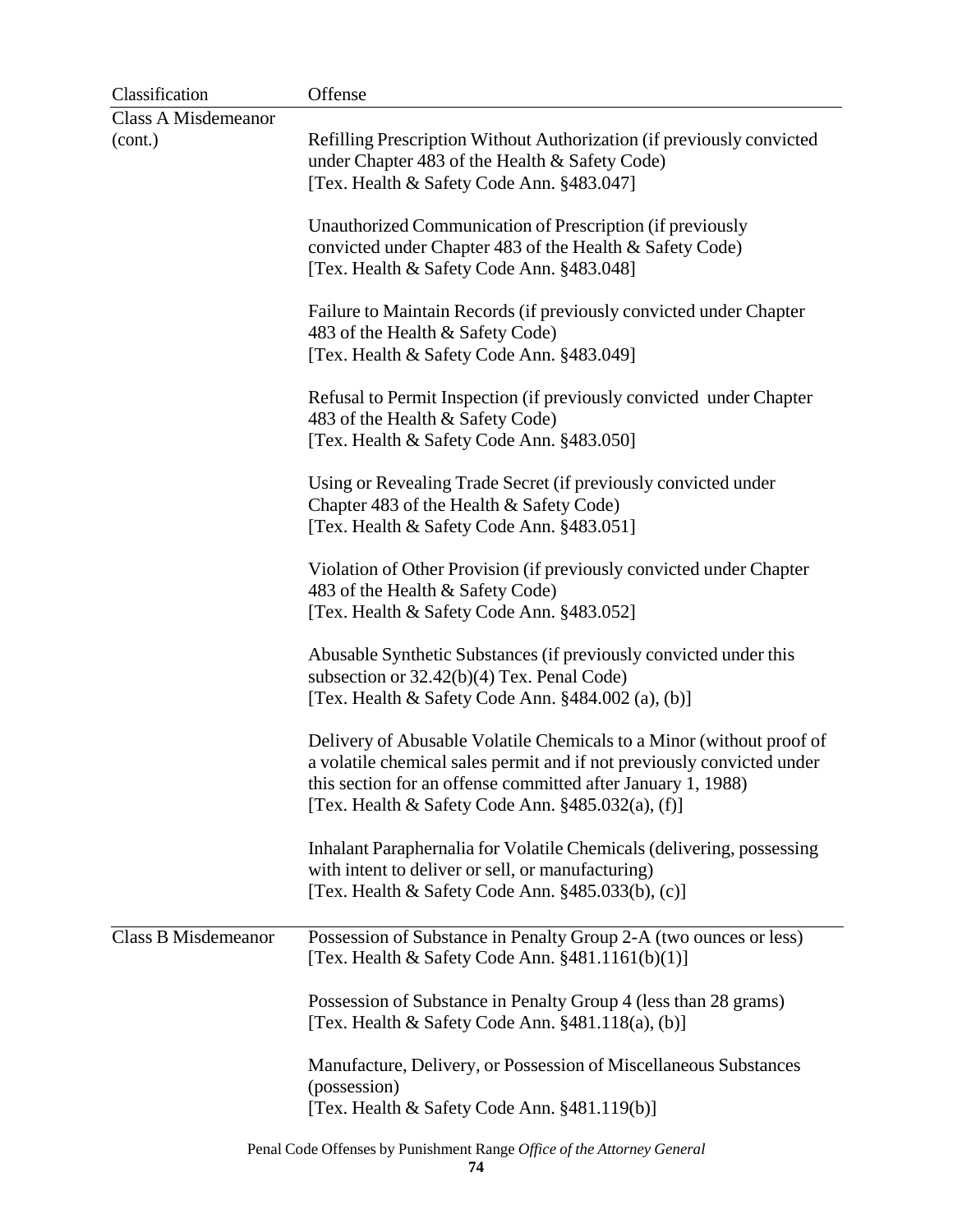| Classification             | Offense                                                                                                                                                                  |
|----------------------------|--------------------------------------------------------------------------------------------------------------------------------------------------------------------------|
| <b>Class B Misdemeanor</b> |                                                                                                                                                                          |
| (cont.)                    | Delivery of Marihuana (one-fourth ounce or less without<br>remuneration)                                                                                                 |
|                            | [Tex. Health & Safety Code Ann. $§481.120(a), (b)(1)]$                                                                                                                   |
|                            | Possession of Marihuana (two ounces or less)<br>[Tex. Health & Safety Code Ann. $\S 481.121(a)$ , (b)(1)]                                                                |
|                            | Fraud (possession of prescription for a Schedule IV or V substance)<br>[Tex. Health & Safety Code Ann. §481.129(c)(2), (g)(2)]                                           |
|                            | Falsification of Drug Test Results (using or possessing with intent)<br>[Tex. Health & Safety Code Ann. $§481.133(a), (d)]$                                              |
|                            | Forging or Altering a Prescription for a Dangerous Drug (if not<br>previously convicted under Chapter 483 of the Health and Safety<br>Code)                              |
|                            | [Tex. Health & Safety Code Ann. §483.045]                                                                                                                                |
|                            | Failure to Retain Prescription (if not previously convicted under<br>Chapter 483 of the Health and Safety Code)<br>[Tex. Health & Safety Code Ann. §483.046]             |
|                            | Refilling Prescription Without Authorization (if not previously<br>convicted under Chapter 483 of the Health & Safety Code)<br>[Tex. Health & Safety Code Ann. §483.047] |
|                            | Unauthorized Communication of Prescription (if not previously<br>convicted under Chapter 483 of the Health & Safety Code)<br>[Tex. Health & Safety Code Ann. §483.048]   |
|                            | Failure to Maintain Records (if not previously convicted under<br>Chapter 483 of the Health & Safety Code)<br>[Tex. Health & Safety Code Ann. §483.049]                  |
|                            | Refusal to Permit Inspection (if not previously convicted under<br>Chapter 483 of the Health & Safety Code)<br>[Tex. Health & Safety Code Ann. §483.050]                 |
|                            | Using or Revealing Trade Secret (if not previously convicted under<br>Chapter 483 of the Health & Safety Code)<br>[Tex. Health & Safety Code Ann. §483.051]              |
|                            | Violation of Other Provision (if not previously convicted under<br>Chapter 483 of the Health & Safety Code)<br>[Tex. Health & Safety Code Ann. §483.052]                 |
|                            |                                                                                                                                                                          |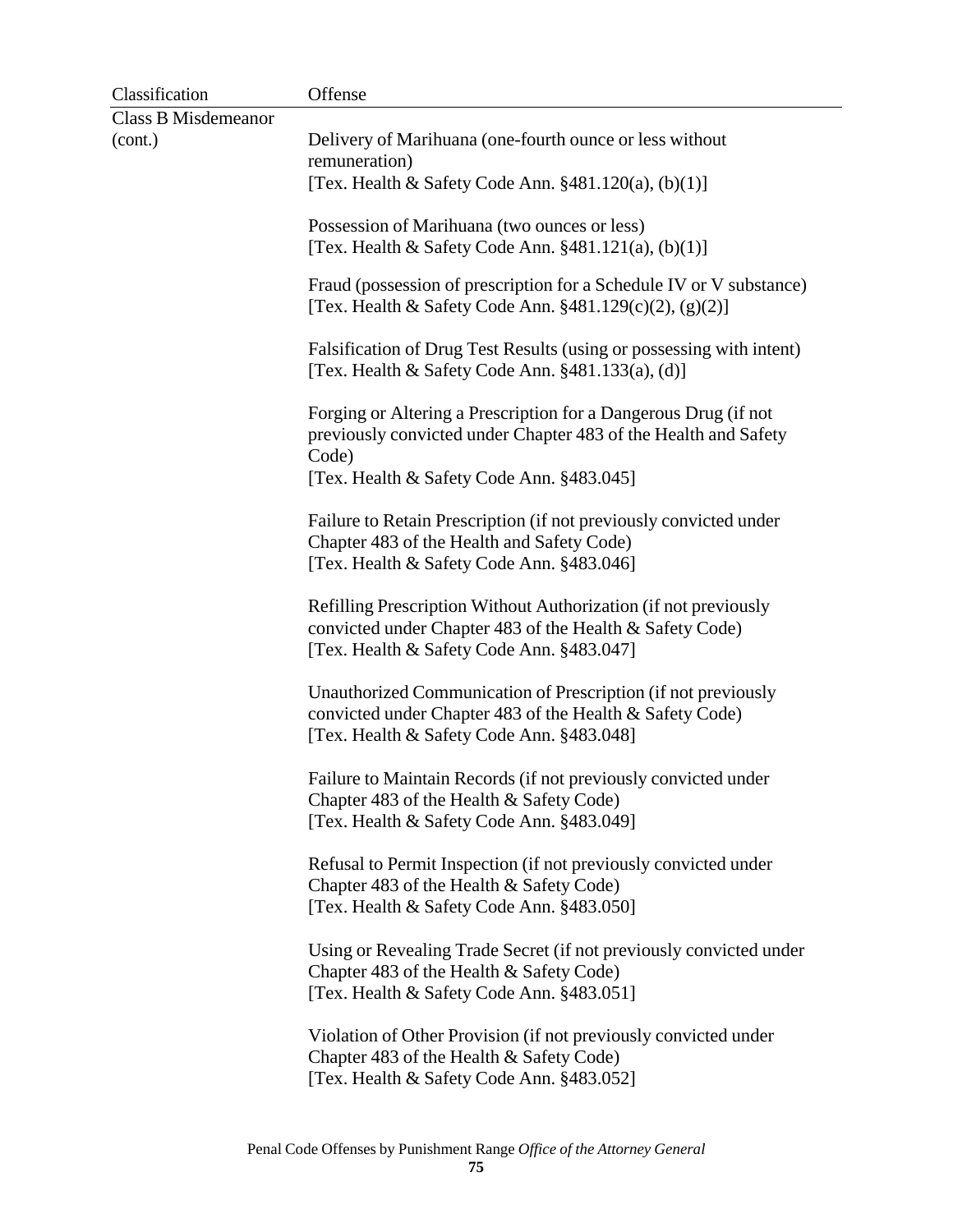| Offense                                                                                                                                                                                                                                                                                                                                                                                                                                                                                                                                                                                                                     |
|-----------------------------------------------------------------------------------------------------------------------------------------------------------------------------------------------------------------------------------------------------------------------------------------------------------------------------------------------------------------------------------------------------------------------------------------------------------------------------------------------------------------------------------------------------------------------------------------------------------------------------|
| Possession and Use of Abusable Volatile Chemicals                                                                                                                                                                                                                                                                                                                                                                                                                                                                                                                                                                           |
| [Tex. Health & Safety Code Ann. §485.031]                                                                                                                                                                                                                                                                                                                                                                                                                                                                                                                                                                                   |
| Delivery of Abusable Volatile Chemicals to a Minor (with proof of a<br>volatile chemical sales permit for the location of the sale)<br>[Tex. Health & Safety Code Ann. $§485.032(a)$ , (e)]                                                                                                                                                                                                                                                                                                                                                                                                                                 |
| Inhalant Paraphernalia for Abusable Volatile Chemical (using or<br>possessing with intent to use)<br>[Tex. Health & Safety Code Ann. $§485.033(a)$ , (c)]                                                                                                                                                                                                                                                                                                                                                                                                                                                                   |
| Sale of Abusable Volatile Chemical Without a Permit<br>[Tex. Health & Safety Code Ann. §485.035]                                                                                                                                                                                                                                                                                                                                                                                                                                                                                                                            |
| Possession or Delivery of Drug Paraphernalia (using or possessing<br>with intent to use)<br>[Tex. Health & Safety Code Ann. $§481.125(a)$ , (d)]                                                                                                                                                                                                                                                                                                                                                                                                                                                                            |
| Abusable Synthetic Substances (if a person produces, distributes, sells,<br>or offers for sale a mislabeled abusable synthetic substance)<br>[Tex. Health & Safety Code Ann. §484.002 (a), (b)]                                                                                                                                                                                                                                                                                                                                                                                                                             |
| Failure to Post Sign for Abusable Volatile Chemicals<br>[Tex. Health & Safety Code Ann. §485.034]                                                                                                                                                                                                                                                                                                                                                                                                                                                                                                                           |
| Drug-Free Zones if offense is committed within 1,000 feet of school or<br>youth center or on a school bus, minimum sentence is increased by<br>five years and maximum fine is doubled; pertains to Sections:<br>$481.112(c)$ , (d), (e), (f),<br>481.1121 (b)(2), (3), (4)<br>$481.113(c)$ , (d), (e),<br>$481.114(c)$ , (d), (e),<br>$481.115(c)$ , (d), (e), (f),<br>481.1151(b)(2), (3), (4), (5)<br>$481.116(c)$ , (d), (e),<br>$481.117(c)$ , (d), (e),<br>$481.118(c)$ , (d), (e),<br>$481.120(b)(4)$ , (5), and (6) and,<br>$481.121(b)(4)$ , $(5)$ , and $(6)$<br>[Tex. Health & Safety Code Ann. §481.134(b), (c)] |
|                                                                                                                                                                                                                                                                                                                                                                                                                                                                                                                                                                                                                             |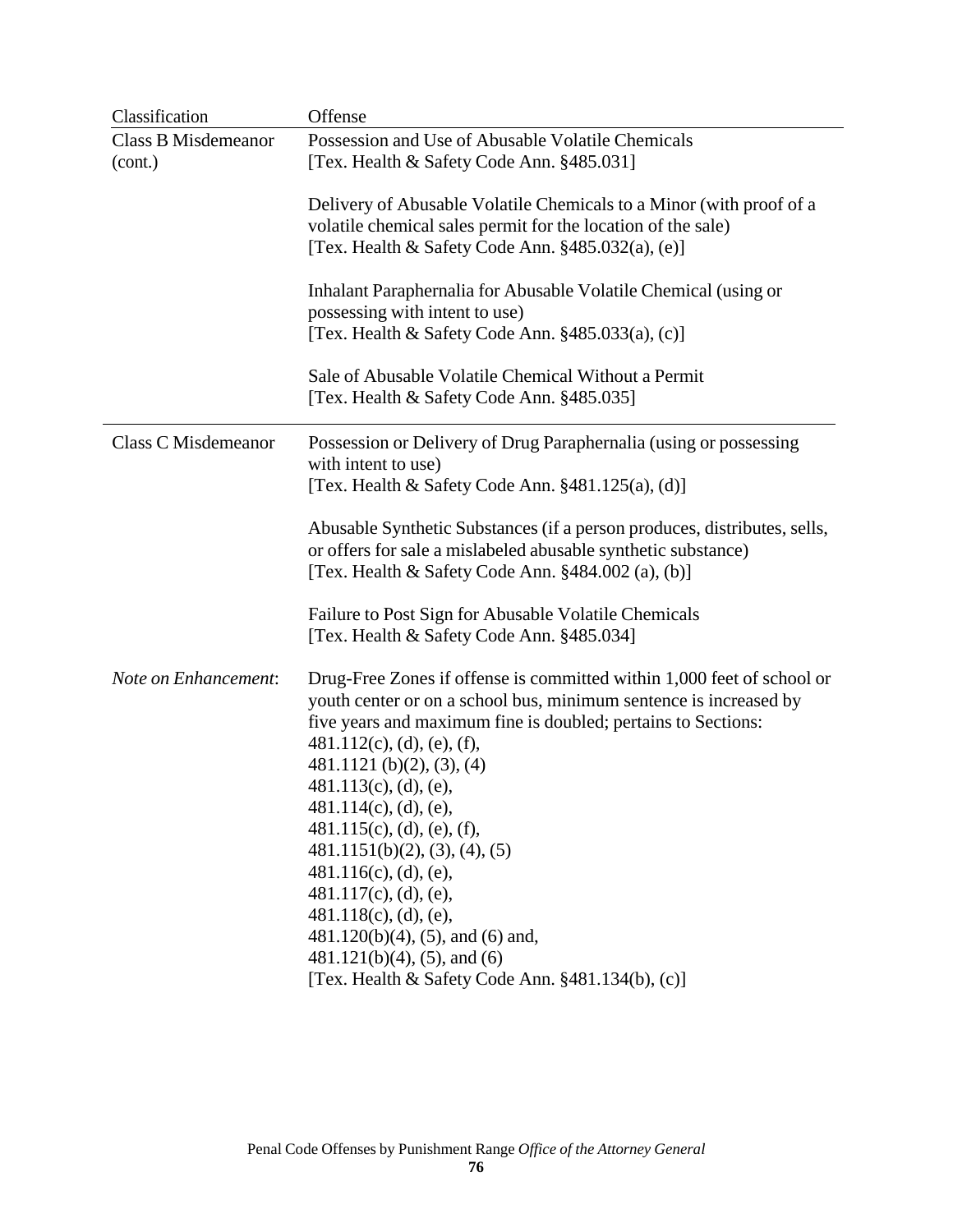# LIFE IMPRISONMENT AS POSSIBLE PUNISHMENT FOR CONTROLLED SUBSTANCE OFFENSES HEALTH & SAFETY CODE

| Offense                                                                | Punishment                                                                                                                                                                                                                                    |
|------------------------------------------------------------------------|-----------------------------------------------------------------------------------------------------------------------------------------------------------------------------------------------------------------------------------------------|
| Manufacture or Delivery<br><b>Substance in Penalty</b><br>Group 1      | (200 grams or more but less than 400 grams)<br>[Tex. Health & Safety Code Ann. §481.112(a), (e)]<br>Punishable by imprisonment for life or for a term of not more than<br>99 years or less than 10 years, and a fine not to exceed \$100,000. |
| Manufacture or Delivery<br><b>Substance in Penalty</b><br>Group 1      | (400 grams or more)<br>[Tex. Health & Safety Code Ann. §481.112(a), (f)]<br>Punishable by imprisonment for life or for a term not more than 99<br>years or less than 15 years, and a fine not to exceed \$250,000.                            |
| Manufacture or Delivery<br><b>Substance in Penalty</b><br>Group 1-A    | $(4,000$ abuse units or more)<br>[Tex. Health & Safety Code Ann. $\S 481.1121(a)$ , (b)(4)]<br>Punishable by imprisonment for life or for a term of not more than<br>99 years or less than 15 years, and a fine not to exceed \$250,000       |
| Manufacture or Delivery<br><b>Substance in Penalty</b><br>Group 2      | (400 grams or more)<br>[Tex. Health & Safety Code Ann. $§481.113(a)$ , (e)]<br>Punishable by imprisonment for life or for a term not more than 99<br>years or less than 10 years, and a fine not to exceed \$100,000.                         |
| Manufacture or Delivery<br><b>Substance in Penalty</b><br>Group 3 or 4 | (400 grams or more)<br>[Tex. Health & Safety Code Ann. §481.114(a), (e)]<br>Punishable by imprisonment for life or for a term of not more than<br>99 years or less than 10 years, and a fine not to exceed \$100,000.                         |
| Possession<br><b>Substance in Penalty</b><br>Group 1                   | (400 grams or more)<br>[Tex. Health & Safety Code Ann. §481.115(a), (f)]<br>Punishable by imprisonment for life or for a term not more than 99<br>years or less than 10 years, and a fine not to exceed \$100,000.                            |
| Possession<br><b>Substance in Penalty</b><br>Group 1-A                 | (8,000 abuse units or more)<br>[Tex. Health & Safety Code Ann. $§481.1151(a)$ , $(b)(5)$ ]<br>Punishable by imprisonment for life or for a term of not more than<br>99 years or less than 15 years, and a fine not to exceed \$250,000.       |
| Possession<br><b>Substance in Penalty</b><br>Group 2                   | (400 grams or more)<br>[Tex. Health & Safety Code Ann. $§481.116(a)$ , (e)]<br>Punishable by imprisonment for life or for a term of not more than<br>99 years or less than five years, and a fine not to exceed \$50,000.                     |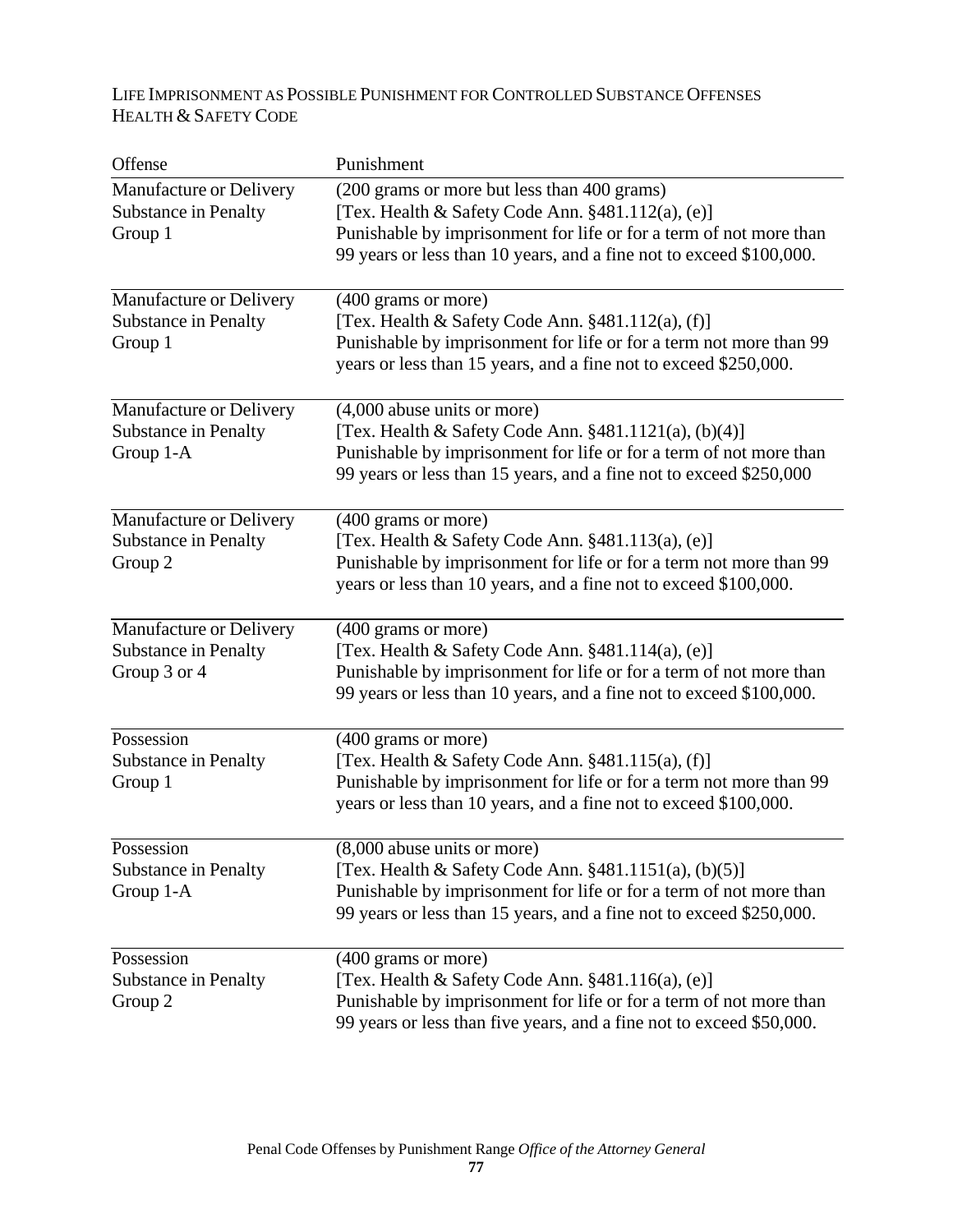| Offense                     | Punishment                                                           |
|-----------------------------|----------------------------------------------------------------------|
| Possession                  | (400 grams or more)                                                  |
| <b>Substance in Penalty</b> | [Tex. Health $\&$ Safety Code Ann. $\S 481.117(a)$ , (e)]            |
| Group 3                     | Punishable by imprisonment for life or for a term of not more than   |
|                             | 99 years or less than five years, and a fine not to exceed \$50,000. |
| Possession                  | (400 grams or more)                                                  |
| <b>Substance in Penalty</b> | [Tex. Health & Safety Code Ann. §481.118(a), (e)]                    |
| Group 4                     | Punishable by imprisonment for life or for a term of not more than   |
|                             | 99 years or less than five years, and a fine not to exceed \$50,000. |
| Delivery of Marihuana       | (more than 2,000 pounds)                                             |
|                             | [Tex. Health & Safety Code Ann. $\S 481.120(a)$ , (b)(6)]            |
|                             | Punishable by imprisonment for life or for a term of not more than   |
|                             | 99 years or less than 10 years, and a fine not to exceed \$100,000.  |
| Possession of Marihuana     | (more than 2,000 pounds)                                             |
|                             | [Tex. Health & Safety Code Ann. $§481.121(a)$ , $(b)(6)$ ]           |
|                             | Punishable by imprisonment for life or for a term of not more than   |
|                             | 99 years or less than five years, and a fine not to exceed \$50,000. |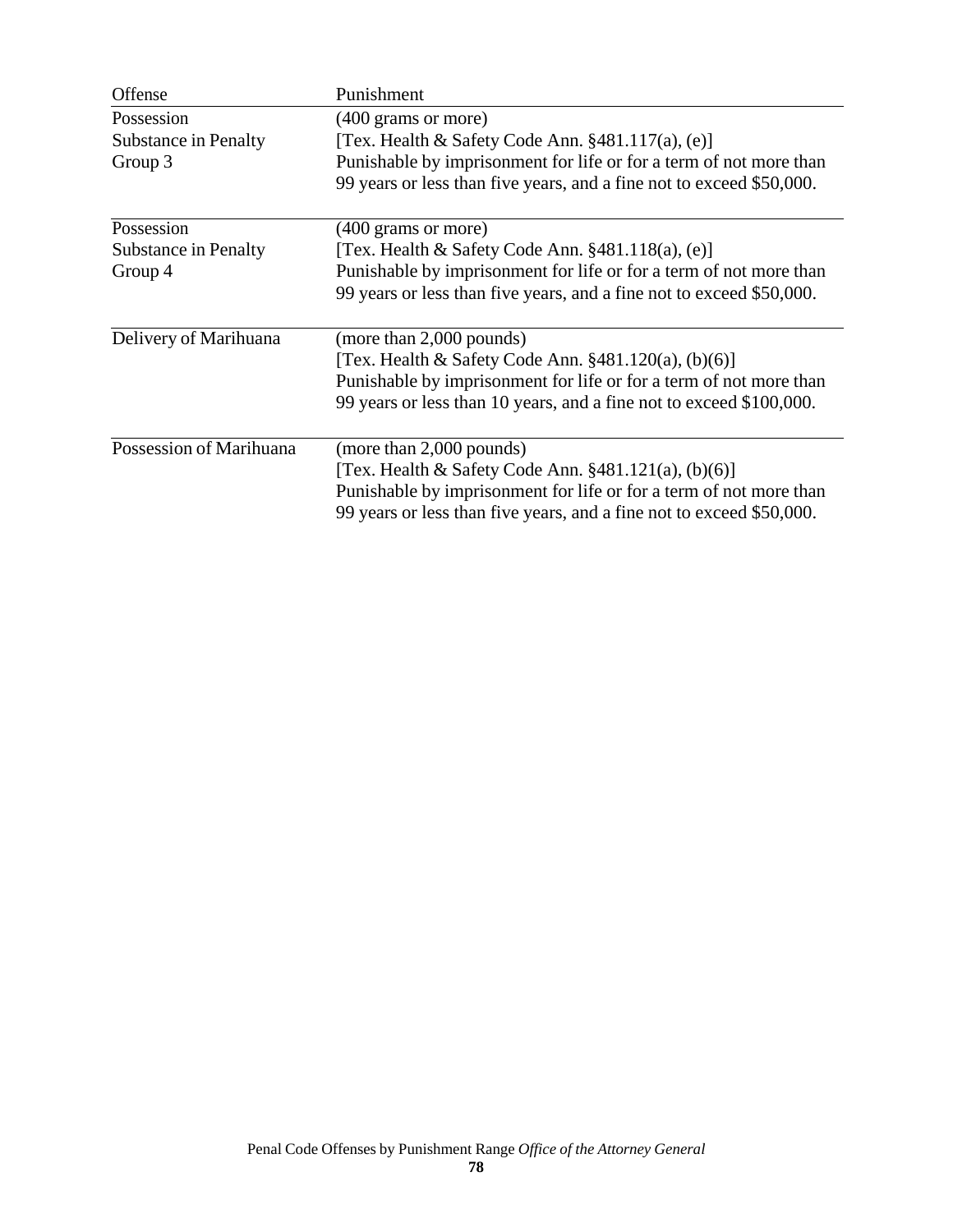TITLE 3. PROGRESSIVE SANCTIONS MODEL FAMILY CODE

# **LEVEL ONE**

[Tex. Family Code §59.004]

## **Triggers for Level One Sanctions:**

- Conduct Indicating a Need for Supervision (CINS), other than conduct described in §51.03 (b)(5) (conduct violating a school district's written code of conduct for which a child has been expelled) or a Class A or Class B misdemeanor
- Child referred to a juvenile probation department under §53.012 of the Juvenile Justice Code, where the child is not adjudicated

## **Recommended Sanctions:**

The juvenile court may:

- Require that the child attend counseling for his or her conduct
- Inform child of possible sanctions for future offenses
- Inform parent of responsibility to impose restrictions on child
- Provide child and family with information on obtaining needed social services
- Require child or parents to participate in early youth intervention services (STAR Services to At-Risk Youth), if the program is available
- Refer child to a community-based citizen intervention program approved by the juvenile court (for example: a juvenile court mentoring program that uses citizen volunteers)
- Release child to parent or guardian
- Require child to attend and successfully complete a sexting education program

# **Completion:**

Child is discharged from the custody of the probation department after provisions are met.

# **LEVEL TWO**

[Tex. Family Code §59.005]

## **Triggers for Level Two Sanctions:**

- Conduct Indicating a Need for Supervision (CINS) under §51.03(b)(5), a Class A or B misdemeanor, other than a misdemeanor involving the use or possession of a firearm, or delinquent conduct under  $\S 51.03(a)(2)$
- Subsequent offense for conduct that was a violation of a penal law and was punishable under sanction level one
- Deferred prosecution under §53.03 of the Juvenile Justice Code
- Expulsion from an alternative education program (AEP) for serious misbehavior under §37.007(c) of the Education Code

# **Recommended Sanctions:**

The juvenile court may:

• Place child on deferred prosecution for not less than three or more than six months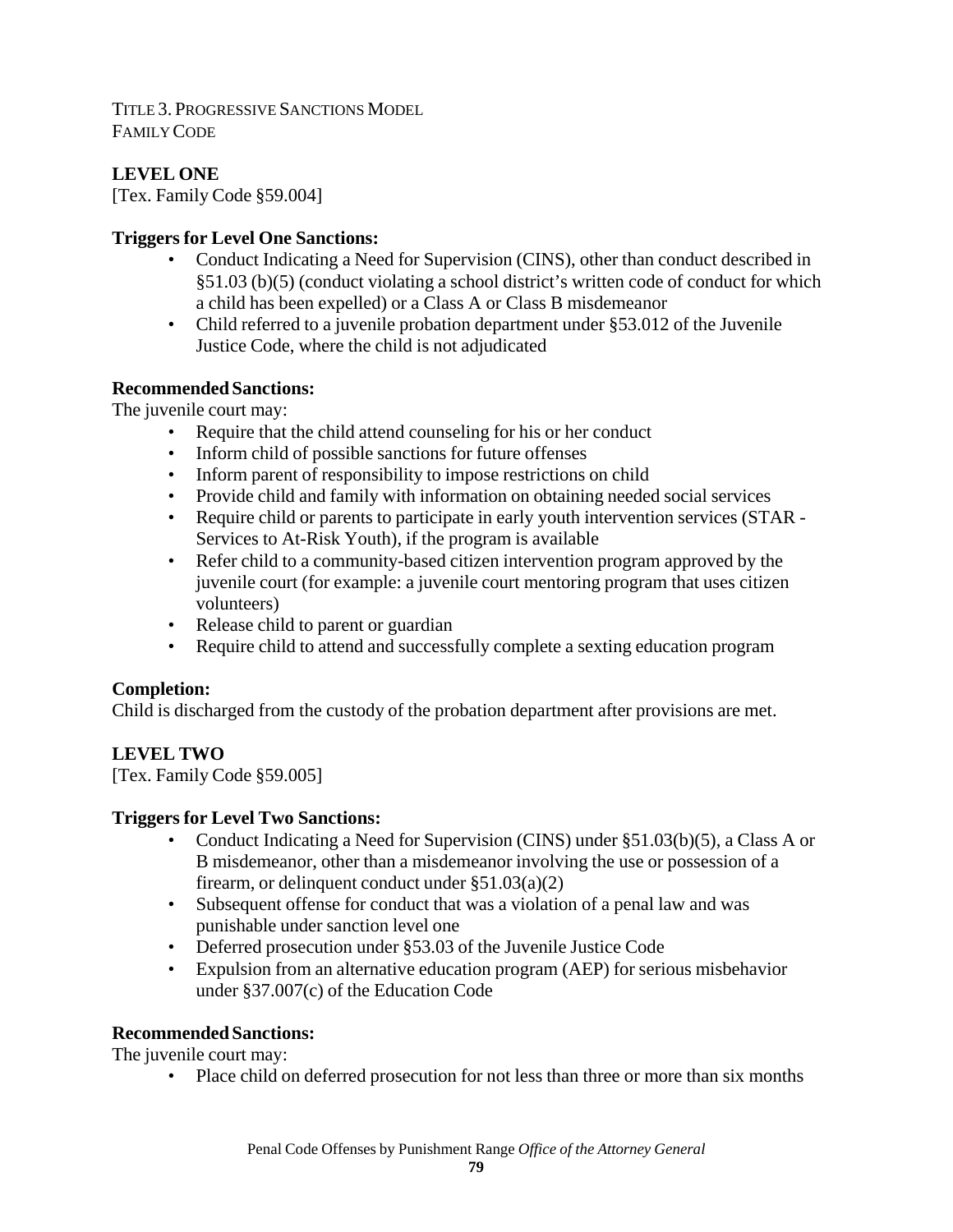- Require child to make restitution to victim or perform community service restitution appropriate to offense and child's ability
- Require parent or guardian to identify restrictions they will impose on child's activities and behavior
- Provide child and family with information on obtaining needed social services
- Inform child of possible sanctions for future offenses
- Require child or parents to participate in early youth intervention services (STAR Services to At-Risk Youth), if such a program is available
- Refer child to community-based citizen intervention program approved by the juvenile court (for example: a juvenile court mentoring program that uses citizen volunteers)
- Impose additional conditions of probation, if appropriate

## **Completion:**

Child is discharged from the custody of the probation department on the date the sanctions are met or on child's 18th birthday, whichever is earlier.

# **LEVEL THREE**

[Tex. Family Code §59.006]

## **Triggers for Level Three Sanctions:**

- Misdemeanor involving the use or possession of a firearm
- State Jail Felony
- Third Degree Felony
- Two or more subsequent offenses for conduct that was a violation of the penal laws and was classified at a lower level than a previous offense (for example: two subsequent offenses punishable under sanction level one, but previous offense was for sanction level two)
- Subsequent offense for conduct that was a violation of a penal law and was punishable under sanction level two

## **Recommended Sanctions:**

The juvenile court may:

- Order probation for not less than six or more than 12 months
- Require child to make restitution to victim or perform community service restitution appropriate to offense and child's ability
- Impose specific restrictions on child's activities and requirements for child's behavior
- Require child's activities and behavior to be closely monitored by a probation officer
- Require child's and/or parents' participation in programs or services designated by the court or probation officer
- Impose additional conditions of probation, if appropriate

# **Completion:**

Child is discharged from the custody of the probation department on the date the sanctions are met or on child's 18th birthday, whichever is earlier.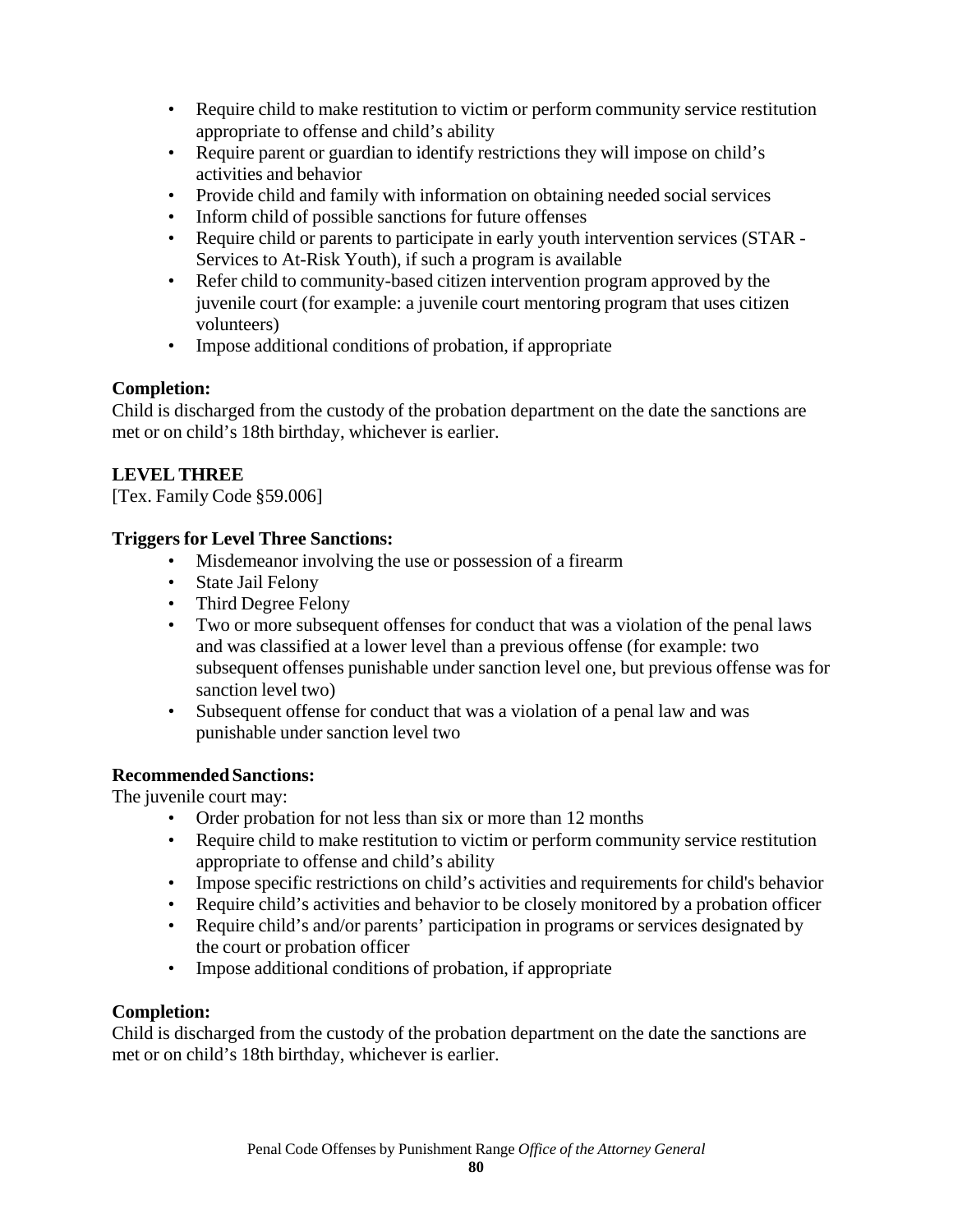## **LEVEL FOUR**

[Tex. Family Code §59.007]

### **Trigger for Level Four Sanctions:**

- Second Degree Felony
- Two or more subsequent offenses for conduct that was a violation of the penal laws and was classified at a lower level than a previous offense (for example: two subsequent offenses punishable under sanction level one or two, but previous offense was for sanction level three)
- Subsequent offense for conduct that was a violation of a penal law and was punishable under sanction level three

### **Recommended Sanctions:**

The juvenile court may:

- Require no less than three or more than 12 months in an intensive services probation program as a condition of probation, emphasizing frequent contact and reporting with a probation officer, discipline, intensive supervision services, social responsibility and productive work
- After release from program, continue child on probation supervision
- Require child to make restitution to victim or perform community service restitution appropriate to the offense and child's ability
- Place highly structured restrictions on child's activities and requirements for child's behavior
- Require child to be closely monitored by a probation officer
- Require child's and/or parents' participation in programs or services, as needed
- Impose additional conditions of probation, if appropriate

## **Completion:**

Child is discharged from the custody of the probation department on the date the sanctions are met or on child's 18th birthday, whichever is earlier.

## **LEVEL FIVE**

[Tex. Family Code §59.008]

## **Trigger for Level Five Sanctions:**

- First Degree Felony, other than a felony involving the use of a deadly weapon or causing serious bodily injury
- Two or more subsequent offenses for conduct that was a violation of the penal laws and was classified at a lower level than a previous offense (for example: two subsequent offenses punishable under sanction level one, two or three, but previous offense was for sanction level four)
- Subsequent offense for conduct that was a violation of a penal law and was punishable under sanction level four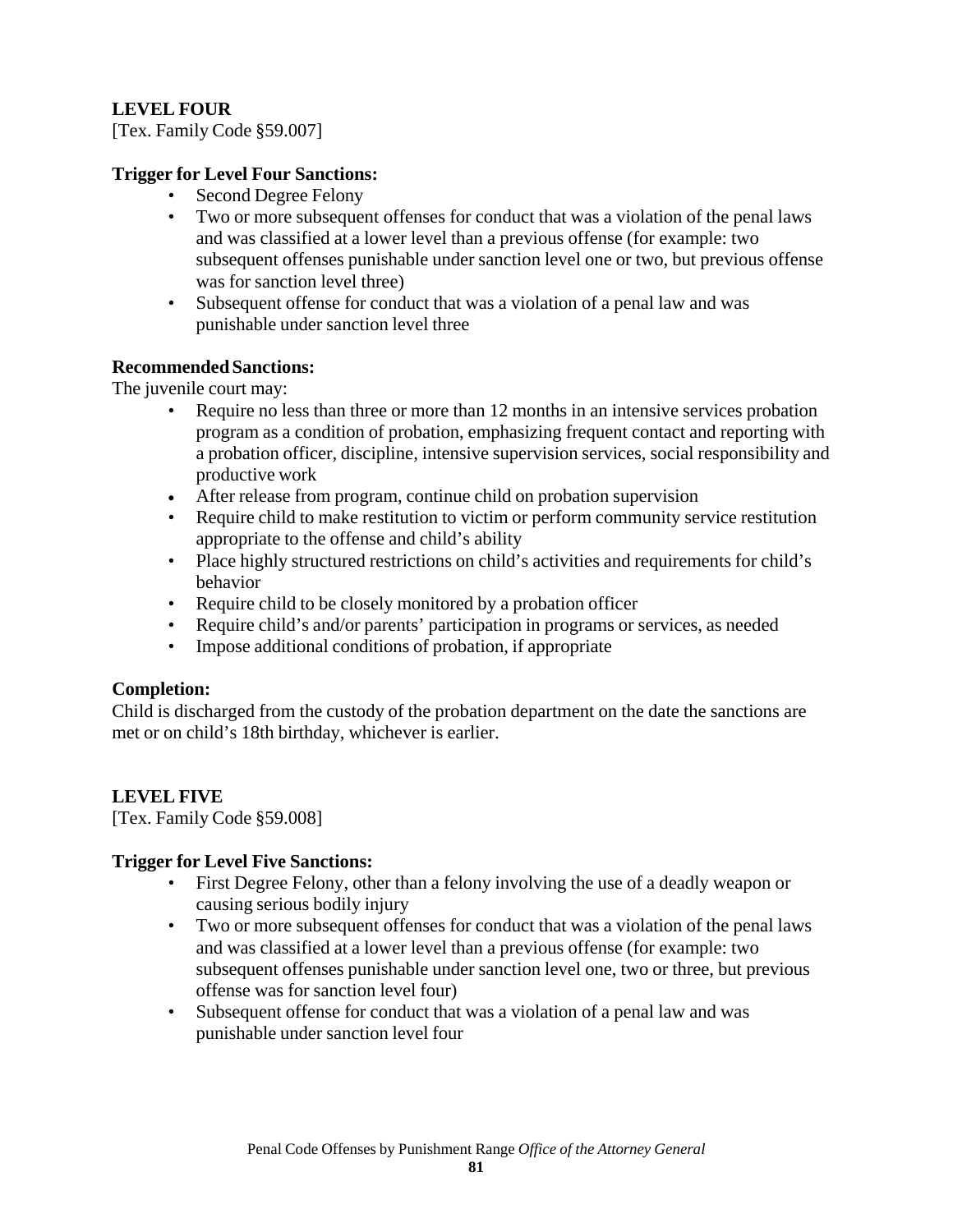### **Recommended Sanctions:**

The juvenile court may:

- Require six to 12 months in a post-adjudication secure correctional facility
- After release, continue child on probationary supervision
- Require child to make restitution to victim or perform community service restitution appropriate to the offense and child's ability
- Place highly structured restrictions on child's activities and requirements for child's behavior
- Require child to be closely monitored by a probation officer
- Require child's and/or parents' participation in programs or services, as needed
- Impose additional sanctions, if appropriate

### **Completion:**

Child is discharged from the custody of the probation department on the date the sanctions are met or on child's 18th birthday, whichever is earlier.

## **LEVEL SIX**

[Tex. Family Code §59.009]

### **Triggers for Level Six Sanctions:**

- First Degree Felony involving the use of a deadly weapon or causing serious bodily injury
- Aggravated Controlled Substance Felony
- Capital Felony
- Two or more subsequent offenses for conduct that was a violation of the penal laws and classified at a lower level than a previous offense (for example: two subsequent offenses punishable under sanction level one, two, three or four, but previous offense was for sanction level five)
- Subsequent offense for conduct that was a violation of a penal law and was punishable under sanction level five, unless the child's previously assigned sanction level is five and the child has not been adjudicated for delinquent conduct

#### **Recommended Sanctions:**

The juvenile court may commit child to the Texas Juvenile Justice Department (TJJD), where the commission may impose the following:

- Require nine to 24 months in a highly structured residential program where the commission may extend the placement if appropriate (period may be extended if commission documents reason for extension)
- Require child to make restitution to victim or perform community service restitution appropriate to the offense and child's ability
- Require child's and/or parents' participation in programs or services, as needed
- Impose additional sanctions, if appropriate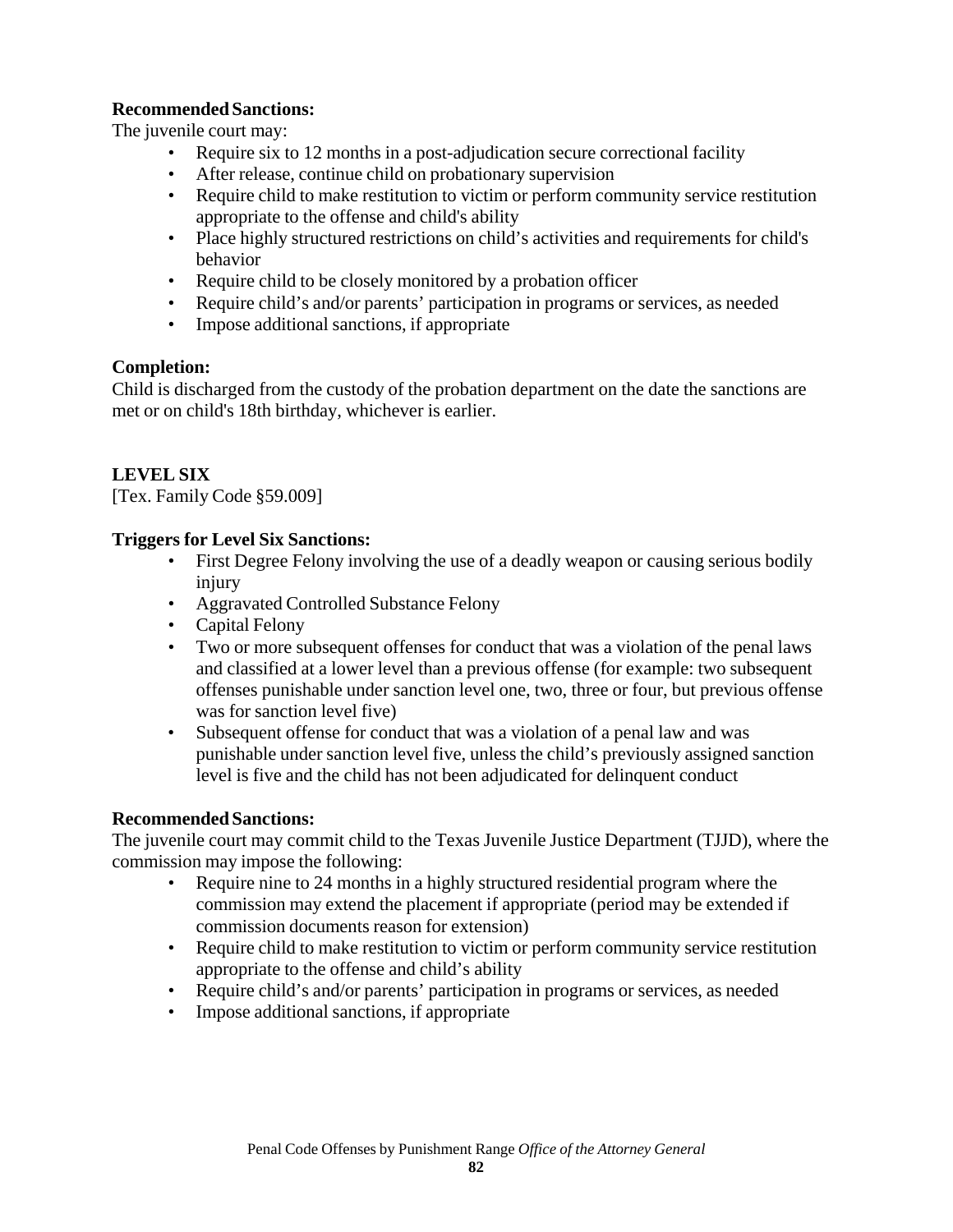### **On release, the Texas Juvenile Justice Department's parole program may:**

- Require parole with highly structured restrictions on child's activities and requirements for child's behavior
- Impose not less than six months of parole supervision
- Impose other parole supervision conditions, if appropriate

### **Completion:**

Child is discharged from the custody of the commission on the date the sanctions are met or on child's 19th birthday, whichever is earlier.

### **LEVEL SEVEN**

[Tex. Family Code §59.010]

### **Triggers for Level Seven Sanctions:**

- First Degree Felony involving the use of a deadly weapon or causing serious bodily injury
- Aggravated Controlled Substance Felony
- Capital felony
- Subsequent offense for conduct that was a violation of a penal law and was punishable under sanction level six, but only if the petition has been approved by a grand jury (determinate sentencing petition under §53.045 of the Family Code)

#### **Recommended Sanctions:**

The juvenile court may certify the child and transfer the case to adult criminal court or commit the child to the Texas Juvenile Justice Department (TJJD), where the commission may impose the following:

- Require 12 months to 10 years in a highly structured residential program (period may be extended if commission documents reason for extension)
- Require child to make restitution to victim or perform community service restitution appropriate to the offense and child's ability
- Require child's and/or parents' participation in programs or services, as needed
- Impose additional sanctions, if appropriate

#### **On release from supervision, the commission's parole program may:**

- Require parole with highly structured restrictions on child's activities and requirements for child's behavior
- Impose parole supervision for not less than 12 months
- Impose other parole supervision conditions, if appropriate

#### **Completion:**

No completion restrictions are specified in the statute.